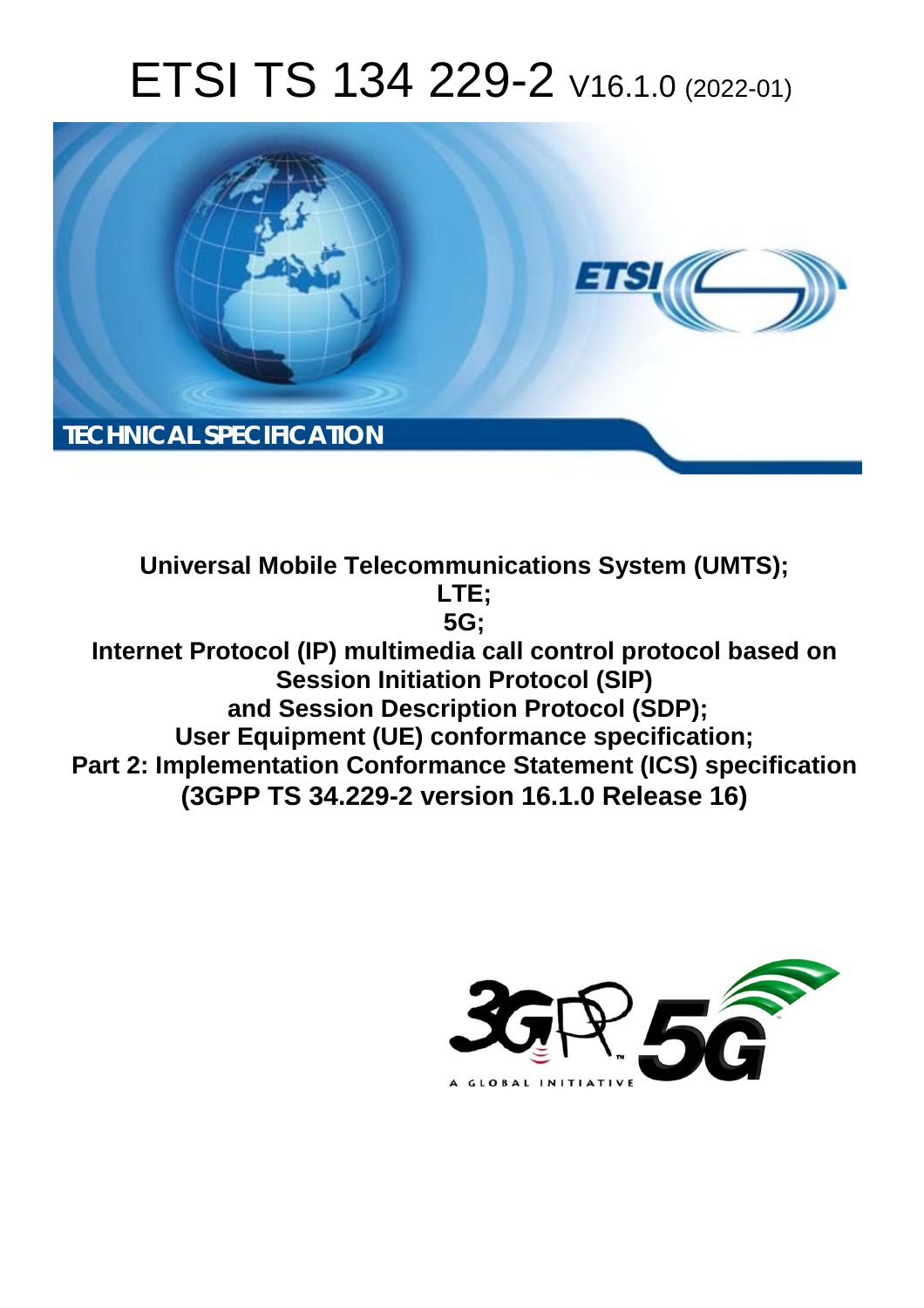Reference RTS/TSGR-0534229-2vg10

Keywords

5G,LTE,UMTS

#### *ETSI*

650 Route des Lucioles F-06921 Sophia Antipolis Cedex - FRANCE

Tel.: +33 4 92 94 42 00 Fax: +33 4 93 65 47 16

Siret N° 348 623 562 00017 - APE 7112B Association à but non lucratif enregistrée à la Sous-Préfecture de Grasse (06) N° w061004871

#### *Important notice*

The present document can be downloaded from: <http://www.etsi.org/standards-search>

The present document may be made available in electronic versions and/or in print. The content of any electronic and/or print versions of the present document shall not be modified without the prior written authorization of ETSI. In case of any existing or perceived difference in contents between such versions and/or in print, the prevailing version of an ETSI deliverable is the one made publicly available in PDF format at [www.etsi.org/deliver](http://www.etsi.org/deliver).

Users of the present document should be aware that the document may be subject to revision or change of status. Information on the current status of this and other ETSI documents is available at <https://portal.etsi.org/TB/ETSIDeliverableStatus.aspx>

If you find errors in the present document, please send your comment to one of the following services: <https://portal.etsi.org/People/CommiteeSupportStaff.aspx>

#### *Notice of disclaimer & limitation of liability*

The information provided in the present deliverable is directed solely to professionals who have the appropriate degree of experience to understand and interpret its content in accordance with generally accepted engineering or other professional standard and applicable regulations.

No recommendation as to products and services or vendors is made or should be implied.

No representation or warranty is made that this deliverable is technically accurate or sufficient or conforms to any law and/or governmental rule and/or regulation and further, no representation or warranty is made of merchantability or fitness for any particular purpose or against infringement of intellectual property rights.

In no event shall ETSI be held liable for loss of profits or any other incidental or consequential damages.

Any software contained in this deliverable is provided "AS IS" with no warranties, express or implied, including but not limited to, the warranties of merchantability, fitness for a particular purpose and non-infringement of intellectual property rights and ETSI shall not be held liable in any event for any damages whatsoever (including, without limitation, damages for loss of profits, business interruption, loss of information, or any other pecuniary loss) arising out of or related to the use of or inability to use the software.

### *Copyright Notification*

No part may be reproduced or utilized in any form or by any means, electronic or mechanical, including photocopying and microfilm except as authorized by written permission of ETSI. The content of the PDF version shall not be modified without the written authorization of ETSI.

The copyright and the foregoing restriction extend to reproduction in all media.

© ETSI 2022. All rights reserved.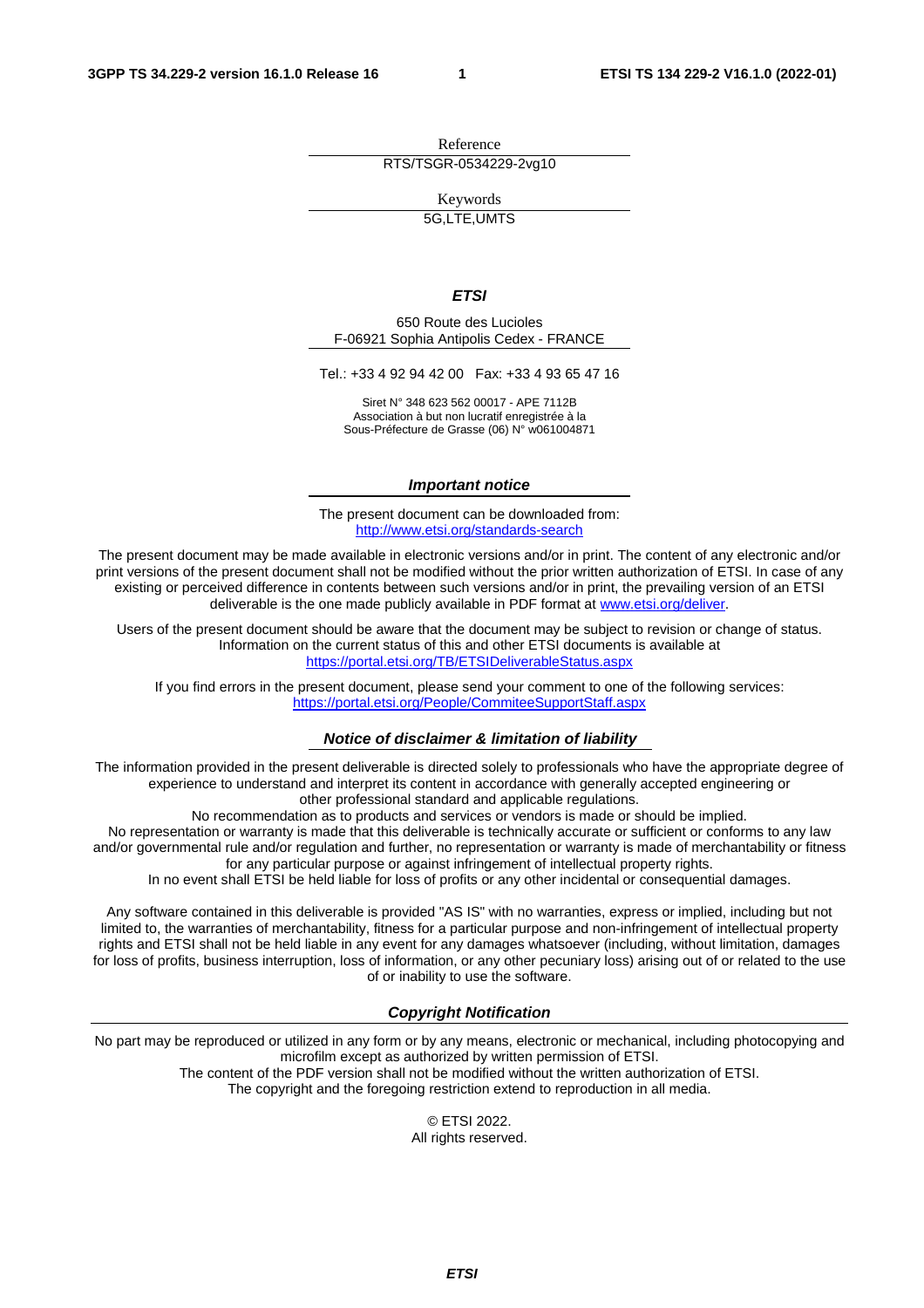# Intellectual Property Rights

#### Essential patents

IPRs essential or potentially essential to normative deliverables may have been declared to ETSI. The declarations pertaining to these essential IPRs, if any, are publicly available for **ETSI members and non-members**, and can be found in ETSI SR 000 314: *"Intellectual Property Rights (IPRs); Essential, or potentially Essential, IPRs notified to ETSI in respect of ETSI standards"*, which is available from the ETSI Secretariat. Latest updates are available on the ETSI Web server ([https://ipr.etsi.org/\)](https://ipr.etsi.org/).

Pursuant to the ETSI Directives including the ETSI IPR Policy, no investigation regarding the essentiality of IPRs, including IPR searches, has been carried out by ETSI. No guarantee can be given as to the existence of other IPRs not referenced in ETSI SR 000 314 (or the updates on the ETSI Web server) which are, or may be, or may become, essential to the present document.

#### **Trademarks**

The present document may include trademarks and/or tradenames which are asserted and/or registered by their owners. ETSI claims no ownership of these except for any which are indicated as being the property of ETSI, and conveys no right to use or reproduce any trademark and/or tradename. Mention of those trademarks in the present document does not constitute an endorsement by ETSI of products, services or organizations associated with those trademarks.

**DECT™**, **PLUGTESTS™**, **UMTS™** and the ETSI logo are trademarks of ETSI registered for the benefit of its Members. **3GPP™** and **LTE™** are trademarks of ETSI registered for the benefit of its Members and of the 3GPP Organizational Partners. **oneM2M™** logo is a trademark of ETSI registered for the benefit of its Members and of the oneM2M Partners. **GSM**® and the GSM logo are trademarks registered and owned by the GSM Association.

# Legal Notice

This Technical Specification (TS) has been produced by ETSI 3rd Generation Partnership Project (3GPP).

The present document may refer to technical specifications or reports using their 3GPP identities. These shall be interpreted as being references to the corresponding ETSI deliverables.

The cross reference between 3GPP and ETSI identities can be found under<http://webapp.etsi.org/key/queryform.asp>.

# Modal verbs terminology

In the present document "**shall**", "**shall not**", "**should**", "**should not**", "**may**", "**need not**", "**will**", "**will not**", "**can**" and "**cannot**" are to be interpreted as described in clause 3.2 of the [ETSI Drafting Rules](https://portal.etsi.org/Services/editHelp!/Howtostart/ETSIDraftingRules.aspx) (Verbal forms for the expression of provisions).

"**must**" and "**must not**" are **NOT** allowed in ETSI deliverables except when used in direct citation.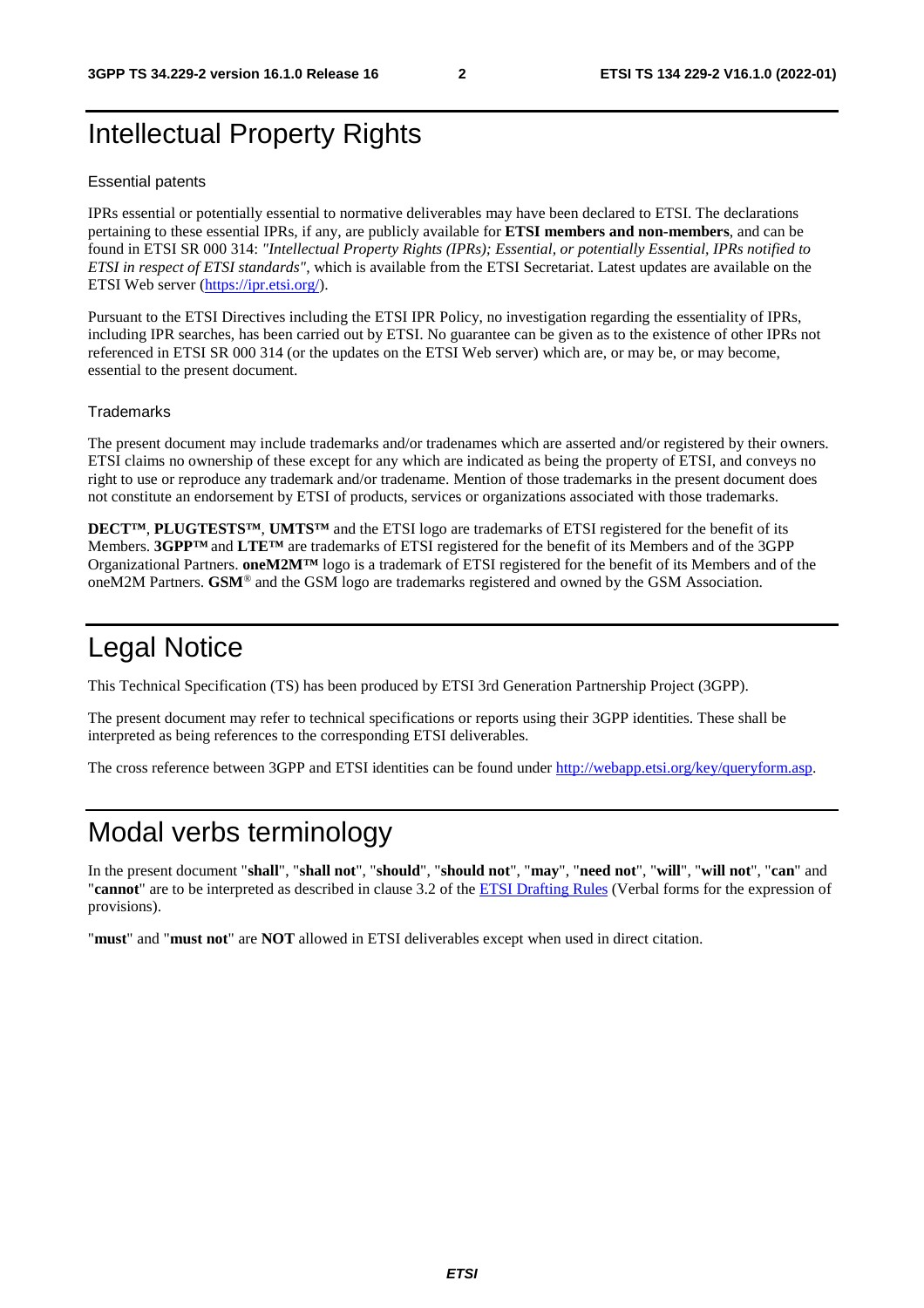$\mathbf{3}$ 

# Contents

| 1               |                                                                                                         |  |  |  |  |
|-----------------|---------------------------------------------------------------------------------------------------------|--|--|--|--|
| 2               |                                                                                                         |  |  |  |  |
| 3<br>3.1<br>3.2 |                                                                                                         |  |  |  |  |
| 4               |                                                                                                         |  |  |  |  |
| 4.1<br>4.2      |                                                                                                         |  |  |  |  |
|                 | ICS proforma for 3 <sup>rd</sup> Generation User Equipment supporting IP<br><b>Annex A (normative):</b> |  |  |  |  |
| A.1             |                                                                                                         |  |  |  |  |
| A.1.1           |                                                                                                         |  |  |  |  |
| A.1.2           |                                                                                                         |  |  |  |  |
| A.1.3           |                                                                                                         |  |  |  |  |
| A.2             |                                                                                                         |  |  |  |  |
| A.2.1           |                                                                                                         |  |  |  |  |
| A.2.2           |                                                                                                         |  |  |  |  |
| A.2.3<br>A.2.4  |                                                                                                         |  |  |  |  |
| A.2.5           |                                                                                                         |  |  |  |  |
| A.3             |                                                                                                         |  |  |  |  |
| A.4             |                                                                                                         |  |  |  |  |
| A.4.1           |                                                                                                         |  |  |  |  |
| A.4.2           |                                                                                                         |  |  |  |  |
| A.4.2.1         |                                                                                                         |  |  |  |  |
| A.4.2.2         |                                                                                                         |  |  |  |  |
| A.4.2.3         |                                                                                                         |  |  |  |  |
| A.4.2.4         |                                                                                                         |  |  |  |  |
| A.4.2.5         |                                                                                                         |  |  |  |  |
| A.4.3           |                                                                                                         |  |  |  |  |
| A.4.4           |                                                                                                         |  |  |  |  |
| A.4.5           |                                                                                                         |  |  |  |  |
| A.4.6           |                                                                                                         |  |  |  |  |
| A.4.7<br>A.4.8  |                                                                                                         |  |  |  |  |
| A.4.9           |                                                                                                         |  |  |  |  |
| A.4.10          |                                                                                                         |  |  |  |  |
| A.4.11          |                                                                                                         |  |  |  |  |
| A.4.12          |                                                                                                         |  |  |  |  |
| A.4.13          |                                                                                                         |  |  |  |  |
| A.4.14          |                                                                                                         |  |  |  |  |
|                 | <b>Annex B</b> (informative):                                                                           |  |  |  |  |
|                 |                                                                                                         |  |  |  |  |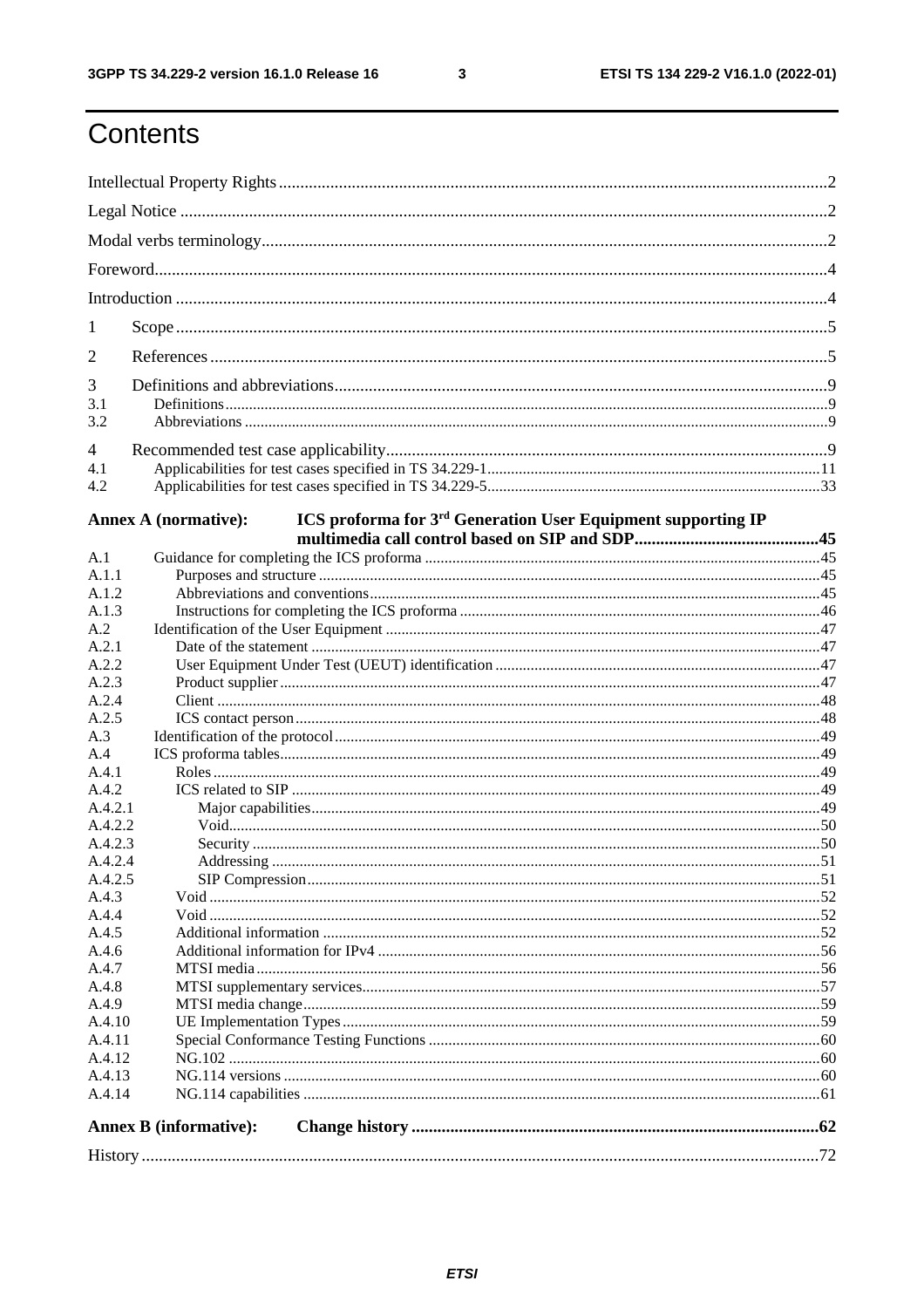# Foreword

This Technical Specification has been produced by the 3rd Generation Partnership Project (3GPP).

The contents of the present document are subject to continuing work within the TSG and may change following formal TSG approval. Should the TSG modify the contents of the present document, it will be re-released by the TSG with an identifying change of release date and an increase in version number as follows:

Version x.y.z

where:

- x the first digit:
	- 1 presented to TSG for information;
	- 2 presented to TSG for approval;
	- 3 or greater indicates TSG approved document under change control.
- y the second digit is incremented for all changes of substance, i.e. technical enhancements, corrections, updates, etc.
- z the third digit is incremented when editorial only changes have been incorporated in the document.

# Introduction

To evaluate conformance of a particular implementation, it is necessary to have a statement of which capabilities and options have been implemented for a telecommunication specification. Such a statement is called an Implementation Conformance Statement (ICS).

The present document is 2nd part of a multi-part conformance test specification for UE and is *valid for 3GPP Release 5 (respectively Release 15 for 5GS test cases)*. The specification contains the UE IMS CC capability and the applicability of the UE IMS CC conformance test cases.

 3GPP TS 34.229-1 [5]: Internet Protocol (IP) multimedia call control protocol based on Session Initiation Protocol (SIP) and Session Description Protocol (SDP); User Equipment (UE) conformance specification; Part 1: Protocol conformance specification.

 **3GPP TS 34.229-2 (the present document): "Internet Protocol (IP) multimedia call control protocol based on Session Initiation Protocol (SIP) and Session Description Protocol (SDP); User Equipment (UE) conformance specification; Part 2: Implementation Conformance Statement (ICS) proforma specification" - current document.** 

 3GPP TS 34.229-3 [6]: "Internet Protocol (IP) multimedia call control protocol based on Session Initiation Protocol (SIP) and Session Description Protocol (SDP); User Equipment (UE) conformance specification; Part 3: Abstract Test Suites (ATS)".

 3GPP TS 34.229-5 [95]: "Internet Protocol (IP) multimedia call control protocol based on Session Initiation Protocol (SIP) and Session Description Protocol (SDP); User Equipment (UE) conformance specification; Part 5: Protocol conformance specification using 5G System (5GS)"

Note: For conformance testing of the UTRAN requirements refer to 3GPP TS 34.123 Parts 1 to 3 [2] [3] [4].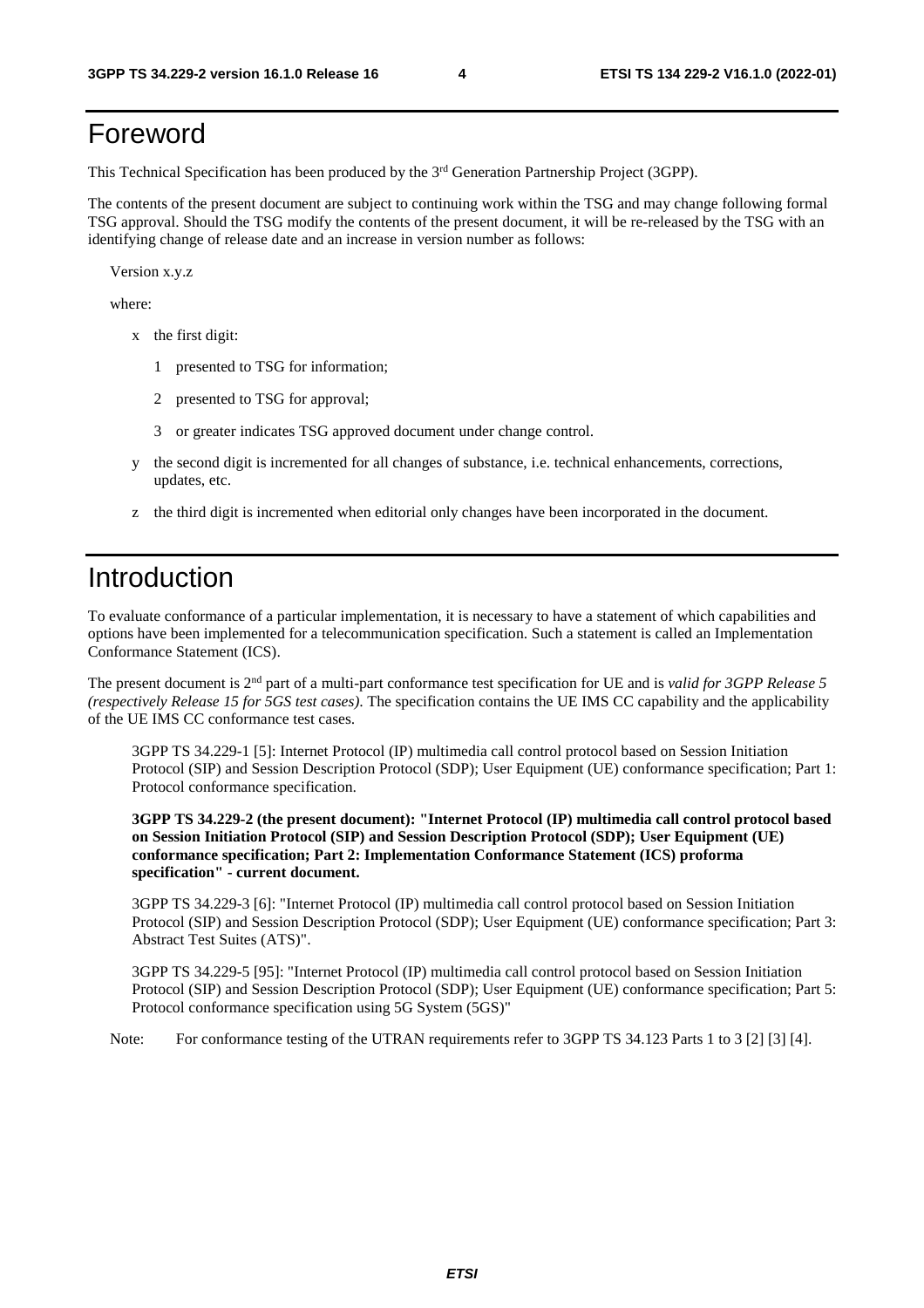# 1 Scope

The present document provides the Implementation Conformance Statement (ICS) proforma for 3<sup>rd</sup> Generation User Equipment (UE) supporting the Internet Protocol (IP) multimedia call control protocol based on Session Initiation Protocol (SIP) and Session Description Protocol (SDP), in compliance with the relevant requirements, and in accordance with the relevant guidance given in ISO/IEC 9646-7 [8] and ETS 300 406 [9].

The present document also specifies a recommended applicability statement for the test cases included in TS 34.229-1 [5] and TS 34.229-5 [95]. These applicability statements are based on the features implemented in the UE.

The present document is valid for UE implemented according to 3GPP releases starting from Release 5 up to the Release indicated on the cover page of the present document.

Also, it is generally assumed that an IMS capable UE is compliant to GSMA PRD IR.92 [83] and GSMA PRD IR.94 [75];any update of requirements in these GSMA PRD documents, which are relevant to the present document will be handled on a case by case basis, with due consideration given for grace period to be granted for the UE to comply to any updated requirements.

# 2 References

The following documents contain provisions which, through reference in this text, constitute provisions of the present document.

- References are either specific (identified by date of publication, edition number, version number, etc.) or non-specific.
- For a specific reference, subsequent revisions do not apply.
- For a non-specific reference, the latest version applies. In the case of a reference to a 3GPP document (including a GSM document), a non-specific reference implicitly refers to the latest version of that document in the same Release as the present document unless the context in which the reference is made suggests a different Release is relevant (information on the applicable release in a particular context can be found in e.g. test case title, description or applicability, message description or content).
- [1] 3GPP TR 21.905: "Vocabulary for 3GPP Specifications".
- [2] 3GPP TS 34.123-1: "User Equipment (UE) conformance specification; Part 1: Protocol conformance specification".
- [3] 3GPP TS 34.123-2: "User Equipment (UE) conformance specification; Part 2: Implementation Conformance Statement (ICS) proforma specification".
- [4] 3GPP TS 34.123-3: "User Equipment (UE) conformance specification; Part 3: Abstract Test Suites (ATS)".
- [5] 3GPP TS 34.229-1: "Internet Protocol (IP) multimedia call control protocol based on Session Initiation Protocol (SIP) and Session Description Protocol (SDP); User Equipment (UE) conformance specification; Part 1: Protocol conformance specification".
- [6] 3GPP TS 34.229-3: "Internet Protocol (IP) multimedia call control protocol based on Session Initiation Protocol (SIP) and Session Description Protocol (SDP); User Equipment (UE) conformance specification; Part 3: Abstract Test Suites (ATS)".
- [7] ISO/IEC 9646-1: "Information technology Open systems interconnection Conformance testing methodology and framework - Part 1: General concepts".
- [8] ISO/IEC 9646-7: "Information technology Open systems interconnection Conformance testing methodology and framework - Part 7: Implementation Conformance Statements".
- [9] ETSI ETS 300 406: "Methods for testing and Specification (MTS); Protocol and profile conformance testing specifications; Standardization methodology".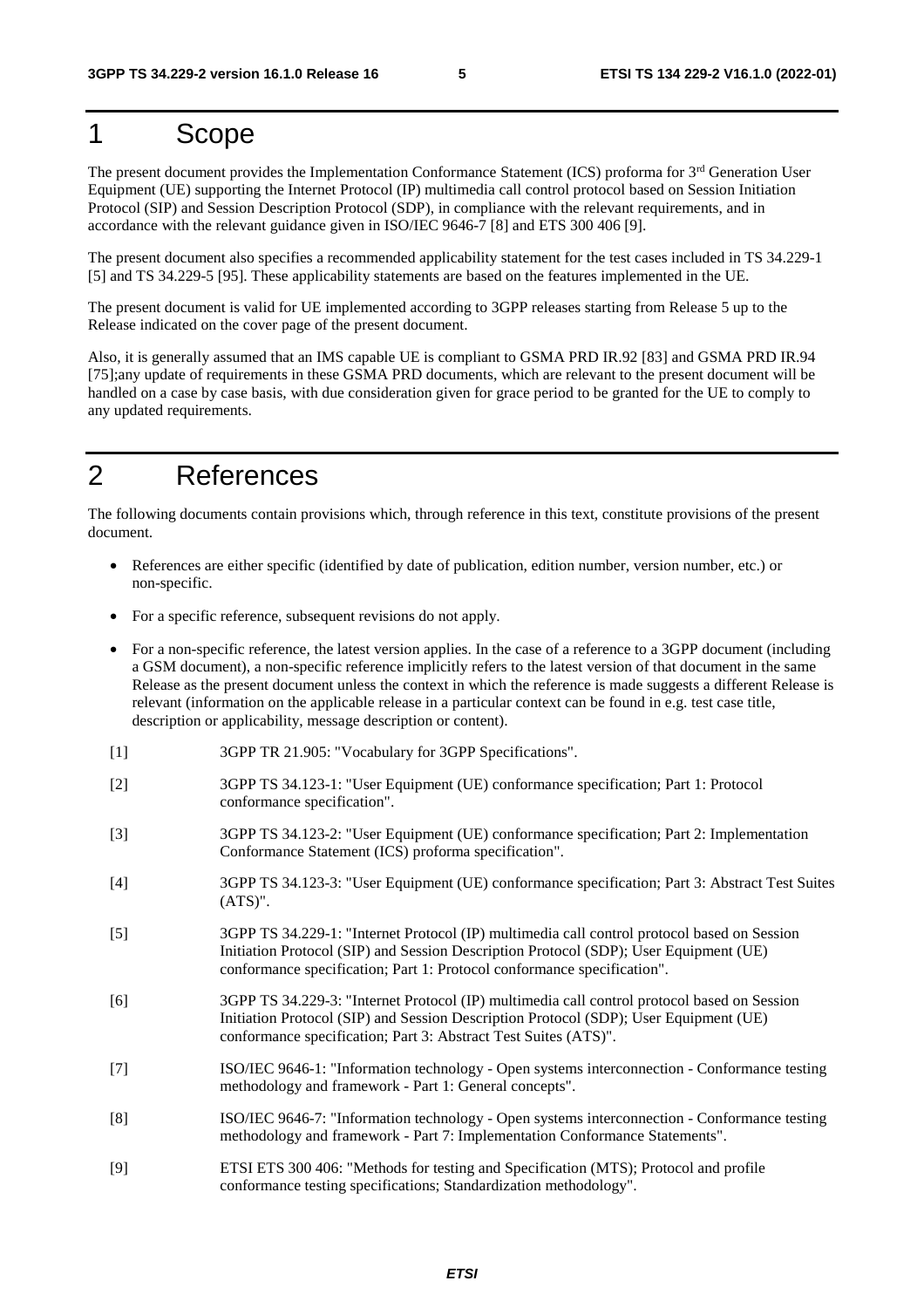| $[10]$ | 3GPP TS 24.229: "IP Multimedia Call Control Protocol based on Session Initiation Protocol (SIP)<br>and Session Description Protocol (SDP); Stage 3". |
|--------|------------------------------------------------------------------------------------------------------------------------------------------------------|
| $[11]$ | Void.                                                                                                                                                |
| $[12]$ | 3GPP TS 33.203: "Access security for IP-based services".                                                                                             |
| $[13]$ | 3GPP TS 23.221: "Architectural requirements".                                                                                                        |
| $[14]$ | Void.                                                                                                                                                |
| $[15]$ | RFC 3261: "SIP: Session Initiation Protocol".                                                                                                        |
| $[16]$ | Void.                                                                                                                                                |
| $[17]$ | 3GPP TS 24.247: "Messaging using the IP Multimedia (IM) Core Network (CN) subsystem; Stage<br>$3$ ".                                                 |
| $[18]$ | 3GPP TR 23.981: "Interworking aspects and migration scenarios for IPv4-based IP Multimedia<br>Subsystem (IMS) implementations".                      |
| $[19]$ | 3GPP TS 24.147: "Conferencing using the IP Multimedia (IM) Core Network (CN) subsystem;<br>Stage 3".                                                 |
| $[20]$ | Void.                                                                                                                                                |
| $[21]$ | Void.                                                                                                                                                |
| $[22]$ | Void.                                                                                                                                                |
| $[23]$ | Void.                                                                                                                                                |
| $[24]$ | Void.                                                                                                                                                |
| $[25]$ | Void.                                                                                                                                                |
| $[26]$ | RFC 3312: "Integration of Resource Management and Session Initiation Protocol (SIP)".                                                                |
| $[27]$ | RFC 3262: "Reliability of provisional responses in Session Initiation Protocol (SIP)".                                                               |
| $[28]$ | Void.                                                                                                                                                |
| $[29]$ | Void.                                                                                                                                                |
| $[30]$ | Void.                                                                                                                                                |
| $[31]$ | Void.                                                                                                                                                |
| $[32]$ | Void.                                                                                                                                                |
| $[33]$ | Void.                                                                                                                                                |
| $[34]$ | Void.                                                                                                                                                |
| $[35]$ | Void.                                                                                                                                                |
| $[36]$ | Void.                                                                                                                                                |
| $[37]$ | Void.                                                                                                                                                |
| $[38]$ | Void.                                                                                                                                                |
| $[39]$ | Void.                                                                                                                                                |
| $[40]$ | Void.                                                                                                                                                |
| $[41]$ | Void.                                                                                                                                                |
| $[42]$ | Void.                                                                                                                                                |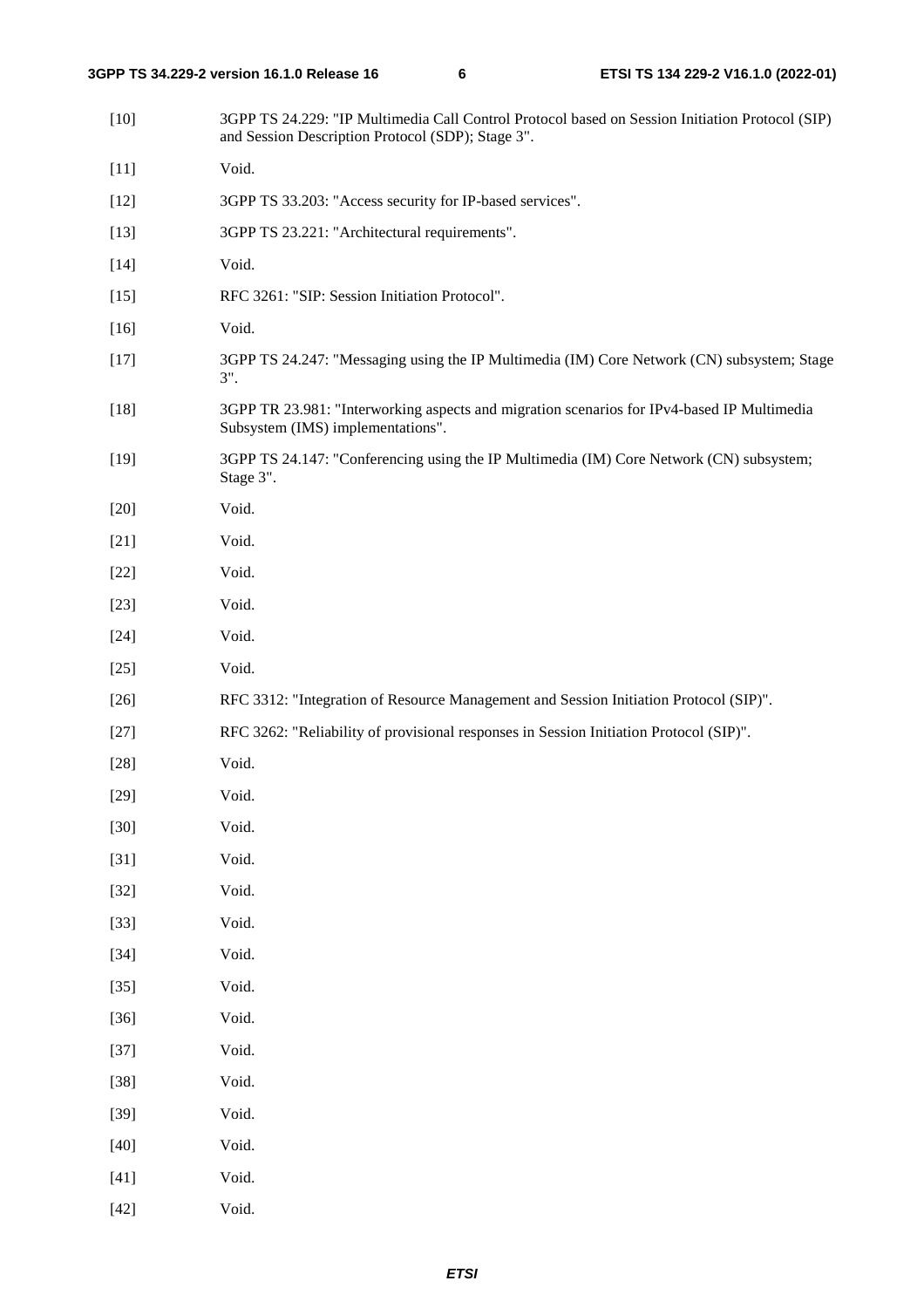| $[43]$ | Void.                                                                                                                                                                            |
|--------|----------------------------------------------------------------------------------------------------------------------------------------------------------------------------------|
| $[44]$ | Void.                                                                                                                                                                            |
| $[45]$ | Void.                                                                                                                                                                            |
| $[46]$ | Void.                                                                                                                                                                            |
| $[47]$ | Void.                                                                                                                                                                            |
| $[48]$ | Void.                                                                                                                                                                            |
| $[49]$ | Void.                                                                                                                                                                            |
| $[50]$ | Void.                                                                                                                                                                            |
| $[51]$ | Void.                                                                                                                                                                            |
| $[52]$ | Void.                                                                                                                                                                            |
| $[53]$ | Void.                                                                                                                                                                            |
| $[54]$ | Void.                                                                                                                                                                            |
| $[55]$ | 3GPP TS 24.173: "IMS Multimedia Telephony Communication Service and supplementary<br>services; stage 3".                                                                         |
| $[56]$ | 3GPP TS 26.114: "IP Multimedia Subsystem (IMS); Multimedia Telephony; Media handling and<br>interaction".                                                                        |
| $[57]$ | Void.                                                                                                                                                                            |
| $[58]$ | Void.                                                                                                                                                                            |
| $[59]$ | Void.                                                                                                                                                                            |
| $[60]$ | Void.                                                                                                                                                                            |
| [61]   | Void.                                                                                                                                                                            |
| $[62]$ | Void.                                                                                                                                                                            |
| $[63]$ | 3GPP TS 33.222: "Generic Authentication Architecture (GAA); Access to network application<br>functions using Hypertext Transfer Protocol over Transport Layer Security (HTTPS)". |
| $[64]$ | 3GPP TS 24.109: "Bootstrapping interface (Ub) and network application function interface (Ua);<br>Protocol details".                                                             |
| $[65]$ | RFC 2617; "HTTP Authentication: Basic and Digest Access Authentication".                                                                                                         |
| $[66]$ | 3GPP TS 24.341: "Support of SMS over IP networks; Stage 3".                                                                                                                      |
| $[67]$ | Void.                                                                                                                                                                            |
| $[68]$ | 3GPP TS 24.604: "Communication Diversion (CDIV) using IP Multimedia (IM)".                                                                                                       |
| $[69]$ | 3GPP TS 24.615: "Communication Waiting (CW) using IP Multimedia (IM) Core Network (CN)<br>subsystem".                                                                            |
| $[70]$ | 3GPP TS 36.101: "Evolved Universal Terrestrial Radio Access (E-UTRA); User Equipment (UE)<br>radio transmission and reception".                                                  |
| $[71]$ | 3GPP TR 21.904: "UE capability requirements".                                                                                                                                    |
| $[72]$ | Void.                                                                                                                                                                            |
| $[73]$ | 3GPP TS 36.523-2: "User Equipment (UE) conformance specification; Part 2: Implementation                                                                                         |

Conformance Statement (ICS)proforma specification".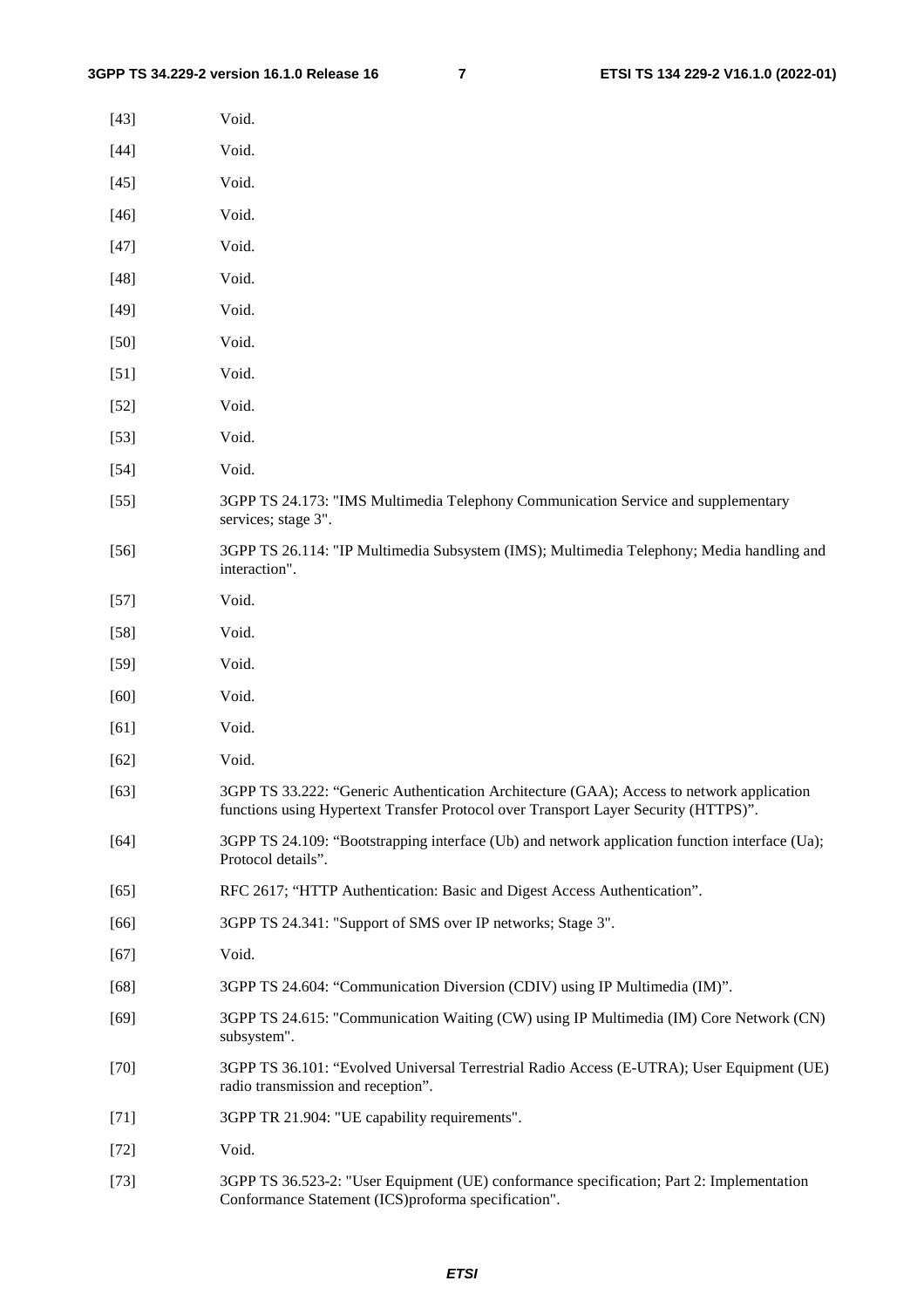- [74] 3GPP2 C.S0005-E: "Upper Layer (Layer 3) Signalling Standard for cdma2000 Spread Spectrum Systems".
- [75] GSMA PRD IR.94: "IMS Profile for Conversational Video Service".
- [76] 3GPP TS 23.167: "IP Multimedia Subsystem (IMS) emergency sessions".
- [77] 3GPP TS 24.237: "IP Multimedia Subsystem (IMS) Service Continuity; Stage 3".
- [78] 3GPP TS 34.109: "Terminal logical test interface; Special conformance testing functions".
- [79] 3GPP TS 36.509: "Special conformance testing functions for User Equipment (UE)".
- [80] Void.
- [81] 3GPP TS 24.623: "Extensible Markup Language (XML) Configuration Access Protocol (XCAP) over the Ut interface for Manipulating Supplementary Services".
- [82] 3GPP TS 33.220: "Generic Authentication Architecture (GAA); Generic Bootstrapping Architecture".
- [83] GSMA PRD IR.92: "IMS Profile for Voice and SMS".
- [84] GSMA PRD IR.51: "IMS Profile for Voice, Video and SMS over Wi-Fi".
- [85] 3GPP TS 24.238: "Session Initiation Protocol (SIP) based user configuration; Stage3".
- [86] IETF RFC 4028 (April 2005): "Session Timers in the Session Initiation Protocol (SIP)".
- [87] GSMA PRD NG.108: "IMS Profile for Voice and SMS for UE category M1".[88] IETF RFC 8147 (May 2017): "Next-Generation Pan-European eCall".
- [88] FFS
- [89] GSMA PRD NG.102: "IMS Profile for Converged IP Communications".
- [90] 3GPP TS 24.390: " Unstructured Supplementary Service Data (USSD) using IP Multimedia (IM) Core Network (CN) subsystem IMS; Stage 3"
- [91] 3GPP TS 38.101-1: "NR; User Equipment (UE) radio transmission and reception; Part 1: Range 1 Standalone"
- [92] 3GPP TS 38.101-2: "NR; User Equipment (UE) radio transmission and reception; Part 2: Range 2 Standalone"
- [93] 3GPP TS 38.508-2: "5GS; User Equipment (UE) conformance specification; Part 2: Common Implementation Conformance Statement (ICS) proforma specification".
- [94] 3GPP TS 23.040: "Technical realization of the Short Message Service (SMS)".
- [95] 3GPP TS 34.229-5: "Internet Protocol (IP) multimedia call control protocol based on Session Initiation Protocol (SIP) and Session Description Protocol (SDP); User Equipment (UE) conformance specification; Part 5: Protocol conformance specification using 5G System (5GS)".
- [96] GSMA PRD NG.114: "IMS Profile for Voice, Video and Messaging over 5GS, Version 1.0".
- [97] 3GPP TS 27.007: "AT command set for User Equipment (UE)".
- [98] GSMA PRD NG.114: "IMS Profile for Voice, Video and Messaging over 5GS, Version 2.0".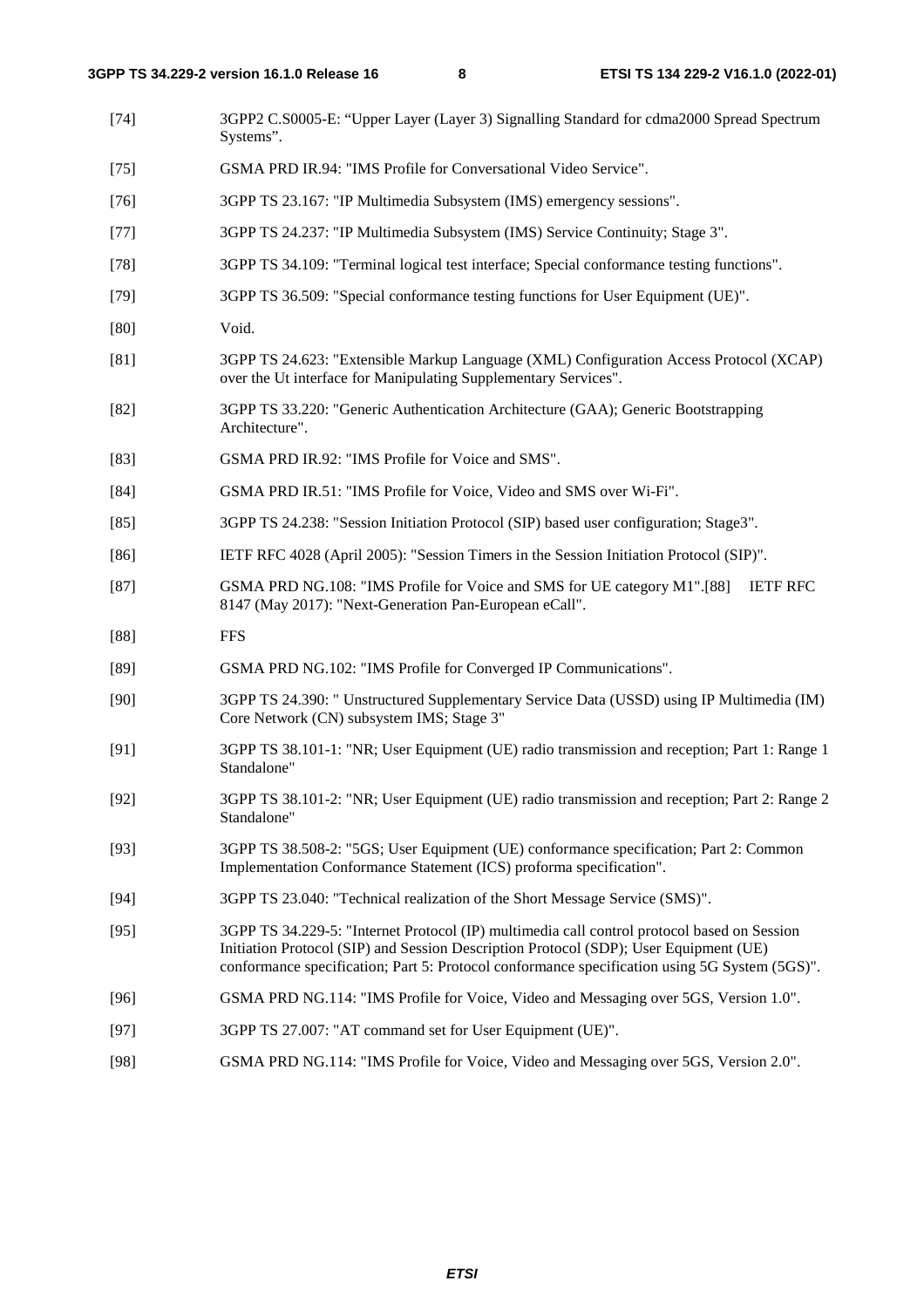# 3 Definitions and abbreviations

### 3.1 Definitions

For the purposes of the present document, the following terms and definitions apply, in addition to those in TR 21.905 [1]:

- terms defined in the relevant 3GPP core specifications (see normative references);
- terms defined in ISO/IEC 9646-1 [7] and in ISO/IEC 9646-7 [8].

In particular, the following terms defined in ISO/IEC 9646-1 [7] apply:

**Implementation Conformance Statement (ICS):** statement made by the supplier of an implementation or system claimed to conform to a given specification, stating which capabilities have been implemented The ICS can take several forms: protocol ICS, profile ICS, profile specific ICS, information object ICS, etc.

**ICS proforma:** document, in the form of a questionnaire, which when completed for an implementation or system becomes an ICS

### 3.2 Abbreviations

For the purposes of the present document, the abbreviations given in TR 21.905 [1] and the following apply. An abbreviation defined in the present document takes precedence over the definition of the same abbreviation, if any, in TR 21.905 [1].

| <b>ICS</b>  | <b>Implementation Conformance Statement</b> |
|-------------|---------------------------------------------|
| <b>SCS</b>  | <b>System Conformance Statement</b>         |
| <b>UEUT</b> | User Equipment Under Test                   |

# 4 Recommended test case applicability

The applicability of each individual test is identified in the table 1. This is just a recommendation based on the purpose for which the test case was written.

The applicability of every test is formally expressed by the use of Boolean expression that are based on parameters (ICS) included in annex A of the present document.

Additional information related to the Test Case (TC), e.g. affecting its dynamic behaviour or its execution may be provided as well.

The columns in table 1 have the following meaning:

#### Clause

The clause column indicates the clause number in TS 34.229-1 [5] that contains the test body.

**Title** 

The title column describes the name of the test.

#### Release

The release column indicates the earliest release from which each testcase is applicable, except if otherwise stated of an individual test case.

NOTE: For the IMS Emergency Service test cases, the 3GPP Release of UTRAN and GERAN is independent of that indicated in the release column.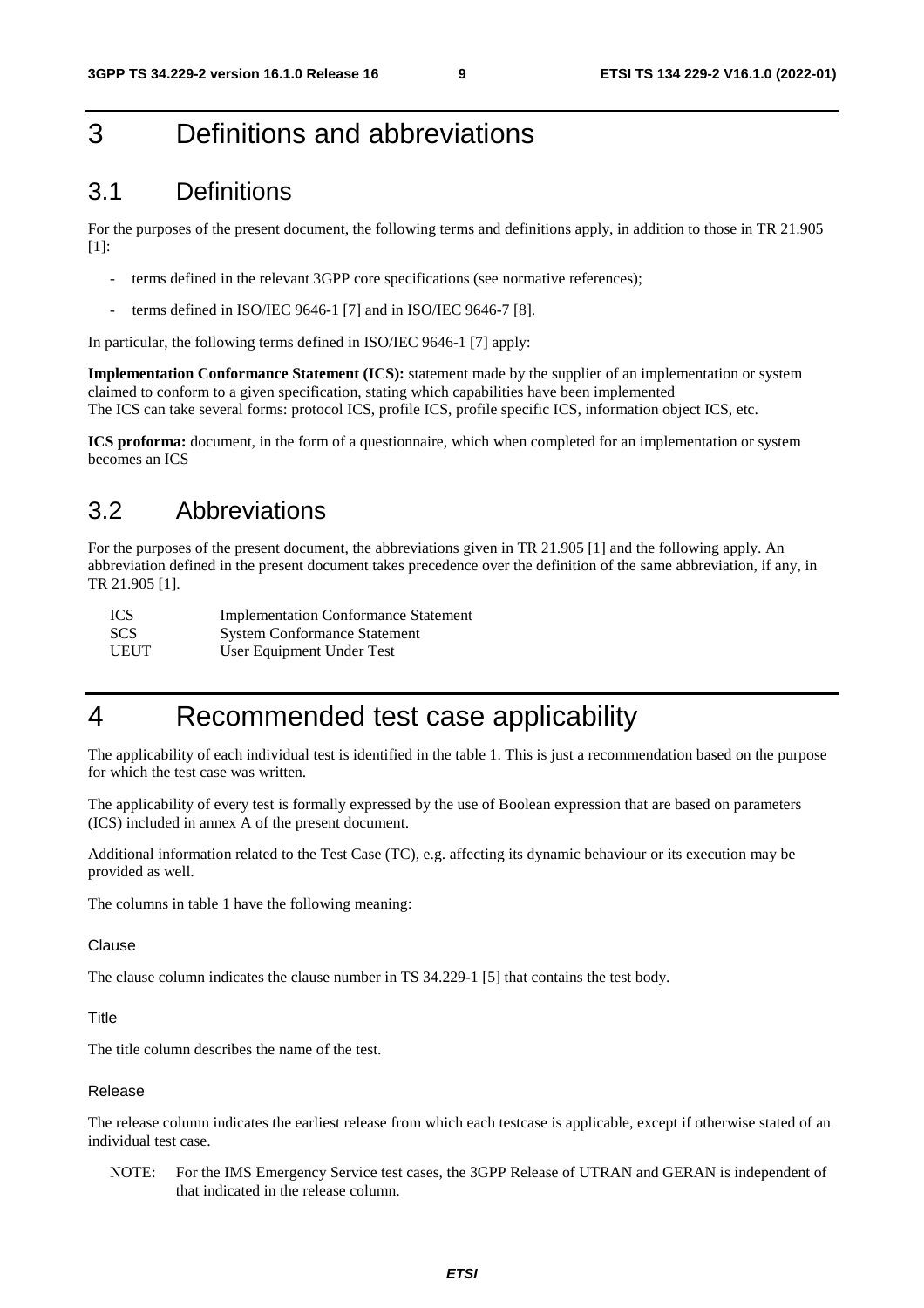### Applicability

The following notations are used for the applicability column:

| $\mathbb{R}$ | recommended - the test case is recommended                                                                                                                                                                                                                                                                                                                                                                                                  |
|--------------|---------------------------------------------------------------------------------------------------------------------------------------------------------------------------------------------------------------------------------------------------------------------------------------------------------------------------------------------------------------------------------------------------------------------------------------------|
| $\Omega$     | optional – the test case is optional                                                                                                                                                                                                                                                                                                                                                                                                        |
| N/A          | not applicable - in the given context, the test case is not recommended.                                                                                                                                                                                                                                                                                                                                                                    |
| Ci           | conditional - the test is recommended ( $\langle \mathbb{T} \mathbb{R}^n \rangle$ ) or not ( $\langle \mathbb{T} \mathbb{A} \mathbb{A}^n \rangle$ ) depending on the support of other<br>items. "i" is an integer identifying an unique conditional status expression which is defined<br>immediately following the table. For nested conditional expressions, the syntax "IF  THEN (IF<br>THEN  ELSE) ELSE " is used to avoid ambiguities. |

### **Comments**

This column contains a verbal description of the condition included in the applicability column.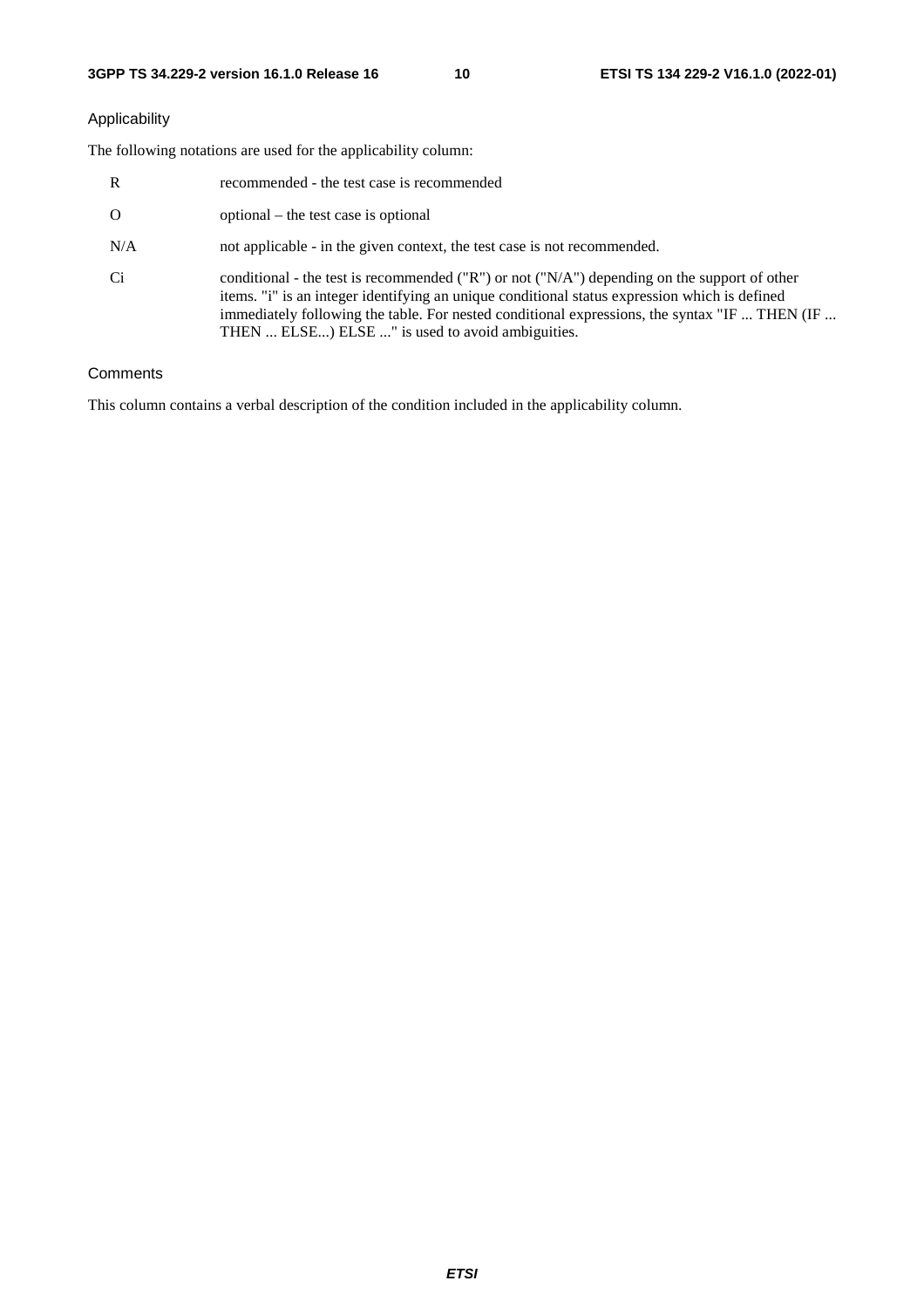# 4.1 Applicabilities for test cases specified in TS 34.229-1

**Table 4.1: Applicability of TS 34.229-1 tests**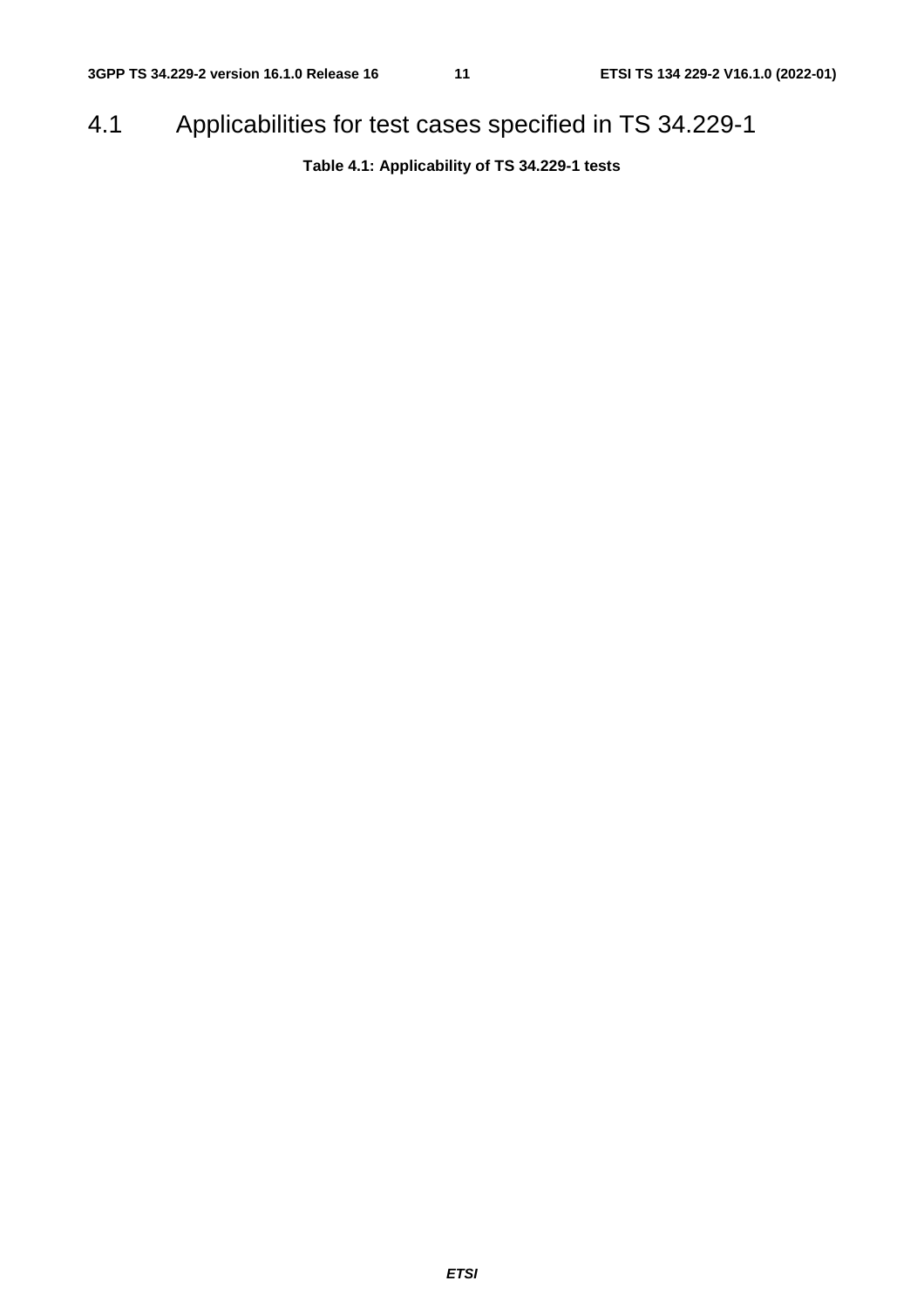| Clause                        | <b>Title</b>                                                                                                                          | Release       | <b>Applicability</b> | <b>Comments</b>                                                                                                                                     |
|-------------------------------|---------------------------------------------------------------------------------------------------------------------------------------|---------------|----------------------|-----------------------------------------------------------------------------------------------------------------------------------------------------|
| <b>PDP Context Activation</b> |                                                                                                                                       |               |                      |                                                                                                                                                     |
| 6.2                           | <b>General Purpose PDP Context</b><br>Establishment (UE Requests for a<br>Dedicated PDP Context)                                      | Rel-8         | CO <sub>4</sub>      | UE capable of being configured to<br>initiate Dedicated PDP Context                                                                                 |
| 6.3                           | Dedicated PDP Context Establishment                                                                                                   | Rel-8         | CO <sub>4</sub>      | UE capable of being configured to<br>initiate Dedicated PDP Context                                                                                 |
| <b>P-CSCF Discovery</b>       |                                                                                                                                       |               |                      |                                                                                                                                                     |
| 7.1                           | P-CSCF Discovery via PDP Context                                                                                                      | Rel-8         | C <sub>05</sub>      | UE capable of being configured to<br>initiate P-CSCF Discovery via PCO                                                                              |
| 7.2                           | P-CSCF Discovery via DHCP - IPv4                                                                                                      | Rel-8         | C <sub>06</sub>      | UE supports IPv4 and capable of<br>being configured to initiate P-CSCF<br>Discovery via DHCPv4                                                      |
| 7.3                           | P-CSCF Discovery via DHCP - IPv4 (UE<br>Requests P-CSCF discovery via PCO)                                                            | Rel-8         | C07                  | UE supports IPv4, supports P-CSCF<br>Discovery via PCO and DHCPv4 and<br>capable of being configured to initiate<br>P-CSCF Discovery via PCO        |
| 7.4                           | P-CSCF Discovery by DHCP - IPv6                                                                                                       | Rel-8         | CO8                  | UE capable of being configured to<br>initiate P-CSCF Discovery via<br>DHCP <sub>v6</sub>                                                            |
| 7.5                           | P-CSCF Discovery by DHCP-IPv6 (UE<br>Requests P-CSCF discovery by PCO)                                                                | Rel-8         | CO9                  | UE supports P-CSCF Discovery via<br>PCO and DHCPv6 and capable of<br>being configured to initiate P-CSCF<br>Discovery via PCO                       |
| 7.6<br>7.7                    | P-CSCF Discovery by DHCP - IPv6 (UE<br>does not Request P-CSCF discovery by<br>PCO, SS includes P-CSCF Address(es) in<br>PCO)<br>Void | Rel-8         | C10                  | UE supports P-CSCF Discovery via<br>PCO and DHCPv6 and capable of<br>being configured to initiate P-CSCF<br>Discovery via DHCPv6                    |
| 7.8                           | Void                                                                                                                                  |               |                      |                                                                                                                                                     |
| 7.9                           | Void                                                                                                                                  |               |                      |                                                                                                                                                     |
| <b>Registration</b>           |                                                                                                                                       |               |                      |                                                                                                                                                     |
| 8.1                           | Initial registration                                                                                                                  | Rel-8         | C17                  | UE supports IMS security and E-UTRA<br>and not UE category M1                                                                                       |
| 8.2                           | User Initiated Re-Registration                                                                                                        | Rel-8         | C17                  | UE supports IMS security and E-UTRA<br>and not UE category M1                                                                                       |
| 8.3                           | Mobile Initiated Deregistration                                                                                                       | Rel-8         | C80                  | UE supports IMS security and IMS<br>deregistration and E-UTRA and<br>(Support of CS/PS mode 2 or Support<br>of PS mode 2) and not UE category<br>M1 |
| 8.4                           | Invalid Behaviour - 423 Interval Too Brief                                                                                            | Rel-8         | C17                  | UE supports IMS security and E-UTRA<br>and not UE category M1                                                                                       |
| 8.5                           | Void                                                                                                                                  |               |                      |                                                                                                                                                     |
| 8.6                           | Void                                                                                                                                  |               |                      |                                                                                                                                                     |
| 8.7                           | Void                                                                                                                                  |               |                      |                                                                                                                                                     |
| 8.8                           | Void                                                                                                                                  |               |                      |                                                                                                                                                     |
| 8.9                           | Void                                                                                                                                  |               |                      |                                                                                                                                                     |
| 8.10                          | Initial registration using GIBA                                                                                                       | Rel-8         | C18                  | UE supports GIBA only and E-UTRA<br>and not UE category M1                                                                                          |
| 8.11                          | Initial registration using IMS AKA and GIBA<br>against a network with GIBA support only                                               | Rel-8         | C19                  | UE supports IMS security and GIBA<br>and E-UTRA and not UE category M1                                                                              |
| 8.12                          | User initiated re-registration using GIBA                                                                                             | Rel-8         | C18                  | UE supports GIBA only and E-UTRA<br>and not UE category M1                                                                                          |
| 8.13                          | User initiated de-registration using GIBA                                                                                             | Rel-8         | C18                  | UE supports GIBA only and E-UTRA<br>and not UE category M1                                                                                          |
| 8.14                          | Void                                                                                                                                  |               |                      |                                                                                                                                                     |
| 8.15                          | Refresh for ISIM parameters                                                                                                           | <b>Rel-10</b> | C <sub>17</sub>      | UE supports IMS security and E-UTRA<br>and not UE category M1                                                                                       |
| 8.16                          | User initiated re-registration- 423 Interval<br><b>Too Brief</b>                                                                      | Rel-9         | C <sub>17</sub>      | UE supports IMS security and E-UTRA<br>and not UE category M1                                                                                       |
| Authentication                |                                                                                                                                       |               |                      |                                                                                                                                                     |
| 9.1                           | Invalid Behaviour - MAC Parameter Invalid                                                                                             | Rel-8         | C <sub>17</sub>      | UE supports IMS security and E-UTRA<br>and not UE category M1                                                                                       |
| 9.2                           | Invalid Behaviour - SQN out of range                                                                                                  | Rel-8         | C17                  | UE supports IMS security and E-UTRA<br>and not UE category M1                                                                                       |
| <b>Subscription</b>           |                                                                                                                                       |               |                      |                                                                                                                                                     |
| 10.1                          | Invalid Behaviour - 503 Service Unavailable                                                                                           | Rel-8         | C151                 | E-UTRA and not UE category M1                                                                                                                       |
| <b>Notification</b>           |                                                                                                                                       |               |                      |                                                                                                                                                     |
| 11.1                          | Network-initiated deregistration                                                                                                      | Rel-8         | C151                 | E-UTRA and not UE category M1                                                                                                                       |
| 11.2                          | Network initiated re-authentication                                                                                                   | Rel-8         | C17                  | UE supports IMS security and E-UTRA<br>and not UE category M1                                                                                       |
| <b>Call Control</b>           |                                                                                                                                       |               |                      |                                                                                                                                                     |
| 12.1                          | Void                                                                                                                                  |               |                      |                                                                                                                                                     |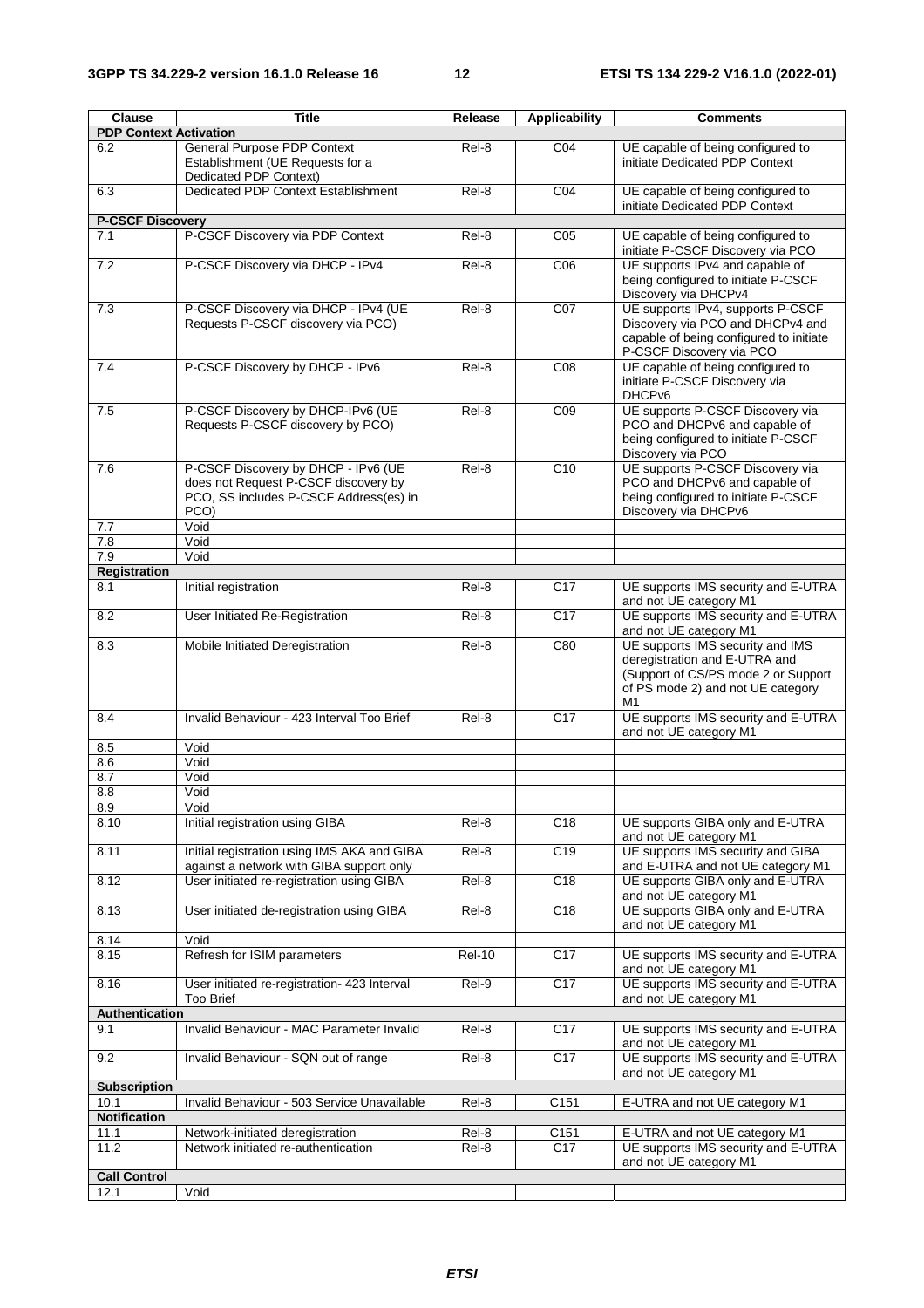| Clause            | <b>Title</b>                                                                                            | Release | Applicability    | <b>Comments</b>                                                                                                           |
|-------------------|---------------------------------------------------------------------------------------------------------|---------|------------------|---------------------------------------------------------------------------------------------------------------------------|
| 12.2              | MO Call with preconditions at both<br>originating UE and terminating UE - 503<br>Service Unavailable    | Rel-8   | C <sub>160</sub> | UE supports MTSI and MTSI speech<br>and initiating a session and<br>preconditions and E-UTRA and not UE<br>category M1    |
| 12.2a             | MO Call with preconditions at both<br>originating and terminating UE - 504 Server<br>Time-out           | Rel-8   | C <sub>160</sub> | UE supports MTSI and MTSI speech<br>and initiating a session and<br>preconditions and E-UTRA and not UE<br>category M1    |
| 12.2 <sub>b</sub> | MO Call without preconditions at both<br>originating UE and terminating UE - 503<br>Service Unavailable | Rel-8   | C <sub>164</sub> | UE supports MTSI and MTSI speech<br>and initiating a session and no<br>preconditions and E-UTRA and not UE<br>category M1 |
| 12.2c             | MO Call without preconditions at both<br>originating and terminating UE - 504 Server<br>Time-out        | Rel-8   | C <sub>164</sub> | UE supports MTSI and MTSI speech<br>and initiating a session and no<br>preconditions and E-UTRA and not UE<br>category M1 |
| 12.3              | Void                                                                                                    |         |                  |                                                                                                                           |
| 12.4              | Void                                                                                                    |         |                  |                                                                                                                           |
| 12.5              | Void                                                                                                    |         |                  |                                                                                                                           |
| 12.6              | Void                                                                                                    |         |                  |                                                                                                                           |
| 12.7              | Void                                                                                                    |         |                  |                                                                                                                           |
| 12.8              | Void                                                                                                    |         |                  |                                                                                                                           |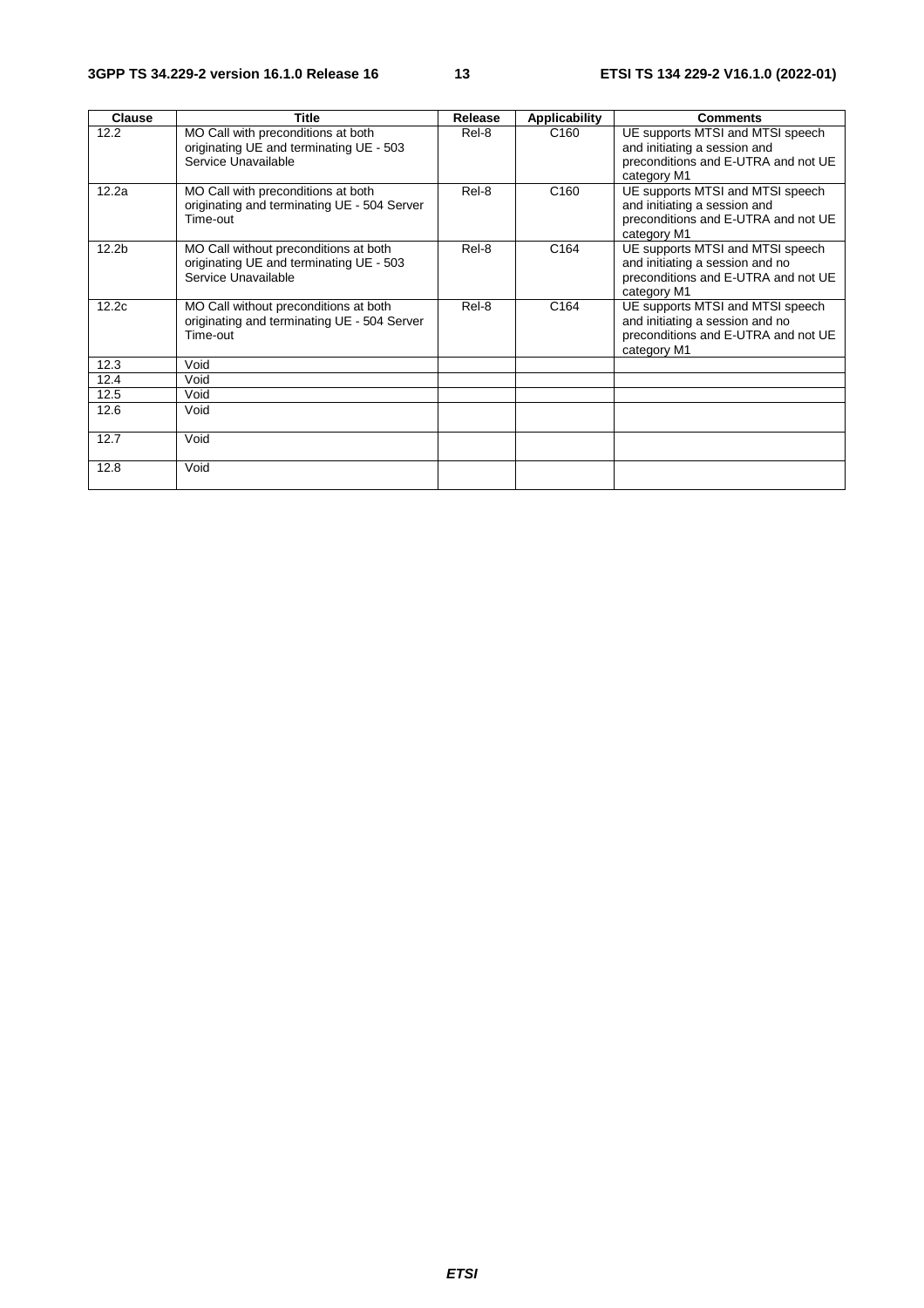| Clause          | <b>Title</b>                                                                                                                               | Release       | <b>Applicability</b> | <b>Comments</b>                                                                                                                                                              |
|-----------------|--------------------------------------------------------------------------------------------------------------------------------------------|---------------|----------------------|------------------------------------------------------------------------------------------------------------------------------------------------------------------------------|
| 12.9            | Void                                                                                                                                       |               |                      |                                                                                                                                                                              |
| 12.10           | Void                                                                                                                                       |               |                      |                                                                                                                                                                              |
| 12.11           | Void                                                                                                                                       |               |                      |                                                                                                                                                                              |
| 12.12           | MO MTSI Voice Call Successful with<br>preconditions at both originating UE and<br>terminating UE                                           | Rel-8         | C <sub>160</sub>     | UE supports MTSI and MTSI speech<br>and initiating a session and<br>preconditions and E-UTRA and not UE                                                                      |
| 12.12a          | MO MTSI Voice Call Successful without                                                                                                      | $Rel-14$      | C164                 | category M1<br>UE supports MTSI and MTSI speech                                                                                                                              |
|                 | preconditions at both originating UE and<br>terminating UE                                                                                 |               |                      | and initiating a session and not<br>preconditions and E-UTRA and not UE<br>category M1                                                                                       |
| 12.13           | MT MTSI Speech call                                                                                                                        | Rel-8         | C <sub>27</sub>      | UE supports MTSI and MTSI speech<br>and preconditions and E-UTRA and<br>not UE category M1                                                                                   |
| 12.13a          | MT MTSI speech cal with preconditions at<br>both originating UE and terminating UEI<br>when MO reserves resources before<br>sending INVITE | Rel-8         | C27                  | UE supports MTSI and MTSI speech<br>and preconditions and E-UTRA and<br>not UE category M1                                                                                   |
| 12.13b          | MT MTSI Speech call Successful without<br>preconditions at both originating UE and<br>terminating UE                                       | Rel-8         | C165                 | UE supports MTSI and MTSI speech<br>and E-UTRA and not preconditions<br>and not UE category M1                                                                               |
| 12.13c          | MT MTSI speech call Successful with<br>preconditions at originating UE and without<br>preconditions at terminating UE                      | <b>Rel-14</b> | C <sub>165</sub>     | UE supports MTSI and MTSI speech<br>and E-UTRA and not preconditions<br>and not UE category M1                                                                               |
| 12.15           | Void                                                                                                                                       |               |                      |                                                                                                                                                                              |
| 12.16           | Void                                                                                                                                       |               |                      |                                                                                                                                                                              |
| 12.17           | Void                                                                                                                                       |               |                      |                                                                                                                                                                              |
| 12.18<br>12.18a | Void<br>Void                                                                                                                               |               |                      |                                                                                                                                                                              |
| 12.18b          | Void                                                                                                                                       |               |                      |                                                                                                                                                                              |
| 12.19           | Void                                                                                                                                       |               |                      |                                                                                                                                                                              |
| 12.19a          | Void                                                                                                                                       |               |                      |                                                                                                                                                                              |
| 12.19b          | Void                                                                                                                                       |               |                      |                                                                                                                                                                              |
| 12.20           | Void                                                                                                                                       |               |                      |                                                                                                                                                                              |
| 12.20a          | Void                                                                                                                                       |               |                      |                                                                                                                                                                              |
| 12.21           | MO MTSI Video call                                                                                                                         | Rel-8         | C71                  | UE supports MTSI and initiating a<br>session and MTSI speech and MTSI<br>video and MTSI video H.264 CBP<br>Level 1.2 and preconditions and E-<br>UTRA and not UE category M1 |
| 12.22           | MT MTSI Video call                                                                                                                         | Rel-8         | C70                  | UE supports MTSI and MTSI speech<br>and MTSI video and MTSI video H.264<br>CBP Level 1.2 and preconditions and<br>E-UTRA and not UE category M1                              |
| 12.23           | MO MTSI speech call / EVS                                                                                                                  | <b>Rel-12</b> | C83                  | UE supports MTSI and MTSI speech<br>EVS (see NOTE 3 below) and<br>preconditions and E-UTRA and not UE<br>category M1                                                         |
| 12.24           | MT MTSI speech call / EVS                                                                                                                  | Rel-12        | C83                  | UE supports MTSI and MTSI speech<br>EVS (see NOTE 3 below) and<br>preconditions and E-UTRA and not UE<br>category M1                                                         |
| 12.25           | MO MTSI speech call / EVS offered but not<br>supported by remote UE / AMR-WB agreed                                                        | <b>Rel-12</b> | C83                  | UE supports MTSI and MTSI speech<br>EVS (see NOTE 3 below) and<br>preconditions and E-UTRA and not UE<br>category M1                                                         |
| 12.25a          | MT MTSI speech call / EVS offered but not<br>supported by UE / AMR-WB agreed                                                               | Rel-8         | C167                 | MTSI and MTSI speech and MTSI<br>speech, AMR wideband and not MTSI<br>speech, EVS and preconditions and E-<br>UTRA and not UE category M1                                    |
| 12.26           | MT MTSI speech call / EVS / AMR-WB IO<br>mode                                                                                              | <b>Rel-12</b> | C83                  | UE supports MTSI and MTSI speech<br>EVS (see NOTE 3 below) and<br>preconditions and E-UTRA and not UE<br>category M1                                                         |
| 12.27           | MO MTSI speech call / SRVCC on MT side /<br>Codec Change from AMR-WB to AMR-NB                                                             | Rel-8         | C160                 | UE supports MTSI and MTSI speech<br>and initiating a session and<br>preconditions and E-UTRA and not UE<br>category M1                                                       |
| 12.27a          | MO MTSI speech call / SRVCC on MT side /<br>Codec Change from EVS to AMR-NB                                                                | $Rel-12$      | C83                  | UE supports MTSI and MTSI speech<br>EVS (see NOTE 3 below) and<br>preconditions and E-UTRA and not UE<br>category M1                                                         |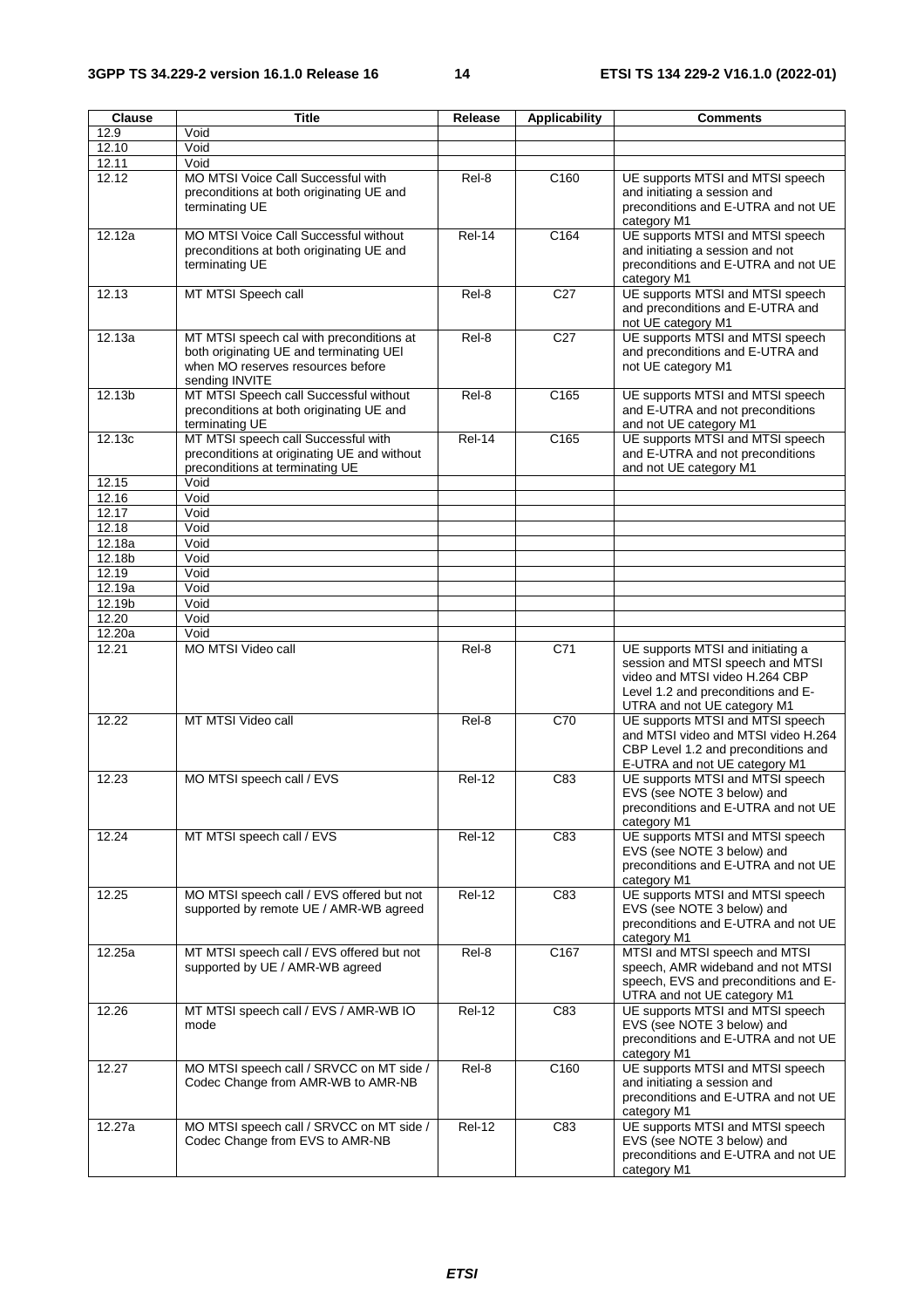| Clause                        | <b>Title</b>                                                 | Release                  | <b>Applicability</b>     | <b>Comments</b>                                                                                                                                                              |
|-------------------------------|--------------------------------------------------------------|--------------------------|--------------------------|------------------------------------------------------------------------------------------------------------------------------------------------------------------------------|
| 12.28                         | MO MTSI speech call / MO UE cancels call<br>establishment    | Rel-8                    | C <sub>160</sub>         | UE supports MTSI and MTSI speech<br>and initiating a session and<br>preconditions and E-UTRA and not UE<br>category M1                                                       |
| 12.29                         | MO MTSI Video call / MO UE cancels call<br>establishment     | Rel-8                    | C71                      | UE supports MTSI and initiating a<br>session and MTSI speech and MTSI<br>video and MTSI video H.264 CBP<br>Level 1.2 and preconditions and E-<br>UTRA and not UE category M1 |
|                               | <b>SIP Compression (SigComp)</b>                             |                          |                          |                                                                                                                                                                              |
| 13.1                          | SigComp in the Initial registration                          | <b>FFS</b>               | C <sub>58</sub>          | UE supports IMS security and Indicate<br>Sigcomp                                                                                                                             |
| 13.2                          | SigComp in the MO Call<br>SigComp in the MT Call             | <b>FFS</b><br><b>FFS</b> | <b>FFS</b><br><b>FFS</b> | FFS (see NOTE 1 below)<br>FFS (see NOTE 1 below)                                                                                                                             |
| 13.3<br>13.4                  | Void                                                         |                          |                          |                                                                                                                                                                              |
| <b>Emergency Service</b>      |                                                              |                          |                          |                                                                                                                                                                              |
| 14.1                          | Void                                                         |                          |                          |                                                                                                                                                                              |
| 14.2                          | Void                                                         |                          |                          |                                                                                                                                                                              |
| <b>Supplementary Services</b> |                                                              |                          |                          |                                                                                                                                                                              |
| 15.1                          | <b>Originating Identification Presentation</b>               | Rel-8                    | C43                      | UE supports MTSI and MTSI<br>Originating Identification Presentation<br>and (GBA or HTTP Digest) for XCAP<br>authentication (NOTE 4) and E-UTRA<br>and not UE category M1    |
| 15.2                          | Originating Identification Restriction                       | Rel-8                    | C88                      | UE supports MTSI and MTSI<br>Originating Identification Restriction -<br>Configuration and (GBA or HTTP<br>Digest) (NOTE 5) and E-UTRA and<br>not UE category M1             |
| 15.2a                         | Originating Identification Restriction /<br>Signalling       | Rel-8                    | $\overline{C44}$         | UE supports MTSI and MTSI<br>Originating Identification Restriction<br>and preconditions and E-UTRA and<br>not UE category M1                                                |
| 15.3                          | <b>Terminating Identification Presentation</b>               | Rel-8                    | C48                      | UE supports MTSI and MTSI<br>Terminating Identification Presentation<br>and (GBA or HTTP Digest) (NOTE 5)<br>and E-UTRA and not UE category M1                               |
| 15.4                          | Terminating Identification Restriction                       | Rel-8                    | C89                      | UE supports MTSI and MTSI<br>Terminating Identification Restriction -<br>Configuration and (GBA or HTTP<br>Digest) (NOTE 4) and E-UTRA and<br>not UE category M1             |
| 15.4a                         | Terminating Identification Restriction /<br>Signalling       | Rel-8                    | C49                      | UE supports MTSI and MTSI<br>Terminating Identification Restriction<br>and preconditions and E-UTRA and<br>not UE category M1                                                |
| 15.5                          | Communication Forwarding unconditional                       | Rel-8                    | C30                      | UE supports MTSI and MTSI<br>Communication Diversion and (GBA or<br>HTTP Digest) (NOTE 5) and E-UTRA<br>and not UE category M1                                               |
| 15.6                          | Void                                                         |                          |                          |                                                                                                                                                                              |
| 15.7                          | Communication Forwarding on non Reply:<br>activation         | Rel-8                    | C30                      | UE supports MTSI and MTSI<br>Communication Diversion and (GBA or<br>HTTP Digest) (NOTE 5) and E-UTRA<br>and not UE category M1                                               |
| 15.8                          | Communication Forwarding on non reply:<br>MO call initiation | Rel-8                    | C <sub>31</sub>          | UE supports MTSI and MTSI speech<br>and MTSI Communication Diversion<br>and preconditions and E-UTRA and<br>not UE category M1                                               |
| 15.9                          | Communication Forwarding on Busy                             | Rel-8                    | C <sub>30</sub>          | UE supports MTSI and MTSI<br>Communication Diversion and (GBA or<br>HTTP Digest) (NOTE 5) and E-UTRA<br>and not UE category M1                                               |
| 15.10                         | Communication Forwarding on Not logged-<br>in                | Rel-8                    | C <sub>30</sub>          | UE supports MTSI and MTSI<br>Communication Diversion and (GBA or<br>HTTP Digest) (NOTE 4) and E-UTRA<br>and not UE category M1                                               |
| 15.10a                        | Communication Forwarding on Not<br>reachable                 | Rel-8                    | C30                      | UE supports MTSI and MTSI<br>Communication Diversion and (GBA or<br>HTTP Digest) (NOTE 5) and E-UTRA<br>and not UE category M1                                               |
| 15.11                         | MO Call Hold without announcement                            | Rel-8                    | C <sub>23</sub>          | UE supports MTSI and MTSI speech<br>and MTSI Communication Hold and<br>preconditions and E-UTRA and not UE<br>category M1                                                    |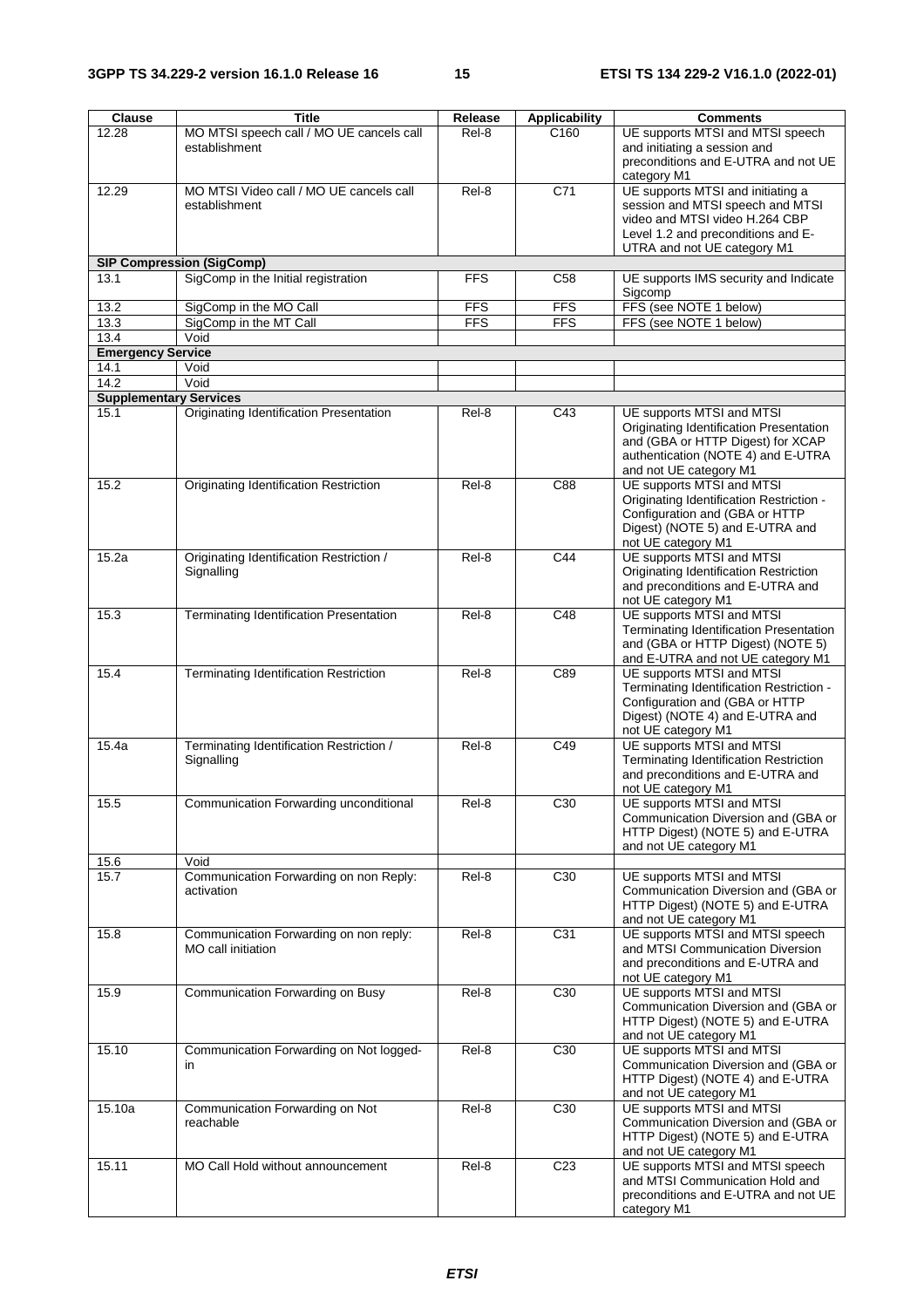| Clause           | <b>Title</b>                                                                                 | Release | <b>Applicability</b> | <b>Comments</b>                                                                                                                                                                                      |
|------------------|----------------------------------------------------------------------------------------------|---------|----------------------|------------------------------------------------------------------------------------------------------------------------------------------------------------------------------------------------------|
| 15.11a           | MO Video Call Hold without announcement                                                      | Rel-8   | C77                  | UE supports MTSI and MTSI speech<br>and MTSI video and MTSI video H.264<br>CBP Level 1.2 and MTSI<br>Communication Hold and<br>preconditions and E-UTRA and not UE<br>category M1                    |
| 15.12            | MT Call Hold without announcement                                                            | Rel-8   | C <sub>23</sub>      | UE supports MTSI and MTSI speech<br>and MTSI Communication Hold and<br>preconditions and E-UTRA and not UE<br>category M1                                                                            |
| 15.12a           | MT Video Call Hold without announcement                                                      | Rel-8   | $\overline{C77}$     | UE supports MTSI and MTSI speech<br>and MTSI video and MTSI video H.264<br>CBP Level 1.2 and MTSI<br>Communication Hold and<br>preconditions and E-UTRA and not UE<br>category M1                    |
| 15.13            | Incoming Communication Barring except for<br>a specific user                                 | Rel-8   | C <sub>24</sub>      | UE supports MTSI and MTSI<br>Communication Barring and (GBA or<br>HTTP Digest) (NOTE 5) and E-UTRA<br>and not UE category M1                                                                         |
| 15.14            | Incoming Communication Barring for<br>anonymous users                                        | Rel-8   | C45                  | UE supports MTSI and MTSI<br>Communication Barring and MTSI<br>Anonymous Communication Rejection<br>and (GBA or HTTP Digest) (NOTE 5)<br>and E-UTRA and not UE category M1                           |
| 15.14a           | Incoming Communication Barring while<br>roaming                                              | Rel-8   | C <sub>24</sub>      | UE supports MTSI and MTSI Incoming<br>Communication Barring and (GBA or<br>HTTP Digest) (NOTE 5) and E-UTRA<br>and not UE category M1                                                                |
| 15.14b           | <b>Outgoing Communication Barring while</b><br>roaming                                       | Rel-8   | C84                  | UE supports MTSI and MTSI Outgoing<br>Communication Barring and (GBA or<br>HTTP Digest) (NOTE 4) and E-UTRA<br>and not UE category M1                                                                |
| 15.15            | Subscription to the MWI event package                                                        | Rel-8   | C <sub>50</sub>      | UE supports MTSI and MTSI Message<br>Waiting Indication and E-UTRA and<br>not UE category M1                                                                                                         |
| 15.17            | Creating and leaving a conference                                                            | Rel-8   | $\overline{C32}$     | UE supports MTSI and MTSI speech<br>and MTSI Conference and<br>preconditions and E-UTRA and not UE<br>category M1                                                                                    |
| 15.18            | Inviting user to conference by sending a<br>REFER request to the user                        | Rel-8   | C32                  | UE supports MTSI and MTSI speech<br>and MTSI Conference and<br>preconditions and E-UTRA and not UE<br>category M1                                                                                    |
| 15.19            | Inviting user to conference by sending a<br>REFER request to the conference focus            | Rel-8   | $\overline{C32}$     | UE supports MTSI and MTSI speech<br>and MTSI Conference and<br>preconditions and E-UTRA and not UE<br>category M1                                                                                    |
| 15.19a           | Inviting user to conference by sending a<br>REFER request to the conference focus /<br>Video | Rel-8   | C78                  | UE supports MTSI and MTSI speech<br>and MTSI video H.264 CBP Level 1.2<br>and MTSI Conference and<br>preconditions and E-UTRA and not UE<br>category M1                                              |
| 15.21            | Void                                                                                         |         |                      |                                                                                                                                                                                                      |
| 15.21a<br>15.21b | Three way session creation<br>Void                                                           | Rel-8   | C61                  | UE supports MTSI and MTSI<br>Conference and MTSI three way<br>session and preconditions and E-<br>UTRA and not UE category M1                                                                        |
| 15.21c           | Three way session creation / Video                                                           | Rel-8   | C79                  | UE supports MTSI and MTSI speech<br>and MTSI video and MTSI video H.264<br>CBP Level 1.2 and MTSI Conference<br>and MTSI three way session and<br>preconditions and E-UTRA and not UE<br>category M1 |
| 15.23            | Void                                                                                         |         |                      |                                                                                                                                                                                                      |
| 15.24            | Void                                                                                         |         |                      |                                                                                                                                                                                                      |
| 15.25            | MO Explicit Communication Transfer -<br><b>Consultative Call Transfer</b>                    | Rel-8   | C <sub>29</sub>      | UE supports MTSI and MTSI speech<br>and MTSI Explicit Communication<br>Transfer - consultative transfer and<br>preconditions and E-UTRA and not UE<br>category M1                                    |
| 15.26            | Void                                                                                         |         |                      |                                                                                                                                                                                                      |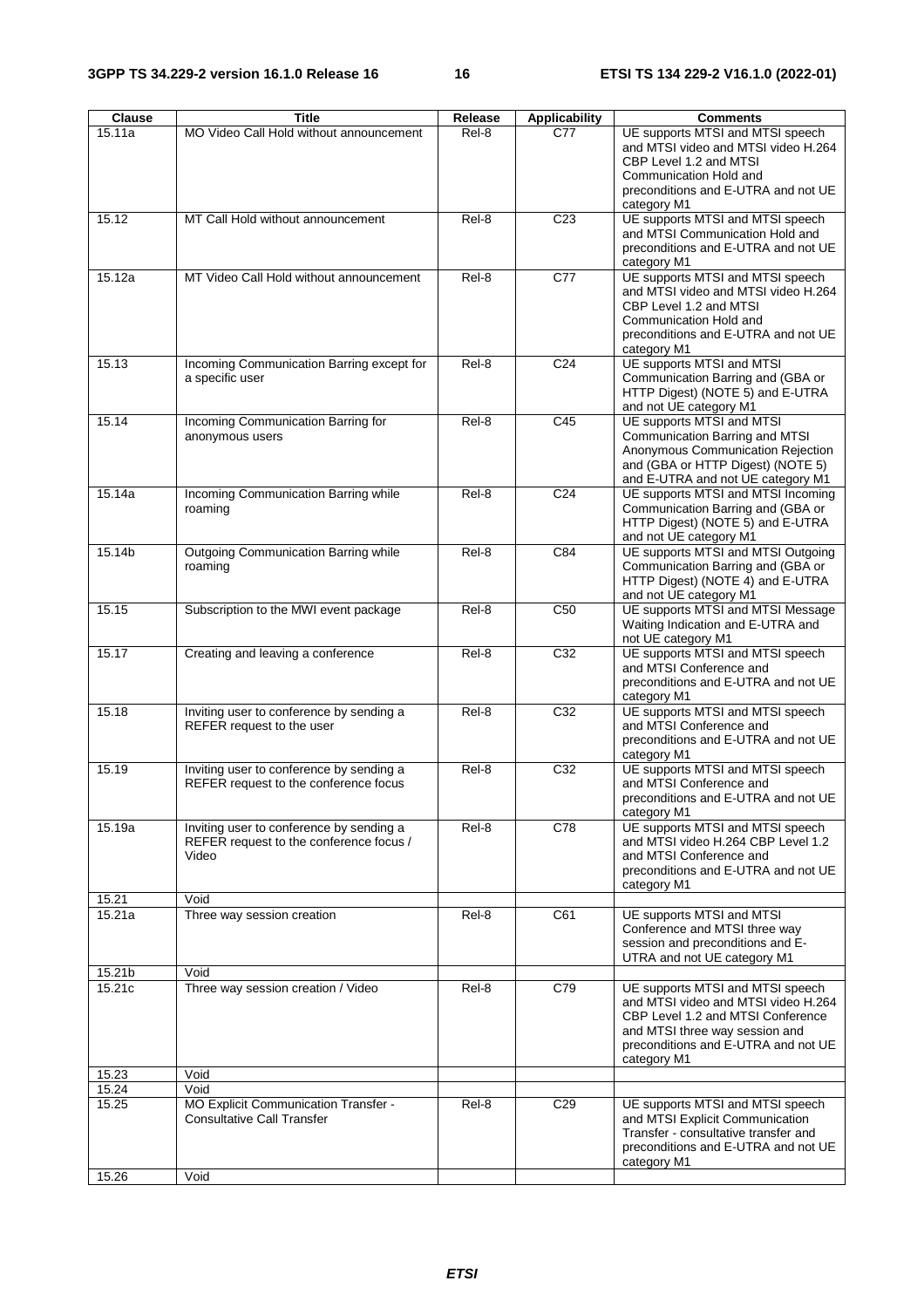| <b>Clause</b>          | <b>Title</b>                                     | Release       | <b>Applicability</b> | <b>Comments</b>                                                                                                                               |
|------------------------|--------------------------------------------------|---------------|----------------------|-----------------------------------------------------------------------------------------------------------------------------------------------|
| 15.27                  | Communication Waiting and answering the<br>call  | Rel-8         | $\overline{C57}$     | UE supports MTSI and MTSI speech<br>and MTSI Communication Waiting and<br>preconditions and E-UTRA and not UE<br>category M1                  |
| 15.28                  | Communication Waiting and cancelling the<br>call | Rel-8         | C <sub>57</sub>      | UE supports MTSI and MTSI speech<br>and MTSI Communication Waiting and<br>preconditions and E-UTRA and not UE<br>category M1                  |
| $15.\overline{29}$     | <b>GBA</b> authentication                        | Rel-8         | C81                  | UE supports MTSI and MTSI<br>Originating Identification Presentation<br>and GBA for XCAP authentication<br>and E-UTRA and not UE category M1. |
| 15.30                  | User initiated USSI                              | <b>Rel-12</b> | C <sub>159</sub>     | UE supports MTSI and MTSI speech<br>and initiating a session and E-UTRA<br>and USSI and not UE category M1                                    |
| <b>Codec selecting</b> |                                                  |               |                      |                                                                                                                                               |
| 16.1                   | Void                                             |               |                      |                                                                                                                                               |
| 16.2                   | Speech AMR, indicate selective codec<br>modes    | Rel-8         | C <sub>27</sub>      | UE supports MTSI and MTSI speech<br>and preconditions and E-UTRA and<br>not UE category M1                                                    |
| 16.3                   | Speech AMR-WB, indicate all codec modes          | Rel-8         | C <sub>28</sub>      | UE supports MTSI and MTSI speech<br>and MTSI speech, AMR wideband and<br>preconditions and E-UTRA and not UE<br>category M1                   |
| 16.4                   | Speech AMR-WB, indicate selective codec<br>modes | Rel-8         | C <sub>28</sub>      | UE supports MTSI and MTSI speech<br>and MTSI speech, AMR wideband and<br>preconditions and E-UTRA and not UE<br>category M1                   |
| 16.5                   | Void                                             |               |                      |                                                                                                                                               |
| 16.6                   | Void                                             |               |                      |                                                                                                                                               |
| 16.7                   | Void                                             |               |                      |                                                                                                                                               |
| 16.8                   | Void                                             |               |                      |                                                                                                                                               |
| 16.10                  | Void                                             |               |                      |                                                                                                                                               |
| 16.11                  | Void                                             |               |                      |                                                                                                                                               |
| 16.12                  | Void                                             |               |                      |                                                                                                                                               |
| 16.13                  | Void                                             |               |                      |                                                                                                                                               |
| <b>Media use cases</b> |                                                  |               |                      |                                                                                                                                               |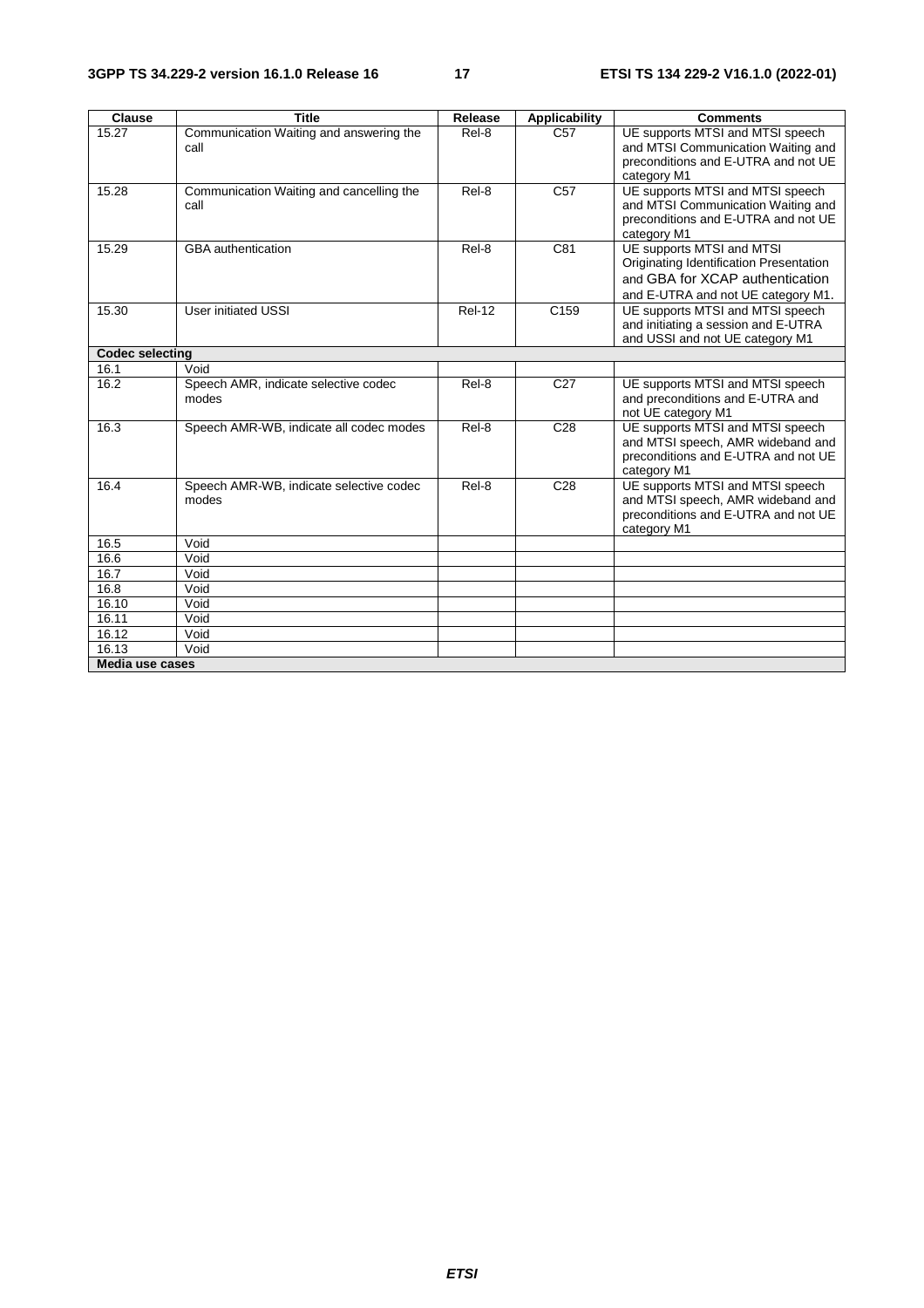| <b>Clause</b>            | <b>Title</b>                                                                                                                                                          | Release | <b>Applicability</b> | <b>Comments</b>                                                                                                                                                              |
|--------------------------|-----------------------------------------------------------------------------------------------------------------------------------------------------------------------|---------|----------------------|------------------------------------------------------------------------------------------------------------------------------------------------------------------------------|
| 17.1                     | MO Speech, add video remove video                                                                                                                                     | Rel-8   | C71                  | UE supports MTSI and initiating a<br>session and MTSI speech and MTSI<br>video and MTSI video H.264 CBP<br>Level 1.2 and preconditions and E-<br>UTRA and not UE category M1 |
| 17.2                     | MT Speech, add video remove video                                                                                                                                     | Rel-8   | C70                  | UE supports MTSI and MTSI speech<br>and MTSI video and MTSI video H.264<br>CBP Level 1.2 and preconditions and<br>E-UTRA and not UE category M1                              |
| 17.4                     | Void                                                                                                                                                                  |         |                      |                                                                                                                                                                              |
| 17.5                     | Void                                                                                                                                                                  |         |                      |                                                                                                                                                                              |
| 17.6                     | Void                                                                                                                                                                  |         |                      |                                                                                                                                                                              |
| 17.8<br>17.10            | Void<br>Void                                                                                                                                                          |         |                      |                                                                                                                                                                              |
| 17.12                    | Void                                                                                                                                                                  |         |                      |                                                                                                                                                                              |
| 17.14                    | Void                                                                                                                                                                  |         |                      |                                                                                                                                                                              |
| 17.16                    | Void                                                                                                                                                                  |         |                      |                                                                                                                                                                              |
| 17.17                    | Void                                                                                                                                                                  |         |                      |                                                                                                                                                                              |
| 17.18                    | Void                                                                                                                                                                  |         |                      |                                                                                                                                                                              |
| <b>SMS over IMS</b>      |                                                                                                                                                                       |         |                      |                                                                                                                                                                              |
| 18.1                     | <b>Mobile Originating SMS</b>                                                                                                                                         | Rel-8   | C <sub>55</sub>      | UE supports MO SMS over IMS and<br>E-UTRA and UE configured to use<br>SMS over IP and UE is not category<br>M1                                                               |
| 18.1a                    | Mobile Originating Concatenated SMS                                                                                                                                   | Rel-8   | C <sub>168</sub>     | UE supports concatenated SM-over-IP<br>sender and E-UTRA and UE is not<br>category M1                                                                                        |
| 18.1b                    | Mobile Originating SMS / RP-ERROR                                                                                                                                     | Rel-8   | C <sub>55</sub>      | UE supports MO SMS over IMS and<br>E-UTRA and UE configured to use<br>SMS over IP and UE is not category<br>M1                                                               |
| 18.2                     | <b>Mobile Terminating SMS</b>                                                                                                                                         | Rel-8   | C <sub>56</sub>      | UE supports SM-over-IP receiver and<br>E-UTRA and UE configured to use<br>SMS over IP and UE is not category<br>M1                                                           |
| 18.2a                    | Mobile Terminating Concatenated SMS                                                                                                                                   | Rel-8   | C <sub>169</sub>     | UE supports concatenated SM-over-IP<br>receiver and E-UTRA and UE is not<br>category M1                                                                                      |
| <b>Emergency Service</b> |                                                                                                                                                                       |         |                      |                                                                                                                                                                              |
| 19.1.1                   | Emergency call with emergency registration<br>/ Success / Location information available                                                                              | Rel-9   | C76                  | UE supports EPS IMS emergency call<br>and is capable of obtaining location<br>information and E-UTRA and not UE<br>category M1                                               |
| 19.1.2                   | Emergency call with emergency registration<br>/ Success / Location information not<br>available                                                                       | Rel-9   | C <sub>59</sub>      | UE supports EPS IMS emergency call<br>and E-UTRA and not UE category M1                                                                                                      |
| 19.1.3                   | Emergency call with emergency registration<br>/ Abnormal case / IM CN sends a 380 / UE<br>performs emergency call via CS domain /<br>UTRAN or GERAN                   | $Rel-9$ | C62                  | UE supports EPS IMS emergency call<br>and Emergency speech call and<br>(UTRAN or GERAN) (NOTE 2, 6)                                                                          |
| 19.1.3a                  | Emergency call with emergency registration<br>/ Abnormal case / IM CN sends a 380 / UE<br>performs emergency call via CS domain /<br><b>CDMA 2000 1xRTT</b>           | Rel-9   | C <sub>74</sub>      | UE supports EPS IMS emergency call<br>and Emergency speech call and<br>1XRTT (NOTE 2)                                                                                        |
| 19.1.3b                  | Void                                                                                                                                                                  |         |                      |                                                                                                                                                                              |
| 19.1.3c                  | Emergency call with emergency registration<br>/ Abnormal case / IM CN sends 503 Service<br>Unavailable / UE performs emergency call<br>via CS domain / UTRAN or GERAN | Rel-9   | C62                  | UE supports EPS IMS emergency call<br>and Emergency speech call and<br>(UTRAN or GERAN) (NOTE 6)                                                                             |
| 19.1.4                   | Void                                                                                                                                                                  |         |                      |                                                                                                                                                                              |
| 19.1.5                   | Emergency call with emergency registration<br>/ Emergency SIP signalling and media in<br>parallel with an other ongoing IM CN<br>subsystem signalling and media       | Rel-9   | C72                  | UE supports MTSI and MTSI speech<br>and EPS IMS emergency call and<br>Communication Hold during<br>emergency call and preconditions and<br>E-UTRA and not UE category M1     |
| 19.1.6                   | Emergency call with emergency registration<br>/ Success / GIBA against a network with<br>GIBA support only                                                            | Rel-9   | C124                 | UE supports IMS security and GIBA<br>and EPS IMS emergency call and E-<br>UTRA and not UE category M1                                                                        |
| 19.3.1                   | Non-UE detectable emergency call / IM CN<br>sends a 1xx response / UE geographical<br>location information available or not                                           | Rel-9   | C73                  | UE supports EPS IMS emergency call<br>and MTSI and MTSI speech and<br>preconditions and E-UTRA and not UE<br>category M1                                                     |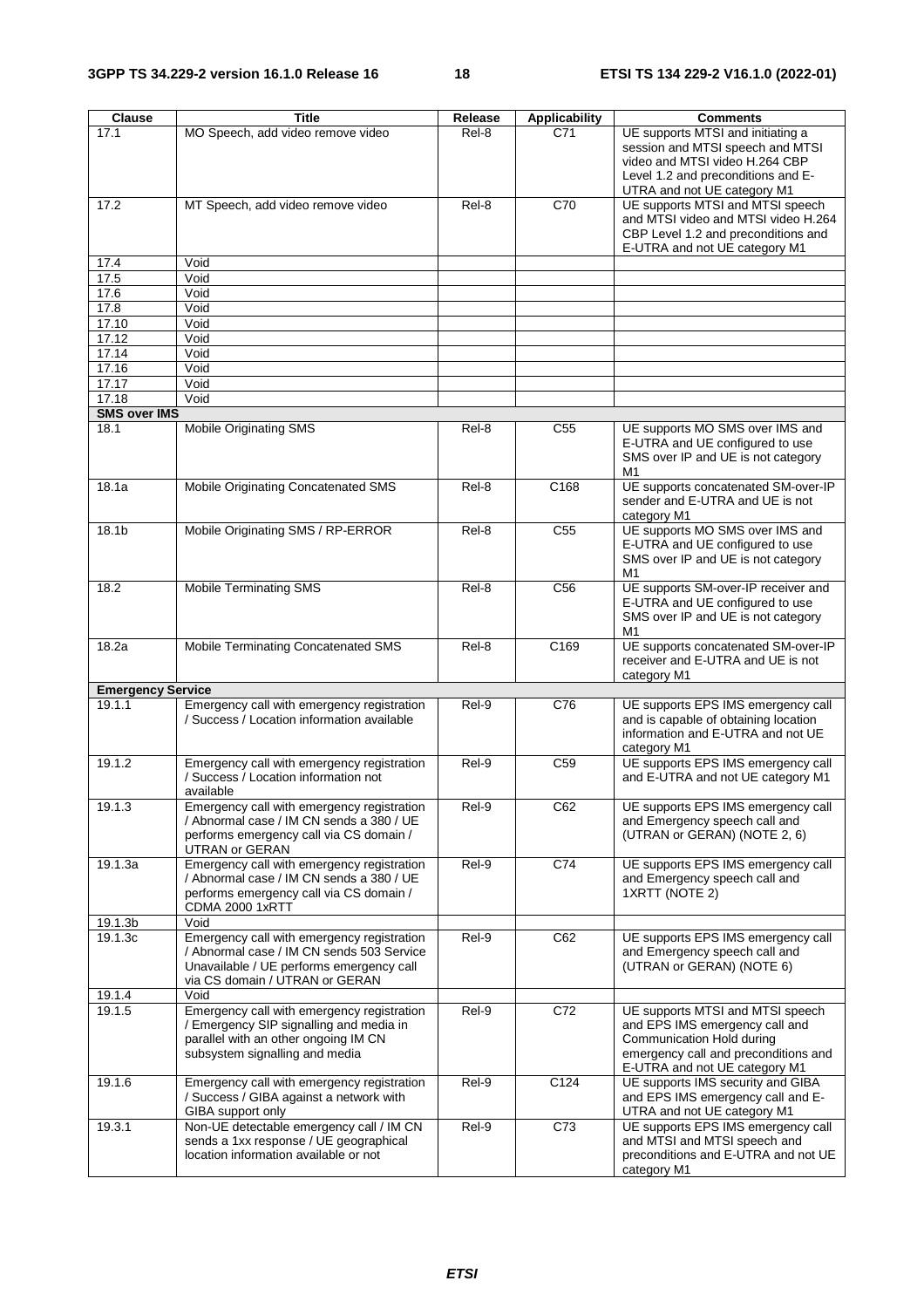| <b>Clause</b>          | <b>Title</b>                                                                                                                                                                                          | Release       | <b>Applicability</b> | <b>Comments</b>                                                                                                                                                                                                                                             |
|------------------------|-------------------------------------------------------------------------------------------------------------------------------------------------------------------------------------------------------|---------------|----------------------|-------------------------------------------------------------------------------------------------------------------------------------------------------------------------------------------------------------------------------------------------------------|
| 19.3.2                 | Non-UE detectable emergency call / IM CN<br>sends 380 Alternative Service including<br>emergency service URN and no emergency<br>subservice type / Non-emergency IMS<br>registration / UTRAN or GERAN | Rel-9         | C66                  | UE supports MTSI and MTSI Speech<br>and EPS IMS emergency call and<br>(UTRAN or GERAN) (NOTE 2, 6)                                                                                                                                                          |
| 19.3.2a                | Non-UE detectable emergency call / IM CN<br>sends 380 Alternative Service / Non-<br>emergency IMS registration / CDMA 2000<br>1xRTT                                                                   | Rel-9         | $\overline{C75}$     | UE supports initiating bidirectional<br>voice session over IMS and MTSI<br>Speech and IMS emergency call and<br>emergency call over 1XRTT (NOTE 2)                                                                                                          |
| 19.3.2b                | Non-UE detectable emergency call / IM CN<br>sends a 380 with unavailable emergency<br>service URN / UE performs normal call via<br>CS domain / UTRAN or GERAN                                         | Rel-9         | C66                  | UE supports MTSI and MTSI Speech<br>and EPS IMS emergency call and<br>emergency call and (UTRAN or<br>GERAN) (NOTE 6)                                                                                                                                       |
| 19.3.2c                | Non-UE detectable emergency call / IM CN<br>sends a 380 with available emergency<br>service URN / UE performs CS Emergency<br>call via CS domain / UTRAN or GERAN                                     | Rel-9         | C66                  | UE supports MTSI and MTSI Speech<br>and EPS IMS emergency call and<br>emergency call and (UTRAN or<br>GERAN) (NOTE 6)                                                                                                                                       |
| 19.3.3                 | Non-UE detectable emergency call / IM CN<br>sends 380 Alternative Service / Emergency<br><b>IMS</b> registration                                                                                      | Rel-9         | C73                  | UE supports EPS IMS emergency call<br>and MTSI and MTSI speech and E-<br>UTRA and not UE category M1                                                                                                                                                        |
| 19.3.4                 | Non-UE detectable emergency call / IM CN<br>sends 380 with an Alternative Service /<br>Previous emergency IMS registration not<br>expired                                                             | Rel-9         | $\overline{C73}$     | UE supports EPS IMS emergency call<br>and MTSI and MTSI speech and E-<br>UTRA and not UE category M1                                                                                                                                                        |
| 19.4.1                 | Emergency call without emergency<br>registration / EPS / UE does not contain an<br>ISIM or USIM                                                                                                       | Rel-9         | C162                 | UE supports EPS IMS emergency call<br>and E-UTRA and not UE category M1<br>and no USIM test execution                                                                                                                                                       |
| 19.4.2                 | Emergency call without emergency<br>registration / EPS / UE contains an ISIM or<br>USIM / UE is in state EMM-<br>REGISTERED.LIMITED-SERVICE                                                           | Rel-9         | C64                  | UE supports EPS IMS emergency call<br>and E-UTRA and not UE category M1                                                                                                                                                                                     |
| 19.4.3<br>19.4.4       | Void<br>Void                                                                                                                                                                                          |               |                      |                                                                                                                                                                                                                                                             |
| 19.4.5                 | Emergency call without emergency                                                                                                                                                                      | Rel-9         | C59                  | UE supports EPS IMS emergency call                                                                                                                                                                                                                          |
|                        | registration / UE credentials are not<br>accepted                                                                                                                                                     |               |                      | and E-UTRA and not UE category M1                                                                                                                                                                                                                           |
| 19.4.6                 | Emergency call without emergency<br>registration / Failure of registration /<br>Rejected by 403 (Forbidden)                                                                                           | Rel-9         | C125                 | UE supports IMS emergency service<br>and IMS emergency call without<br>registration after rejection of<br>emergency registration and E-UTRA<br>and not UE category M1                                                                                       |
| 19.4.7                 | Emergency call without emergency<br>registration / Failure of registration / against<br>a network with GIBA support only                                                                              | Rel-9         | $\overline{C134}$    | UE supports EPS IMS emergency call<br>and IMS emergency call without<br>registration after rejection of<br>emergency registration that used IMS<br>security. The UE does not support<br>GIBA. UE supports IMS security and<br>E-UTRA and not UE category M1 |
| 19.5.1                 | New initial emergency registration / UE<br>obtains from the serving IP-CAN an IP<br>address different than the IP address used<br>for the emergency registration                                      | Rel-9         | C <sub>59</sub>      | UE supports EPS IMS emergency call<br>and E-UTRA and not UE category M1                                                                                                                                                                                     |
| 19.5.6                 | User-initiated emergency reregistration / UE<br>has emergency related ongoing dialog                                                                                                                  | Rel-9         | C <sub>59</sub>      | UE supports EPS IMS emergency call<br>and E-UTRA and not UE category M1                                                                                                                                                                                     |
| 19.5.7                 | User-initiated emergency reregistration /<br>The user initiates an emergency call                                                                                                                     | Rel-9         | C59                  | UE supports EPS IMS emergency call<br>and E-UTRA and not UE category M1                                                                                                                                                                                     |
| 19.5.8                 | Void                                                                                                                                                                                                  |               |                      |                                                                                                                                                                                                                                                             |
| 19.5.9                 | In parallel emergency and non-emergency<br>registrations                                                                                                                                              | Rel-9         | C <sub>59</sub>      | UE supports EPS IMS emergency call<br>and E-UTRA and not UE category M1                                                                                                                                                                                     |
| 19.5.10                | Deregistration upon emergency registration<br>expiration                                                                                                                                              | Rel-9         | C <sub>59</sub>      | UE supports EPS IMS emergency call<br>and E-UTRA and not UE category M1                                                                                                                                                                                     |
|                        | <b>Customized Alerting Tones (CAT)</b>                                                                                                                                                                |               |                      |                                                                                                                                                                                                                                                             |
| 20.1                   | Mobile Originating CAT - Forking Model                                                                                                                                                                | Rel-8         | C82                  | UE supports MTSI and MTSI speech<br>and early media and preconditions<br>and E-UTRA and not UE category M1                                                                                                                                                  |
| eCall over IMS (eCall) |                                                                                                                                                                                                       |               |                      |                                                                                                                                                                                                                                                             |
| 21.1                   | eCall over IMS / Manual initiation / Normal<br>registration / Emergency registration /<br>Success / 200 OK with ACK                                                                                   | <b>Rel-14</b> | C147                 | UE supports IMS eCall type of<br>emergency services over EPS and<br>Manual type of eCall (NOTE 7)                                                                                                                                                           |
| 21.2                   | eCall over IMS / Automatic initiation /<br>Normal registration / Emergency registration<br>/ Success / 200 OK with ACK                                                                                | <b>Rel-14</b> | C148                 | UE supports IMS eCall type of<br>emergency services over EPS and<br>Automatic type of eCall (NOTE 7)                                                                                                                                                        |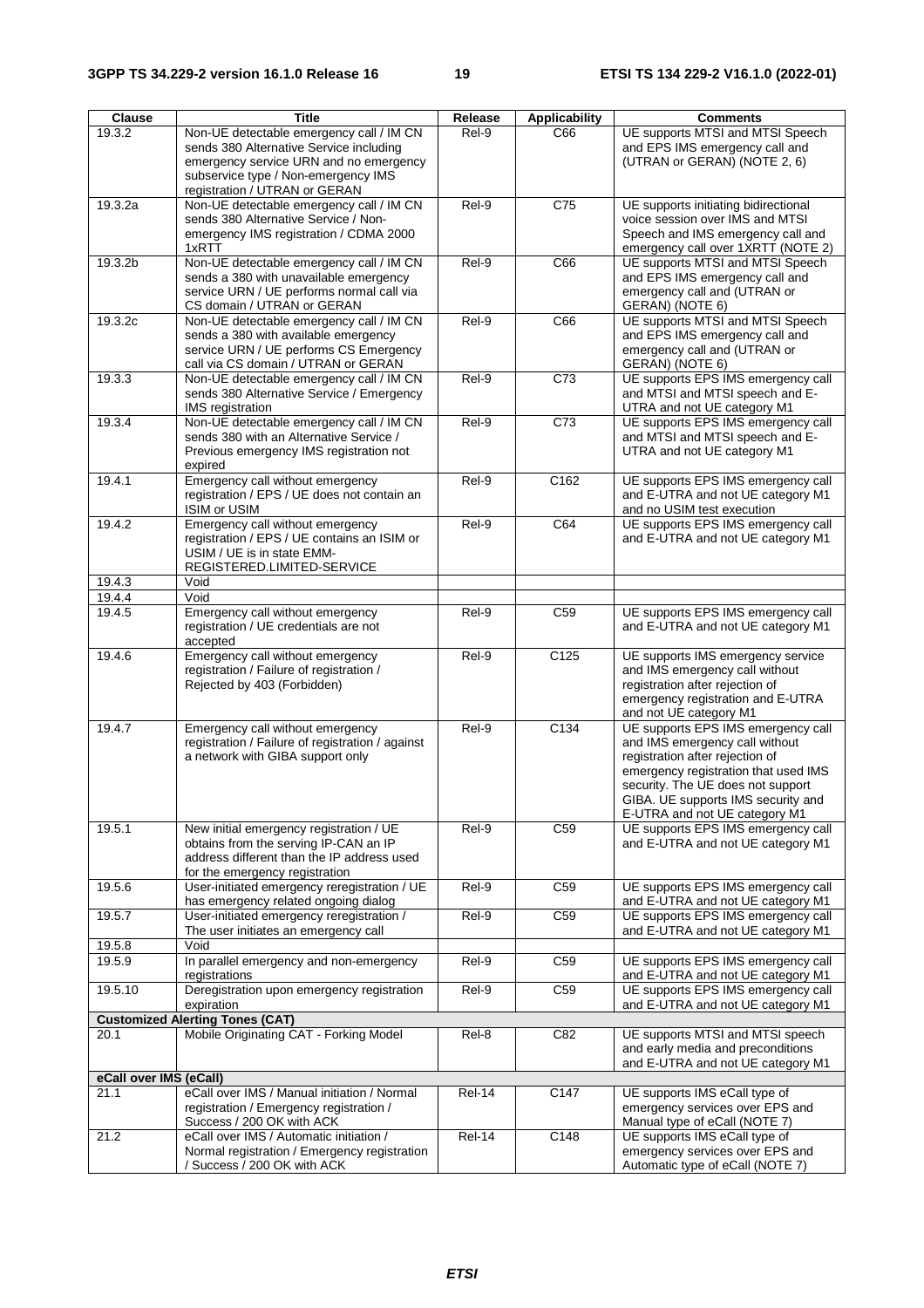| <b>Clause</b>        | <b>Title</b>                                                                                                                                                                               | Release       | <b>Applicability</b> | <b>Comments</b>                                                                                                                          |
|----------------------|--------------------------------------------------------------------------------------------------------------------------------------------------------------------------------------------|---------------|----------------------|------------------------------------------------------------------------------------------------------------------------------------------|
| 21.3                 | eCall over IMS / Manual initiation / MSD<br>transfer Failure / UE performs eCall in CS<br>domain after Timer expiry / UTRAN or<br>GERAN                                                    | <b>Rel-14</b> | C147                 | UE supports IMS eCall type of<br>emergency services over EPS and<br>manual type of eCall (NOTE 7)                                        |
| 21.4                 | eCall over IMS / Manual initiation / MSD<br>transfer and 200 OK with ACK / SIP INFO<br>request for MSD Update / Success                                                                    | <b>Rel-14</b> | C147                 | UE supports IMS eCall type of<br>emergency services over EPS and<br>Manual type of eCall (NOTE 7)                                        |
| 21.5                 | eCall over IMS / Automatic initiation / MSD<br>transfer and 200 OK with ACK / SIP INFO<br>request for MSD Update / Success                                                                 | $Rel-14$      | C148                 | UE supports IMS eCall type of<br>emergency services over EPS and<br>Automatic type of eCall (NOTE 7)                                     |
| 21.6                 | eCall over IMS / Automatic initiation / MSD<br>transfer and 200 OK with ACK / SIP INFO<br>request for unsupported MSD / UE indicates<br>unsuccessful in SIP INFO                           | <b>Rel-14</b> | C148                 | UE supports IMS eCall type of<br>emergency services over EPS and<br>Automatic type of eCall (NOTE 7)                                     |
| 21.13                | eCall only mode / Manual initiation /<br>Emergency registration / Abnormal case /<br>IM CN sends a 486 (Busy Here) / UE<br>performs eCall in CS domain / UTRAN or<br><b>GERAN</b>          | Rel-14        | C149                 | UE supports IMS eCall Only type of<br>emergency services over EPS and<br>manual type of call (NOTE 7)                                    |
| 21.14                | eCall only mode / Automatic initiation /<br>Emergency registration / Abnormal case /<br>IM CN sends a 486 (Busy Here) / UE<br>performs eCall in CS domain / UTRAN or<br><b>GERAN</b>       | <b>Rel-14</b> | C150                 | UE supports IMS eCall Only type of<br>emergency services over EPS and<br>Automatic type of eCall (NOTE 7)                                |
| 21.15                | eCall only mode / Manual initiation /<br>Emergency registration / Abnormal case /<br>IM CN sends a 600 (Busy Everywhere) / UE<br>performs eCall in CS domain / UTRAN or<br>GERAN           | $ReI-14$      | C149                 | UE supports IMS eCall Only type of<br>emergency services over EPS and<br>manual type of call (NOTE 7)                                    |
| 21.16                | eCall only mode / Automatic initiation /<br>Emergency registration / Abnormal case /<br>IM CN sends a 600 (Busy Everywhere) / UE<br>performs eCall in CS domain / UTRAN or<br><b>GERAN</b> | $ReI-14$      | C <sub>150</sub>     | UE supports IMS eCall Only type of<br>emergency services over EPS and<br>Automatic type of eCall (NOTE 7)                                |
| 21.17                | eCall only mode / Manual initiation /<br>Emergency registration / Abnormal case /<br>IM CN sends a 603 (Decline) / UE performs<br>eCall in CS domain / UTRAN or GERAN                      | $Rel-14$      | C149                 | UE supports IMS eCall Only type of<br>emergency services over EPS and<br>manual type of call (NOTE 7)                                    |
| 21.18                | eCall only mode / Automatic initiation /<br>Emergency registration / Abnormal case /<br>IM CN sends a 603 (Decline) / UE performs<br>eCall in CS domain / UTRAN or GERAN                   | <b>Rel-14</b> | C150                 | UE supports IMS eCall Only type of<br>emergency services over EPS and<br>Automatic type of eCall (NOTE 7)                                |
| <b>Session Timer</b> |                                                                                                                                                                                            |               |                      |                                                                                                                                          |
| 22.1                 | MO Call - UE is able to refresh the session                                                                                                                                                | Rel-8         | C <sub>157</sub>     | UE supports MTSI and MTSI speech<br>and initiating a session and<br>preconditions and E-UTRA and not UE<br>category M1 and Session Timer |
| 22.2                 | MO Call - Remote end is refresher                                                                                                                                                          | Rel-8         | C157                 | UE supports MTSI and MTSI speech<br>and initiating a session and<br>preconditions and E-UTRA and not UE<br>category M1 and Session Timer |
| 22.3                 | MO Call - Remote end does not support<br><b>Session Timer</b>                                                                                                                              | Rel-8         | C157                 | UE supports MTSI and MTSI speech<br>and initiating a session and<br>preconditions and E-UTRA and not UE<br>category M1 and Session Timer |
| 22.4                 | MO Call - Remote end seems oblivious to<br>Session Timer parameters                                                                                                                        | Rel-8         | $\overline{C157}$    | UE supports MTSI and MTSI speech<br>and initiating a session and<br>preconditions and E-UTRA and not UE<br>category M1 and Session Timer |
| 22.5                 | MT Call - Remote end does not send<br>Session-Expires                                                                                                                                      | Rel-8         | C <sub>158</sub>     | UE supports MTSI and MTSI speech<br>and preconditions and E-UTRA and<br>not UE category M1 and Session<br>Timer                          |
| 22.6                 | MT Call - Remote end sends Session-<br>Expires but does not choose refresher                                                                                                               | Rel-8         | C158                 | UE supports MTSI and MTSI speech<br>and preconditions and E-UTRA and<br>not UE category M1 and Session<br>Timer                          |
| 22.7                 | MT Call – Remote end chooses UE as<br>refresher                                                                                                                                            | Rel-8         | C158                 | UE supports MTSI and MTSI speech<br>and preconditions and E-UTRA and<br>not UE category M1 and Session<br>Timer                          |
| 22.8                 | MT Call - Remote end does not support<br><b>Session Timer</b>                                                                                                                              | Rel-8         | C158                 | UE supports MTSI and MTSI speech<br>and preconditions and E-UTRA and<br>not UE category M1 and Session<br>Timer                          |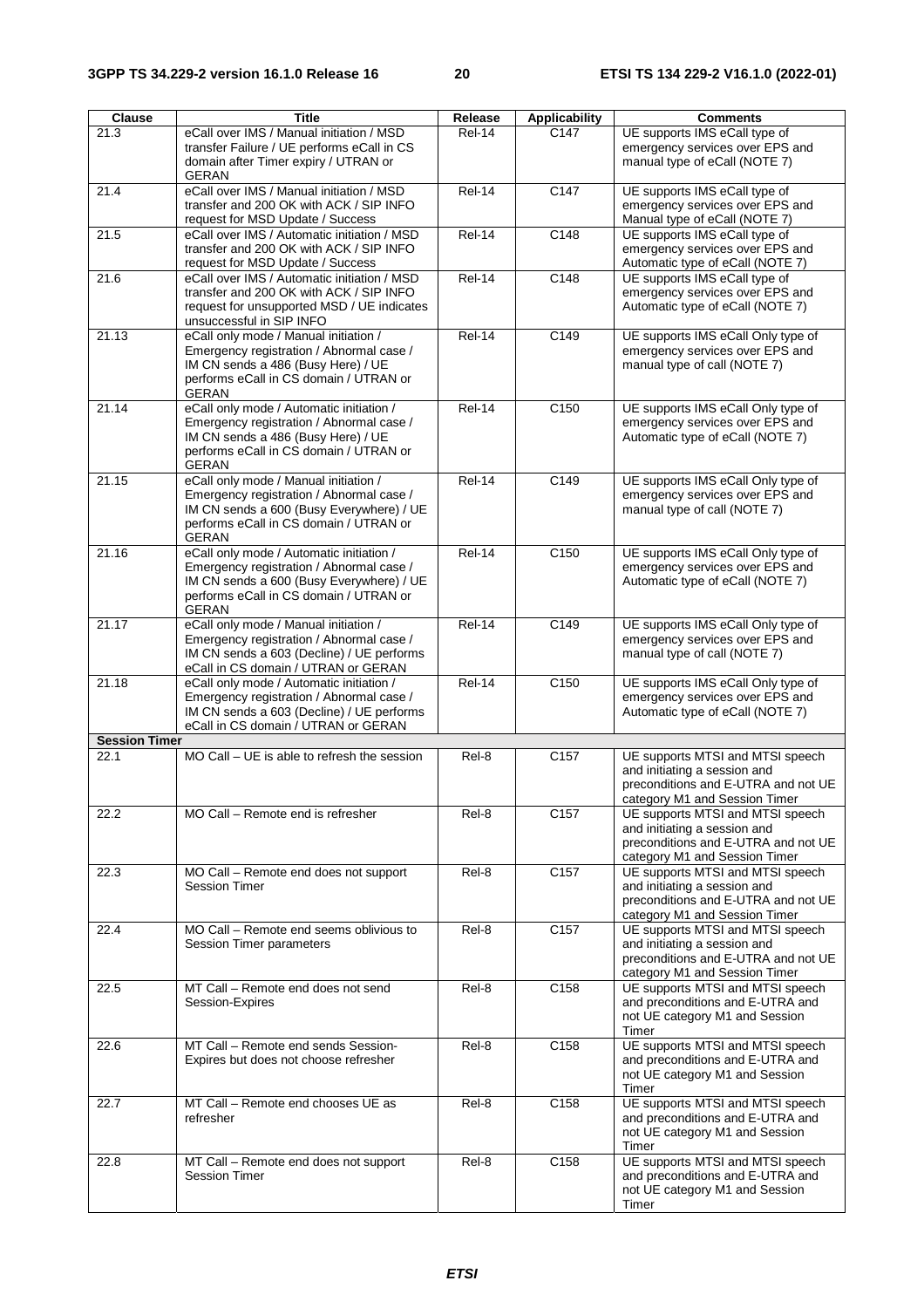| <b>Clause</b>              | <b>Title</b>                         | Release       | Applicability    | <b>Comments</b>                                                                         |
|----------------------------|--------------------------------------|---------------|------------------|-----------------------------------------------------------------------------------------|
| <b>Registration / WLAN</b> |                                      |               |                  |                                                                                         |
| G.8.1                      | Initial Registration / WLAN          | <b>Rel-11</b> | C <sub>108</sub> | UE supports MTSI and WLAN                                                               |
| <b>Call Control / WLAN</b> |                                      |               |                  |                                                                                         |
| G.12.1                     | MO MTSI speech call / WLAN           | <b>Rel-11</b> | C <sub>152</sub> | UE supports MTSI and MTSI speech<br>and preconditions and WLAN                          |
| G.12.2                     | MT MTSI speech call / WLAN           | <b>Rel-11</b> | C <sub>152</sub> | UE supports MTSI and MTSI speech<br>and preconditions and WLAN                          |
| G.12.3                     | MO MTSI video call / WLAN            | <b>Rel-11</b> | C <sub>153</sub> | UE supports MTSI and MTSI speech<br>and MTSI video and preconditions and<br><b>WLAN</b> |
| G.12.4                     | MT MTSI video call / WLAN            | <b>Rel-11</b> | C <sub>153</sub> | UE supports MTSI and MTSI speech<br>and MTSI video and preconditions and<br><b>WLAN</b> |
|                            | <b>Supplementary Services / WLAN</b> |               |                  |                                                                                         |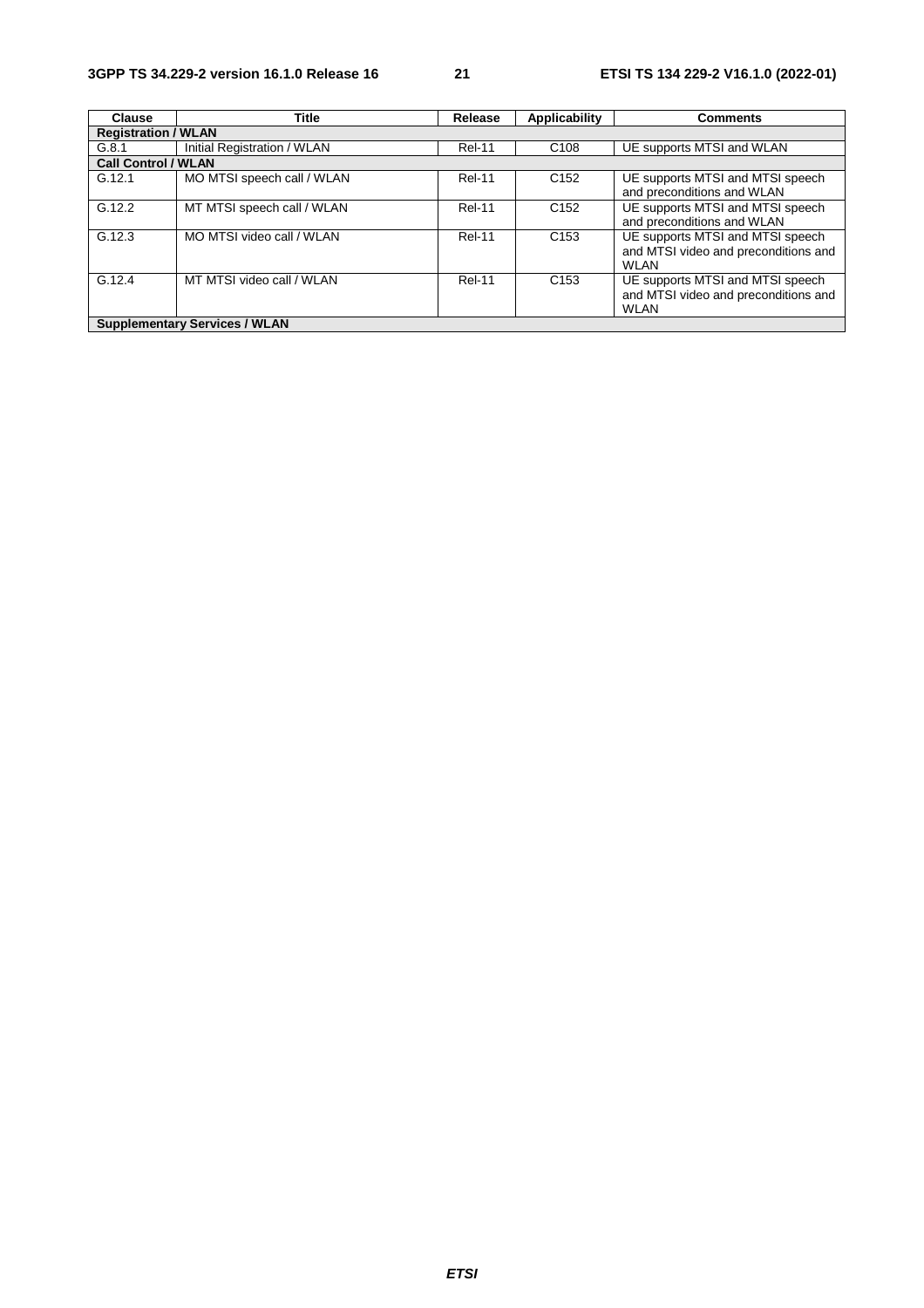| <b>Clause</b>          | <b>Title</b>                                                                                          | Release       | <b>Applicability</b> | <b>Comments</b>                                                                                                                                                          |
|------------------------|-------------------------------------------------------------------------------------------------------|---------------|----------------------|--------------------------------------------------------------------------------------------------------------------------------------------------------------------------|
| G.15.1                 | Originating Identification Presentation /<br><b>WLAN</b>                                              | <b>Rel-11</b> | C92                  | UE supports MTSI and MTSI<br>Originating Identification Presentation<br>and WLAN                                                                                         |
| G.15.2                 | Originating Identification Restriction /<br>Signalling / WLAN                                         | <b>Rel-11</b> | C93                  | UE supports MTSI and MTSI<br>Originating Identification Restriction<br>and preconditions and WLAN                                                                        |
| G.15.3                 | Terminating Identification Presentation /<br><b>WLAN</b>                                              | <b>Rel-11</b> | C94                  | UE supports MTSI and MTSI<br>Terminating Identification Presentation<br>and WLAN                                                                                         |
| G.15.4                 | Terminating Identification Restriction /<br>Signalling / WLAN                                         | $ReI-11$      | C95                  | UE supports MTSI and MTSI<br>Terminating Identification Restriction<br>and preconditions and WLAN                                                                        |
| G.15.5                 | Communication Forwarding unconditional /<br>WLAN                                                      | <b>Rel-11</b> | C <sub>101</sub>     | UE supports MTSI and MTSI<br>Communication Diversion and WLAN                                                                                                            |
| G.15.6                 | Communication Forwarding on non Reply:<br>activation / WLAN                                           | <b>Rel-11</b> | C101                 | UE supports MTSI and MTSI<br>Communication Diversion and WLAN                                                                                                            |
| G.15.7                 | Communication Forwarding on non reply:<br>MO call initiation / WLAN                                   | <b>Rel-11</b> | C <sub>102</sub>     | UE supports MTSI and MTSI speech<br>and MTSI Communication Diversion<br>and preconditions and WLAN                                                                       |
| G.15.8                 | Communication Forwarding on Busy /<br>WLAN                                                            | <b>Rel-11</b> | C <sub>101</sub>     | UE supports MTSI and MTSI<br>Communication Diversion and WLAN                                                                                                            |
| G.15.9                 | Communication Forwarding on Not logged-<br>in / WLAN                                                  | <b>Rel-11</b> | C <sub>101</sub>     | UE supports MTSI and MTSI<br>Communication Diversion and WLAN                                                                                                            |
| G.15.10                | Communication Forwarding on Not<br>reachable /                                                        | <b>Rel-11</b> | C <sub>101</sub>     | UE supports MTSI and MTSI<br>Communication Diversion and WLAN                                                                                                            |
| G.15.11                | MO Call Hold without announcement /<br>WLAN                                                           | <b>Rel-11</b> | C109                 | UE supports MTSI and MTSI speech<br>and MTSI Communication Hold and<br>preconditions and WLAN                                                                            |
| G.15.12                | MT Call Hold without announcement /<br>WLAN                                                           | <b>Rel-11</b> | C109                 | UE supports MTSI and MTSI speech<br>and Communication Hold and<br>preconditions and WLAN                                                                                 |
| G.15.13                | MO video Call Hold without announcement /<br>WLAN                                                     | <b>Rel-11</b> | C110                 | UE supports MTSI and MTSI speech<br>and MTSI video and MTSI<br>Communication Hold and<br>preconditions and WLAN                                                          |
| G.15.14                | MT video Call Hold without announcement /<br><b>WLAN</b>                                              | $ReI-11$      | C110                 | UE supports MTSI and MTSI speech<br>and MTSI video and MTSI<br>Communication Hold and<br>preconditions and WLAN                                                          |
| G.15.15                | Incoming Communication Barring while<br>roaming / WLAN                                                | <b>Rel-11</b> | $\overline{C111}$    | UE supports MTSI and MTSI Incoming<br>Communication Barring and WLAN<br>and (GBA or HTTP Digest) (NOTE 4)                                                                |
| G.15.16                | Outgoing Communication Barring while<br>roaming / WLAN                                                | <b>Rel-11</b> | C112                 | UE supports MTSI and Outgoing<br>Communication Barring and WLAN<br>and (GBA or HTTP Digest) (NOTE 4)                                                                     |
| G.15.17                | Subscription to the MWI event package /<br>WLAN                                                       | <b>Rel-11</b> | $\overline{C113}$    | UE supports MTSI and MTSI Message<br>Waiting Indication and WLAN                                                                                                         |
| G.15.18                | Inviting user to conference by sending a<br>REFER request to the conference focus /<br>WLAN           | <b>Rel-11</b> | C114                 | UE supports MTSI and MTSI speech<br>and MTSI Conference and<br>preconditions and WLAN                                                                                    |
| G.15.19                | Void                                                                                                  |               |                      |                                                                                                                                                                          |
| G.15.20                | Three way session creation / WLAN                                                                     | Rel-11        | C116                 | UE supports MTSI and MTSI speech<br>and MTSI Conference and MTSI three<br>way session and preconditions and<br>WLAN                                                      |
| G.15.21                | Inviting user to conference by sending a<br>REFER request to the conference focus for<br>video / WLAN | $ReI-11$      | C117                 | UE supports MTSI and MTSI speech<br>and MTSI video and MTSI video H.264<br>CBP Level 1.2 and MTSI Conference<br>and preconditions and WLAN                               |
| G.15.22                | Void                                                                                                  |               |                      |                                                                                                                                                                          |
| G.15.23                | Three way session creation for video /<br>WLAN                                                        | <b>Rel-11</b> | C119                 | UE supports MTSI and MTSI speech<br>and MTSI video and MTSI video H.264<br>CBP Level 1.2 and MTSI Conference<br>and MTSI three way session and<br>preconditions and WLAN |
| G.15.24                | Communication Waiting and answering the<br>call / WLAN                                                | <b>Rel-11</b> | C120                 | UE supports MTSI and MTSI speech<br>and MTSI Communication Waiting and<br>preconditions and WLAN                                                                         |
| G.15.25                | Communication Waiting and cancelling the<br>call / WLAN                                               | <b>Rel-11</b> | C120                 | UE supports MTSI and MTSI speech<br>and MTSI Communication Waiting and<br>preconditions and WLAN                                                                         |
| Media use cases / WLAN |                                                                                                       |               |                      |                                                                                                                                                                          |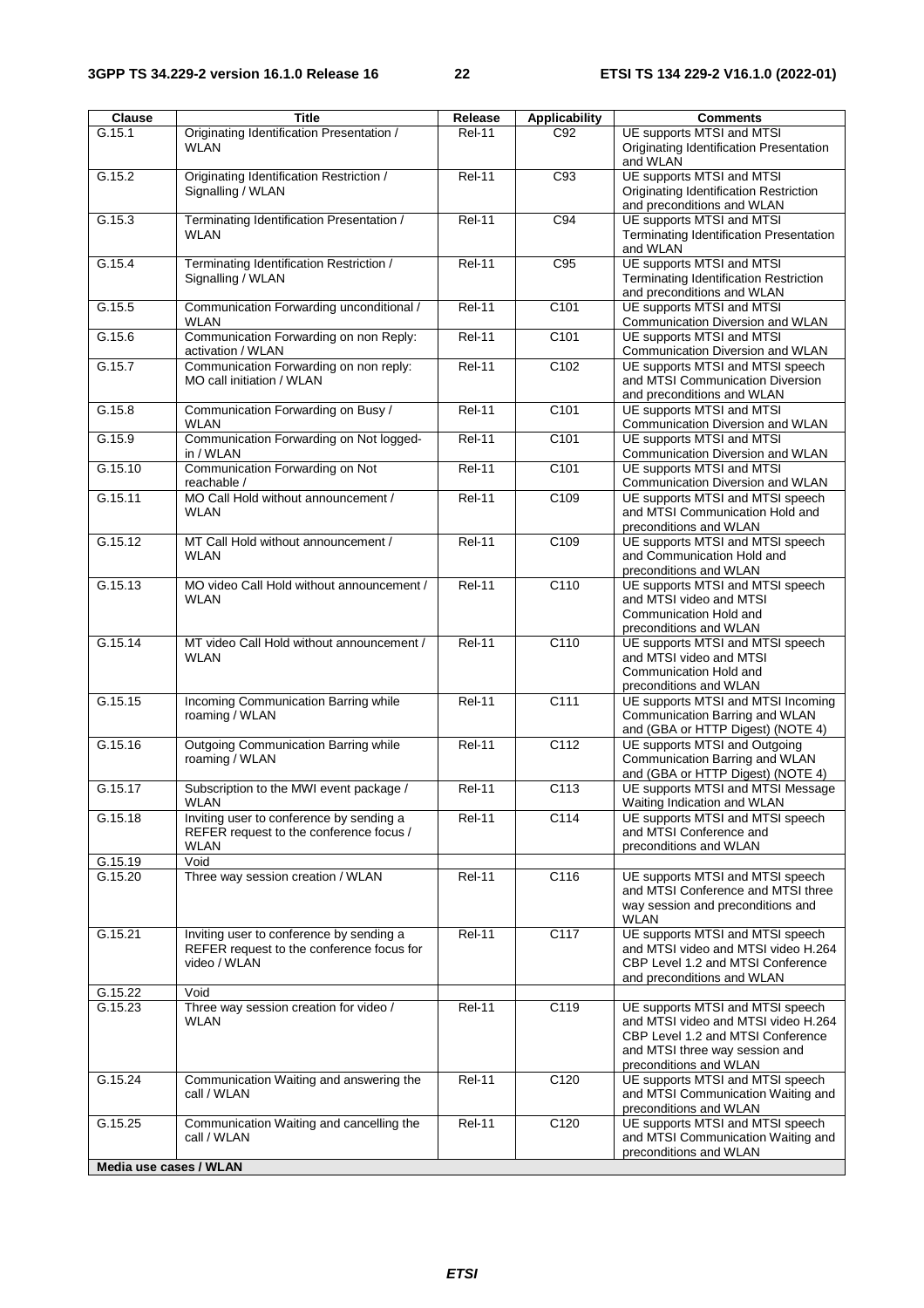| Clause | <b>Title</b>                                                  | Release       | <b>Applicability</b> | <b>Comments</b>                                                       |
|--------|---------------------------------------------------------------|---------------|----------------------|-----------------------------------------------------------------------|
| G.17.1 | MO Speech, add video remove video /                           | <b>Rel-11</b> | C <sub>106</sub>     | UE supports MTSI and initiating a                                     |
|        | <b>WLAN</b>                                                   |               |                      | session and MTSI speech and MTSI                                      |
|        |                                                               |               |                      | video and MTSI video H.264 CBP                                        |
|        |                                                               |               |                      | Level 1.2 and preconditions and                                       |
|        |                                                               |               |                      | <b>WLAN</b>                                                           |
| G.17.2 | MT Speech, add video remove video /                           | $ReI-11$      | C107                 | UE supports MTSI and MTSI speech                                      |
|        | <b>WLAN</b>                                                   |               |                      | and MTSI video and MTSI video H.264                                   |
|        |                                                               |               |                      | CBP Level 1.2 and preconditions and                                   |
|        |                                                               |               |                      | WLAN                                                                  |
| G.19.1 | <b>Emergency Service over IMS / WLAN</b>                      | <b>Rel-11</b> | C <sub>121</sub>     |                                                                       |
|        | Emergency call with emergency                                 |               |                      | UE supports IMS emergency call over<br><b>WLAN and WLAN</b>           |
|        | registration / WLAN                                           |               |                      |                                                                       |
|        | <b>Registration / Fixed Broadband Access</b>                  |               |                      |                                                                       |
| H.8.1  | Initial registration / Fixed Broadband Access                 | <b>Rel-12</b> | C90                  | UE supports SIP Digest without TLS<br>and Fixed Broadband             |
| H.8.2  | User Initiated Re-Registration / Fixed                        | <b>Rel-12</b> | C90                  | UE supports SIP Digest without TLS                                    |
|        | <b>Broadband Access</b>                                       |               |                      | and Fixed Broadband                                                   |
| H.8.3  | User Initiated Deregistration / Fixed                         | Rel-12        | C <sub>100</sub>     | UE supports SIP Digest without TLS                                    |
|        | <b>Broadband Access</b>                                       |               |                      | and Fixed Broadband and IMS                                           |
|        |                                                               |               |                      | deregistration                                                        |
| H.8.4  | Invalid behaviour-423 Interval too brief /                    | Rel-12        | C90                  | UE supports SIP Digest without TLS                                    |
|        | <b>Fixed Broadband Access</b>                                 |               |                      | and Fixed Broadband                                                   |
| H.8.5  | User initiated re-registration - 423 Interval                 | Rel-12        | C90                  | UE supports SIP Digest without TLS                                    |
|        | Too Brief / Fixed Broadband Access                            |               |                      | and Fixed Broadband                                                   |
|        | <b>Authentication / Fixed Broadband Access</b>                |               |                      |                                                                       |
| H.9.1  | SIP digest without TLS - abnormal                             | <b>Rel-12</b> | C90                  | UE supports SIP Digest without TLS                                    |
|        | procedures - 403 Forbidden / Fixed<br><b>Broadband Access</b> |               |                      | and Fixed Broadband                                                   |
|        | <b>Notification / Fixed Broadband Access</b>                  |               |                      |                                                                       |
| H.11.2 | Network initiated re-authentication / Fixed                   | <b>Rel-12</b> | C90                  | UE supports SIP Digest without TLS                                    |
|        | <b>Broadband Access</b>                                       |               |                      | and Fixed Broadband                                                   |
|        | <b>Call Control / Fixed Broadband Access</b>                  |               |                      |                                                                       |
| H.12.1 | Originating - 503 Service Unavailable /                       | <b>Rel-12</b> | C91                  | UE supports MTSI and MTSI speech                                      |
|        | <b>Fixed Broadband Access</b>                                 |               |                      | and SIP Digest without TLS and no                                     |
|        |                                                               |               |                      | preconditions and Fixed Broadband                                     |
| H.12.2 | Originating - 504 Server Time-out / Fixed                     | <b>Rel-12</b> | C161                 | UE supports MTSI and MTSI speech                                      |
|        | <b>Broadband Access</b>                                       |               |                      | and SIP Digest without TLS and                                        |
|        |                                                               |               |                      | preconditions and Fixed Broadband                                     |
| H.12.3 | Originating MTSI Voice Call Successful with                   | $ReI-12$      | C161                 | UE supports MTSI and MTSI speech                                      |
|        | preconditions / Fixed Broadband Access                        |               |                      | and SIP Digest without TLS and                                        |
|        |                                                               |               |                      | preconditions and Fixed Broadband                                     |
| H.12.4 | <b>Originating MTSI Voice Call Successful</b>                 | $ReI-12$      | C105                 | UE supports MTSI and MTSI speech                                      |
|        | without preconditions / Fixed Broadband                       |               |                      | and SIP Digest without TLS and no                                     |
|        | Access                                                        |               |                      | preconditions and Fixed Broadband                                     |
| H.12.5 | Terminating MTSI Voice call with                              | <b>Rel-12</b> | C161                 | UE supports MTSI and MTSI speech                                      |
|        | preconditions / Fixed Broadband Access                        |               |                      | and SIP Digest without TLS and                                        |
|        |                                                               |               |                      | preconditions and Fixed Broadband                                     |
| H.12.6 | Terminating MTSI voice call without                           | <b>Rel-12</b> | C105                 | UE supports MTSI and MTSI speech                                      |
|        | preconditions / Fixed Broadband Access                        |               |                      | and SIP Digest without TLS and no                                     |
| H.12.7 | Originating MTSI Video call without                           | <b>Rel-12</b> | C122                 | preconditions and Fixed Broadband<br>UE supports MTSI and MTSI speech |
|        | preconditions / Fixed Broadband Access                        |               |                      | and video and SIP Digest without TLS                                  |
|        |                                                               |               |                      | and no preconditions and Fixed                                        |
|        |                                                               |               |                      | Broadband                                                             |
| H.12.8 | Terminating MTSI Video call without                           | <b>Rel-12</b> | C122                 | UE supports MTSI and MTSI speech                                      |
|        | preconditions / Fixed Broadband Access                        |               |                      | and video and SIP Digest without TLS                                  |
|        |                                                               |               |                      | and no preconditions and Fixed                                        |
|        |                                                               |               |                      | <b>Broadband</b>                                                      |
|        | <b>Supplementary Services / Fixed Broadband Access</b>        |               |                      |                                                                       |
|        |                                                               |               |                      |                                                                       |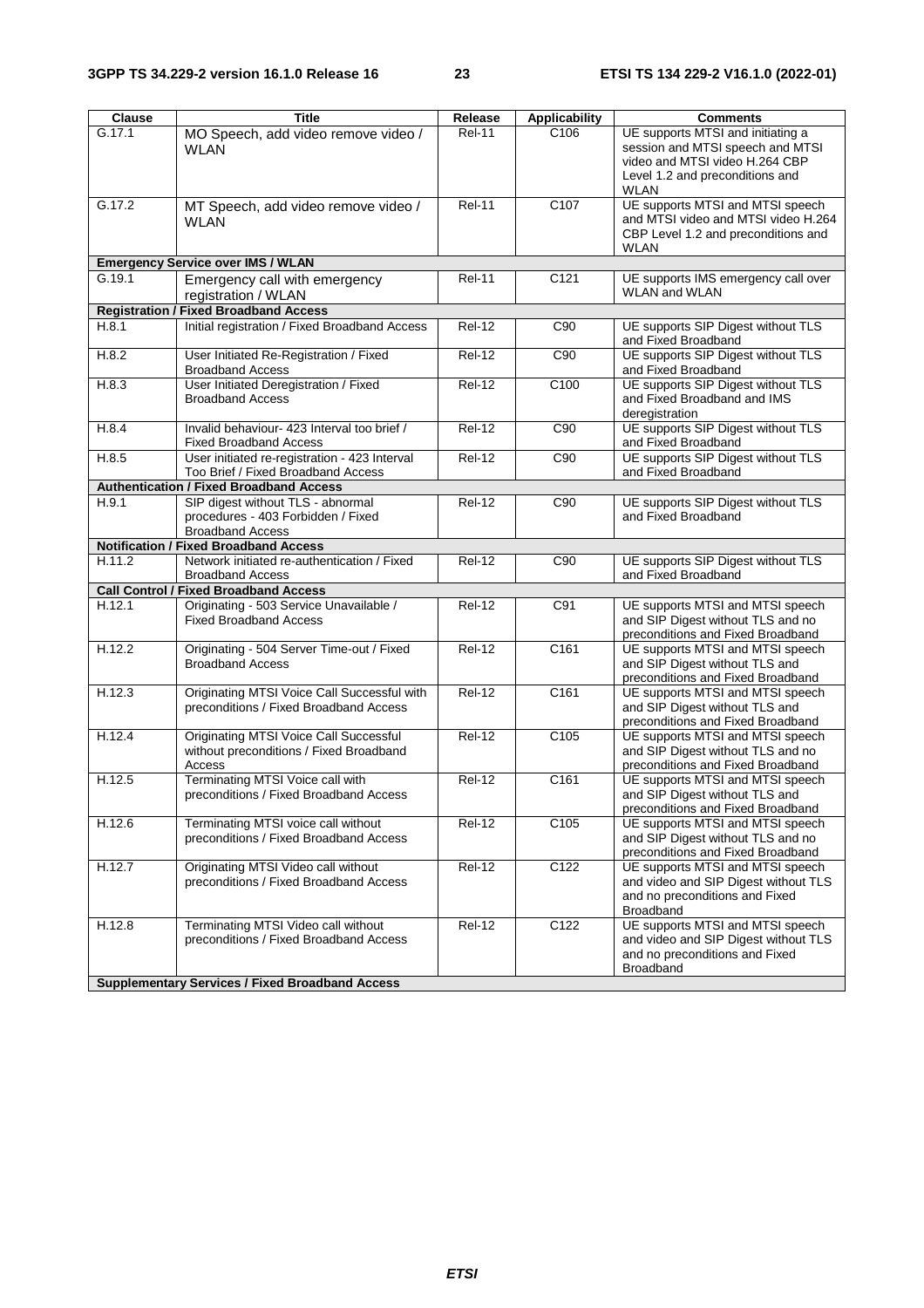| Clause               | <b>Title</b>                                                                                      | Release       | <b>Applicability</b> | <b>Comments</b>                                                                                                                     |
|----------------------|---------------------------------------------------------------------------------------------------|---------------|----------------------|-------------------------------------------------------------------------------------------------------------------------------------|
| H.15.1               | Originating Identification Presentation /<br><b>Fixed Broadband Access</b>                        | <b>Rel-12</b> | C96                  | UE supports MTSI and MTSI<br>Originating Identification Presentation<br>and Fixed Broadband                                         |
| H.15.2               | Originating Identification Restriction /<br>Signalling / Fixed Broadband Access                   | <b>Rel-12</b> | C97                  | UE supports MTSI and MTSI<br>Originating Identification Restriction<br>and preconditions and Fixed<br>Broadband                     |
| H.15.3               | Terminating Identification Presentation /<br><b>Fixed Broadband Access</b>                        | $ReI-12$      | C98                  | UE supports MTSI and MTSI<br>Terminating Identification Presentation<br>and Fixed Broadband                                         |
| H.15.4               | Terminating Identification Restriction /<br>Signalling / Fixed Broadband Access                   | $ReI-12$      | C99                  | UE supports MTSI and MTSI<br>Terminating Identification Restriction<br>and no preconditions and Fixed<br>Broadband                  |
| H.15.5               | Communication Forwarding unconditional /<br><b>Fixed Broadband Access</b>                         | <b>Rel-12</b> | C <sub>103</sub>     | UE supports MTSI and MTSI<br>Communication Diversion and Fixed<br>Broadband                                                         |
| H.15.6               | Communication Forwarding on non Reply:<br>activation / Fixed Broadband Access                     | <b>Rel-12</b> | C103                 | UE supports MTSI and MTSI<br>Communication Diversion and Fixed<br><b>Broadband</b>                                                  |
| H.15.7               | Communication Forwarding on non reply:<br>Originating call initiation / Fixed Broadband<br>Access | <b>Rel-12</b> | C <sub>104</sub>     | UE supports MTSI and MTSI speech<br>and MTSI Communication Diversion<br>and no preconditions and Fixed<br><b>Broadband</b>          |
| H.15.8               | Communication Forwarding on Busy / Fixed<br><b>Broadband Access</b>                               | $ReI-12$      | C103                 | UE supports MTSI and MTSI<br>Communication Diversion and Fixed<br><b>Broadband</b>                                                  |
| H.15.9               | Communication Forwarding on Not logged-<br>in / Fixed Broadband                                   | $ReI-12$      | C <sub>103</sub>     | UE supports MTSI and MTSI<br>Communication Diversion and Fixed<br><b>Broadband</b>                                                  |
| H.15.10              | Communication Forwarding on Not<br>reachable / Fixed Broadband                                    | $Rel-12$      | C103                 | UE supports MTSI and MTSI<br>Communication Diversion and Fixed<br><b>Broadband</b>                                                  |
| H.15.11              | Self-Configuration via SIP based procedure<br>/ Fixed Broadband Access                            | $ReI-12$      | C <sub>123</sub>     | UE supports MTSI and MTSI<br>Communication Diversion and SIP-<br>based configuration and Fixed<br><b>Broadband</b>                  |
|                      | Media use cases / Fixed Broadband Access                                                          |               |                      |                                                                                                                                     |
| H.17.1               | Originating Voice, add video remove video /<br><b>Fixed Broadband Access</b>                      | <b>Rel-12</b> | C122                 | UE supports MTSI and MTSI speech<br>and MTSI video and SIP Digest<br>without TLS and no preconditions and<br>Fixed Broadband        |
| H.17.2               | Terminating Voice, add video remove video<br>/ Fixed Broadband Access                             | $Rel-12$      | C <sub>122</sub>     | UE supports MTSI and MTSI speech<br>and MTSI video and SIP Digest<br>without TLS and no preconditions and<br><b>Fixed Broadband</b> |
| <b>RCS</b><br>1.8.1a |                                                                                                   |               | C135                 | UE supports combined registration                                                                                                   |
|                      | Initial Registration / single / E-UTRA                                                            | n/a           |                      | over E-UTRA                                                                                                                         |
| 1.8.1 <sub>b</sub>   | Initial Registration / dual / E-UTRA                                                              | n/a           | C136                 | UE supports registration to two IMS<br>core networks over E-UTRA                                                                    |
| 1.8.1c               | Initial Registration / single / WLAN                                                              | n/a           | C137                 | UE supports combined registration<br>over WLAN                                                                                      |
| 1.8.1d               | Initial Registration / dual / WLAN                                                                | n/a           | C138                 | UE supports registration to two IMS<br>core networks over WLAN                                                                      |
| 1.12.1a              | MO voice call / single / E-UTRA                                                                   | n/a           | C139                 | UE supports voice call after combined<br>registration over E-UTRA                                                                   |
| 1.12.1 <sub>b</sub>  | MO voice call / dual / E-UTRA                                                                     | n/a           | C <sub>140</sub>     | UE supports voice call after dual<br>registration over E-UTRA                                                                       |
| 1.12.1c              | MO voice call / single / WLAN                                                                     | n/a           | C <sub>141</sub>     | UE supports voice call after combined<br>registration over WLAN                                                                     |
| 1.12.1d              | MO voice call / dual / WLAN                                                                       | n/a           | C <sub>142</sub>     | UE supports voice call after dual<br>registration over WLAN                                                                         |
| 1.12.2a              | RCS chat / single / E-UTRA                                                                        | n/a           | C <sub>143</sub>     | UE supports RCS chat after combined<br>registration over E-UTRA                                                                     |
| 1.12.2 <sub>b</sub>  | RCS chat / dual / E-UTRA                                                                          | n/a           | C144                 | UE supports RCS chat after dual<br>registration over E-UTRA                                                                         |
| 1.12.2c              | RCS chat / single / WLAN                                                                          | n/a           | C <sub>145</sub>     | UE supports RCS chat after combined<br>registration over WLAN                                                                       |
| 1.12.2d              | RCS chat / dual / WLAN                                                                            | n/a           | C146                 | UE supports RCS chat after combined<br>registration over E-UTRA                                                                     |
|                      | <b>Registration / UE category M1</b>                                                              |               |                      |                                                                                                                                     |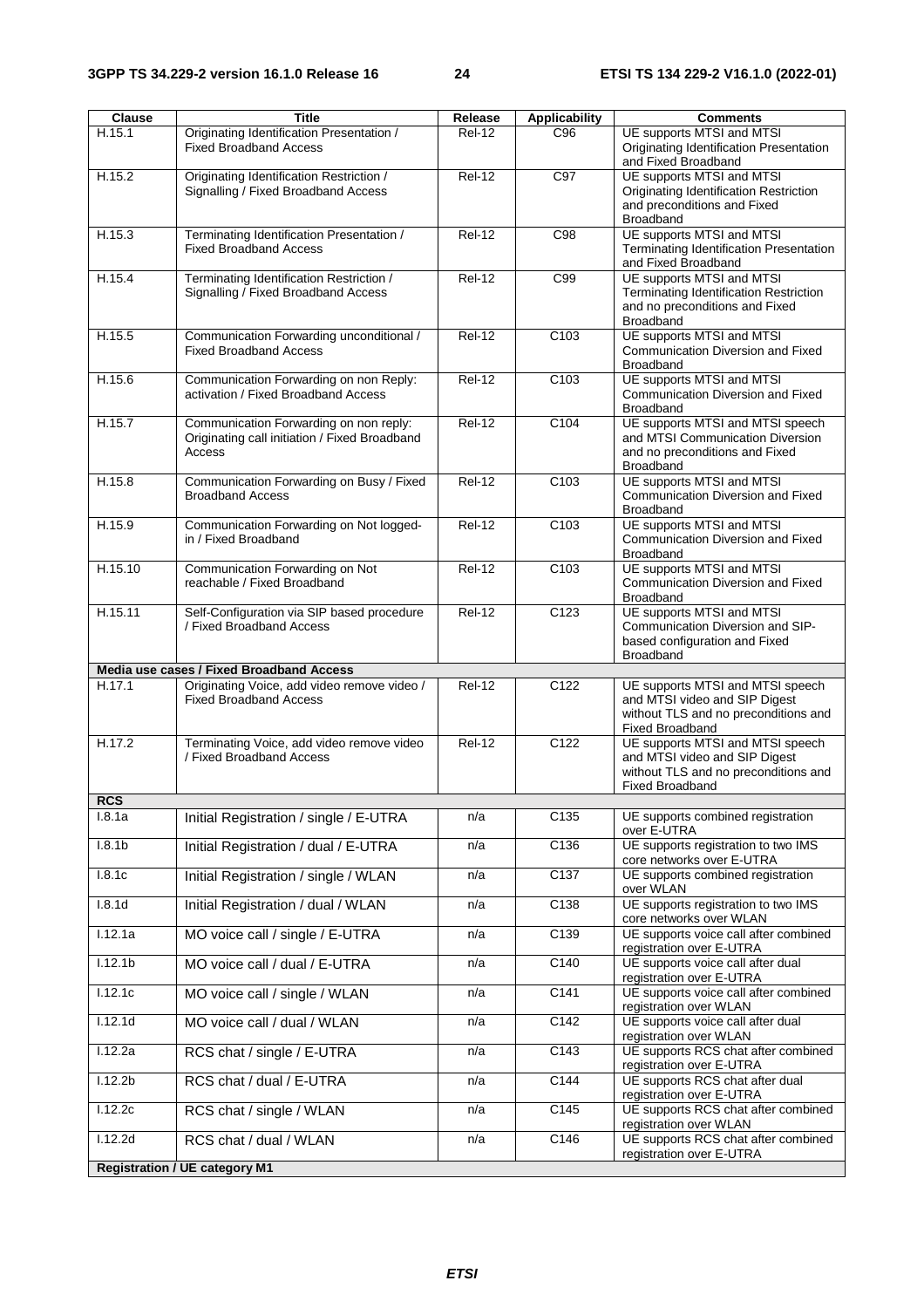| <b>Clause</b> | <b>Title</b>                                                                                                     | Release       | <b>Applicability</b> | <b>Comments</b>                                                                                                       |
|---------------|------------------------------------------------------------------------------------------------------------------|---------------|----------------------|-----------------------------------------------------------------------------------------------------------------------|
| J.8.1         | Initial Registration / UE category M1                                                                            | <b>Rel-13</b> | C <sub>126</sub>     | UE supports MTSI and UE category<br>M1                                                                                |
|               | Call control / UE category M1                                                                                    |               |                      |                                                                                                                       |
| J.12.1        | MO MTSI speech call / UE category M1                                                                             | <b>Rel-13</b> | C <sub>163</sub>     | UE supports MTSI and preconditions<br>and UE category M1                                                              |
| J.12.2        | MT MTSI speech call / UE category M1                                                                             | <b>Rel-13</b> | C <sub>163</sub>     | UE supports MTSI and preconditions<br>and UE category M1                                                              |
|               | <b>Supplementary Services / UE category M1</b>                                                                   |               |                      |                                                                                                                       |
| J.15.1        | Communication Waiting and answering the<br>call / UE category M1                                                 | <b>Rel-13</b> | C <sub>127</sub>     | UE supports MTSI and MTSI<br>Communication Waiting and<br>preconditions and UE category M1                            |
| J.15.2        | Communication Waiting and cancelling the<br>call / UE category M1                                                | $Rel-13$      | $\overline{C127}$    | UE supports MTSI and MTSI<br>Communication Waiting and<br>preconditions and UE category M1                            |
| J.15.3        | Subscription to the MWI event package / UE<br>category M1                                                        | $ReI-13$      | C128                 | UE supports MTSI and MTSI Message<br>Waiting Indication and UE category<br>M1                                         |
| J.15.4        | Originating Identification Restriction /<br>Signalling / UE category M1                                          | <b>Rel-13</b> | C129                 | UE supports MTSI and MTSI<br>Originating Identification Restriction<br>and preconditions and UE category<br>M1        |
| J.15.5        | Terminating Identification Restriction /<br>Signalling / UE category M1                                          | $ReI-13$      | C <sub>130</sub>     | UE supports MTSI and MTSI<br><b>Terminating Identification Restriction</b><br>and preconditions and UE category<br>M1 |
| J.15.6        | Communication forwarding on non-reply:<br>MO call initiation / UE category M1                                    | <b>Rel-13</b> | C <sub>131</sub>     | UE supports MTSI and MTSI<br>Communication Diversion and<br>preconditions and UE category M1                          |
|               | SMS over IMS / UE category M1                                                                                    |               |                      |                                                                                                                       |
| J.18.1        | Mobile Originating SMS / UE category M1                                                                          | <b>Rel-13</b> | C <sub>154</sub>     | UE supports MO SMS over IMS and<br>UE configured to use SMS over IP and<br>UE is category M1                          |
| J.18.2        | Mobile Terminating SMS / UE category M1                                                                          | <b>Rel-13</b> | C <sub>155</sub>     | UE supports SM-over-IP receiver and<br>UE configured to use SMS over IP and<br>UE is category M1                      |
|               | <b>Emergency Service over IMS / UE category M1</b>                                                               |               |                      |                                                                                                                       |
| J.19.1        | Emergency call with emergency registration<br>/ Success / Location information available /<br>UE category M1     | $ReI-13$      | $\overline{C132}$    | UE supports EPS IMS emergency call<br>and is capable of obtaining location<br>information and UE category M1          |
| J.19.2        | Emergency call with emergency registration<br>/ Success / Location information not<br>available / UE category M1 | $ReI-13$      | C <sub>133</sub>     | UE supports EPS IMS emergency call<br>and UE category M1                                                              |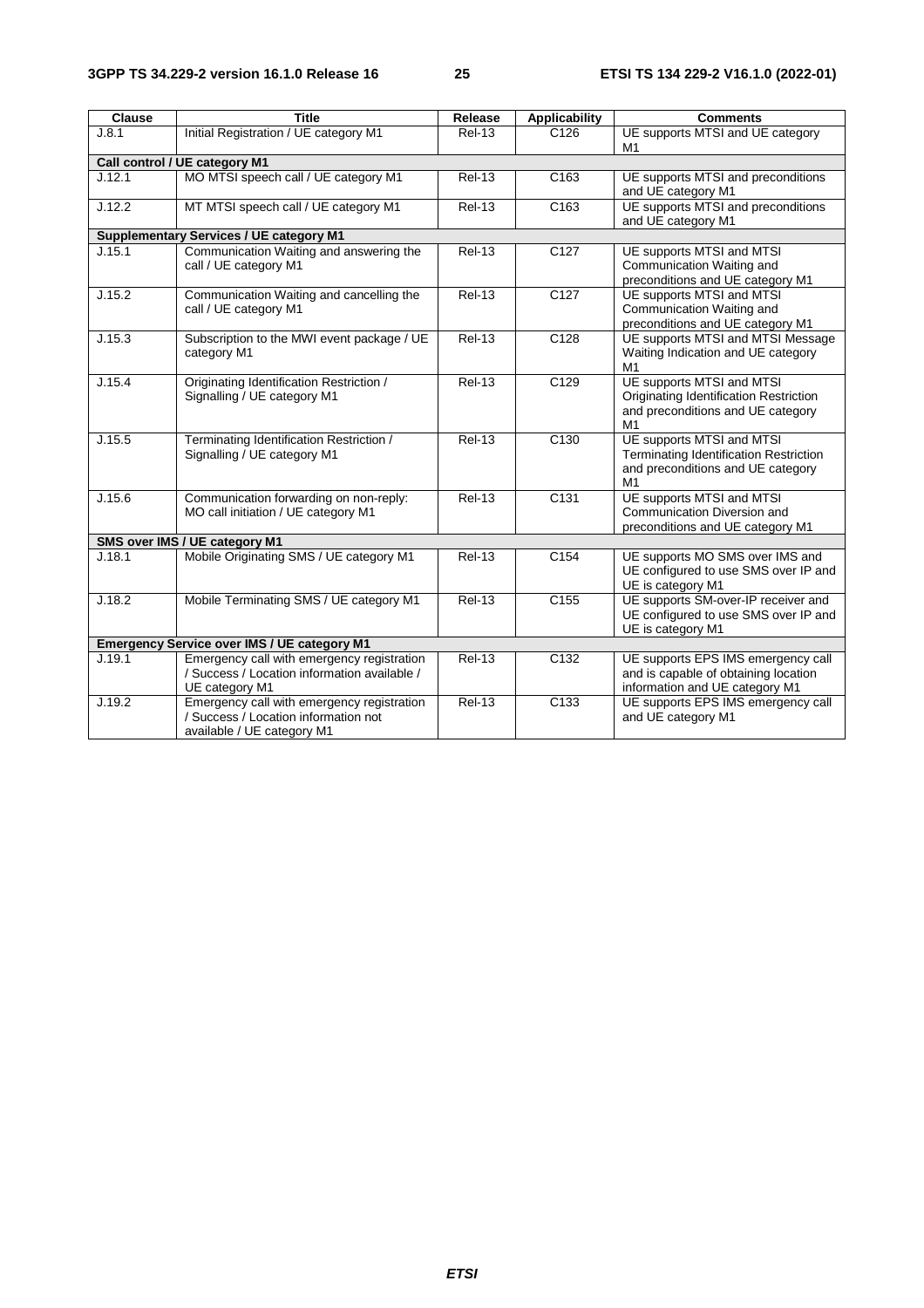| <b>Conditions/Options</b> |                                                                                                                |                                                                                                                                                           |  |  |
|---------------------------|----------------------------------------------------------------------------------------------------------------|-----------------------------------------------------------------------------------------------------------------------------------------------------------|--|--|
| C <sub>00</sub>           | Void                                                                                                           |                                                                                                                                                           |  |  |
| C <sub>01</sub>           | IF A.4/2B THEN R ELSE N/A (condition unused, see NOTE 1 below)                                                 | Initiating a session                                                                                                                                      |  |  |
| CO <sub>2</sub>           | Void                                                                                                           |                                                                                                                                                           |  |  |
| C <sub>03</sub>           | IF A.4/2B AND A.4/16 THEN R ELSE N/A (condition unused, see NOTE 1)                                            | Initiating a session and preconditions                                                                                                                    |  |  |
| CO <sub>4</sub>           | IF A.12/4 THEN R ELSE N/A                                                                                      | <b>Dedicated PDP Context</b>                                                                                                                              |  |  |
| C <sub>05</sub>           | IF A.12/5 THEN R ELSE N/A                                                                                      | P-CSCF Discovery via PCO                                                                                                                                  |  |  |
| C <sub>06</sub>           | IF A.7/1 AND A.13/1 THEN R ELSE N/A                                                                            | IPv4 and configured to initiate P-CSCF<br>discovery via DHCPv4                                                                                            |  |  |
| CO7                       | IF A.7/1 AND A.12/8 AND A.13/2 AND A.12/5 THEN R ELSE N/A                                                      | IPv4 and P-CSCF discovery via PCO<br>and P-CSCF discovery via DHCPv4<br>and configured to initiate P-CSCF<br>discovery via PCO                            |  |  |
| C <sub>08</sub>           | IF A.12/7 THEN R ELSE N/A                                                                                      | Configured to initiate P-CSCF<br>discovery via DHCPv6                                                                                                     |  |  |
| CO9                       | IF A.12/8 AND A.12/10 AND A.12/5 THEN R ELSE N/A                                                               | P-CSCF Discovery via PCO and P-<br>CSCF discovery via DHCPv6 and<br>configured to initiate P-CSCF<br>discovery via PCO                                    |  |  |
| C10                       | IF A.12/8 AND A.12/10 AND A.12/7 THEN R ELSE N/A                                                               | P-CSCF Discovery via PCO and P-<br>CSCF discovery via DHCPv6 and<br>configured to initiate P-CSCF<br>discovery via DHCPv6                                 |  |  |
| C <sub>11</sub>           | Void                                                                                                           |                                                                                                                                                           |  |  |
| C <sub>12</sub>           | Void                                                                                                           |                                                                                                                                                           |  |  |
| C13                       | Void                                                                                                           |                                                                                                                                                           |  |  |
| C <sub>14</sub>           | Void                                                                                                           |                                                                                                                                                           |  |  |
| $\overline{C15}$          | Void                                                                                                           |                                                                                                                                                           |  |  |
| C <sub>16</sub>           | Void                                                                                                           |                                                                                                                                                           |  |  |
| C <sub>17</sub>           | IF A.6a/2 AND A.18/1 AND NOT [73] A.4.3.2-2A/1 THEN R ELSE N/A                                                 | IMS security and E-UTRA and not UE<br>category M1                                                                                                         |  |  |
| C <sub>18</sub>           | IF A.6a/1 AND NOT A.6a/2 AND A.18/1 AND NOT [73] A.4.3.2-2A/1 THEN<br>R ELSE N/A                               | GIBA and not IMS security and E-<br>UTRA and not UE category M1                                                                                           |  |  |
| C <sub>19</sub>           | IF A.6a/2 AND A.6a/1 THEN R ELSE N/A                                                                           | IMS security and GIBA                                                                                                                                     |  |  |
| C <sub>20</sub>           | Void                                                                                                           |                                                                                                                                                           |  |  |
| C <sub>21</sub>           | Void                                                                                                           |                                                                                                                                                           |  |  |
| C <sub>22</sub>           | Void                                                                                                           |                                                                                                                                                           |  |  |
| C <sub>23</sub>           | IF A.3A/50 AND A.15/1 AND A.16/6 AND A.4/16 AND A.18/1 AND NOT [73]<br>A.4.3.2-2A/1 THEN R ELSE N/A            | MTSI and MTSI speech and MTSI<br>Communication Hold and<br>preconditions and E-UTRA and not UE<br>category M1                                             |  |  |
| C <sub>24</sub>           | IF A.3A/50 AND A.16/7 AND (A.6a/3 OR A.6a/4) AND A.18/1 AND NOT [73]<br>A.4.3.2-2A/1 THEN R ELSE N/A           | MTSI and Incoming Communication<br>Barring and (GBA or HTTP Digest)<br>and E-UTRA and not UE category M1                                                  |  |  |
| C <sub>25</sub>           | Void                                                                                                           |                                                                                                                                                           |  |  |
| C <sub>26</sub>           | Void                                                                                                           |                                                                                                                                                           |  |  |
| C <sub>27</sub>           | IF A.3A/50 AND A.15/1 AND A.4/16 AND A.18/1 AND NOT [73] A.4.3.2-<br>2A/1 THEN R ELSE N/A                      | MTSI and MTSI speech and<br>preconditions and E-UTRA and not UE<br>category M1                                                                            |  |  |
| C <sub>28</sub>           | IF A.3A/50 AND A.4/2B AND A.15/1 AND A.15/2 AND A.4/16 AND A.18/1<br>AND NOT [73] A.4.3.2-2A/1 THEN R ELSE N/A | MTSI and MTSI speech and MTSI<br>speech, AMR wideband and<br>preconditions and E-UTRA and not UE<br>category M1                                           |  |  |
| C <sub>29</sub>           | IF A.3A/50 AND A.15/1 AND A.16/11 AND A.4/16 AND A.18/1 AND NOT<br>[73] A.4.3.2-2A/1 THEN R ELSE N/A           | MTSI and MTSI speech and MTSI<br><b>Explicit Communication Transfer -</b><br>consultative transfer and preconditions<br>and E-UTRA and not UE category M1 |  |  |
| C <sub>30</sub>           | IF A.3A/50 AND A.16/5 AND (A.6a/3 OR A.6a/4) AND A.18/1 AND NOT [73]<br>A.4.3.2-2A/1 THEN R ELSE N/A           | MTSI and MTSI Communication<br>Diversion and (GBA or HTTP Digest)<br>and E-UTRA and not UE category M1                                                    |  |  |
| C31                       | IF A.3A/50 AND A.15/1 AND A.16/5 AND A.4/16 AND A.18/1 AND NOT [73]<br>A.4.3.2-2A/1 THEN R ELSE N/A            | MTSI and MTSI speech and MTSI<br>Communication Diversion and<br>preconditions and E-UTRA and not UE<br>category M1                                        |  |  |
| C32                       | IF A.3A/50 AND A.15/1 AND A.16/9 AND A.4/16 AND A.18/1 AND NOT [73]<br>A.4.3.2-2A/1 THEN R ELSE N/A            | MTSI and MTSI speech and MTSI<br>Conference and preconditions and E-<br>UTRA and not UE category M1                                                       |  |  |
| C33                       | Void                                                                                                           |                                                                                                                                                           |  |  |
| C34                       | Void                                                                                                           |                                                                                                                                                           |  |  |
| C <sub>35</sub>           | Void                                                                                                           |                                                                                                                                                           |  |  |
| C37                       | Void                                                                                                           |                                                                                                                                                           |  |  |
| C38                       | Void                                                                                                           |                                                                                                                                                           |  |  |
| C39                       | Void                                                                                                           |                                                                                                                                                           |  |  |
| C40                       | Void                                                                                                           |                                                                                                                                                           |  |  |
| C41                       | Void                                                                                                           |                                                                                                                                                           |  |  |
|                           |                                                                                                                |                                                                                                                                                           |  |  |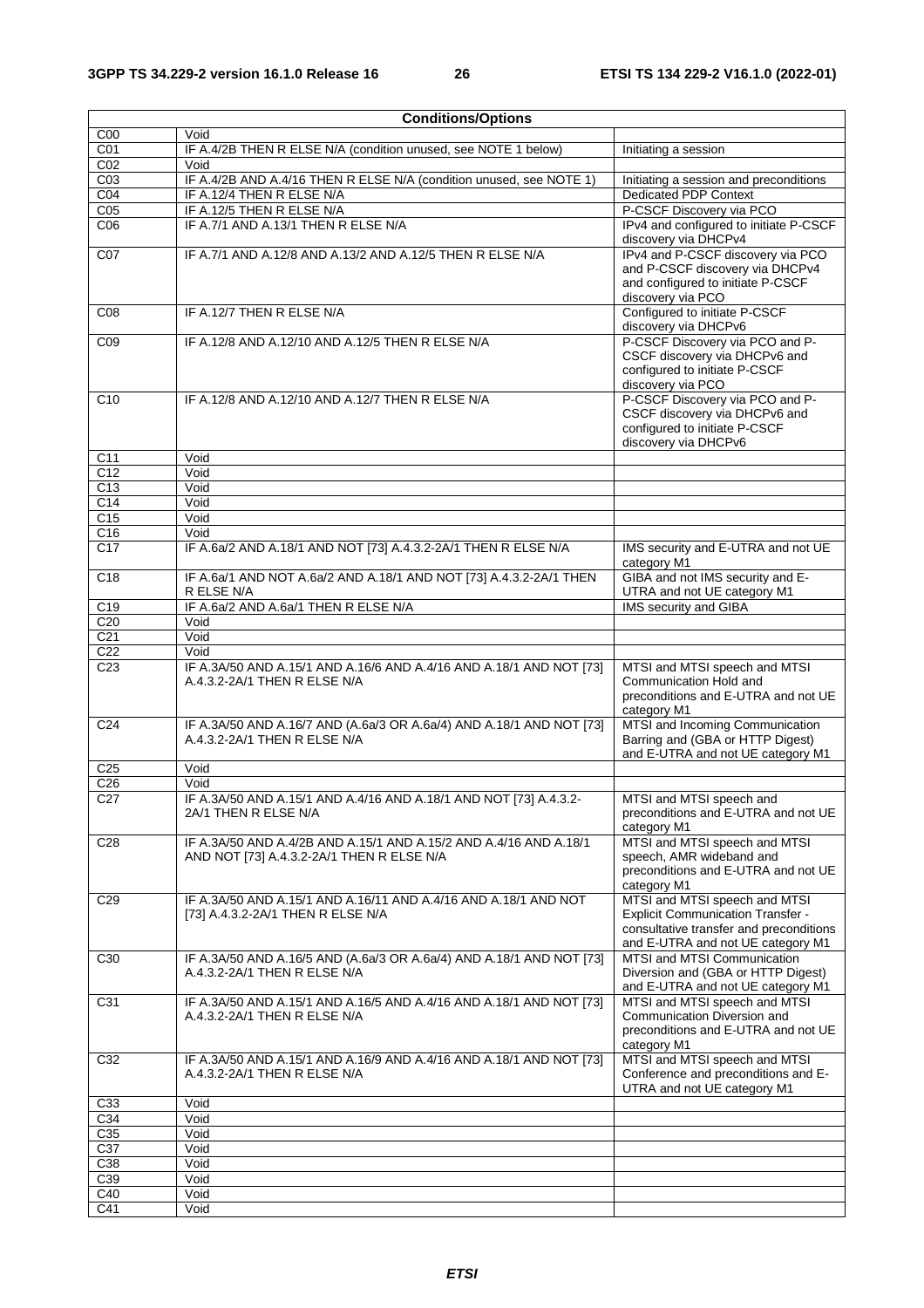| C42                                 | Void                                                                                                                                |                                                                                                                                                                 |
|-------------------------------------|-------------------------------------------------------------------------------------------------------------------------------------|-----------------------------------------------------------------------------------------------------------------------------------------------------------------|
| C43                                 | IF A.3A/50 AND A.16/1 AND (A.6a/3 OR A.6a/4) AND A.18/1 AND NOT [73]<br>A.4.3.2-2A/1 THEN R ELSE N/A                                | MTSI and MTSI Originating<br>Identification Presentation and (GBA<br>or HTTP Digest) and E-UTRA and not<br>UE category M1                                       |
| C44                                 | IF A.3A/50 AND A.16/2 AND A.4/16 AND A.18/1 AND NOT [73] A.4.3.2-<br>2A/1 THEN R ELSE N/A                                           | MTSI and MTSI Originating<br>Identification Restriction and<br>preconditions and E-UTRA and not UE<br>category M1                                               |
| C45                                 | IF A.3A/50 AND A.16/7 AND A.16/12 AND (A.6a/3 OR A.6a/4) AND A.18/1<br>AND NOT [73] A.4.3.2-2A/1 THEN R ELSE N/A                    | MTSI and MTSI Communication<br>Barring and MTSI Anonymous<br>Communication Rejection and (GBA<br>or HTTP Digest) and E-UTRA and not<br>UE category M1           |
| C46                                 | Void                                                                                                                                |                                                                                                                                                                 |
| C47                                 | Void                                                                                                                                |                                                                                                                                                                 |
| C48                                 | IF A.3A/50 AND A.16/3 AND (A.6a/3 OR A.6a/4) AND A.18/1 AND NOT [73]<br>A.4.3.2-2A/1 THEN R ELSE N/A                                | MTSI and Terminating Identification<br>Presentation and (GBA or HTTP<br>Digest) and E-UTRA and not UE<br>category M1                                            |
| C49                                 | IF A.3A/50 AND A.16/4 AND A.4/16 AND A.18/1 AND NOT [73] A.4.3.2-<br>2A/1 THEN R ELSE N/A                                           | MTSI and MTSI Terminating<br>Identification Restriction and<br>preconditions and E-UTRA and not UE<br>category M1                                               |
| C <sub>50</sub>                     | IF A.3A/50 AND A.16/8 AND A.18/1 AND NOT [73] A.4.3.2-2A/1 THEN R<br>ELSE N/A                                                       | MTSI and MTSI Message Waiting<br>Indication and E-UTRA and not UE<br>category M1                                                                                |
| C <sub>51</sub>                     | Void                                                                                                                                |                                                                                                                                                                 |
| C <sub>52</sub><br>$\overline{C53}$ | Void<br>Void                                                                                                                        |                                                                                                                                                                 |
| C <sub>54</sub>                     | Void                                                                                                                                |                                                                                                                                                                 |
| C <sub>55</sub>                     | IF A.3A/61 AND A.18/1 AND [73] A.4.4-2/32 AND NOT [73] A.4.3.2-2A/1<br>THEN R ELSE N/A                                              | SM-over-IP sender and E-UTRA and<br>UE configured to use SMS over IP and<br>UE is not category M1                                                               |
| C <sub>56</sub>                     | IF A.3A/62 AND A.18/1 AND [73] A.4.4-2/32 AND NOT [73] A.4.3.2-2A/1<br>THEN R ELSE N/A                                              | SM-over-IP receiver and E-UTRA and<br>UE configured to use SMS over IP and<br>UE is not category M1                                                             |
| C <sub>57</sub>                     | IF A.3A/50 AND A.15/1 AND A.16/13 AND A.4/16 AND A.18/1 AND NOT<br>[73] A.4.3.2-2A/1 THEN R ELSE N/A                                | MTSI and MTSI speech and MTSI<br>communication waiting and<br>preconditions and E-UTRA and not UE<br>category M1                                                |
| C58                                 | IF A.6a/2 AND A.8/5 THEN R ELSE N/A                                                                                                 | IMS security and Indicate Sigcomp                                                                                                                               |
| C <sub>59</sub>                     | IF [73] A.4.2.1.1-1/4 AND A.18/1 AND NOT [73] A.4.3.2-2A/1 THEN R ELSE<br>N/A                                                       | EPS IMS emergency call and E-UTRA<br>and not UE category M1                                                                                                     |
| C60                                 | Void                                                                                                                                |                                                                                                                                                                 |
| C61                                 | IF A.3A/50 AND A.16/9 AND A.16/14 AND A.4/16 AND A.18/1 AND NOT<br>[73] A.4.3.2-2A/1 THEN R ELSE N/A                                | MTSI and MTSI Conference and MTSI<br>three way session and preconditions<br>and E-UTRA and not UE category M1                                                   |
| C62                                 | IF [73] A.4.2.1.1-1/4 AND [34.123-2] A.2/2 AND ([73] A.4.1-1/6 OR [73]<br>A.4.1-1/7) THEN R ELSE N/A                                | EPS IMS emergency call and<br>emergency speech call and (UTRAN<br>or GERAN)                                                                                     |
| C63                                 | Void                                                                                                                                |                                                                                                                                                                 |
| C64                                 | IF [73] A.4.2.1.1-1/4 AND A.18/1 AND NOT [73] A.4.3.2-2A/1THEN R ELSE<br>N/A                                                        | EPS IMS emergency call and E-UTRA<br>and not UE category M1                                                                                                     |
| C65                                 | Void                                                                                                                                |                                                                                                                                                                 |
| C66                                 | IF [73] A.4.2.1.1-1/4 AND A.12/12 AND A.15/1 AND ([34.123-2] A.2/2 AND<br>([73] A.4.1-1/6 OR [73] A.4.1-1/7)36.523-2THEN R ELSE N/A | EPS IMS emergency call and initiating<br>bidirectional voice session over IMS<br>and MTSI speech and emergency call<br>and (UTRAN or GERAN)                     |
| C67                                 | Void                                                                                                                                |                                                                                                                                                                 |
| C68                                 | Void                                                                                                                                |                                                                                                                                                                 |
| C69                                 | Void                                                                                                                                |                                                                                                                                                                 |
| C70                                 | IF A.3A/50 AND A.15/1 AND A.15/3 AND A.15/9 AND A.4/16 AND A.18/1<br>AND NOT [73] A.4.3.2-2A/1 THEN R ELSE N/A                      | MTSI and MTSI speech and MTSI<br>video and MTSI Video H.264 CBP<br>Level 1.2 and preconditions and E-<br>UTRA and not UE category M1                            |
| C71                                 | IF A.3A/50 AND A.4/2B AND A.15/1 AND A.15/3 AND A.15/9 AND A.4/16<br>AND A.18/1 AND NOT [73] A.4.3.2-2A/1 THEN R ELSE N/A           | MTSI and initiating a session and<br>MTSI speech and MTSI video and<br>MTSI Video H.264 CBP Level 1.2 and<br>preconditions and E-UTRA and not UE<br>category M1 |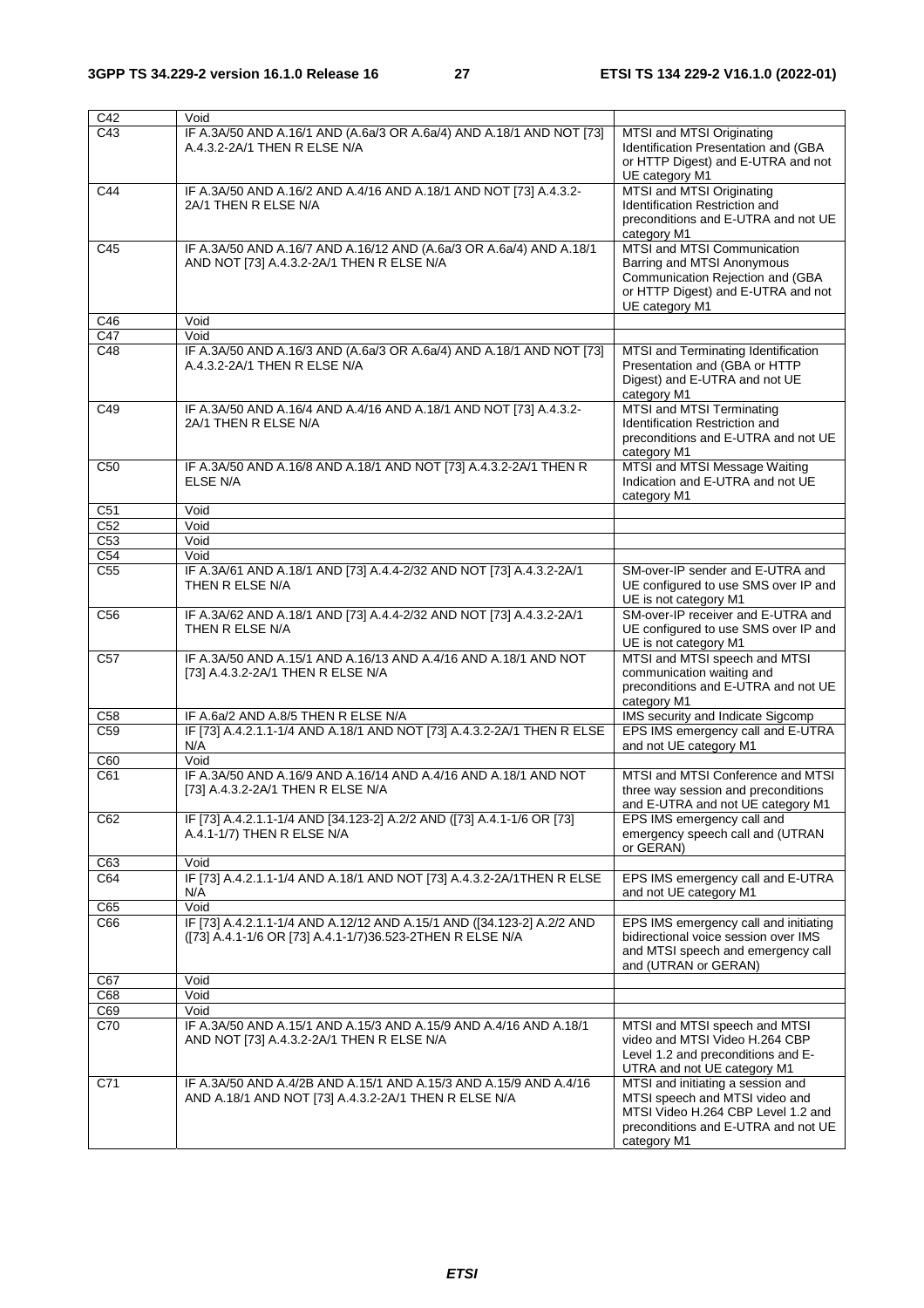| C72              | IF [73] A.4.2.1.1-1/4 AND A.3A/50 AND A.15/1 AND A.12/33 AND A.4/16<br>AND A.18/1 AND NOT [73] A.4.3.2-2A/1 THEN R ELSE N/A           | EPS IMS emergency call and MTSI<br>and MTSI speech and MTSI<br>Communication Hold during                                                                                                |
|------------------|---------------------------------------------------------------------------------------------------------------------------------------|-----------------------------------------------------------------------------------------------------------------------------------------------------------------------------------------|
|                  |                                                                                                                                       | emergency call and preconditions and<br>E-UTRA and not UE category M1                                                                                                                   |
| C73              | IF [73] A.4.2.1.1-1/4 AND A.3A/50 AND A.15/1 AND A.18/1 AND NOT [73]<br>A.4.3.2-2A/1THEN R ELSE N/A                                   | EPS IMS emergency call and MTSI<br>and MTSI speech and E-UTRA and<br>not UE category M1                                                                                                 |
| C74              | IF [73] A.4.2.1.1-1/4 AND [3] A.2/2 AND [73] A.4.1-1/4 THEN R ELSE N/A                                                                | EPS IMS emergency call and<br>emergency speech call and 1xRTT                                                                                                                           |
| $\overline{C75}$ | IF A.12/12 AND A.15/1 AND [3] A.2/2 AND [73] A.4.1-1/4 THEN R ELSE<br>N/A                                                             | initiating bidirectional voice session<br>over IMS and MTSI Speech and IMS<br>emergency call and emergency<br>speech call and 1xRTT                                                     |
| C76              | IF [73] A.4.2.1.1-1/4 AND A.12/27 AND A.18/1 AND NOT [73] A.4.3.2-<br>2A/1THEN R ELSE N/A                                             | EPS IMS emergency call and capable<br>of obtaining location Information and<br>E-UTRA and not UE category M1                                                                            |
| C77              | IF A.3A/50 AND A.15/1 AND A.15/3 AND A.15/9 AND A.16/6 AND A.4/16<br>AND A.18/1 AND NOT [73] A.4.3.2-2A/1 THEN R ELSE N/A             | MTSI and MTSI speech and MTSI<br>video and MTSI Video H.264 CBP<br>Level 1.2 and MTSI Communication<br>Hold and preconditions and E-UTRA<br>and not UE category M1                      |
| C78              | IF A.3A/50 AND A.15/1 AND A.15/3 AND A.15/9 AND A.16/9 AND A.4/16<br>AND A.18/1 AND NOT [73] A.4.3.2-2A/1 THEN R ELSE N/A             | MTSI and MTSI speech and MTSI<br>video H.264 CBP Level 1.2 and MTSI<br>Conference and preconditions and E-<br>UTRA and not UE category M1                                               |
| C79              | IF A.3A/50 AND A.15/1 AND A.15/3 AND A.15/9 AND A.16/9 AND A.16/14<br>AND A.4/16 AND A.18/1 AND NOT [73] A.4.3.2-2A/1 THEN R ELSE N/A | MTSI and MTSI speech and MTSI<br>video andMTSI video H.264 CBP<br>Level 1.2 and MTSI Conference and<br>MTSI three way session and<br>preconditions and E-UTRA and not UE<br>category M1 |
| C80              | IF A.6a/2 AND A.12/39 AND A.18/1 AND ([73] A.4.4-2/5 OR [73] A.4.4-2/8)<br>AND NOT [73] A.4.3.2-2A/1 THEN R ELSE N/A                  | IMS security and IMS deregistration<br>and E-UTRA and (Support of CS/PS<br>mode 2 or Support of PS mode 2) and<br>not UE category M1                                                    |
| C81              | IF A.3A/50 AND A.16/1 AND A.6a/3 AND A.18/1 AND NOT [73] A.4.3.2-<br>2A/1 THEN R ELSE N/A                                             | MTSI and MTSI Originating<br>Identification Presentation and GBA<br>for XCAP authentication. and E-UTRA<br>and not UE category M1                                                       |
| C82              | IF A.3A/50 AND A.15/1 AND A.12/45 AND A.4/16 AND A.18/1 AND NOT<br>[73] A.4.3.2-2A/1 THEN R ELSE N/A                                  | MTSI and MTSI speech and early<br>media and preconditions and E-UTRA<br>and not UE category M1                                                                                          |
| C83              | IF A.3A/50 AND A.15/10 AND A.4/16 AND A.18/1 AND NOT [73] A.4.3.2-<br>2A/1 THEN R ELSE N/A                                            | MTSI and MTSI speech EVS and<br>preconditions and E-UTRA and not UE<br>category M1                                                                                                      |
| C84              | IF A.3A/50 AND A.16/15 AND (A.6a/3 OR A.6a/4) AND A.18/1 AND NOT<br>[73] A.4.3.2-2A/1 THEN R ELSE N/A                                 | MTSI and MTSI Outgoing<br>Communication Barring and (GBA or<br>HTTP Digest) and E-UTRA and not<br>UE category M1                                                                        |
| C85<br>C86       | Void<br>Void                                                                                                                          |                                                                                                                                                                                         |
| C87              | Void                                                                                                                                  |                                                                                                                                                                                         |
| C88              | IF A.3A/50 AND A.16/2A AND (A.6a/3 OR A.6a/4) AND A.18/1 AND NOT<br>[73] A.4.3.2-2A/1 THEN R ELSE N/A                                 | MTSI and MTSI Originating<br>Identification Restriction Configuration<br>and (GBA or HTTP Digest) and E-<br>UTRA and not UE category M1                                                 |
| C89              | IF A.3A/50 AND A.16/4A AND (A.6a/3 OR A.6a/4) AND A.18/1 AND NOT<br>[73] A.4.3.2-2A/1 THEN R ELSE N/A                                 | MTSI and MTSI Terminating<br>Identification Restriction -<br>Configuration and (GBA or HTTP<br>Digest) and E-UTRA and not UE<br>category M1                                             |
| C90              | IF A.6a/5 AND A.18/3 THEN R ELSE N/A                                                                                                  | SIP Digest without TLS and Fixed<br>Broadband                                                                                                                                           |
| C91              | IF A.6a/5 AND A.18/3 AND A.3A/50 AND NOT A.4/16 AND A.15/1 THEN R<br>ELSE N/A                                                         | MTSI and MTSI speech and SIP<br>Digest without TLS and no<br>preconditions and Fixed Broadband                                                                                          |
| C <sub>92</sub>  | IF A.3A/50 AND A.16/1 AND A.18/4 THEN R ELSE N/A                                                                                      | MTSI and MTSI Originating<br>Identification Presentation and WLAN                                                                                                                       |
| C93              | IF A.3A/50 AND A.16/2 AND A.4/16 AND A.18/4 THEN R ELSE N/A                                                                           | MTSI and MTSI Originating<br>Identification Restriction and<br>preconditions and WLAN                                                                                                   |
| C94              | IF A.3A/50 AND A.16/3 AND A.18/4 THEN R ELSE N/A                                                                                      | MTSI and MTSI Terminating<br>Identification Presentation and WLAN                                                                                                                       |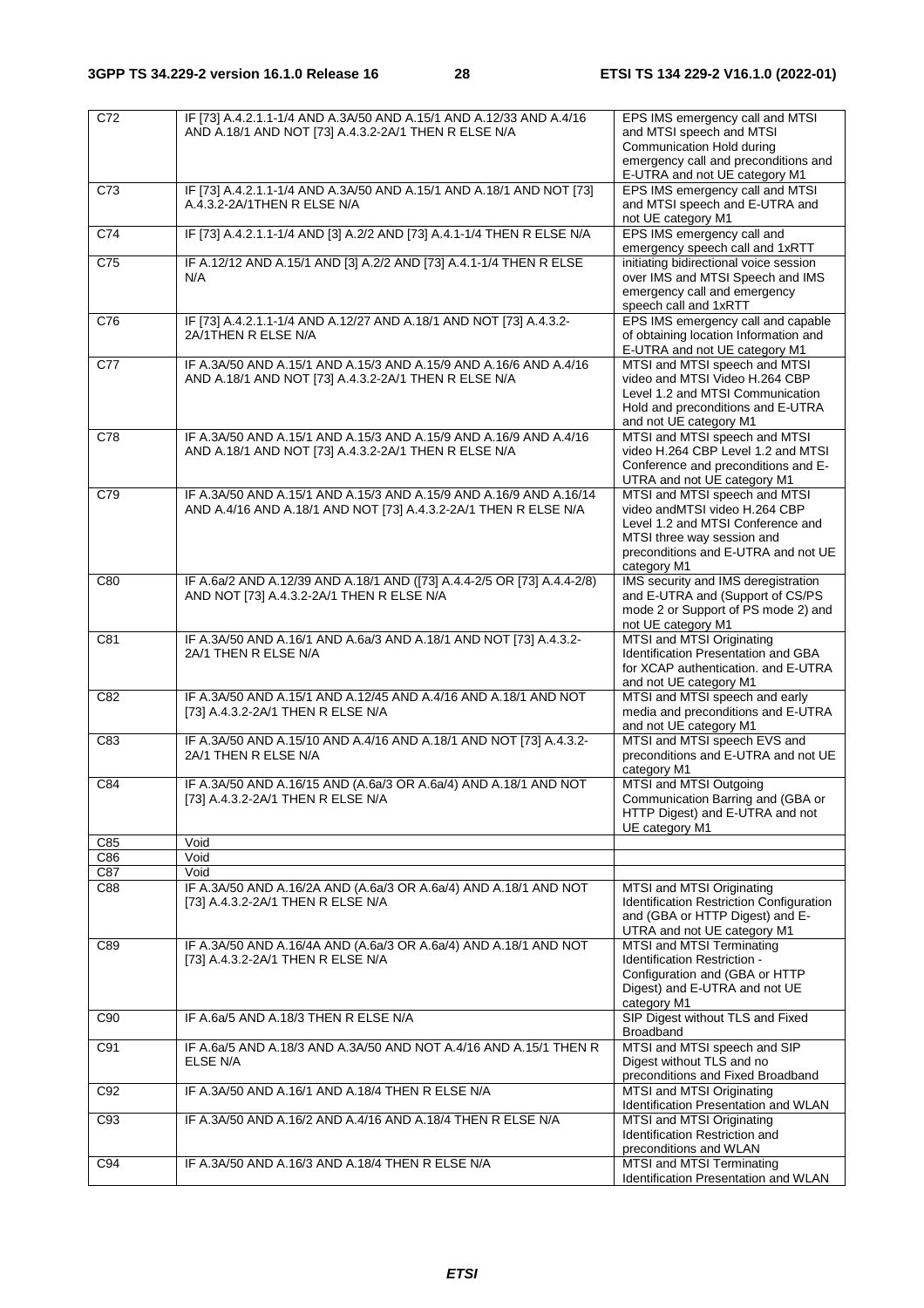| C <sub>95</sub>  | IF A.3A/50 AND A.16/4 AND A.4/16 AND A.18/4 THEN R ELSE N/A                                                 | MTSI and MTSI Terminating<br>Identification Restriction and<br>preconditions and WLAN                                                                        |
|------------------|-------------------------------------------------------------------------------------------------------------|--------------------------------------------------------------------------------------------------------------------------------------------------------------|
| C96              | IF A.3A/50 AND A.16/1 AND A.18/3 THEN R ELSE N/A                                                            | MTSI and MTSI Originating<br>Identification Presentation and Fixed<br><b>Broadband</b>                                                                       |
| C97              | IF A.3A/50 AND A.16/2 AND A.18/3 THEN R ELSE N/A                                                            | MTSI and MTSI Originating<br>Identification Restriction and Fixed<br>Broadband                                                                               |
| C98              | IF A.3A/50 AND A.16/3 AND A.18/3 THEN R ELSE N/A                                                            | MTSI and MTSI Terminating<br>Identification Presentation and Fixed<br><b>Broadband</b>                                                                       |
| C99              | IF A.3A/50 AND A.16/4 AND NOT A.4/16 AND A.18/3 THEN R ELSE N/A                                             | MTSI and MTSI Terminating<br>Identification Restriction and no<br>preconditions and Fixed Broadband                                                          |
| C <sub>100</sub> | IF A.6a/5 AND A.18/3 AND A.12/39 THEN R ELSE N/A                                                            | SIP Digest without TLS and Fixed<br>Broadband and IMS deregistration                                                                                         |
| C101             | IF A.3A/50 AND A.16/5 AND A.18/4 THEN R ELSE N/A                                                            | MTSI and MTSI Communication<br>Diversion and WLAN                                                                                                            |
| C102             | IF A.3A/50 AND A.15/1 AND A.16/5 AND A.4/16 AND A.18/4 THEN R ELSE<br>N/A                                   | MTSI and MTSI speech and MTSI<br>Communication Diversion and<br>preconditions and WLAN                                                                       |
| C <sub>103</sub> | IF A 3A/50 AND A 16/5 AND A 18/3 THEN R ELSE N/A                                                            | MTSI and MTSI Communication<br>Diversion and Fixed Broadband                                                                                                 |
| C104             | IF A.3A/50 AND A.15/1 AND A.16/5 AND A.18/3 AND NOT A.4/16 THEN R<br><b>ELSE N/A</b>                        | MTSI and MTSI speech and MTSI<br>Communication Diversion and Fixed<br>Broadband and no preconditions                                                         |
| C <sub>105</sub> | IF A.3A/50 AND A.6a/5 AND A.18/3 AND A.15/1 AND NOT A.4/16 THEN R<br>ELSE N/A                               | MTSI and MTSI speech and SIP<br>Digest without TLS and Fixed<br>Broadband and no preconditions                                                               |
| C <sub>106</sub> | IF A.3A/50 AND A.4/2B AND A.15/1 AND A.15/3 AND A.15/9 AND A.4/16<br>AND A.18/4 THEN R ELSE N/A             | MTSI and initiating a session and<br>MTSI speech and MTSI video and<br>MTSI Video H.264 CBP Level 1.2 and<br>preconditions and WLAN                          |
| C <sub>107</sub> | IF A.3A/50 AND A.15/1 AND A.15/3 AND A.15/9 AND A.4/16 AND A.18/4<br>THEN R ELSE N/A                        | MTSI and MTSI speech and MTSI<br>video and MTSI Video H.264 CBP<br>Level 1.2 and preconditions and<br><b>WLAN</b>                                            |
| C108             | IF A.3A/50 AND A.18/4 THEN R ELSE N/A                                                                       | MTSI and WLAN                                                                                                                                                |
| C <sub>109</sub> | IF A.3A/50 AND A.15/1 AND A.16/6 AND A.4/16 AND A.18/4 THEN R ELSE<br>N/A                                   | MTSI and MTSI speech and MTSI<br>Communication Hold and<br>preconditions and WLAN                                                                            |
| C <sub>110</sub> | IF A.3A/50 AND A.15/1 AND A.15/3 AND A.16/6 AND A.4/16 AND A.18/4<br>THEN R ELSE N/A                        | MTSI and MTSI speech and MTSI<br>video and MTSI Communication Hold<br>and preconditions and WLAN                                                             |
| C <sub>111</sub> | IF A.3A/50 AND A.16/7 AND A.18/4 AND (A.6a/3 OR A.6a/4) THEN R ELSE<br>N/A                                  | MTSI and MTSI Incoming<br>Communication Barring and WLAN<br>and (GBA or HTTP Digest)                                                                         |
| C112             | IF A.3A/50 AND A.16/15 AND A.18/4 AND (A.6a/3 OR A.6a/4) THEN R<br><b>ELSE N/A</b>                          | MTSI and MTSI Outgoing<br>Communication Barring and WLAN<br>and (GBA or HTTP Digest)                                                                         |
| C113             | IF A.3A/50 AND A.16/8 AND A.18/4 THEN R ELSE N/A                                                            | MTSI and MTSI Message Waiting<br>Indication and WLAN                                                                                                         |
| C114             | IF A.3A/50 AND A.15/1 AND A.16/9 AND A.4/16 AND A.18/4 THEN R ELSE<br>N/A                                   | MTSI and MTSI speech and MTSI<br>Conference and preconditions and<br><b>WLAN</b>                                                                             |
| C115             | Void                                                                                                        |                                                                                                                                                              |
| C <sub>116</sub> | IF A.3A/50 AND A.15/1 AND A.16/9 AND A.16/14 AND A.4/16 AND A.18/4<br>THEN R ELSE N/A                       | MTSI and MTSI speech and MTSI<br>Conference and MTSI three way<br>session and preconditions and WLAN                                                         |
| C117             | IF A.3A/50 AND A.15/1 AND A.15/3 AND A.15/9 AND A.16/9 AND A.4/16<br>AND A.18/4 THEN R ELSE N/A             | MTSI and MTSI speech and MTSI<br>video and MTSI video H.264 CBP<br>Level 1.2 and MTSI Conference and<br>preconditions and WLAN                               |
| C118             | Void                                                                                                        |                                                                                                                                                              |
| C119             | IF A.3A/50 AND A.15/1 AND A.15/3 AND A.15/9 AND A.16/9 AND A.16/14<br>AND A.4/16 AND A.18/4 THEN R ELSE N/A | MTSI and MTSI speech and MTSI<br>video and MTSI video H.264 CBP<br>Level 1.2 and MTSI Conference and<br>MTSI three way session and<br>preconditions and WLAN |
| C120             | IF A.3A/50 AND A.15/1 AND A.16/13 AND A.4/16 AND A.18/4 THEN R<br>ELSE N/A                                  | MTSI and MTSI speech and MTSI<br>communication waiting and<br>preconditions and WLAN                                                                         |
| C121             | IF A.12/65 AND A.18/4 THEN R ELSE N/A                                                                       | IMS emergency call over WLAN and<br><b>WLAN</b>                                                                                                              |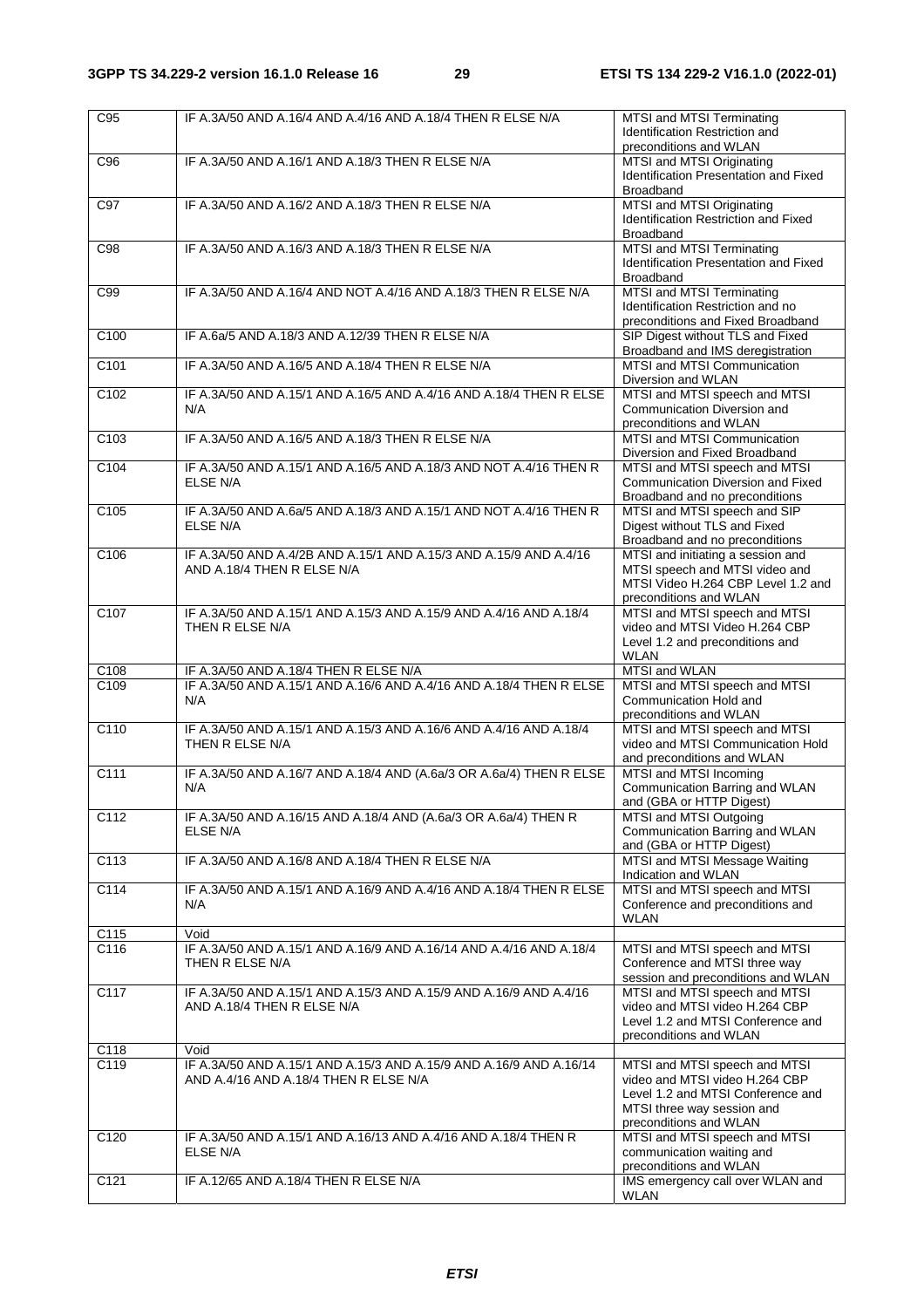| $\overline{C122}$ | IF A.3A/50 AND A.6a/5 AND A.18/3 AND A.15/1 AND A.15/3 AND NOT         | MTSI and MTSI speech and MTSI                                       |
|-------------------|------------------------------------------------------------------------|---------------------------------------------------------------------|
|                   | A.4/16 THEN R ELSE N/A                                                 | video and SIP Digest without TLS and                                |
|                   |                                                                        | Fixed Broadband and no preconditions                                |
| C <sub>123</sub>  | IF A.3A/50 AND A.16/5 AND A.16/18 AND A.18/3 THEN R ELSE N/A           | MTSI and MTSI Communication                                         |
|                   |                                                                        | Diversion and SIP-based configuration                               |
|                   |                                                                        | and Fixed Broadband                                                 |
| C <sub>124</sub>  | IF A.6a/2 AND A.6a/1 AND [73] A.4.2.1.1-1/4 AND A.18/1 AND NOT [73]    | IMS security and GIBA and EPS IMS                                   |
|                   | A.4.3.2-2A/1 THEN R ELSE N/A                                           | emergency call and E-UTRA and not                                   |
|                   |                                                                        | UE category M1                                                      |
| C <sub>125</sub>  | IF [73] A.4.2.1.1-1/4 AND A.12/52 AND A.18/1 AND NOT [73] A.4.3.2-2A/1 | EPS IMS emergency call and IMS                                      |
|                   | THEN R ELSE N/A                                                        | emergency call without registration                                 |
|                   |                                                                        | after rejection of emergency                                        |
|                   |                                                                        | registration and E-UTRA and not UE                                  |
|                   |                                                                        | category M1                                                         |
| C <sub>126</sub>  | IF A.3A/50 AND A.4/16 AND [73] A.4.3.2-2A/1 THEN R ELSE N/A            | MTSI and preconditions and UE                                       |
|                   |                                                                        | category M1                                                         |
| C <sub>127</sub>  | IF A.3A/50 AND A.16/13 AND A.4/16 AND [73] A.4.3.2-2A/1 THEN R ELSE    | MTSI and MTSI communication                                         |
|                   | N/A                                                                    | waiting and preconditions and UE                                    |
|                   |                                                                        | category M1                                                         |
| C128              | IF A.3A/50 AND A.16/8 AND [73] A.4.3.2-2A/1 THEN R ELSE N/A            | MTSI and MTSI Message Waiting                                       |
|                   |                                                                        | Indication and UE category M1                                       |
| C <sub>129</sub>  | IF A.3A/50 AND A.16/2 AND A.4/16 AND [73] A.4.3.2-2A/1 THEN R ELSE     | MTSI and MTSI Originating                                           |
|                   | N/A                                                                    | Identification Restriction and                                      |
|                   |                                                                        | preconditions and UE category M1                                    |
| C <sub>130</sub>  | IF A.3A/50 AND A.16/4 AND A.4/16 AND [73] A.4.3.2-2A/1 THEN R ELSE     | MTSI and MTSI Terminating                                           |
|                   | N/A                                                                    | Identification Restriction and                                      |
|                   |                                                                        | preconditions and UE category M1                                    |
| C131              | IF A.3A/50 AND A.16/5 AND A.4/16 AND [73] A.4.3.2-2A/1 THEN R ELSE     | MTSI and MTSI Communication                                         |
|                   | N/A                                                                    | Diversion and preconditions and UE                                  |
|                   |                                                                        | category M1                                                         |
| C132              | IF [73] A.4.2.1.1-1/4 AND A.12/27 AND [73] A.4.3.2-2A/1 THEN R ELSE    | EPS IMS emergency call and capable                                  |
|                   | N/A                                                                    | of obtaining location Information and                               |
|                   |                                                                        | UE category M1                                                      |
| C <sub>133</sub>  | IF [73] A.4.2.1.1-1/4 AND [73] A.4.3.2-2A/1 THEN R ELSE N/A            | EPS IMS emergency call and UE                                       |
|                   |                                                                        | category M1                                                         |
| C <sub>134</sub>  | IF A.6a/2 AND NOT A.6a/1 AND [73] A.4.2.1.1-1/4 AND A.12/52 AND        | IMS security and NOT GIBA and EPS                                   |
|                   | A.18/1 AND NOT [73] A.4.3.2-2A/1THEN R ELSE N/A                        | IMS emergency call and IMS                                          |
|                   |                                                                        | emergency call without registration<br>after rejection of emergency |
|                   |                                                                        | registration. UE supports E-UTRA and                                |
|                   |                                                                        | not UE category M1                                                  |
| C135              | IF A.20/1 THEN R ELSE N/A                                              | <b>Combined Registration E-UTRA</b>                                 |
| C136              | IF A.20/2 THEN R ELSE N/A                                              | <b>Dual Registration E-UTRA</b>                                     |
| $\overline{C137}$ | IF A.20/3 THEN R ELSE N/A                                              | <b>Combined Registration WLAN</b>                                   |
| C138              | IF A.20/4 THEN R ELSE N/A                                              | <b>Dual Registration WLAN</b>                                       |
| C139              | IF A.20/5 THEN R ELSE N/A                                              | Voice Call after combined registration                              |
|                   |                                                                        | E-UTRA                                                              |
| C140              | IF A.20/6 THEN R ELSE N/A                                              | Voice call after dual registration E-                               |
|                   |                                                                        | <b>UTRA</b>                                                         |
| C <sub>141</sub>  | IF A.20/7 THEN R ELSE N/A                                              | Voice Call after combined registration                              |
|                   |                                                                        | WLAN                                                                |
| C142              | IF A.20/8 THEN R ELSE N/A                                              | Voice call after dual registration WLAN                             |
| C <sub>143</sub>  | IF A.20/9 THEN R ELSE N/A                                              | RCS chat after combined registration                                |
|                   |                                                                        | E-UTRA                                                              |
| C144              | IF A.20/10 THEN R ELSE N/A                                             | RCS chat after dual registration E-                                 |
|                   |                                                                        | <b>UTRA</b>                                                         |
| C145              | IF A.20/11 THEN R ELSE N/A                                             | RCS chat after combined registration                                |
|                   |                                                                        | <b>WLAN</b>                                                         |
| C146              | IF A.20/12 THEN R ELSE N/A                                             | RCS chat after dual registration WLAN                               |
| C147              | IF A.12/54 AND [3] A.10/16 THEN R ELSE N/A                             | IMS eCall type of emergency services                                |
|                   |                                                                        | over EPS and manual type of eCall                                   |
| C148              | IF A.12/54 AND [3] A.10/17 THEN R ELSE N/A                             | IMS eCall type of emergency services                                |
|                   |                                                                        | over EPS and automatic type of eCall                                |
| C149              | IF A.12/55 AND [3] A.10/16 THEN R ELSE N/A                             | IMS eCall Only type of emergency                                    |
|                   |                                                                        | services over EPS and manual type of                                |
|                   |                                                                        | eCall                                                               |
| C <sub>150</sub>  | IF A.12/55 AND [3] A.10/17 THEN R ELSE N/A                             | IMS eCall Only type of emergency                                    |
|                   |                                                                        | services over EPS and automatic type                                |
|                   |                                                                        | of eCall                                                            |
| C151              | IF A.18/1 AND NOT [73] A.4.3.2-2A/1 THEN R ELSE N/A                    | E-UTRA and not UE category M1                                       |
| C152              | IF A.3A/50 AND A.15/1 AND A.4/16 AND A.18/4 THEN R ELSE N/A            | MTSI and MTSI speech and                                            |
|                   |                                                                        | preconditions and WLAN                                              |
| C <sub>153</sub>  | IF A.3A/50 AND A.15/1 AND A.4/16 AND A.18/4 AND A.15/3 THEN R ELSE     | MTSI and MTSI speech and MTSI                                       |
|                   | N/A                                                                    | video and preconditions and WLAN                                    |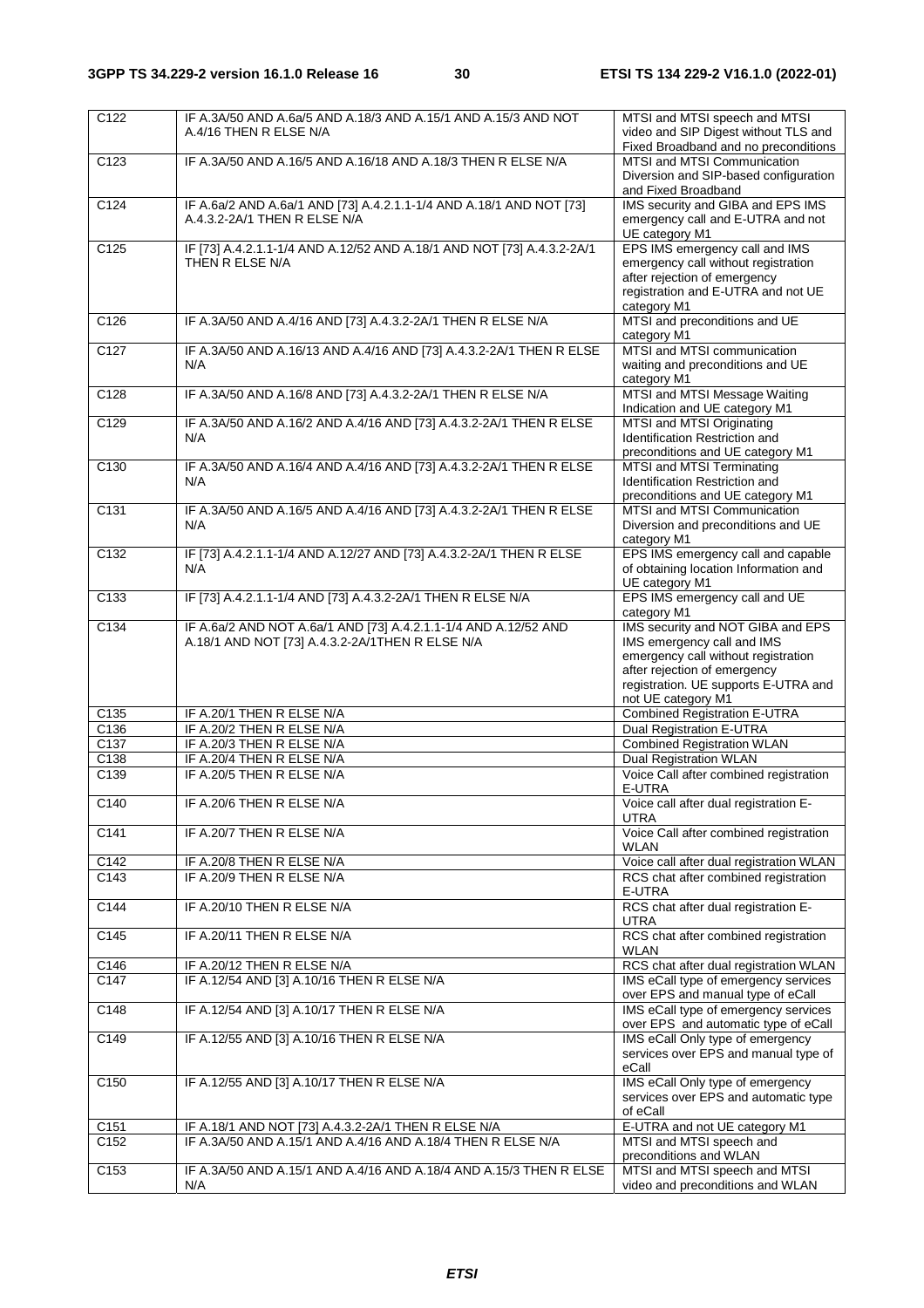| C <sub>154</sub>  | IF A.3A/61 AND [73] A.4.4-2/32 AND [73] A.4.3.2-2A/1 THEN R ELSE N/A                                                | SM-over-IP sender and UE configured<br>to use SMS over IP and UE is<br>category M1                                                        |
|-------------------|---------------------------------------------------------------------------------------------------------------------|-------------------------------------------------------------------------------------------------------------------------------------------|
| C <sub>155</sub>  | IF A.3A/62 AND [73] A.4.4-2/32 AND [73] A.4.3.2-2A/1 THEN R ELSE N/A                                                | SM-over-IP receiver and UE<br>configured to use SMS over IP and UE<br>is category M1                                                      |
| C156              | Void                                                                                                                |                                                                                                                                           |
| C <sub>157</sub>  | IF A.3A/50 AND A.15/1 AND A.4/2B AND A.4/16 AND A.18/1 AND NOT [73]<br>A.4.3.2-2A/1 AND A.12/57 THEN R ELSE N/A     | MTSI and MTSI speech and initiating a<br>session and preconditions and E-<br>UTRA and not UE category M1 and<br><b>Session Timer</b>      |
| C <sub>158</sub>  | IF A.3A/50 AND A.15/1 AND A.4/16 AND A.18/1 AND NOT [73] A.4.3.2-<br>2A/1 AND A.12/57 THEN R ELSE N/A               | MTSI and MTSI speech and<br>preconditions and E-UTRA and not UE<br>category M1 and Session Timer                                          |
| C159              | IF A.3A/50 AND A.15/1 AND A.4/2B AND A.18/1 AND A.4.8/19 AND NOT<br>[73] A.4.3.2-2A/1 THEN R ELSE N/A               | UE supports MTSI and MTSI speech<br>and initiating a session and E-UTRA<br>and USSI and not UE category M1                                |
| C160              | IF A.3A/50 AND A.15/1 AND A.4/2B AND A.4/16 AND A.18/1 AND NOT [73]<br>A.4.3.2-2A/1 THEN R ELSE N/A                 | MTSI and MTSI speech and initiating a<br>session and preconditions and E-<br>UTRA and not UE category M1                                  |
| $\overline{C161}$ | IF A.6a/5 AND A.18/3 AND A.3A/50 AND A.4/16 AND A.15/1 THEN R ELSE<br>N/A                                           | MTSI and MTSI speech and SIP<br>Digest without TLS and preconditions<br>and Fixed Broadband                                               |
| C <sub>162</sub>  | IF [73] A.4.2.1.1-1/4 AND A.18/1 AND [3] A.20/90 AND NOT [73] A.4.3.2-<br>2A/1 THEN R ELSE N/A                      | EPS IMS emergency call and E-UTRA<br>and no USIM test execution and not<br>UE category M1                                                 |
| C163              | IF A.3A/50 AND A.4/16 AND [73] A.4.3.2-2A/1 THEN R ELSE N/A                                                         | MTSI and preconditions and UE<br>category M1                                                                                              |
| $\overline{C164}$ | IF A.3A/50 AND A.15/1 AND A.4/2B AND NOT A.4/16 AND A.18/1 AND<br>NOT [73] A.4.3.2-2A/1 THEN R ELSE N/A             | MTSI and MTSI speech and initiating a<br>session and no preconditions and E-<br>UTRA and not UE category M1                               |
| C <sub>165</sub>  | IF A.3A/50 AND A.15/1 AND A.18/1 AND NOT A.4/16 AND NOT [73]<br>A.4.3.2-2A/1 THEN R ELSE N/A                        | UE supports MTSI and MTSI speech<br>and E-UTRA and no preconditions and<br>not UE category M1                                             |
| C166              | Void                                                                                                                |                                                                                                                                           |
| C <sub>167</sub>  | IF A.3A/50 AND A.15/1 AND A.15/2 AND NOT A.15/10 AND A.4/16 AND<br>A.18/1 AND NOT [73] A.4.3.2-2A/1 THEN R ELSE N/A | MTSI and MTSI speech and MTSI<br>speech, AMR wideband and not MTSI<br>speech, EVS and preconditions and E-<br>UTRA and not UE category M1 |
| C168              | IF A.3A/64 AND A.18/1 AND NOT [73] A.4.3.2-2A/1 THEN R ELSE N/A                                                     | Concatenated SM-over-IP sender and<br>E-UTRA and UE is not category M1                                                                    |
| C <sub>169</sub>  | IF A.3A/65 AND A.18/1 AND NOT [73] A.4.3.2-2A/1 THEN R ELSE N/A                                                     | Concatenated SM-over-IP receiver<br>and E-UTRA and UE is not category<br>M1                                                               |

- NOTE 1: Applicability of test cases 13.2 and 13.3 are currently marked as FFS. The reason to this is that the contents of the specific messages sent by the SS (as currently specified within those Call Control test cases) do not match the contents of those messages as expected by any specific IMS application known. Further on the test specification apparently lacks support for certain application specific message exchanges which are however mandatory for a few specific IMS applications specified outside of TS 24.229. It is necessary to fully resolve the problem (by e.g. defining the applications for which the Call Control test cases would be applicable, possibly specifying the extensions to the test cases like required by those applications and creating the corresponding application profiles) before the applicability statements of Call Control test cases can be unambiguously defined.
- NOTE 2: Either one of the two adjacent test cases, i.e. (19.1.3 or 19.1.3a), (19.3.2 or 19.3.2a), shall be executed.
- NOTE 3: This TC can optionally be executed against Rel-8 and onwards UEs.
- NOTE 4: In case the UE supports both GBA and HTTP Digest, GBA shall be used as XCAP authentication.
- NOTE 5: In case the UE supports both GBA and HTTP Digest, HTTP Digest shall be used as XCAP authentication.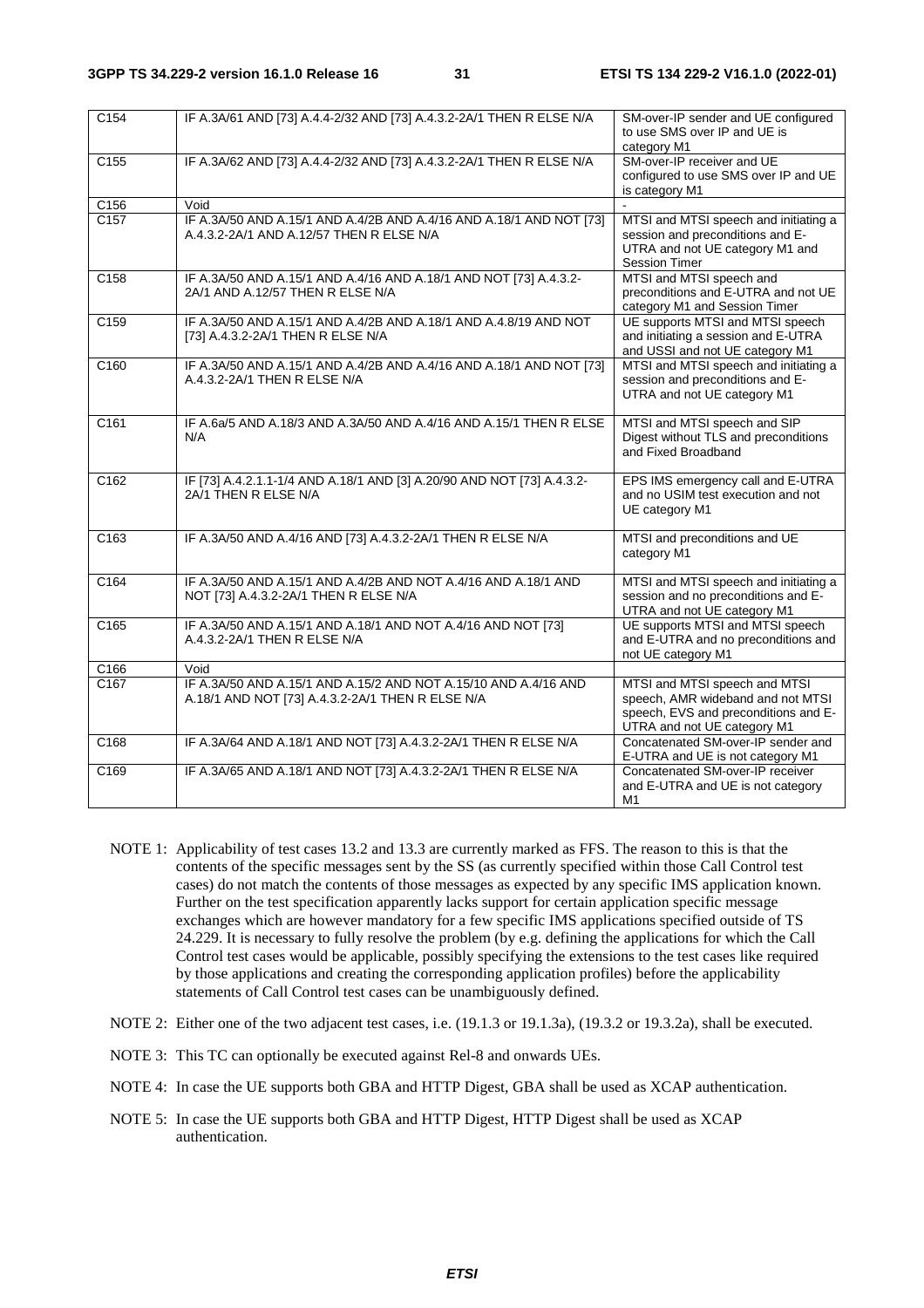- NOTE 6: The TC contains multi-RAT branches not all mandatory in the scope of the TC. The E-UTRA/EPC branch will be executed always; the TC will go through any other RAT branch depending on the UE capability. Execution only of the E-UTRA/EPC branch regardless of the UE capabilities can also be imposed by setting the IXIT px\_RATComb\_Tested = EUTRA\_only. For UEs supporting both UTRA and GERAN the TC should be executed once only for the E-UTRA/EPC and UTRA combination by setting the px\_RATComb\_Tested = EUTRA\_UTRA.
- NOTE 7: This TC can optionally be executed against Rel-9 and onwards UEs.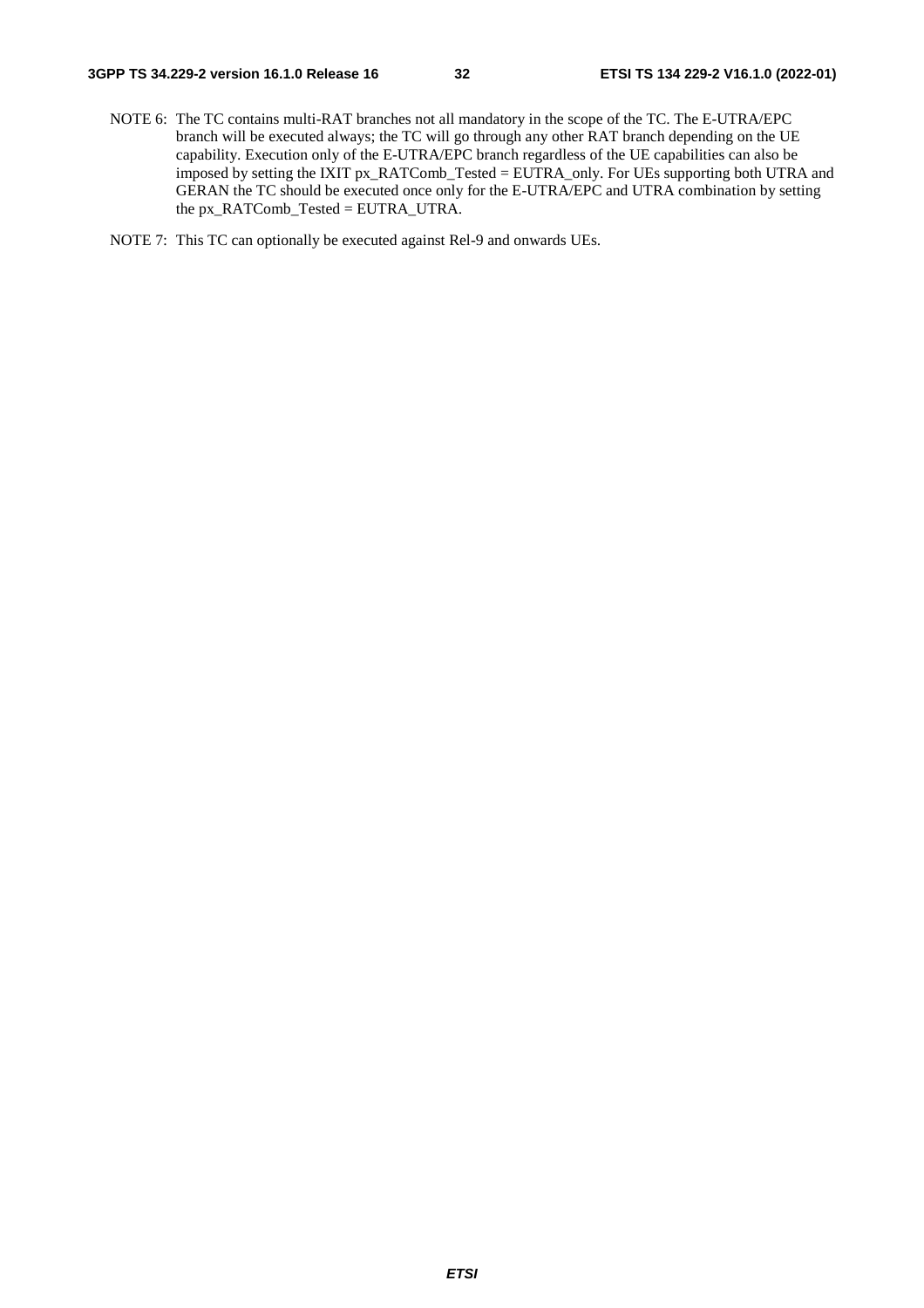# 4.2 Applicabilities for test cases specified in TS 34.229-5

**Table 4.2: Applicability of TS 34.229-5 tests**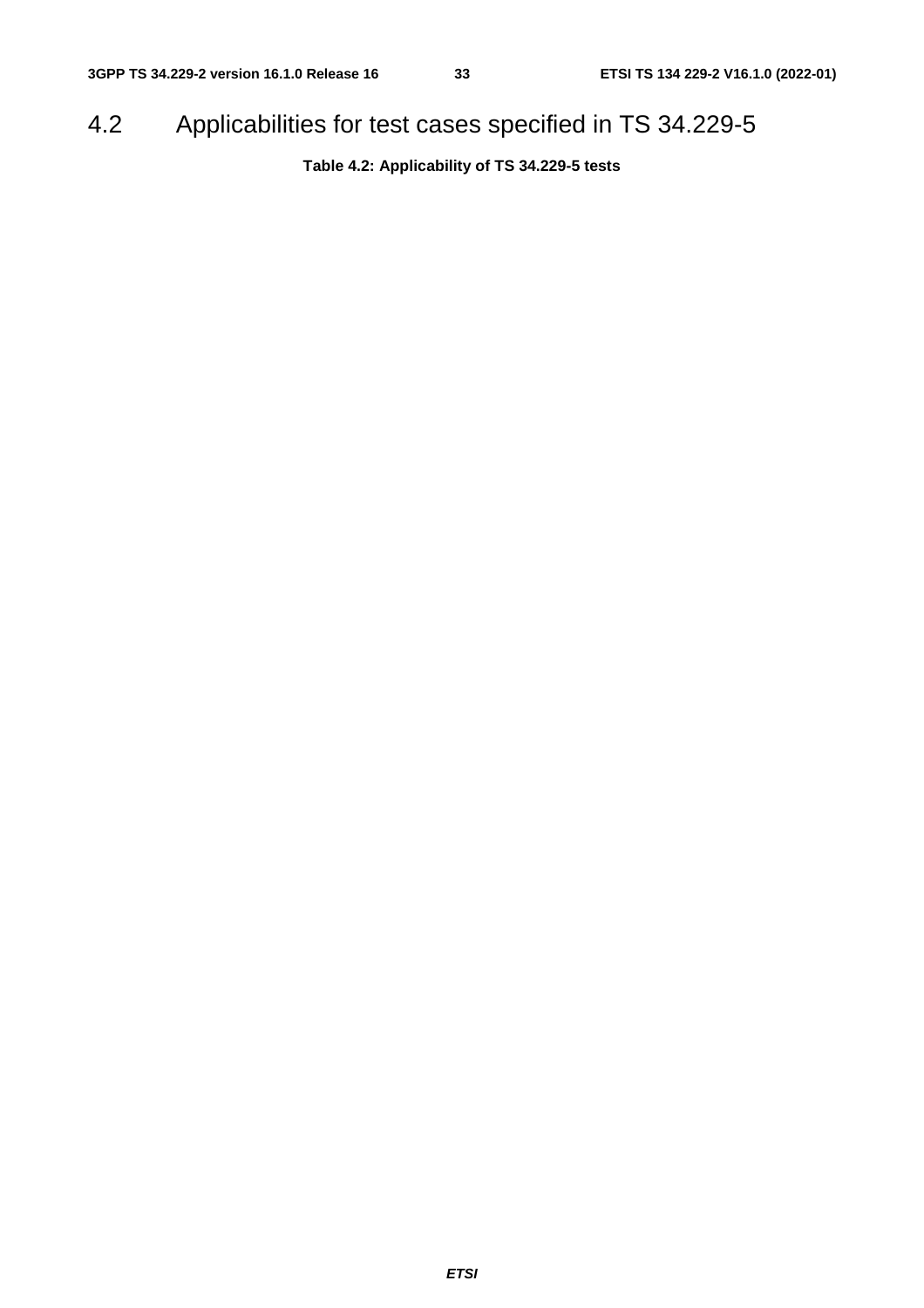| Clause              | <b>Title</b>                                                                                                        | Release       | <b>Applicability</b> | <b>Comments</b>                                                                                                                                                                                                                                                                                                                                                                         |
|---------------------|---------------------------------------------------------------------------------------------------------------------|---------------|----------------------|-----------------------------------------------------------------------------------------------------------------------------------------------------------------------------------------------------------------------------------------------------------------------------------------------------------------------------------------------------------------------------------------|
| <b>Registration</b> |                                                                                                                     |               |                      |                                                                                                                                                                                                                                                                                                                                                                                         |
| 6.1                 | Initial Registration / 5GS                                                                                          | <b>Rel-15</b> | CO <sub>1</sub>      | UE supports IMS security and NR (see<br>Note 1 below)                                                                                                                                                                                                                                                                                                                                   |
| 6.2                 | Initial Registration Failures / 5GS                                                                                 | <b>Rel-15</b> | CO <sub>1</sub>      | UE supports IMS security and NR                                                                                                                                                                                                                                                                                                                                                         |
| 6.3                 | Re-Registration Scenarios / 5GS                                                                                     | $Rel-15$      | CO <sub>1</sub>      | UE supports IMS security and NR                                                                                                                                                                                                                                                                                                                                                         |
| 6.4                 | De-Registration Scenarios / 5GS                                                                                     | <b>Rel-15</b> | C <sub>13</sub>      | UE supports IMS security and NR and<br>IMS de-registration                                                                                                                                                                                                                                                                                                                              |
| 6.5                 | Void                                                                                                                |               |                      |                                                                                                                                                                                                                                                                                                                                                                                         |
| 6.6                 | Re-Registration after capability update /<br>5GS                                                                    | <b>Rel-15</b> | C <sub>15</sub>      | UE supports IMS security and NR and<br>Enabling/Disabling SMS over IMS                                                                                                                                                                                                                                                                                                                  |
| 6.7                 | Authentication / MAC Parameter Invalid /<br>Only two consecutive challenges / 5GS                                   | <b>Rel-15</b> | CO <sub>1</sub>      | UE supports IMS security and NR                                                                                                                                                                                                                                                                                                                                                         |
| 6.8                 | Authentication / Security Server missing /<br>SQN out of range / 5GS                                                | $Rel-15$      | C01                  | UE supports IMS security and NR                                                                                                                                                                                                                                                                                                                                                         |
| 6.9                 | Subscription / 503 Service Unavailable /<br>5GS                                                                     | $ReI-15$      | CO <sub>1</sub>      | UE supports IMS security and NR                                                                                                                                                                                                                                                                                                                                                         |
| <b>Call Control</b> |                                                                                                                     |               |                      |                                                                                                                                                                                                                                                                                                                                                                                         |
| 7.1                 | MTSI MO Voice Call / 503 Service<br>Unavailable / 5GS                                                               | <b>Rel-15</b> | CO <sub>2</sub>      | UE supports IMS security and NR and<br>IMS voice over NR and MTSI and<br>MTSI speech and AMR-WB and EVS<br>and initiating a session and<br>preconditions                                                                                                                                                                                                                                |
| 7.2                 | MTSI MO Voice Call / 504 Server Time-out /<br>5GS                                                                   | <b>Rel-15</b> | CO <sub>3</sub>      | UE supports IMS security and NR and<br>IMS voice over NR and MTSI and<br>MTSI speech and AMR-WB and EVS<br>and initiating a session                                                                                                                                                                                                                                                     |
| 7.3                 | Void                                                                                                                |               |                      |                                                                                                                                                                                                                                                                                                                                                                                         |
| 7.4                 | MTSI MO Voice call with preconditions at<br>both originating UE and terminating UE /<br>5GS                         | <b>Rel-15</b> | C14                  | UE supports IMS security and NR and<br>IMS voice over NR and MTSI and<br>MTSI speech and AMR-WB and EVS<br>and initiating a session and<br>preconditions and NG114 v1.0 and<br>NG114 v1.0 mmtel ICSI value and<br>NG114 v1.0 audio feature tag and<br>NG114 v1.0 video feature tag and<br>NG114 v1.0 initial SDP offer and<br>NG114 v1.0 final SDP offer                                |
| 7.4a                | MTSI MO Voice Call with preconditions at                                                                            | Rel-15        | C44                  | UE supports NR and IMS voice over                                                                                                                                                                                                                                                                                                                                                       |
|                     | both originating UE and terminating UE /<br>Default Configuration / 5GS                                             |               |                      | NR and MTSI and EVS and<br>preconditions and (NG.114 v1.0 or<br>NG.114 v2.0)                                                                                                                                                                                                                                                                                                            |
| 7.5                 | MTSI MO Voice call without preconditions at<br>both originating UE and terminating UE /<br>5GS                      | $Rel-15$      | C <sub>27</sub>      | UE supports IMS security and NR and<br>IMS voice over NR and MTSI and<br>MTSI speech and AMR-WB and EVS<br>and initiating a session and<br>preconditions and disabling<br>preconditions and NG114 v1.0 and<br>NG114 v1.0 mmtel ICSI value and<br>NG114 v1.0 audio feature tag and<br>NG114 v1.0 video feature tag and<br>NG114 v1.0 initial SDP offer and<br>NG114 v1.0 final SDP offer |
| 7.6                 | MTSI MT Voice Call with preconditions at<br>both originating UE and terminating UE /<br>5GS                         | <b>Rel-15</b> | CO <sub>4</sub>      | UE supports IMS security and NR and<br>IMS voice over NR and MTSI and<br>MTSI speech and AMR-WB and EVS<br>and preconditions and NG114 v1.0                                                                                                                                                                                                                                             |
| 7.6a                | MTSI MT Voice Call with preconditions at<br>both originating UE and terminating UE /<br>Default Configuration / 5GS | <b>Rel-15</b> | C44                  | UE supports NR and IMS voice over<br>NR and MTSI and EVS and<br>preconditions and (NG.114 v1.0 or<br>NG.114 v2.0)                                                                                                                                                                                                                                                                       |
| 7.7                 | MTSI MT Voice Call without preconditions<br>at both originating UE and terminating UE /<br>5GS                      | <b>Rel-15</b> | C <sub>28</sub>      | UE supports IMS security and NR and<br>IMS voice over NR and MTSI and<br>MTSI speech and AMR-WB and EVS<br>and preconditions and disabling<br>preconditions                                                                                                                                                                                                                             |
| 7.8                 | MTSI MT Voice Call without preconditions<br>at originating UE and with preconditions at<br>terminating UE / 5GS     | <b>Rel-15</b> | CO <sub>2</sub>      | UE supports IMS security and NR and<br>IMS voice over NR and MTSI and<br>MTSI speech and AMR-WB and EVS<br>and initiating a session and<br>preconditions                                                                                                                                                                                                                                |
| 7.9                 | MTSI MT Voice Call with preconditions at<br>originating UE and without preconditions at<br>terminating UE / 5GS     | <b>Rel-15</b> | C <sub>28</sub>      | UE supports IMS security and NR and<br>IMS voice over NR and MTSI and<br>MTSI speech and AMR-WB and EVS<br>and preconditions and disabling<br>preconditions                                                                                                                                                                                                                             |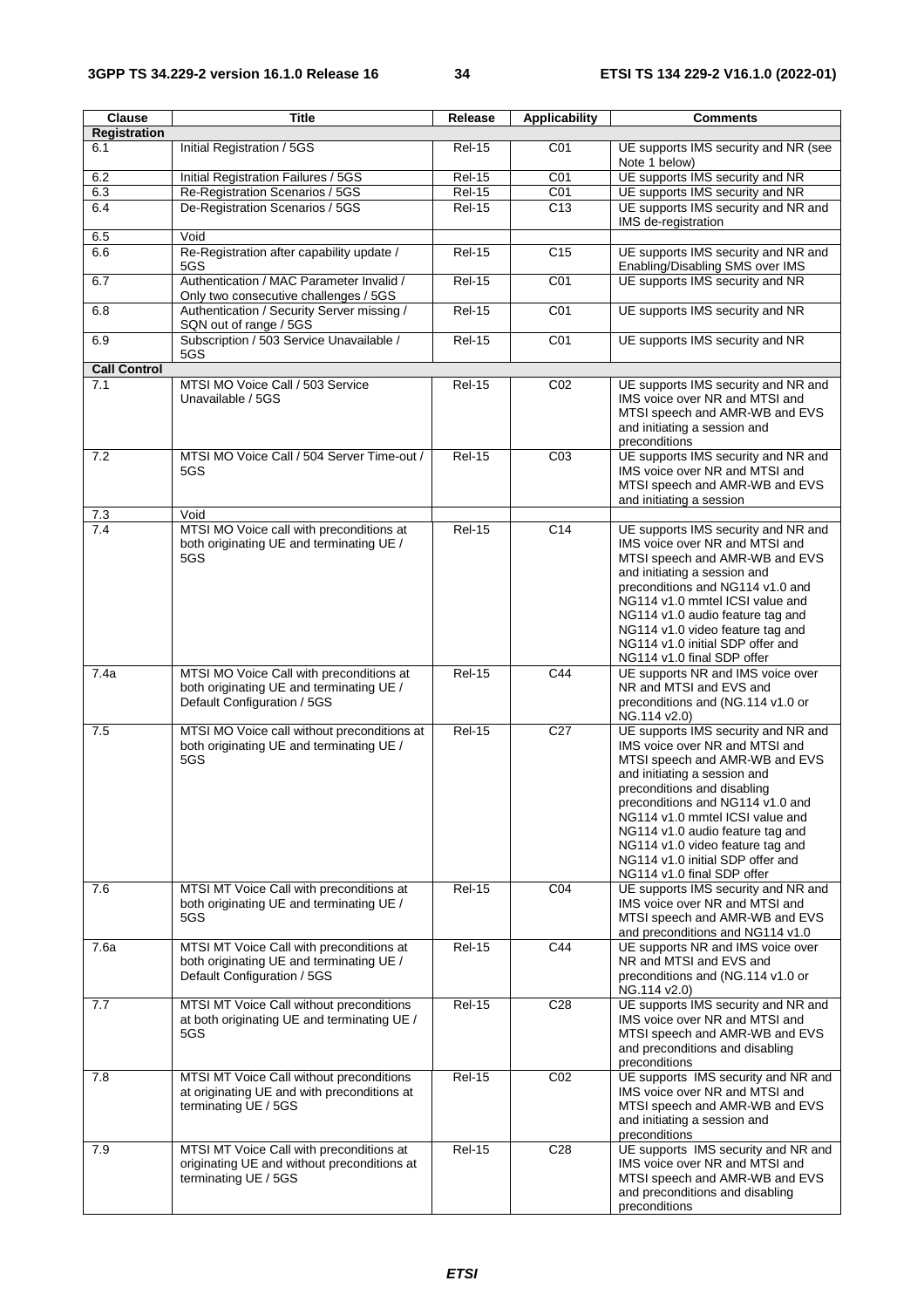| Clause | <b>Title</b>                                                                                                               | Release       | <b>Applicability</b> | <b>Comments</b>                                                                                                                                                                                                                                                                                                                    |
|--------|----------------------------------------------------------------------------------------------------------------------------|---------------|----------------------|------------------------------------------------------------------------------------------------------------------------------------------------------------------------------------------------------------------------------------------------------------------------------------------------------------------------------------|
| 7.10   | MTSI MT Voice call without preconditions<br>and without SDP offer in MT INVITE / 5GS                                       | <b>Rel-15</b> | C <sub>28</sub>      | UE supports IMS security and NR and<br>IMS voice over NR and MTSI and<br>MTSI speech and AMR-WB and EVS<br>and preconditions and disabling<br>preconditions                                                                                                                                                                        |
| 7.11   | MTSI MT Voice call without preconditions at<br>terminating UE and originating UE requiring<br>them $/$ 5GS                 | $Rel-15$      | CO <sub>5</sub>      | UE supports IMS security and NR and<br>IMS voice over NR and MTSI and<br>MTSI speech and (not preconditions<br>or (preconditions and disabling<br>preconditions))                                                                                                                                                                  |
| 7.12   | MTSI MO Voice Call with preconditions at<br>originating UE and without preconditions at<br>terminating UE / 5GS            | $Rel-15$      | CO <sub>2</sub>      | UE supports IMS security and NR and<br>IMS voice over NR and MTSI and<br>MTSI speech and AMR-WB and EVS<br>and initiating a session and<br>preconditions                                                                                                                                                                           |
| 7.13   | MTSI MT Voice Call with RTCP disabled /<br>5GS                                                                             | <b>Rel-15</b> | C <sub>04</sub>      | UE supports IMS security and NR and<br>IMS voice over NR and MTSI and<br>MTSI speech and AMR-WB and EVS<br>and preconditions and NG114 v1.0                                                                                                                                                                                        |
| 7.14   | MTSI MO Video Call with preconditions at<br>both originating and terminating UE / 5GS                                      | <b>Rel-15</b> | C <sub>16</sub>      | UE supports IMS security and NR and<br>IMS voice over NR and MTSI and<br>MTSI speech and AMR-WB and EVS<br>and MTSI video and MTSI video<br>H.265 MP MT Level 3.1 and MTSI<br>video H.264 CHP Level 3.1 and H.264<br>CBP Level 3.1 and initiating a session<br>and preconditions                                                   |
| 7.15   | MTSI MO Video call without preconditions<br>at both originating UE and terminating UE /<br>5GS                             | $Rel-15$      | C <sub>31</sub>      | UE supports IMS security and NR and<br>IMS voice over NR and MTSI and<br>MTSI speech and AMR-WB and EVS<br>and MTSI video and MTSI video<br>H.265 MP MT Level 3.1 and MTSI<br>video H.264 CHP Level 3.1 and H.264<br>CBP Level 3.1 and initiating a session<br>and preconditions and disabling<br>preconditions                    |
| 7.16   | MTSI MT Video call with preconditions<br>at both originating UE and terminating<br><b>UE / 5GS</b>                         | $Rel-15$      | C <sub>32</sub>      | UE supports IMS security and NR and<br>IMS voice over NR and MTSI and<br>MTSI speech and AMR-WB and EVS<br>and MTSI video and MTSI video<br>H.265 MP MT Level 3.1 and MTSI<br>video H.264 CHP Level 3.1 and H.264<br>CBP Level 3.1 and preconditions                                                                               |
| 7.17   | MTSI MT Video call without preconditions at<br>both originating UE and terminating UE /<br>5GS                             | <b>Rel-15</b> | C33                  | UE supports IMS security and NR and<br>IMS voice over NR and MTSI and<br>MTSI speech and AMR-WB and EVS<br>and MTSI video and MTSI video<br>H.265 MP MT Level 3.1 and MTSI<br>video H.264 CHP Level 3.1 and H.264<br>CBP Level 3.1 and preconditions and<br>disabling preconditions                                                |
| 7.18   | MTSI MO Voice Call / EVS / AMR-WB /<br>5GS                                                                                 | <b>Rel-15</b> | $\overline{C14}$     | UE supports IMS security and NR and<br>IMS voice over NR and MTSI and<br>MTSI speech and initiating a session<br>and preconditions and NG114 v1.0<br>and NG114 v1.0 mmtel ICSI value and<br>NG114 v1.0 audio feature tag and<br>NG114 v1.0 video feature tag and<br>NG114 v1.0 initial SDP offer and<br>NG114 v1.0 final SDP offer |
| 7.19   | MTSI MT Voice Call / EVS / AMR-WB IO<br>mode / 5GS                                                                         | <b>Rel-15</b> | CO <sub>4</sub>      | UE supports IMS security and NR and<br>IMS voice over NR and MTSI and<br>MTSI speech and AMR-WB and EVS<br>and preconditions and NG114 v1.0                                                                                                                                                                                        |
| 7.20   | MTSI MO Voice Call / add video and<br>remove video / with preconditions at both<br>originating UE and terminating UE / 5GS | <b>Rel-15</b> | C <sub>16</sub>      | UE supports IMS security and NR and<br>IMS voice over NR and MTSI and<br>MTSI speech and MTSI video and<br>MTSI video H.265 MP MT Level 3.1<br>and MTSI video H.264 CHP Level 3.1<br>and H.264 CBP Level 3.1 and initiating<br>a session and preconditions                                                                         |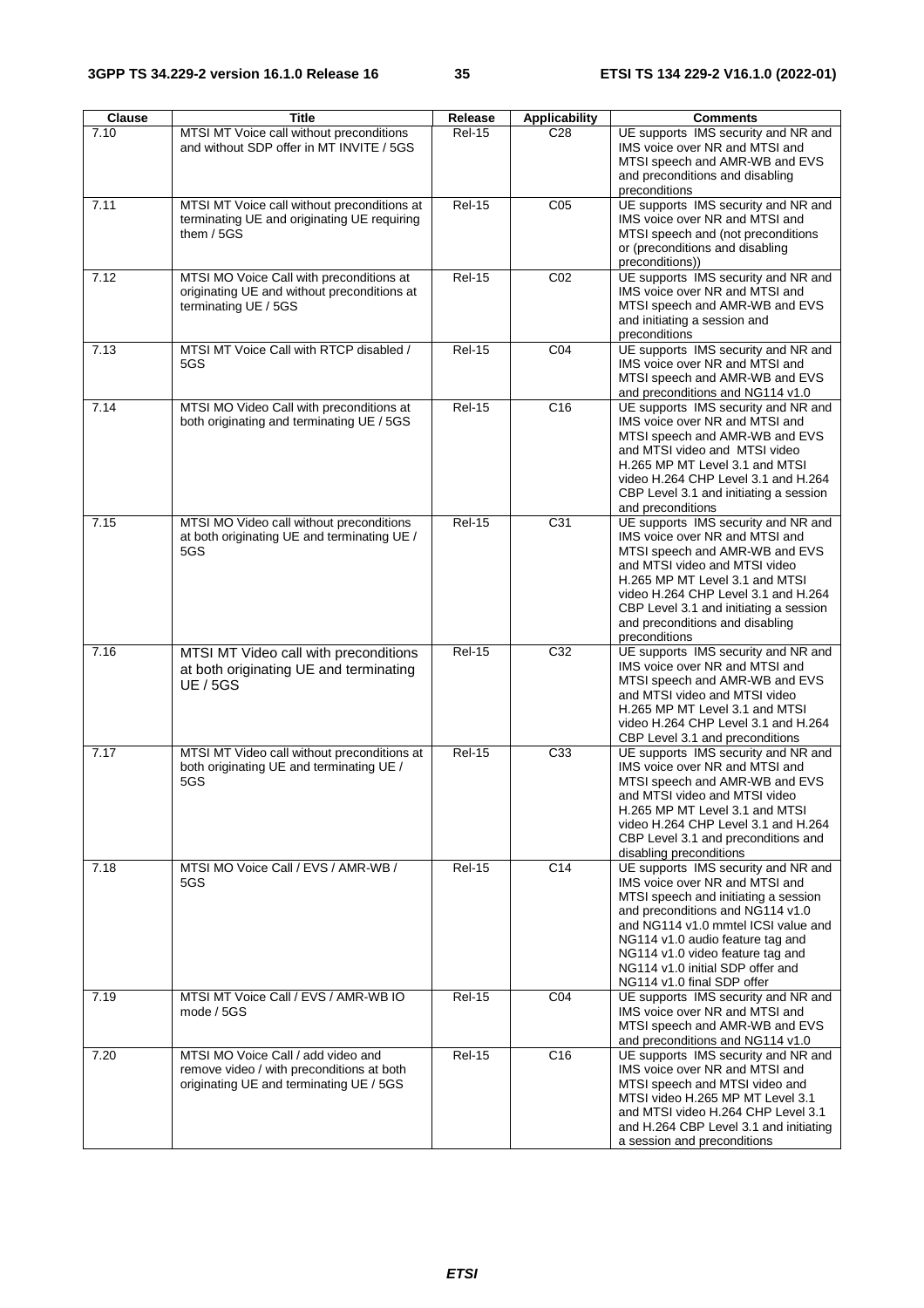| Clause | <b>Title</b>                                                                                                                  | Release       | <b>Applicability</b> | <b>Comments</b>                                                                                                                                                                                                                                                                                                 |
|--------|-------------------------------------------------------------------------------------------------------------------------------|---------------|----------------------|-----------------------------------------------------------------------------------------------------------------------------------------------------------------------------------------------------------------------------------------------------------------------------------------------------------------|
| 7.21   | MTSI MO Voice Call / add video and<br>remove video / without preconditions at both<br>originating UE and terminating UE / 5GS | <b>Rel-15</b> | C31                  | UE supports IMS security and NR and<br>IMS voice over NR and MTSI and<br>MTSI speech and AMR-WB and EVS<br>and MTSI video and MTSI video<br>H.265 MP MT Level 3.1 and MTSI<br>video H.264 CHP Level 3.1 and H.264<br>CBP Level 3.1 and initiating a session<br>and preconditions and disabling<br>preconditions |
| 7.22   | MTSI MT Voice Call / add video and<br>remove video / with preconditions at both<br>originating UE and terminating UE / 5GS    | $Rel-15$      | C <sub>32</sub>      | UE supports IMS security and NR and<br>IMS voice over NR and MTSI and<br>MTSI speech and AMR-WB and EVS<br>and MTSI video and MTSI video<br>H.265 MP MT Level 3.1 and MTSI<br>video H.264 CHP Level 3.1 and H.264<br>CBP Level 3.1 and preconditions and<br>disabling preconditions                             |
| 7.23   | MTSI MT Voice Call / add video and<br>remove video / without preconditions at both<br>originating UE and terminating UE / 5GS | <b>Rel-15</b> | C33                  | UE supports IMS security and NR and<br>IMS voice over NR and MTSI and<br>MTSI speech and MTSI video and<br>MTSI video H.265 MP MT Level 3.1<br>and MTSI video H.264 CHP Level 3.1<br>and H.264 CBP Level 3.1 and<br>preconditions and disabling<br>preconditions                                                |
| 7.24   | MTSI MT Voice Call / Forking / UE receives<br>CANCEL request for a forked MT voice call<br>/5GS                               | <b>Rel-15</b> | C <sub>14</sub>      | UE supports IMS security and NR and<br>IMS voice over NR and MTSI and<br>MTSI speech and preconditions and<br>NG114 v1.0 and NG114 v1.0 mmtel<br>ICSI value and NG114 v1.0 audio<br>feature tag and NG114 v1.0 video<br>feature tag and NG114 v1.0 initial<br>SDP offer and NG114 v1.0 final SDP<br>offer       |
| 7.24a  | MTSI MO Voice Call / Forking / UE receives<br>two preliminary responses and one early<br>dialog termination / 5GS             | <b>Rel-15</b> | CO <sub>4</sub>      | UE supports IMS security and NR and<br>IMS voice over NR and MTSI and<br>MTSI speech and AMR-WB and EVS<br>and preconditions and NG114 v1.0                                                                                                                                                                     |
| 7.24b  | MTSI MO Voice Call / UE receives two<br>preliminary responses and one final<br>response / 5GS                                 | <b>Rel-15</b> | CO <sub>4</sub>      | UE supports IMS security and NR and<br>IMS voice over NR and MTSI and<br>MTSI speech and AMR-WB and EVS<br>and preconditions and NG114 v1.0                                                                                                                                                                     |
| 7.25   | MTSI MT Voice call without SDP offer in<br>INVITE / 5GS                                                                       | <b>Rel-15</b> | CO <sub>4</sub>      | UE supports IMS security and NR and<br>IMS voice over NR and MTSI and<br>MTSI speech and AMR-WB and EVS<br>and preconditions and NG114 v1.0                                                                                                                                                                     |
| 7.26   | Mobile Originating CAT / Forking Model /<br>5GS                                                                               | <b>Rel-15</b> | C <sub>17</sub>      | UE supports IMS security and NR and<br>IMS voice over NR and MTSI and<br>MTSI speech and AMR-WB and EVS<br>and early media and preconditions                                                                                                                                                                    |
| 7.27   | Session Timer / MO Call / UE is able to<br>refresh the session / 5GS                                                          | <b>Rel-15</b> | C <sub>18</sub>      | UE supports IMS security and NR and<br>IMS voice over NR and MTSI and<br>MTSI speech and AMR-WB and EVS<br>and initiating a session and<br>preconditions and Session Timer                                                                                                                                      |
| 7.28   | Session Timer / MO Call / Remote end is<br>refresher / 5GS                                                                    | <b>Rel-15</b> | C18                  | UE supports IMS security and NR and<br>IMS voice over NR and MTSI and<br>MTSI speech and AMR-WB and EVS<br>and initiating a session and<br>preconditions and Session Timer                                                                                                                                      |
| 7.29   | Session Timer / MO Call / Remote end does<br>not support Session Timer / 5GS                                                  | <b>Rel-15</b> | C <sub>29</sub>      | UE supports IMS security and NR and<br>IMS voice over NR and MTSI and<br>MTSI speech and AMR-WB and EVS<br>and initiating a session and<br>preconditions and Session Timer and<br>Session Timer for own benefit                                                                                                 |
| 7.30   | Session Timer / MO Call / Remote end<br>supports but does not use Session Timer /<br>5GS                                      | $Rel-15$      | C <sub>18</sub>      | UE supports IMS security and NR and<br>IMS voice over NR and MTSI and<br>MTSI speech and AMR-WB and EVS<br>and initiating a session and<br>preconditions and Session Timer                                                                                                                                      |
| 7.31   | Session Timer / MT Call / Remote end<br>supports but does not send Session-Expires<br>/ 5GS                                   | <b>Rel-15</b> | C19                  | UE supports IMS security and NR and<br>IMS voice over NR and MTSI and<br>MTSI speech and AMR-WB and EVS<br>and preconditions and Session Timer                                                                                                                                                                  |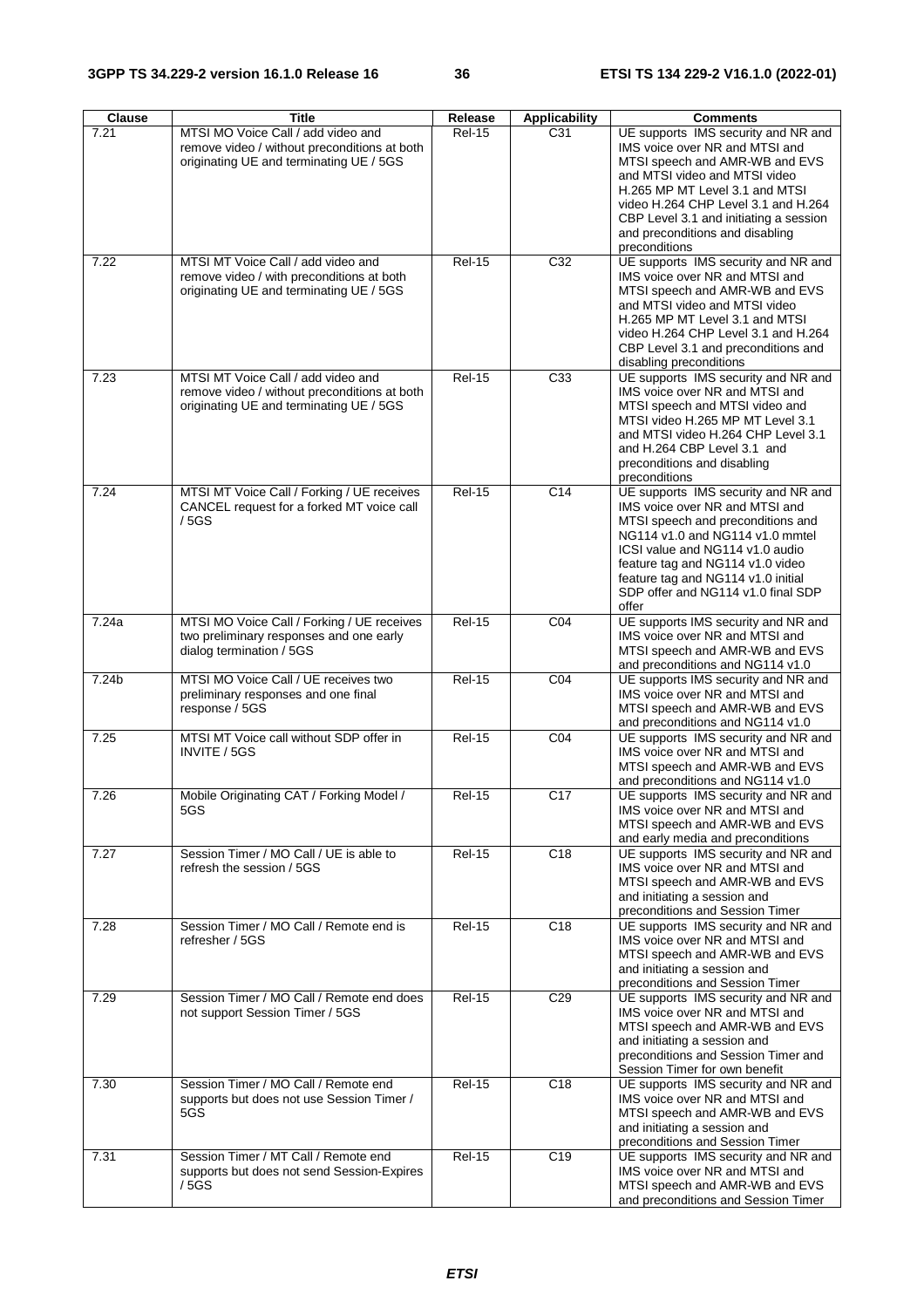| Session Timer / MT Call / Remote end<br><b>Rel-15</b><br>C <sub>19</sub><br>UE supports IMS security and NR and<br>7.32<br>sends Session-Expires but does not choose<br>IMS voice over NR and MTSI and<br>refresher / 5GS<br>MTSI speech and AMR-WB and EVS<br>and preconditions and Session Timer |  |
|----------------------------------------------------------------------------------------------------------------------------------------------------------------------------------------------------------------------------------------------------------------------------------------------------|--|
|                                                                                                                                                                                                                                                                                                    |  |
|                                                                                                                                                                                                                                                                                                    |  |
|                                                                                                                                                                                                                                                                                                    |  |
| Session Timer / MT Call / Remote end<br><b>Rel-15</b><br>C <sub>30</sub><br>7.33<br>UE supports IMS security and NR and                                                                                                                                                                            |  |
| chooses UE as refresher / 5GS<br>IMS voice over NR and MTSI and                                                                                                                                                                                                                                    |  |
| MTSI speech and AMR-WB and EVS                                                                                                                                                                                                                                                                     |  |
| and preconditions and Session Timer                                                                                                                                                                                                                                                                |  |
| and re-INVITE for session refresh                                                                                                                                                                                                                                                                  |  |
| Session Timer / MT Call / Remote end does<br>C19<br>7.34<br><b>Rel-15</b><br>UE supports IMS security and NR and<br>not support Session Timer / 5GS<br>IMS voice over NR and MTSI and                                                                                                              |  |
| MTSI speech and AMR-WB and EVS                                                                                                                                                                                                                                                                     |  |
| and preconditions and Session Timer                                                                                                                                                                                                                                                                |  |
| <b>Supplementary Services</b>                                                                                                                                                                                                                                                                      |  |
| Originating Identification Presentation /<br>UE supports IMS security and NR and<br>8.1<br><b>Rel-15</b><br>CO6                                                                                                                                                                                    |  |
| Configuration / 5GS<br>(GBA or HTTP Digest) and MTSI and                                                                                                                                                                                                                                           |  |
| MTSI Originating Identification<br>Presentation                                                                                                                                                                                                                                                    |  |
| UE supports IMS security and NR and<br>Originating Identification Restriction /<br><b>Rel-15</b><br>C45<br>8.2                                                                                                                                                                                     |  |
| Configuration / 5GS<br>(GBA or HTTP Digest) and MTSI and                                                                                                                                                                                                                                           |  |
| MTSI Originating Identification                                                                                                                                                                                                                                                                    |  |
| Restriction - Configuration                                                                                                                                                                                                                                                                        |  |
| Originating Identification Restriction /<br>UE supports IMS security and NR and<br><b>Rel-15</b><br>C46<br>8.3                                                                                                                                                                                     |  |
| IMS voice over NR and (GBA or HTTP<br>Signalling / 5GS<br>Digest) and MTSI and MTSI                                                                                                                                                                                                                |  |
| Originating Identification Restriction                                                                                                                                                                                                                                                             |  |
| and MTSI speech and AMR-WB and                                                                                                                                                                                                                                                                     |  |
| EVS and initiating a session and                                                                                                                                                                                                                                                                   |  |
| preconditions and NG114 v1.0 and                                                                                                                                                                                                                                                                   |  |
| NG114 v1.0 mmtel ICSI value and                                                                                                                                                                                                                                                                    |  |
| NG114 v1.0 audio feature tag and<br>NG114 v1.0 video feature tag and                                                                                                                                                                                                                               |  |
| NG114 v1.0 initial SDP offer and                                                                                                                                                                                                                                                                   |  |
| NG114 v1.0 final SDP offer                                                                                                                                                                                                                                                                         |  |
| $\overline{C47}$<br>8.4<br>Terminating Identification Presentation /<br><b>Rel-15</b><br>UE supports IMS security and NR and                                                                                                                                                                       |  |
| Configuration / 5GS<br>(GBA or HTTP Digest) and MTSI and                                                                                                                                                                                                                                           |  |
| Terminating Identification Presentation<br>UE supports IMS security and NR and<br><b>Rel-15</b><br>C48<br>Terminating Identification Restriction /<br>8.5                                                                                                                                          |  |
| Configuration / 5GS<br>(GBA or HTTP Digest) and MTSI and                                                                                                                                                                                                                                           |  |
| Terminating Identification Restriction -                                                                                                                                                                                                                                                           |  |
| Configuration                                                                                                                                                                                                                                                                                      |  |
| UE supports IMS security and NR and<br>Terminating Identification Restriction /<br><b>Rel-15</b><br>C49<br>8.6                                                                                                                                                                                     |  |
| Signalling / 5GS<br>IMS voice over NR and (GBA or HTTP<br>Digest) and MTSI and Terminating                                                                                                                                                                                                         |  |
| <b>Identification Restriction</b>                                                                                                                                                                                                                                                                  |  |
| $Rel-15$<br>C <sub>50</sub><br>UE supports IMS security and NR and<br>8.7<br>Communication Forwarding Unconditional /                                                                                                                                                                              |  |
| Configuration / 5GS<br>(GBA or HTTP Digest) and MTSI and                                                                                                                                                                                                                                           |  |
| <b>Communication Diversion</b>                                                                                                                                                                                                                                                                     |  |
| <b>Rel-15</b><br>UE supports IMS security and NR and<br>Communication Forwarding Unconditional /<br>C <sub>53</sub><br>8.8<br>IMS voice over NR and (GBA or HTTP                                                                                                                                   |  |
| Signalling / 5GS<br>Digest) and MTSI and Communication                                                                                                                                                                                                                                             |  |
| Diversion                                                                                                                                                                                                                                                                                          |  |
| UE supports IMS security and NR and<br><b>Rel-15</b><br>C50<br>8.9<br>Communication Forwarding on Not Logged-                                                                                                                                                                                      |  |
| in / Configuration / 5GS<br>(GBA or HTTP Digest) and MTSI and                                                                                                                                                                                                                                      |  |
| <b>Communication Diversion</b>                                                                                                                                                                                                                                                                     |  |
| UE supports IMS security and NR and<br><b>Rel-15</b><br>C50<br>8.11<br>Communication Forwarding on Busy /<br>Configuration / 5GS<br>(GBA or HTTP Digest) and MTSI and                                                                                                                              |  |
| <b>Communication Diversion</b>                                                                                                                                                                                                                                                                     |  |
| Communication Forwarding on Subscriber<br><b>Rel-15</b><br>C <sub>50</sub><br>UE supports IMS security and NR and<br>8.13                                                                                                                                                                          |  |
| Not Reachable / Configuration / 5GS<br>(GBA or HTTP Digest) and MTSI and                                                                                                                                                                                                                           |  |
| <b>Communication Diversion</b>                                                                                                                                                                                                                                                                     |  |
| Communication Forwarding on No Reply /<br>C <sub>50</sub><br>UE supports IMS security and NR and<br><b>Rel-15</b><br>8.15                                                                                                                                                                          |  |
| (GBA or HTTP Digest) and MTSI and<br>Configuration / 5GS<br><b>Communication Diversion</b>                                                                                                                                                                                                         |  |
| $Rel-15$<br>8.17<br>Barring of All Incoming Calls / Configuration<br>C51<br>UE supports IMS security and NR and                                                                                                                                                                                    |  |
| (GBA or HTTP Digest) and MTSI and<br>/ 5GS                                                                                                                                                                                                                                                         |  |
| Incoming Communication Barring                                                                                                                                                                                                                                                                     |  |
| Barring of All Incoming Calls / except for a<br><b>Rel-15</b><br>C07<br>UE supports IMS security and NR and<br>8.18                                                                                                                                                                                |  |
| specific user / 5GS<br>(GBA or HTTP Digest) and MTSI and                                                                                                                                                                                                                                           |  |
| Incoming Communication Barring<br>C51<br>Barring of All Incoming Calls from<br><b>Rel-15</b><br>UE supports IMS security and NR and<br>8.19                                                                                                                                                        |  |
| anonymous users / Configuration / 5GS<br>(GBA or HTTP Digest) and MTSI and                                                                                                                                                                                                                         |  |
| Incoming Communication Barring                                                                                                                                                                                                                                                                     |  |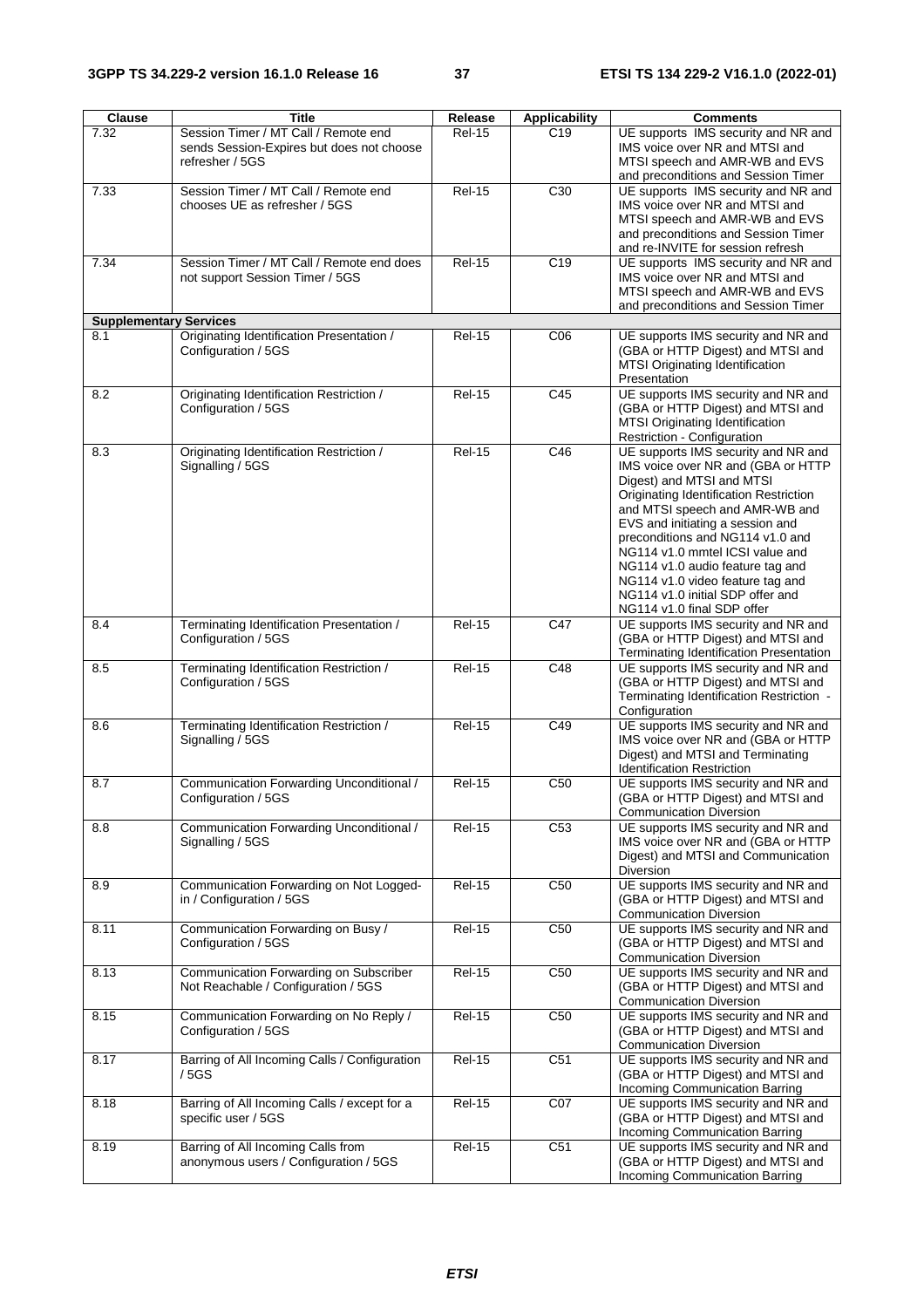| <b>Clause</b> | <b>Title</b>                                                                                       | Release       | <b>Applicability</b> | <b>Comments</b>                                                                                                                                                                  |
|---------------|----------------------------------------------------------------------------------------------------|---------------|----------------------|----------------------------------------------------------------------------------------------------------------------------------------------------------------------------------|
| 8.21          | Barring of all Outgoing Calls / Configuration<br>/5GS                                              | <b>Rel-15</b> | C52                  | UE supports IMS security and NR and<br>(GBA or HTTP Digest) and MTSI and<br><b>Outgoing Communication Barring</b>                                                                |
| 8.22          | Barring of Outgoing International Calls /<br>Configuration / 5GS                                   | <b>Rel-15</b> | C <sub>52</sub>      | UE supports IMS security and NR and<br>(GBA or HTTP Digest) and MTSI and<br><b>Outgoing Communication Barring</b>                                                                |
| 8.23          | Barring of Outgoing International Calls / ex<br>Home Country / Configuration / 5GS                 | <b>Rel-15</b> | C52                  | UE supports IMS security and NR and<br>(GBA or HTTP Digest) and MTSI and<br><b>Outgoing Communication Barring</b>                                                                |
| 8.24          | Barring of Outgoing International Calls /<br>When Roaming / Configuration / 5GS                    | <b>Rel-15</b> | C52                  | UE supports IMS security and NR and<br>(GBA or HTTP Digest) and MTSI and<br><b>Outgoing Communication Barring</b>                                                                |
| 8.25          | Barring of Incoming Calls / When Roaming /<br>Configuration / 5GS                                  | <b>Rel-15</b> | C <sub>51</sub>      | UE supports IMS security and NR and<br>(GBA or HTTP Digest) and MTSI and<br>Incoming Communication Barring                                                                       |
| 8.26          | MO Call Hold without announcement / 5GS                                                            | <b>Rel-15</b> | C <sub>20</sub>      | UE supports IMS security and NR and<br>IMS voice over NR and MTSI and<br>MTSI speech and MTSI<br>Communication Hold and initiating a<br>session and preconditions                |
| 8.27          | MO Video Call Hold without announcement<br>/5GS                                                    | <b>Rel-15</b> | C34                  | UE supports IMS security and NR and<br>IMS voice over NR and MTSI and<br>MTSI speech and MTSI video and<br>MTSI Communication Hold and<br>initiating a session and preconditions |
| 8.28          | MT Call Hold without announcement / 5GS                                                            | <b>Rel-15</b> | C <sub>21</sub>      | UE supports IMS security and NR and<br>IMS voice over NR and MTSI and<br>MTSI speech and MTSI<br>Communication Hold and<br>preconditions                                         |
| 8.29          | MT Video Call Hold without announcement /<br>5GS                                                   | <b>Rel-15</b> | C34                  | UE supports IMS security and NR and<br>IMS voice over NR and MTSI and<br>MTSI speech and MTSI video and<br>MTSI Communication Hold and<br>initiating a session and preconditions |
| 8.30          | Subscription to the MWI event package /<br>5GS                                                     | <b>Rel-15</b> | C <sub>22</sub>      | UE supports IMS security and NR and<br>MTSI Message Waiting Indication                                                                                                           |
| 8.31          | Creating and leaving a conference / 5GS                                                            | <b>Rel-15</b> | C <sub>23</sub>      | UE supports IMS security and NR and<br>IMS voice over NR and MTSI and<br>MTSI speech and MTSI Conference<br>and preconditions                                                    |
| 8.32          | Inviting user to conference by sending a<br>REFER request to the conference focus /<br>5GS         | <b>Rel-15</b> | C <sub>23</sub>      | UE supports IMS security and NR and<br>IMS voice over NR and MTSI and<br>MTSI speech and MTSI Conference<br>and preconditions                                                    |
| 8.33          | Inviting user to conference by sending a<br>REFER request to the conference focus /<br>Video / 5GS | <b>Rel-15</b> | C36                  | UE supports IMS security and NR and<br>IMS voice over NR and MTSI and<br>MTSI speech and MTSI video and<br>MTSI Conference and preconditions                                     |
| 8.34          | Three way session creation / 5GS                                                                   | <b>Rel-15</b> | C <sub>24</sub>      | UE supports IMS security and NR and<br>IMS voice over NR and MTSI and<br>MTSI Conference and MTSI three way<br>session and preconditions                                         |
| 8.35          | Three way session creation / Video / 5GS                                                           | <b>Rel-15</b> | C <sub>35</sub>      | UE supports IMS security and NR and<br>IMS voice over NR and MTSI and<br>MTSI video and MTSI Conference and<br>MTSI three way session and<br>preconditions                       |
| 8.36          | MO Explicit Communication Transfer /<br>Consultative Call Transfer / 5GS                           | <b>Rel-15</b> | C <sub>25</sub>      | UE supports IMS security and NR and<br>IMS voice over NR and MTSI and<br>MTSI speech and MTSI Explicit<br>Communication Transfer - consultative<br>transfer and preconditions    |
| 8.37          | Communication Waiting and answering the<br>call / 5Gs                                              | $Rel-15$      | C <sub>26</sub>      | UE supports IMS security and NR and<br>IMS voice over NR and MTSI and<br>MTSI speech and MTSI<br>Communication Waiting and<br>preconditions                                      |
| 8.38          | Communication Waiting and cancelling the<br>call / 5GS                                             | <b>Rel-15</b> | C <sub>26</sub>      | UE supports IMS security and NR and<br>IMS voice over NR and MTSI and<br>MTSI speech and MTSI<br>Communication Waiting and<br>preconditions                                      |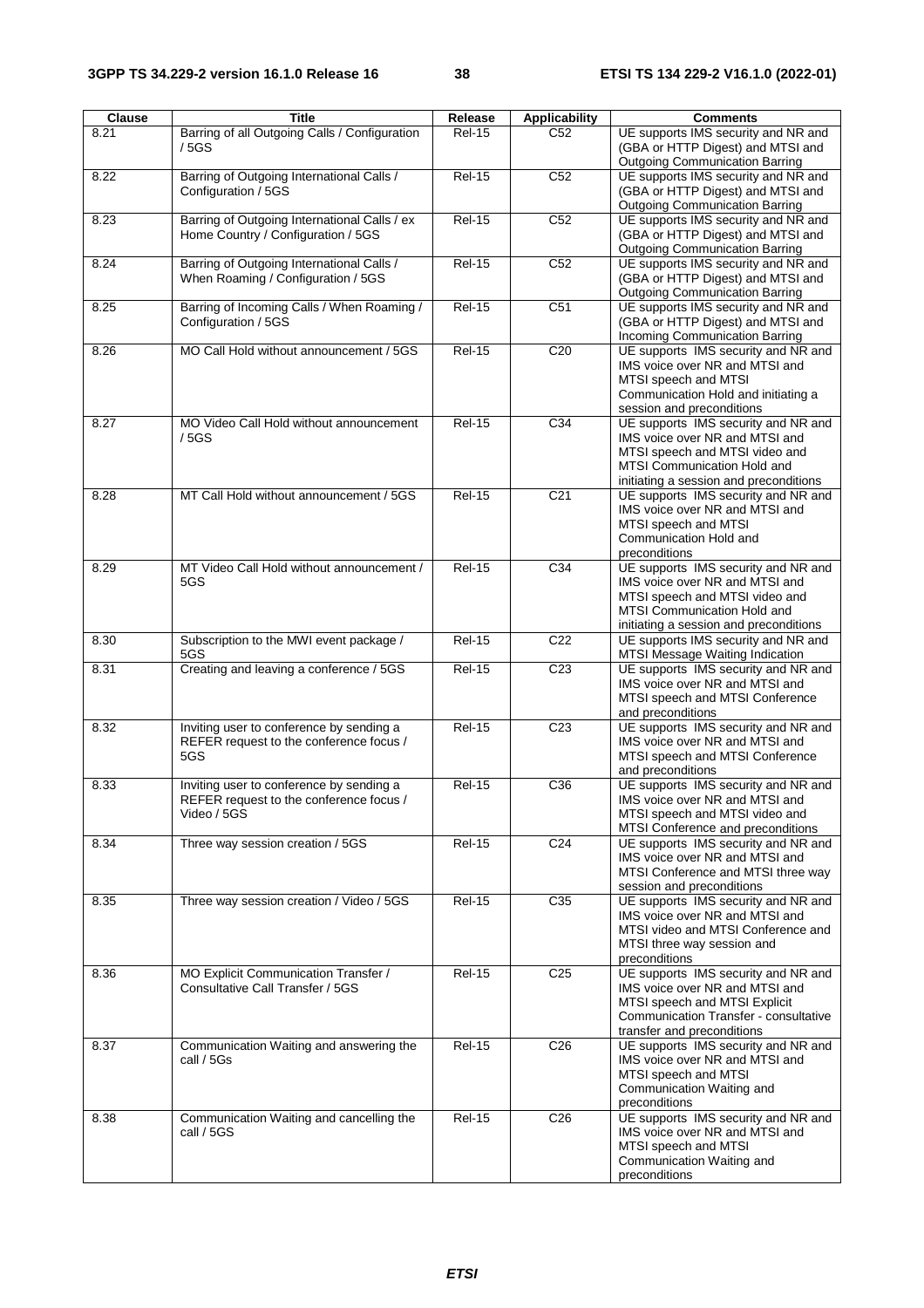| Clause                 | <b>Title</b>                                                                                                                                                         | Release       | <b>Applicability</b> | <b>Comments</b>                                                                                                                                       |
|------------------------|----------------------------------------------------------------------------------------------------------------------------------------------------------------------|---------------|----------------------|-------------------------------------------------------------------------------------------------------------------------------------------------------|
| 8.40                   | User initiated USSI / 5GS                                                                                                                                            | <b>Rel-15</b> | C <sub>37</sub>      | UE supports IMS security and NR and<br>MTSI and MTSI speech and initiating<br>a session and USSI                                                      |
| 8.41                   | Communication Forwarding on No Reply:<br>MO Call initiation with preconditions                                                                                       | <b>Rel-15</b> | C38                  | UE supports IMS security and NR and<br>IMS voice over NR and MTSI and<br>MTSI speech and MTSI<br>Communication Diversion and<br>preconditions         |
| <b>SMS</b>             |                                                                                                                                                                      |               |                      |                                                                                                                                                       |
| 9.1                    | Mobile Originating SMS / 5GS                                                                                                                                         | <b>Rel-15</b> | CO8                  | UE supports IMS security and NR and<br>SM-over-IP sender and UE configured<br>to use SMS over IP                                                      |
| 9.2                    | Mobile Terminating SMS / 5GS                                                                                                                                         | <b>Rel-15</b> | CO9                  | UE supports IMS security and NR and<br>SM-over-IP receiver and UE<br>configured to use SMS over IP                                                    |
| 9.3                    | Mobile Originating Concatenated SMS /<br>5GS                                                                                                                         | <b>Rel-15</b> | C10                  | UE supports IMS security and NR and<br>concatenated SM-over-IP sender and<br>UE configured to use SMS over IP                                         |
| 9.4                    | Mobile Terminating Concatenated SMS /<br>5GS                                                                                                                         | <b>Rel-15</b> | C <sub>11</sub>      | UE supports IMS security and NR and<br>concatenated SM-over-IP receiver and<br>UE configured to use SMS over IP                                       |
| 9.5                    | Mobile Originating SMS / RP-ERROR / 5GS                                                                                                                              | <b>Rel-15</b> | CO8                  | UE supports IMS security and NR and<br>SM-over-IP sender and UE configured<br>to use SMS over IP                                                      |
| <b>Emergency Calls</b> |                                                                                                                                                                      |               |                      |                                                                                                                                                       |
| 10.1                   | Emergency Call with emergency registration<br>/ Success / Location information available /<br>5GS                                                                    | <b>Rel-15</b> | C <sub>12</sub>      | UE supports IMS security and NR and<br>IMS voice over NR and IMS<br>emergency services and is capable of<br>obtaining location information            |
| 10.2                   | Emergency Call with emergency registration<br>/ Success / Location information not<br>available / 5GS                                                                | $ReI-15$      | C <sub>39</sub>      | UE supports IMS security and NR and<br>IMS voice over NR and MTSI and<br>MTSI speech                                                                  |
| 10.3                   | Emergency call with emergency registration<br>/ Emergency SIP signalling and media in<br>parallel with another ongoing IM CN<br>subsystem signalling and media / 5GS | <b>Rel-15</b> | C40                  | UE supports IMS security and NR and<br>IMS voice over NR MTSI and MTSI<br>speech and preconditions and<br>Communication Hold during<br>emergency call |
| 10.4                   | Non-UE detectable emergency call / IM CN<br>sends a 1xx response / UE geographical<br>location information available or not / 5GS                                    | <b>Rel-15</b> | C <sub>41</sub>      | UE supports IMS security and NR and<br>IMS voice over NR and MTSI and<br>MTSI speech and preconditions                                                |
| 10.6                   | Non-UE detectable emergency call / IM CN<br>sends 380 with an Alternative Service /<br>Previous emergency IMS registration not<br>expired / 5GS                      | <b>Rel-15</b> | C39                  | UE supports IMS security and NR and<br>IMS voice over NR and MTSI and<br>MTSI speech                                                                  |
| 10.9                   | Emergency call without emergency<br>registration / UE credentials are not<br>accepted / 5GS                                                                          | <b>Rel-15</b> | C39                  | UE supports IMS security and NR and<br>IMS voice over NR and MTSI and<br>MTSI speech and IMS emergency<br>services                                    |
| 10.10                  | Emergency call without emergency<br>registration / Failure of registration /<br>Rejected by 403 (Forbidden) / 5GS                                                    | <b>Rel-15</b> | C39                  | UE supports IMS security and NR and<br>IMS voice over NR and MTSI and<br>MTSI speech                                                                  |
| 10.11                  | Emergency call without emergency<br>registration / Failure of registration /<br>Rejected by 403 (Forbidden) / 5GS                                                    | <b>Rel-15</b> | C39                  | UE supports IMS security and NR and<br>IMS voice over NR and MTSI and<br>MTSI speech                                                                  |
| 10.12                  | User-initiated emergency reregistration / UE<br>has emergency related ongoing dialog /<br>5GS                                                                        | <b>Rel-15</b> | C39                  | UE supports IMS security and NR and<br>IMS voice over NR and MTSI and<br>MTSI speech                                                                  |
| 10.13                  | User-initiated emergency reregistration /<br>User initiates an emergency call / 5GS                                                                                  | <b>Rel-15</b> | C39                  | UE supports IMS security and NR and<br>IMS voice over NR and MTSI and<br>MTSI speech                                                                  |
| 10.14                  | In parallel emergency and non-emergency<br>registrations / 5GS                                                                                                       | <b>Rel-15</b> | C39                  | UE supports IMS security and NR and<br>IMS voice over NR and MTSI and<br>MTSI speech                                                                  |
| 10.15                  | Deregistration upon emergency registration<br>expiration / 5GS                                                                                                       | <b>Rel-15</b> | C39                  | UE supports IMS security and NR and<br>IMS voice over NR and MTSI and<br>MTSI speech                                                                  |
| eCall over IMS         |                                                                                                                                                                      |               |                      |                                                                                                                                                       |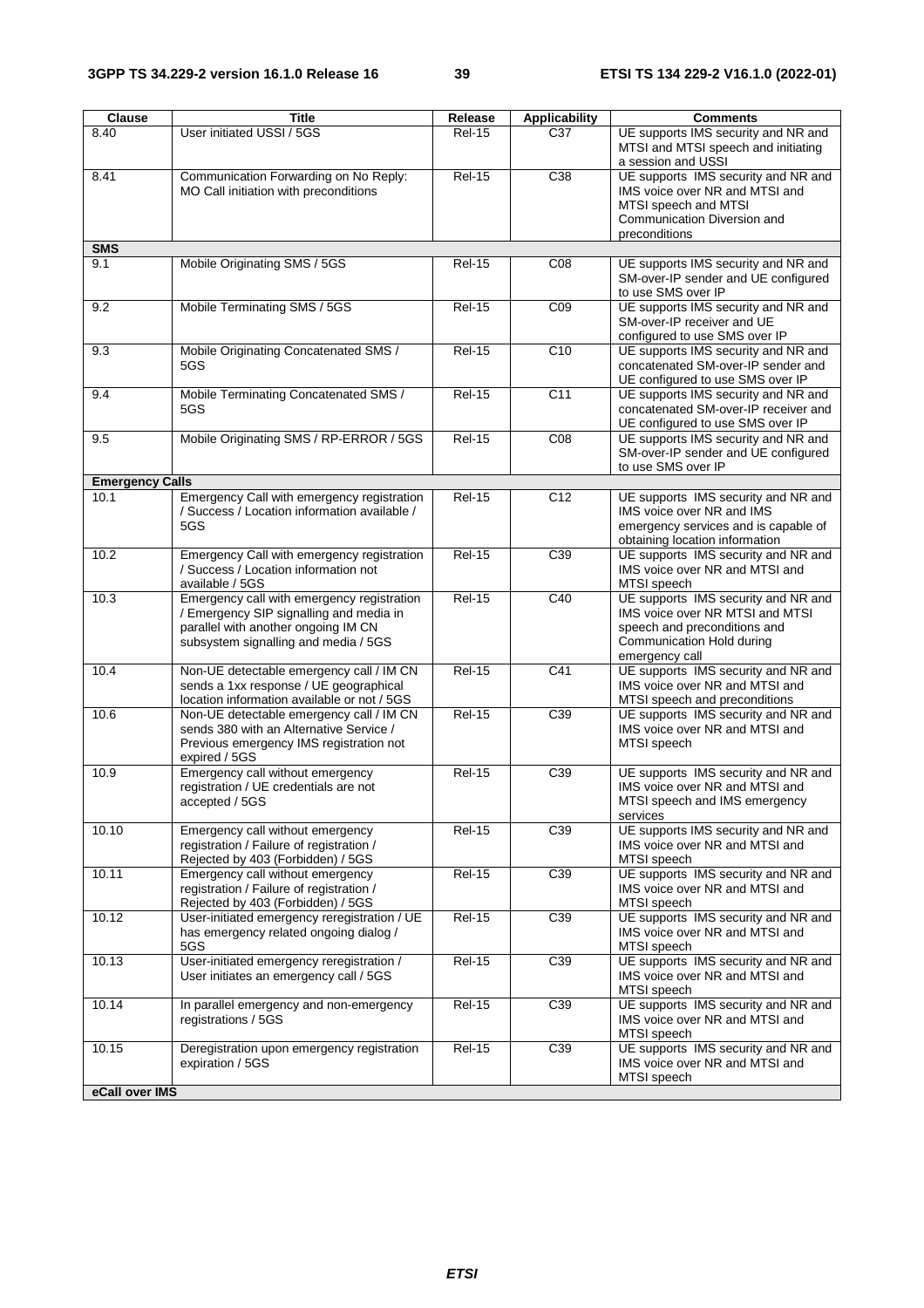| <b>Clause</b> | Title                                                                                                                        | Release       | <b>Applicability</b> | <b>Comments</b>                                                                                                                          |
|---------------|------------------------------------------------------------------------------------------------------------------------------|---------------|----------------------|------------------------------------------------------------------------------------------------------------------------------------------|
| 11.1          | eCall over IMS / Manual initiation / Normal<br>registration / Emergency registration /<br>Success / 200 OK with ACK / 5GS    | <b>Rel-16</b> | C42                  | UE supports IMS security and MTSI<br>and MTSI speech and IMS eCall type<br>of emergency services over 5GS and<br>Manual type of eCall    |
| 11.2          | eCall over IMS / Automatic initiation /<br>Normal registration / Emergency registration<br>/ Success / 200 OK with ACK / 5GS | Rel-16        | C43                  | UE supports IMS security and MTSI<br>and MTSI speech and IMS eCall type<br>of emergency services over 5GS and<br>Automatic type of eCall |
| 11.4          | eCall over IMS / Manual initiation / MSD<br>transfer and 200 OK with ACK / SIP INFO<br>for MSD Update / Success / 5GS        | Rel-16        | C42                  | UE supports IMS security and MTSI<br>and MTSI speech and IMS eCall type<br>of emergency services over 5GS and<br>Manual type of eCall    |

NOTE 1: If any one of the other Registration test cases 6.2 until 6.9 is executed, this test case is optional.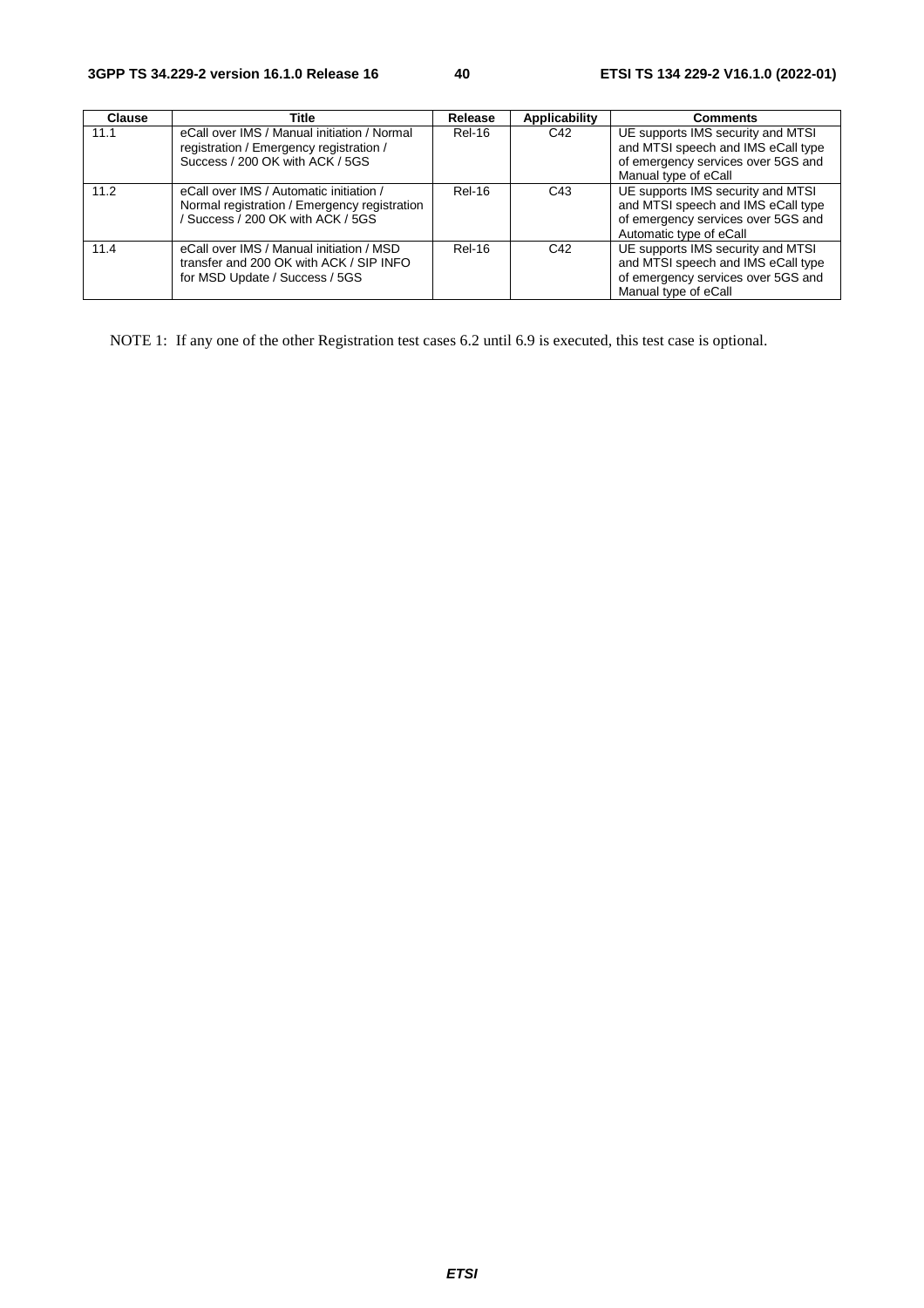| <b>Conditions/Options</b> |                                                                                                                                                                                                           |                                                                                                                                                                                                                                                                                                                                            |  |  |
|---------------------------|-----------------------------------------------------------------------------------------------------------------------------------------------------------------------------------------------------------|--------------------------------------------------------------------------------------------------------------------------------------------------------------------------------------------------------------------------------------------------------------------------------------------------------------------------------------------|--|--|
| C01                       | IF A.6a/2 AND A.18/5 THEN R ELSE N/A                                                                                                                                                                      | IMS security and NR                                                                                                                                                                                                                                                                                                                        |  |  |
| CO <sub>2</sub>           | IF A.6a/2 AND A.18/5 AND [93] A.4.3.7-1/32 AND A.3A/50 AND A.15/1<br>AND A.15/2 AND A.15/10 AND A.4/2B AND A.4/16 THEN R ELSE N/A                                                                         | IMS security and NR and IMS voice<br>over NR and MTSI and MTSI speech<br>and AMR-WB and EVS and initiating a<br>session and preconditions                                                                                                                                                                                                  |  |  |
| CO <sub>3</sub>           | IF A.6a/2 AND A.18/5 AND [93] A.4.3.7-1/32 AND A.3A/50 AND A.15/1<br>AND A.15/2 AND A.15/10 AND A.4/2B THEN R ELSE N/A                                                                                    | IMS security and NR and IMS voice<br>over NR and MTSI and MTSI speech<br>and AMR-WB and EVS and initiating a<br>session                                                                                                                                                                                                                    |  |  |
| C04                       | IF A.6a/2 AND A.18/5 AND [93] A.4.3.7-1/32 AND A.3A/50 AND A.15/1<br>AND A.15/2 AND A.15/10 AND A.4 /16 THEN R ELSE N/A                                                                                   | IMS security and NR and IMS voice<br>over NR and MTSI and MTSI speech<br>and AMR-WB and EVS and<br>preconditions and NG114 v1.0                                                                                                                                                                                                            |  |  |
| C <sub>05</sub>           | IF A.6a/2 AND A.18/5 AND [93] A.4.3.7-1/32 AND A.3A/50 AND A.15/1<br>AND (NOT A.4/16 OR (A.4/16 AND A.12/59)) THEN R ELSE N/A                                                                             | IMS security and NR and IMS voice<br>over NR and MTSI and MTSI speech<br>and (not preconditions or<br>(preconditions and disabling<br>preconditions))                                                                                                                                                                                      |  |  |
| C06                       | IF A.6a/2 AND A.18/5 AND A.3A/50 AND A.16/1 AND A.6a/3 THEN R<br>ELSE N/A                                                                                                                                 | IMS security and NR and MTSI and<br>MTSI Originating Identification<br>Presentation and GBA for XCAP<br>authentication                                                                                                                                                                                                                     |  |  |
| C07                       | IF A.6a/2 AND A.18/5 AND A.3A/50 AND A.16/7 AND A.6a/3 THEN R<br><b>ELSE N/A</b>                                                                                                                          | IMS security and NR and MTSI and<br>MTSI Communication Barring and<br>GBA for XCAP authentication                                                                                                                                                                                                                                          |  |  |
| CO8                       | IF A.6a/2 AND A.18/5 AND A.3A/61 AND [73] A.4.4-2/32 THEN R ELSE<br>N/A                                                                                                                                   | IMS security and NR and SM-over-IP<br>sender and UE configured to use SMS<br>over IP                                                                                                                                                                                                                                                       |  |  |
| CO9                       | IF A.6a/2 AND A.18/5 AND A.3A/62 AND [73] A.4.4-2/32 THEN R ELSE<br>N/A                                                                                                                                   | IMS security and NR and SM-over-IP<br>receiver and UE configured to use<br>SMS over IP                                                                                                                                                                                                                                                     |  |  |
| C <sub>10</sub>           | IF A.6a/2 AND A.18/5 AND A.3A/64 AND [73] A.4.4-2/32 THEN R ELSE<br>N/A                                                                                                                                   | IMS security and NR and<br>concatenated SM-over-IP sender and<br>UE configured to use SMS over IP                                                                                                                                                                                                                                          |  |  |
| C11                       | IF A.6a/2 AND A.18/5 AND A.3A/65 AND [73] A.4.4-2/32 THEN R ELSE<br>N/A                                                                                                                                   | IMS security and NR and<br>concatenated SM-over-IP receiver<br>and UE configured to use SMS over<br>IP                                                                                                                                                                                                                                     |  |  |
| C <sub>12</sub>           | IF A.6a/2 AND A.18/5 AND [93] A.4.3.7-1/32 AND A.12/26 AND A.12/27<br>THEN R ELSE N/A                                                                                                                     | IMS security and NR and IMS voice<br>over NR and is capable of obtaining<br>location information                                                                                                                                                                                                                                           |  |  |
| C <sub>13</sub>           | IF A.6a/2 AND A.18/5 AND A.12/39 THEN R ELSE N/A                                                                                                                                                          | IMS security and NR and IMS de-<br>registration                                                                                                                                                                                                                                                                                            |  |  |
| C14                       | IF A.6a/2 AND A.18/5 AND [93] A.4.3.7-1/32 AND A.3A/50 AND A.15/1<br>AND A.15/2 AND A.15/10 AND A.4/2B AND A.4/16 AND A.21/1 AND<br>A.22/1 AND A.22/2 AND A.22/3 AND A.22/4 AND A.22/5 THEN R ELSE<br>N/A | IMS security and NR and IMS voice<br>over NR and MTSI and MTSI speech<br>and AMR-WB and EVS and initiating a<br>session and preconditions and NG114<br>v1.0 and NG114 v1.0 mmtel ICSI<br>value and NG114 v1.0 audio feature<br>tag and NG.114 v1.0 video feature tag<br>and NG114 v1.0 initial SDP offer and<br>NG114 v1.0 final SDP offer |  |  |
| C <sub>15</sub>           | IF A.6a/2 AND A.18/5 AND A.12/58 THEN R ELSE N/A                                                                                                                                                          | IMS security and NR and<br>Enabling/Disabling SMS over IMS                                                                                                                                                                                                                                                                                 |  |  |
| C <sub>16</sub>           | IF A.6a/2 AND A.18/5 AND [93] A.4.3.7-1/32 AND A.3A/50 AND A.15/1<br>AND A.15/2 AND A.15/10 AND A.15/3 AND A.15/9 AND A.4/2B AND<br>A.4/16 THEN R ELSE N/A                                                | IMS security and NR and IMS voice<br>over NR and MTSI and MTSI speech<br>and AMR-WB and EVS and MTSI<br>video and MTSI video H.265 MP MT<br>Level 3.1 and MTSI video H.264 CHP<br>Level 3.1 and H.264 CBP Level 3.1<br>and initiating a session and<br>preconditions                                                                       |  |  |
| C <sub>17</sub>           | IF A.6a/2 AND A.18/5 AND A.3A/50 AND A.15/1 AND A.15/2 AND A.15/10<br>AND A.12/45 AND A.4/16 THEN R ELSE N/A                                                                                              | IMS security and NR and IMS voice<br>over NR and MTSI and MTSI speech<br>and AMR-WB and EVS and early<br>media and preconditions                                                                                                                                                                                                           |  |  |
| C <sub>18</sub>           | IF A.6a/2 AND A.18/5 AND [93] A.4.3.7-1/32 AND A.3A/50 AND A.15/1<br>AND A.15/2 AND A.15/10 AND A.4/2B AND A.4/16 AND A.12/57 THEN R<br>ELSE N/A                                                          | IMS security and NR and IMS voice<br>over NR and MTSI and MTSI speech<br>and AMR-WB and EVS and initiating a<br>session and preconditions and<br><b>Session Timer</b>                                                                                                                                                                      |  |  |
| C <sub>19</sub>           | IF A.6a/2 AND A.18/5 AND A.3A/50 AND A.15/1 AND A.15/2 AND A.15/10<br>AND A.4/16 AND A.12/57 THEN R ELSE N/A                                                                                              | UE supports IMS security and NR and<br>MTSI and MTSI speech and AMR-WB<br>and EVS and preconditions and<br><b>Session Timer</b>                                                                                                                                                                                                            |  |  |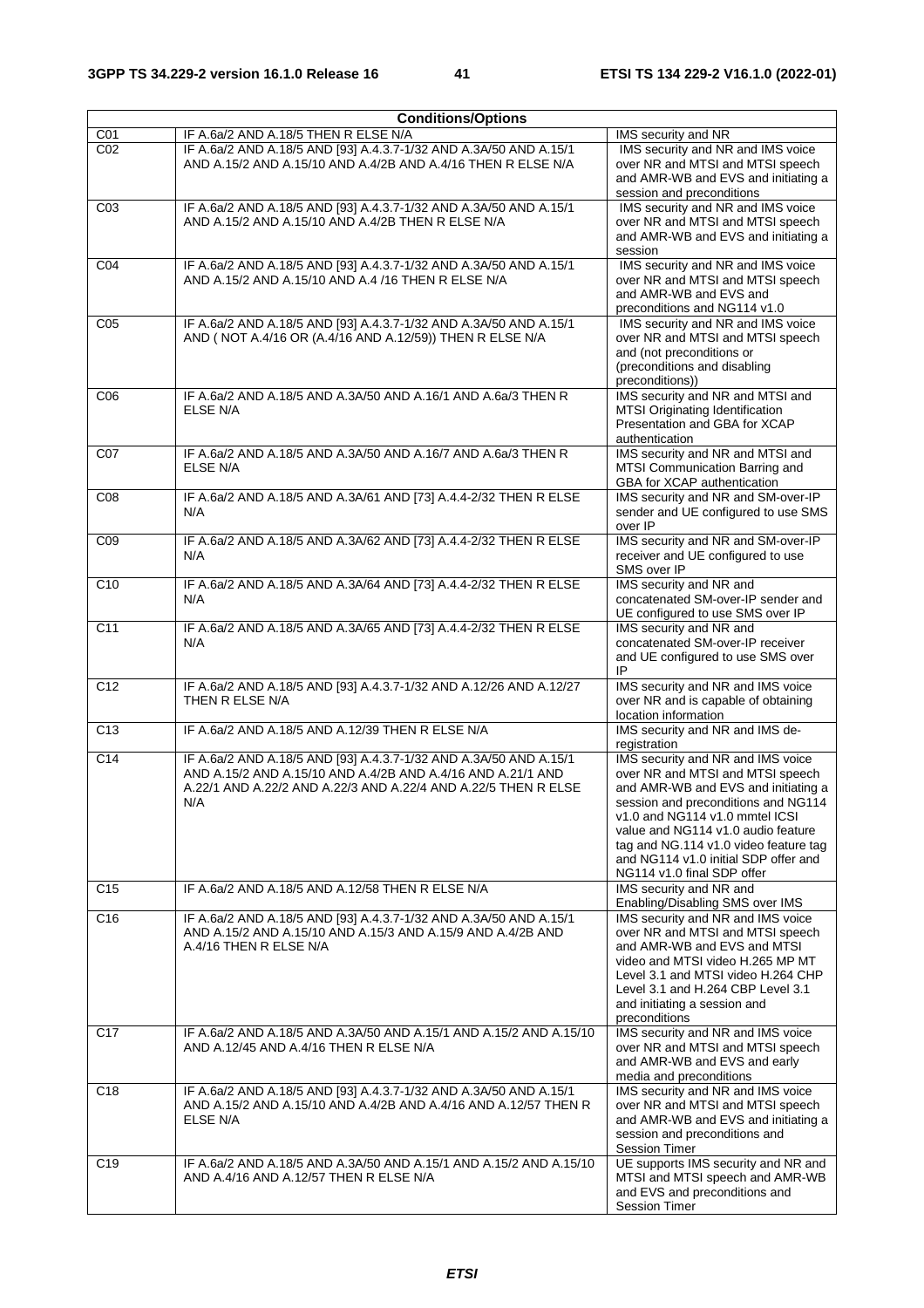| C <sub>20</sub> | IF A.6a/2 AND A.18/5 AND [93] A.4.3.7-1/32 AND A.3A/50 AND A.15/1<br>AND A.16/6 AND A.4/2B AND A.4/16 THEN R ELSE N/A                                                                           | IMS security and NR and IMS voice<br>over NR and MTSI and MTSI speech<br>and MTSI Communication Hold and<br>initiating a session and preconditions                                                                                                                                                                                                                       |
|-----------------|-------------------------------------------------------------------------------------------------------------------------------------------------------------------------------------------------|--------------------------------------------------------------------------------------------------------------------------------------------------------------------------------------------------------------------------------------------------------------------------------------------------------------------------------------------------------------------------|
| C <sub>21</sub> | IF A.6a/2 AND A.18/5 AND [93] A.4.3.7-1/32 AND A.3A/50 AND A.15/1<br>AND A.16/6 AND A.4/16 THEN R ELSE N/A                                                                                      | IMS security and NR and IMS voice<br>over NR and MTSI and MTSI speech<br>and MTSI Communication Hold and<br>preconditions                                                                                                                                                                                                                                                |
| C <sub>22</sub> | IF A.6a/2 AND A.18/5 AND A.16/8 THEN R ELSE N/A                                                                                                                                                 | IMS security and NR and MTSI<br>Message Waiting Indication                                                                                                                                                                                                                                                                                                               |
| C <sub>23</sub> | IF A.6a/2 AND A.18/5 AND [93] A.4.3.7-1/32 AND A.3A/50 AND A.15/1<br>AND A.16/9 AND A.4/16 THEN R ELSE N/A                                                                                      | IMS security and NR and IMS voice<br>over NR and MTSI and MTSI speech<br>and MTSI Conference and<br>preconditions                                                                                                                                                                                                                                                        |
| C <sub>24</sub> | IF A.6a/2 AND A.18/5 AND [93] A.4.3.7-1/32 AND A.3A/50 AND A.16/9<br>AND A.16/14 AND A.4/16 THEN R ELSE N/A                                                                                     | IMS security and NR and IMS voice<br>over NR and MTSI and MTSI<br>Conference and MTSI three way<br>session and preconditions                                                                                                                                                                                                                                             |
| C25             | IF A.6a/2 AND A.18/5 AND [93] A.4.3.7-1/32 A.3A/50 AND A.15/1 AND<br>A.16/11 AND A.4/16 THEN R ELSE N/A                                                                                         | IMS security and NR and IMS voice<br>over NR and MTSI and MTSI speech<br>and MTSI Explicit Communication<br>Transfer - consultative transfer and<br>preconditions                                                                                                                                                                                                        |
| C <sub>26</sub> | IF A.6a/2 AND A.18/5 AND [93] A.4.3.7-1/32 AND A.3A/50 AND A.15/1<br>AND A.16/13 AND A.4/16 THEN R ELSE N/A                                                                                     | IMS security and NR and IMS voice<br>over NR and MTSI and MTSI speech<br>and MTSI Communication Waiting<br>and preconditions                                                                                                                                                                                                                                             |
| C <sub>27</sub> | IF A.6a/2 AND A.18/5 AND [93] A.4.3.7-1/32 AND A.3A/50 AND A.15/1<br>AND A.15/2 AND A.15/10 AND A.4/2B AND A.4/16 AND A.12/59 THEN R<br>ELSE N/A                                                | IMS security and NR and IMS voice<br>over NR and MTSI and MTSI speech<br>and AMR-WB and EVS and initiating a<br>session and preconditions and<br>disabling preconditions and NG114<br>v1.0 and NG114 v1.0 mmtel ICSI<br>value and NG114 v1.0 audio feature<br>tag and NG114 v1.0 video feature tag<br>and NG114 v1.0 initial SDP offer and<br>NG114 v1.0 final SDP offer |
| C <sub>28</sub> | IF A.6a/2 AND A.18/5 AND [93] A.4.3.7-1/32 AND A.3A/50 AND A.15/1<br>AND A.15/2 AND A.15/10 AND A.4/16 AND A.12/59 THEN R ELSE N/A                                                              | IMS security and NR and IMS voice<br>over NR and MTSI and MTSI speech<br>and AMR-WB and EVS and<br>preconditions and disabling<br>preconditions                                                                                                                                                                                                                          |
| C <sub>29</sub> | IF A.6a/2 AND A.18/5 AND [93] A.4.3.7-1/32 AND A.3A/50 AND A.15/1<br>AND A.15/2 AND A.15/10 AND A.4/2B AND A.4/16 AND A.12/57 AND<br>A.12/60 THEN R ELSE N/A                                    | IMS security and NR and IMS voice<br>over NR and MTSI and MTSI speech<br>and AMR-WB and EVS and initiating a<br>session and preconditions and<br>Session Timer and Session Timer for<br>own benefit                                                                                                                                                                      |
| C <sub>30</sub> | IF A.6a/2 AND A.18/5 AND [93] A.4.3.7-1/32 AND A.3A/50 AND A.15/1<br>AND A.15/2 AND A.15/10 AND A.4/16 AND A.12/57 AND A.12/61 THEN R<br>ELSE N/A                                               | UE supports IMS security and NR<br>and IMS voice over NR and MTSI and<br>MTSI speech and AMR-WB and EVS<br>and preconditions and Session Timer<br>and re-INVITE for session refresh                                                                                                                                                                                      |
| C31             | IF A.6a/2 AND A.18/5 AND [93] A.4.3.7-1/32 AND A.3A/50 AND A.15/1<br>AND A.15/2 AND A.15/10 AND A.15/3 AND A.15/11 AND A.15/12 AND<br>A.15/13 AND A.4/2B AND A.4/16 AND A.12/61 THEN R ELSE N/A | IMS security and NR and IMS voice<br>over NR and MTSI and MTSI speech<br>and AMR-WB and EVS and MTSI<br>video and MTSI video H.265 MP MT<br>Level 3.1 and MTSI video H.264 CHP<br>Level 3.1 and H.264 CBP Level 3.1<br>and initiating a session and<br>preconditions and disabling<br>preconditions                                                                      |
| C32             | IF A.6a/2 AND A.18/5 AND [93] A.4.3.7-1/32 AND A.3A/50 AND A.15/1<br>AND A.15/2 AND A.15/10 AND A.15/3 AND A.15/11 AND A.15/12 AND<br>A.15/13 AND A.4/16 THEN R ELSE N/A                        | IMS security and NR and IMS voice<br>over NR and MTSI and MTSI speech<br>and AMR-WB and EVS and MTSI<br>video and MTSI video H.265 MP MT<br>Level 3.1 and MTSI video H.264 CHP<br>Level 3.1 and H.264 CBP Level<br>3.1 and preconditions                                                                                                                                 |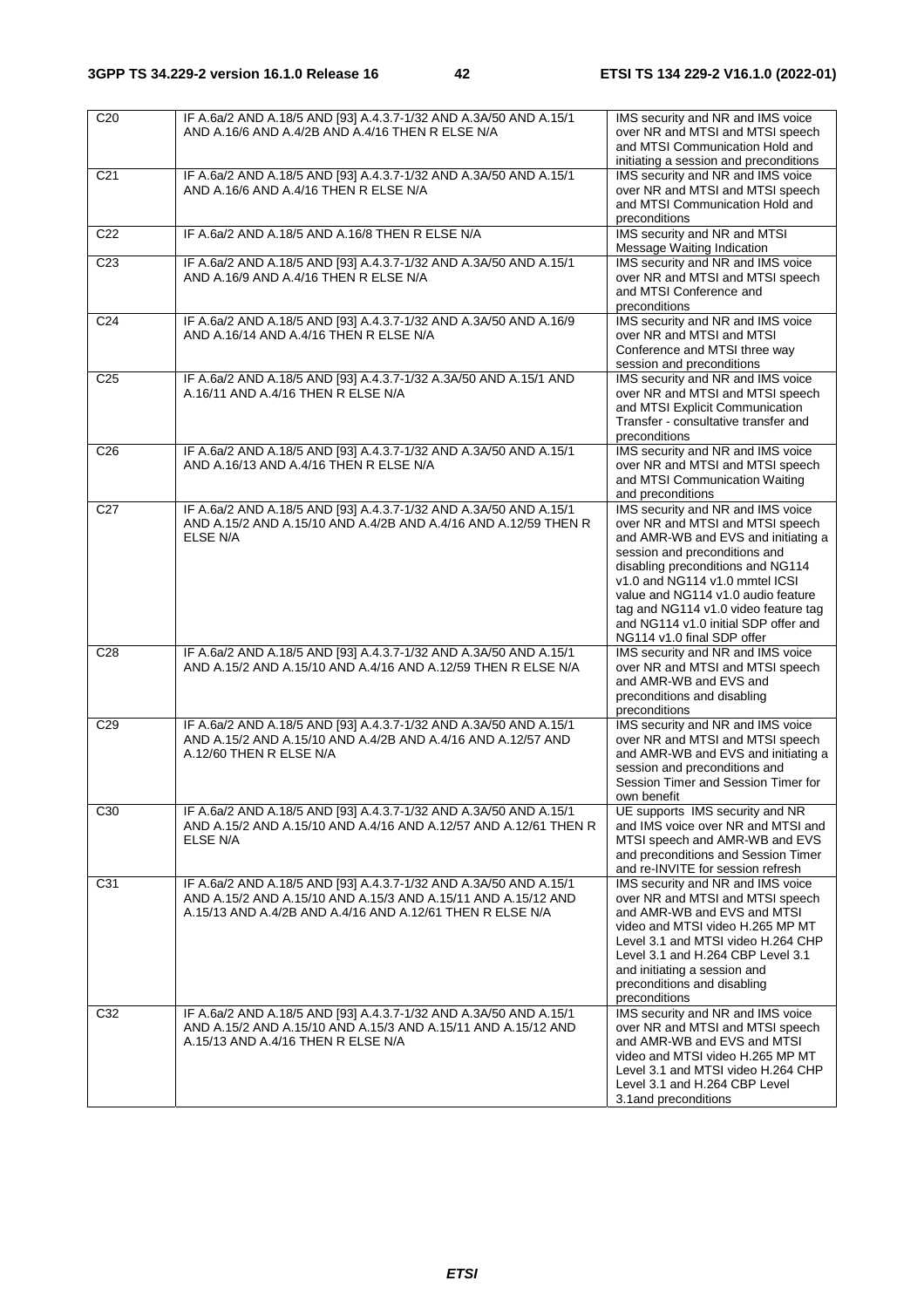| $\overline{C33}$ | IF A.6a/2 AND A.18/5 AND [93] A.4.3.7-1/32 AND A.3A/50 AND A.15/1<br>AND A.15/2 AND A.15/10 AND A.15/3 AND A.15/11 AND A.15/12 AND<br>A.15/13 AND A.4/16 AND A.12/61 THEN R ELSE N/A                                            | IMS security and NR and IMS voice<br>over NR and MTSI and MTSI speech<br>and AMR-WB and EVS and MTSI<br>video and MTSI video H.265 MP MT<br>Level 3.1 and MTSI video H.264 CHP<br>Level 3.1 and H.264 CBP Level 3.1<br>and preconditions and disabling<br>preconditions                                                                                                                                                            |
|------------------|---------------------------------------------------------------------------------------------------------------------------------------------------------------------------------------------------------------------------------|------------------------------------------------------------------------------------------------------------------------------------------------------------------------------------------------------------------------------------------------------------------------------------------------------------------------------------------------------------------------------------------------------------------------------------|
| C34              | IF A.6a/2 AND A.18/5 AND [93] A.4.3.7-1/32 AND A.3A/50 AND A.15/1<br>AND A.15/3 AND A.16/6 AND A.4/2B AND A.4/16 THEN R ELSE N/A                                                                                                | IMS security and NR and IMS voice<br>over NR and MTSI and MTSI speech<br>and MTSI video and MTSI<br>Communication Hold and initiating a<br>session and preconditions                                                                                                                                                                                                                                                               |
| C <sub>35</sub>  | IF A.6a/2 AND A.18/5 AND [93] A.4.3.7-1/32 AND A.3A/50 AND A.15/3<br>AND A.16/9 AND A.16/14 AND A.4/16 THEN R ELSE N/A                                                                                                          | IMS security and NR and IMS voice<br>over NR and MTSI and MTSI video<br>and MTSI Conference and MTSI three<br>way session and preconditions                                                                                                                                                                                                                                                                                        |
| C <sub>36</sub>  | IF A.6a/2 AND A.18/5 AND [93] A.4.3.7-1/32 AND A.3A/50 AND A.15/1<br>AND A.15/3 AND A.16/9 AND A.4/16 THEN R ELSE N/A                                                                                                           | IMS security and NR and IMS voice<br>over NR and MTSI and MTSI speech<br>and MTSI video and MTSI Conference<br>and preconditions                                                                                                                                                                                                                                                                                                   |
| C <sub>37</sub>  | IF A.6a/2 AND A.18/5 AND A.3A/50 AND A.15/1 AND A.4/2B AND A.16/19<br>THEN R ELSE N/A                                                                                                                                           | IMS security and NR and MTSI and<br>MTSI speech and initiating a session<br>and USSI                                                                                                                                                                                                                                                                                                                                               |
| C38              | IF A.6a/2 AND A.18/5 AND [93] A.4.3.7-1/32AND A.3A/50 AND A.15/1<br>AND A.16/5 AND A.4/16 THEN R ELSE N/A                                                                                                                       | IMS security and NR and IMS voice<br>over NR and MTSI and MTSI speech<br>and MTSI Communication Diversion<br>and preconditions                                                                                                                                                                                                                                                                                                     |
| C39              | IF A.6a/2 AND A.18/5 AND [93] A.4.3.7-1/32AND A.3A/50 AND A.15/1<br>THEN R ELSE N/A                                                                                                                                             | IMS security and NR and IMS voice<br>over NR and MTSI and MTSI speech                                                                                                                                                                                                                                                                                                                                                              |
| C <sub>40</sub>  | IF A.6a/2 AND A.18/5 AND [93] A.4.3.7-1/32AND A.3A/50 AND A.15/1<br>AND A.4/16 AND A.12/33 THEN R ELSE N/A                                                                                                                      | IMS security and NR and IMS voice<br>over NR and MTSI and MTSI speech<br>and preconditions and Communication<br>Hold during emergency call                                                                                                                                                                                                                                                                                         |
| C41              | IF A.6a/2 AND A.18/5 AND [93] A.4.3.7-1/32AND A.3A/50 AND A.15/1<br>AND A.4/16 THEN R ELSE N/A                                                                                                                                  | IMS security and NR and IMS voice<br>over NR and MTSI and MTSI speech<br>and preconditions                                                                                                                                                                                                                                                                                                                                         |
| C42              | IF A.6a/2 AND A.3A/50 AND A.15/1 AND A.12/63 AND [3] A.10/16 THEN<br>R ELSE N/A                                                                                                                                                 | UE supports IMS security and MTSI<br>and MTSI speech and IMS eCall type<br>of emergency services over 5GS and<br>Manual type of eCall                                                                                                                                                                                                                                                                                              |
| C43              | IF A.6a/2 AND A.3A/50 AND A.15/1 AND A.12/64 AND [3] A.10/17 THEN<br>R ELSE N/A                                                                                                                                                 | UE supports IMS security and MTSI<br>and MTSI speech and IMS eCall type<br>of emergency services over 5GS and<br>Automatic type of eCall                                                                                                                                                                                                                                                                                           |
| C44              | IF A.18/5 AND [93] A.4.3.7-1/32AND A.3A/50 AND A.15/10 AND A.4/16<br>AND (A.21/1 OR A.21/2) THEN R ELSE N/A                                                                                                                     | NR and IMS voice over NR and MTSI<br>and EVS and preconditions and<br>(NG.114 v1.0 or NG.114 v2.0)                                                                                                                                                                                                                                                                                                                                 |
| C45              | IF A.6a/2 AND A.18/5 AND (A.6a/3 OR A.6a/4) AND A.3A/50 AND A.16/2A<br>THEN R ELSE N/A                                                                                                                                          | IMS security and NR and (GBA or<br>HTTP Digest) and MTSI and<br>Originating Identification Restriction -<br>Configuration                                                                                                                                                                                                                                                                                                          |
| C46              | IF A.6a/2 AND A.18/5 AND [93] A.4.3.7-1/32AND (A.6a/3 OR A.6a/4) AND<br>A.3A/50 AND A.16/2 AND A.15/1 AND A.15/2 AND A.15/10 AND A.4/2B<br>AND A.4/16 AND A.22/1 AND A.22/2 AND A.22/3 AND A.22/4 AND A.22/5<br>THEN R ELSE N/A | IMS security and NR and IMS voice<br>over NR and (GBA or HTTP Digest)<br>and MTSI and MTSI Originating<br><b>Identification Restriction and MTSI</b><br>speech and AMR-WB and EVS and<br>initiating a session and preconditions<br>and NG114 v1.0 and NG114 v1.0<br>mmtel ICSI value and NG114 v1.0<br>audio feature tag and NG114 v1.0<br>video feature tag and NG114 v1.0<br>initial SDP offer and NG114 v1.0 final<br>SDP offer |
| C47              | IF A.6a/2 AND A.18/5 AND (A.6a/3 OR A.6a/4) AND A.3A/50 AND A.16/3<br>THEN R ELSE N/A                                                                                                                                           | IMS security and NR and (GBA or<br>HTTP Digest) and MTSI and<br>Terminating Identification Presentation                                                                                                                                                                                                                                                                                                                            |
| C48              | IF A.6a/2 AND A.18/5 AND (A.6a/3 OR A.6a/4) AND A.3A/50 AND A.16/4A<br>THEN R ELSE N/A                                                                                                                                          | IMS security and NR and (GBA or<br>HTTP Digest) and MTSI and<br>Terminating Identification Restriction -<br>Configuration                                                                                                                                                                                                                                                                                                          |
| C49              | IF A.6a/2 AND A.18/5 AND [93] A.4.3.7-1/32AND (A.6a/3 OR A.6a/4) AND<br>A.3A/50 AND A.16/4 THEN R ELSE N/A                                                                                                                      | IMS security and NR and IMS voice<br>over NR and (GBA or HTTP Digest)<br>and MTSI and Terminating<br><b>Identification Restriction</b>                                                                                                                                                                                                                                                                                             |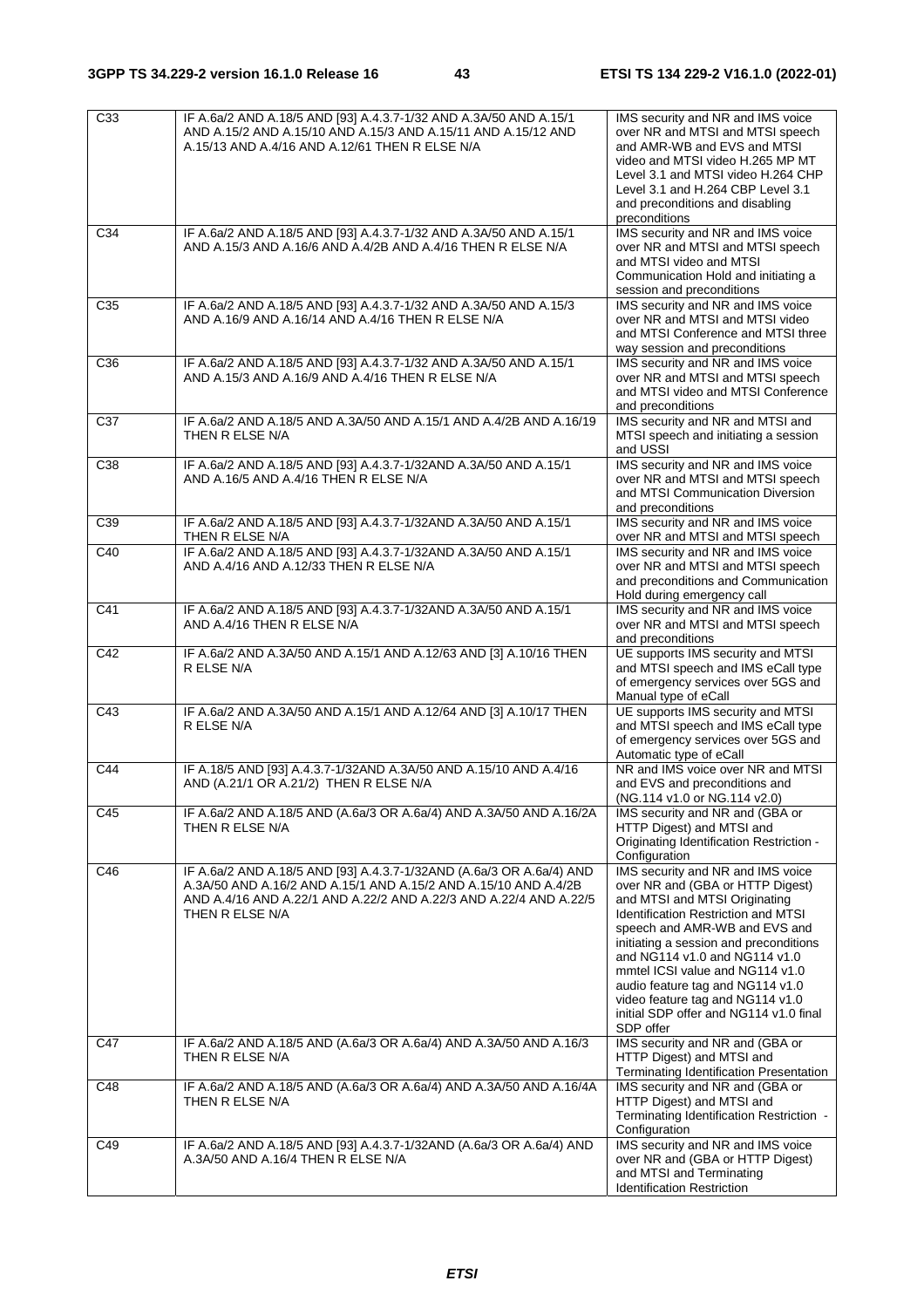| C <sub>50</sub> | IF A.6a/2 AND A.18/5 AND (A.6a/3 OR A.6a/4) AND A.3A/50 AND A.16/5<br>THEN R ELSE N/A                      | IMS security and NR and (GBA or<br>HTTP Digest) and MTSI and<br><b>Communication Diversion</b>                          |
|-----------------|------------------------------------------------------------------------------------------------------------|-------------------------------------------------------------------------------------------------------------------------|
| C <sub>51</sub> | IF A.6a/2 AND A.18/5 AND (A.6a/3 OR A.6a/4) AND A.3A/50 AND A.16/7<br>THEN R ELSE N/A                      | IMS security and NR and (GBA or<br>HTTP Digest) and MTSI and Incoming<br><b>Communication Barring</b>                   |
| C <sub>52</sub> | IF A.6a/2 AND A.18/5 AND (A.6a/3 OR A.6a/4) AND A.3A/50 AND A.16/15<br>THEN R ELSE N/A                     | IMS security and NR and (GBA or<br>HTTP Digest) and MTSI and Outgoing<br><b>Communication Barring</b>                   |
| C <sub>53</sub> | IF A.6a/2 AND A.18/5 AND [93] A.4.3.7-1/32AND (A.6a/3 OR A.6a/4) AND<br>A.3A/50 AND A.16/5 THEN R ELSE N/A | IMS security and NR and IMS voice<br>over NR and (GBA or HTTP Digest)<br>and MTSI and Communication<br><b>Diversion</b> |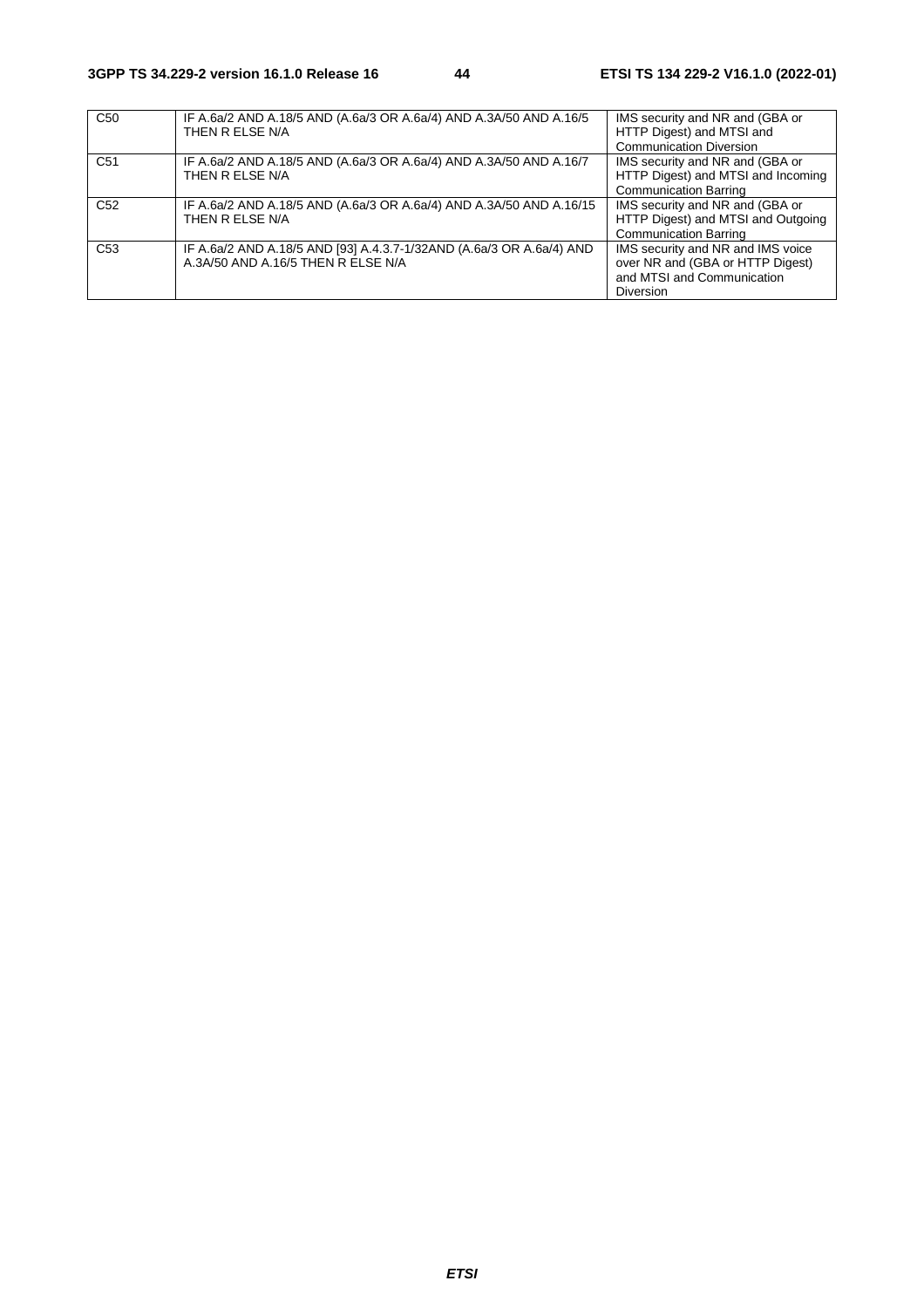# Annex A (normative): ICS proforma for 3rd Generation User Equipment supporting IP multimedia call control based on SIP and SDP

Notwithstanding the provisions of the copyright related to the text of the present document, The Organizational Partners of 3GPP grant that users of the present document may freely reproduce the ICS proforma in this annex so that it can be used for its intended purposes and may further publish the completed ICS.

# A.1 Guidance for completing the ICS proforma

# A.1.1 Purposes and structure

The purpose of this ICS proforma is to provide a mechanism whereby a supplier of an implementation of the requirements defined in relevant specifications may provide information about the implementation in a standardised manner.

The ICS proforma is subdivided into clauses for the following categories of information:

- instructions for completing the ICS proforma;
- identification of the implementation;
- identification of the protocol;
- ICS proforma tables (for example: UE roles specific to additional capabilities, Major capabilities etc).

## A.1.2 Abbreviations and conventions

This annex does not reflect dynamic conformance requirements but static ones. In particular, a condition for support of a PDU parameter does not reflect requirements about the syntax of the PDU (i.e. the presence of a parameter) but the capability of the implementation to support the parameter.

In the sending direction, the support of a parameter means that the implementation is able to send this parameter (but it does not mean that the implementation always sends it).

In the receiving direction, it means that the implementation supports the whole semantic of the parameter that is described in the main part of this specification.

As a consequence, PDU parameter tables in this annex are not the same as the tables describing the syntax of a PDU in the reference specification, e.g. RFC 3261 [15] tables 2 and 3. It is not rare to see a parameter which is optional in the syntax but mandatory in subclause below.

The ICS proforma contained in this annex is comprised of information in tabular form in accordance with the guidelines presented in ISO/IEC 9646-7 [8].

#### Item column

The item column contains a number which identifies the item in the table.

#### Item description column

The item description column describes in free text each respective item (e.g. parameters, timers, etc.). It implicitly means "is <item description> supported by the implementation?".

#### Reference column

The reference column gives reference to the relevant 3GPP core specifications and optional IMS profile documents (e.g. GSMA PRD IR.92).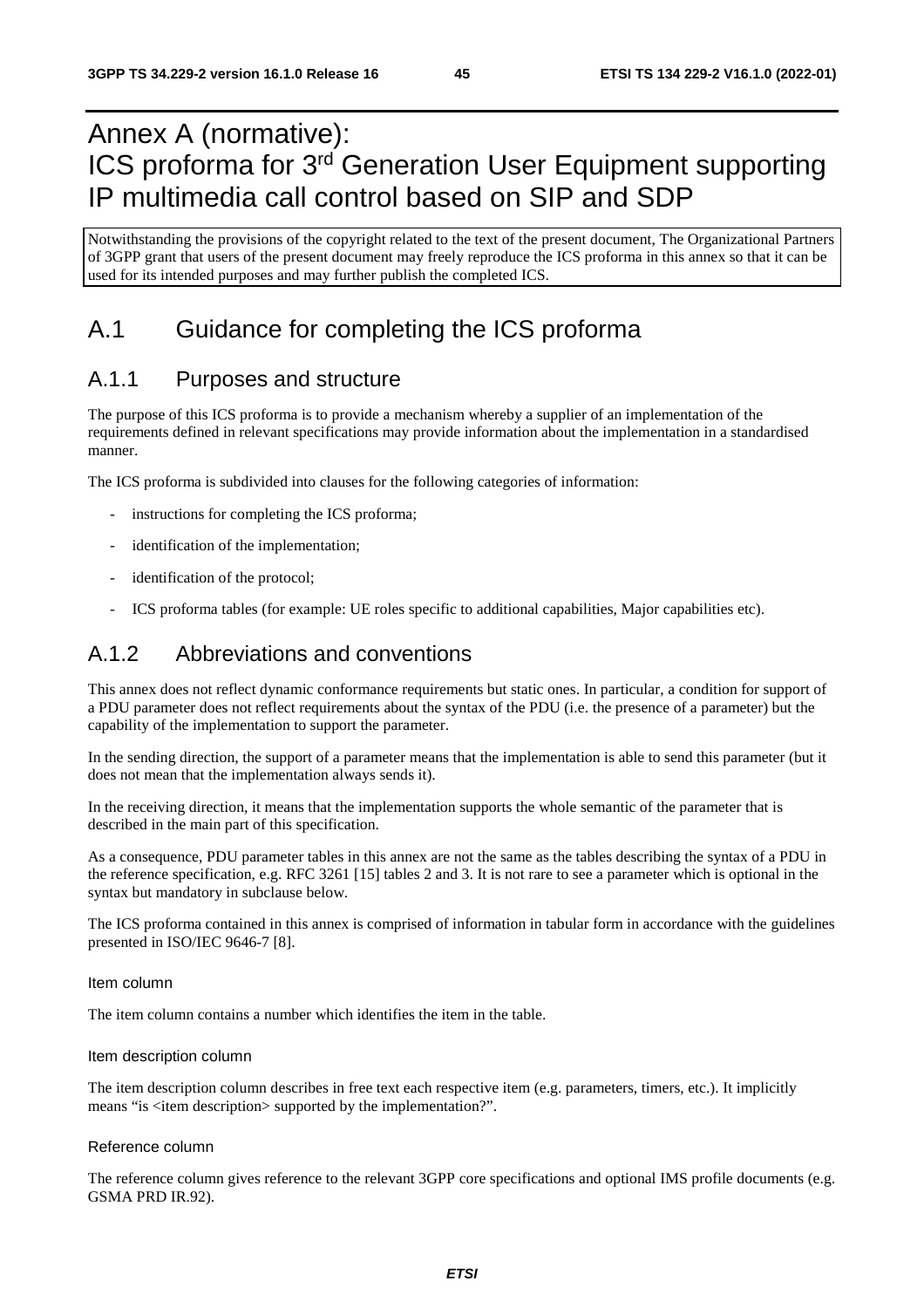#### Status column

The various statii used in this annex are in accordance with the rules in table A.1. The status column can also be used for IMS profile documents.

| <b>Status code</b>     | <b>Status name</b>    | <b>Meaning</b>                                                                                                                                                                                                                                                                                                                                                                                                                                                                                                                                                                                                                                                                                                                                                        |
|------------------------|-----------------------|-----------------------------------------------------------------------------------------------------------------------------------------------------------------------------------------------------------------------------------------------------------------------------------------------------------------------------------------------------------------------------------------------------------------------------------------------------------------------------------------------------------------------------------------------------------------------------------------------------------------------------------------------------------------------------------------------------------------------------------------------------------------------|
| m                      | mandatory             | the capability shall be supported. It is a static view of the fact that the<br>conformance requirements related to the capability in the reference<br>specification are mandatory requirements. This does not mean that a given<br>behaviour shall always be observed (this would be a dynamic view), but that it<br>shall be observed when the implementation is placed in conditions where the<br>conformance requirements from the reference specification compel it to do so.<br>For instance, if the support for a parameter in a sent PDU is mandatory, it<br>does not mean that it shall always be present, but that it shall be present<br>according to the description of the behaviour in the reference specification<br>(dynamic conformance requirement). |
| $\Omega$               | optional              | the capability may or may not be supported. It is an implementation choice.                                                                                                                                                                                                                                                                                                                                                                                                                                                                                                                                                                                                                                                                                           |
| n/a                    | not applicable        | it is impossible to use the capability. No answer in the support column is<br>required.                                                                                                                                                                                                                                                                                                                                                                                                                                                                                                                                                                                                                                                                               |
| x                      | prohibited (excluded) | It is not allowed to use the capability. This is more common for a profile.                                                                                                                                                                                                                                                                                                                                                                                                                                                                                                                                                                                                                                                                                           |
| c <integer></integer>  | conditional           | the requirement on the capability ("m", "o", "n/a" or "x") depends on the<br>support of other optional or conditional items. <integer> is the identifier of the<br/>conditional expression.</integer>                                                                                                                                                                                                                                                                                                                                                                                                                                                                                                                                                                 |
| o. <integer></integer> | qualified optional    | for mutually exclusive or selectable options from a set. <integer> is the<br/>identifier of the group of options, and the logic of selection of the options.</integer>                                                                                                                                                                                                                                                                                                                                                                                                                                                                                                                                                                                                |

### **Table A.1: Key to status codes**

#### Release column

The release column indicates the earliest release from which the capability or option is relevant.

#### Mnemonic column

The Mnemonic column contains mnemonic identifiers for each item.

#### Support column

The support column shall be filled in by the supplier of the implementation. The following common notations, defined in ISO/IEC 9646-7 [8], are used for the support column:

| Y or y           | supported by the implementation                                                                                 |
|------------------|-----------------------------------------------------------------------------------------------------------------|
| N or n           | not supported by the implementation                                                                             |
| $N/A$ , n/a or - | no answer required (allowed only if the status is N/A, directly or after evaluation of a conditional<br>status) |

### References to items

For each possible item answer (answer in the support column) within the ICS proforma there exists a unique reference, used, for example, in the conditional expressions. It is defined as the table identifier, followed by a solidus character "/", followed by the item number in the table.

EXAMPLE: A.5/4 is the reference to the answer of item 4 in table A.5.

# A.1.3 Instructions for completing the ICS proforma

The supplier of the implementation may complete the ICS proforma in each of the spaces provided. More detailed instructions are given at the beginning of the different clauses of the ICS proforma.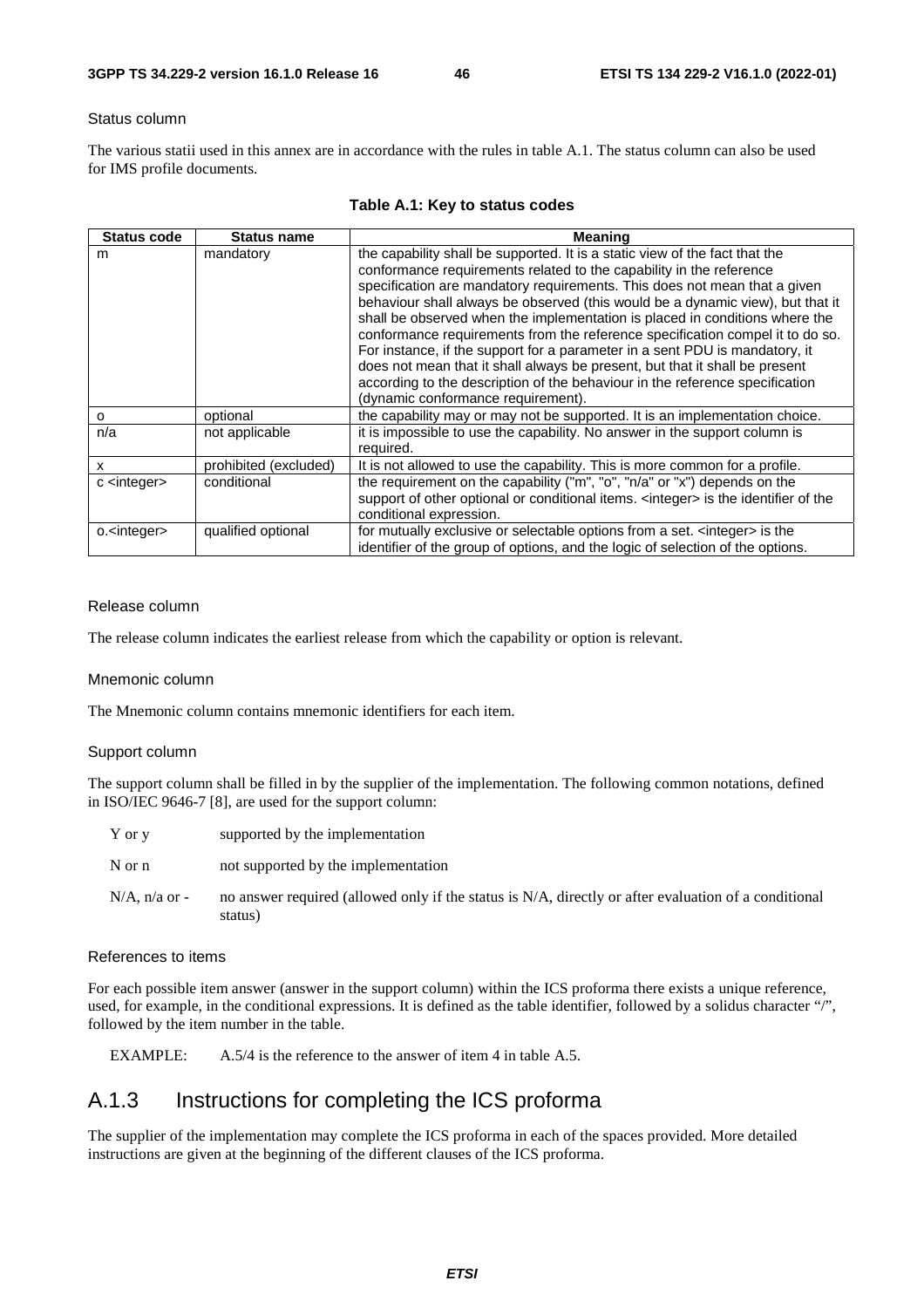#### $A.2$ **Identification of the User Equipment**

Identification of the User Equipment should be filled in so as to provide as much detail as possible regarding version numbers and configuration options.

The product supplier information and client information should both be filled in if they are different.

A person who can answer queries regarding information supplied in the ICS should be named as the contact person.

#### A 2 1 Date of the statement

### User Equipment Under Test (UEUT) identification  $A.2.2$

UEUT name:

Hardware configuration: Software configuration:

#### $A.2.3$ Product supplier

Name:

Address: Telephone number: Facsimile number: E-mail address: Additional information: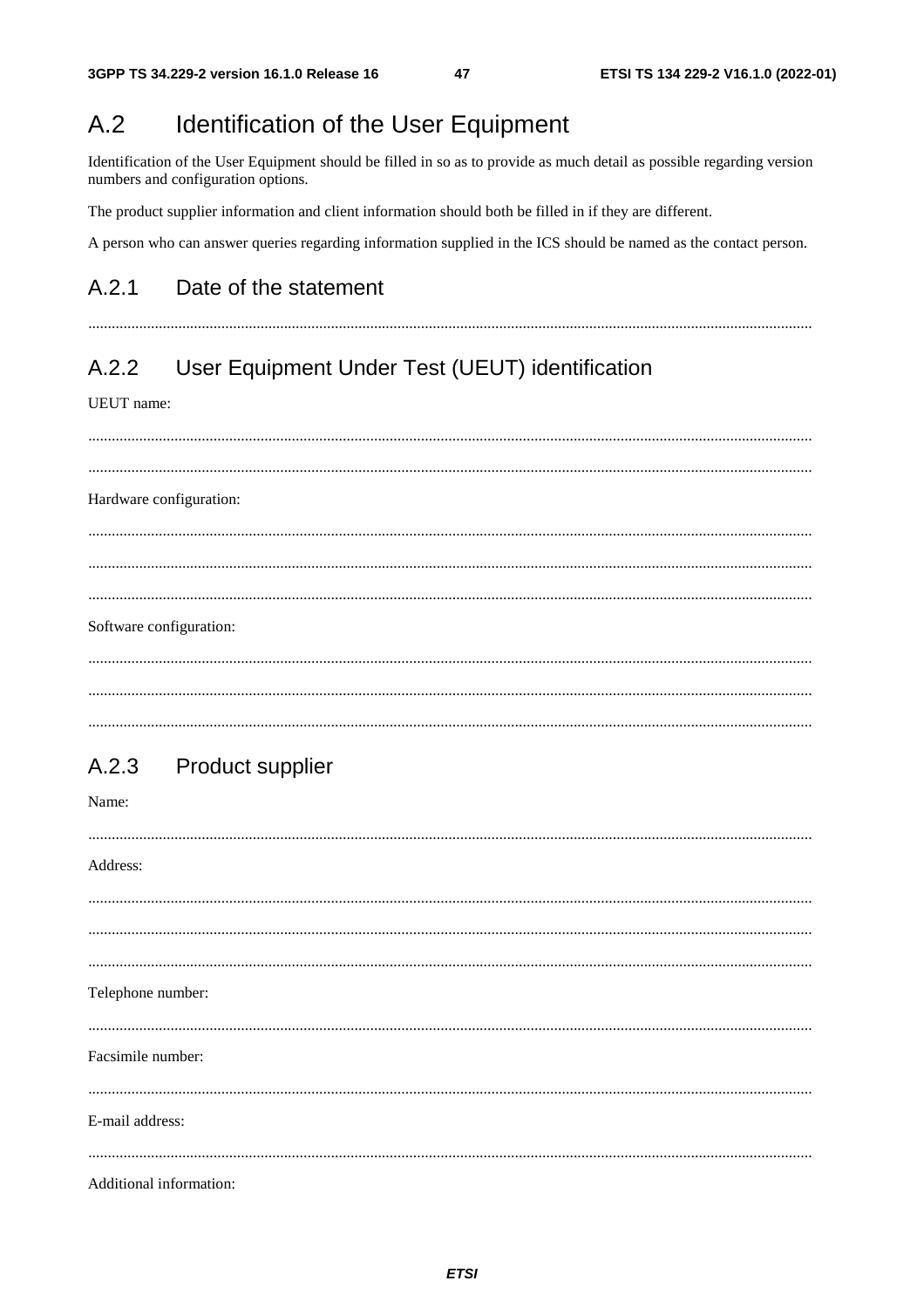48

| A.2.4             | <b>Client</b>            |  |  |
|-------------------|--------------------------|--|--|
| Name:             |                          |  |  |
| Address:          |                          |  |  |
|                   |                          |  |  |
| Telephone number: |                          |  |  |
| Facsimile number: |                          |  |  |
| E-mail address:   |                          |  |  |
|                   | Additional information:  |  |  |
|                   |                          |  |  |
| Name:             | A.2.5 ICS contact person |  |  |
| Telephone number: |                          |  |  |
| Facsimile number: |                          |  |  |

E-mail address:

### Additional information: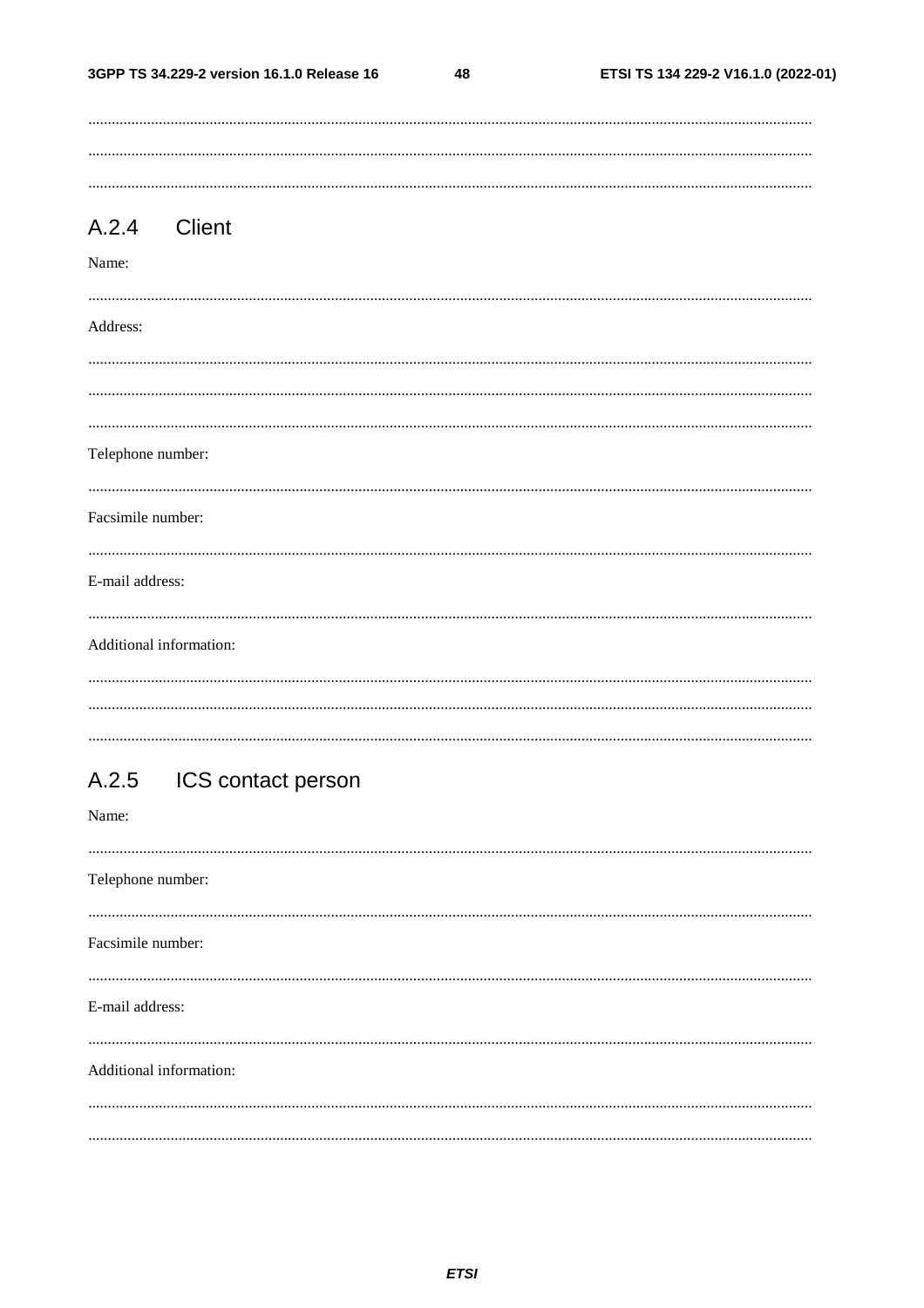# A.3 Identification of the protocol

This ICS proforma applies to the 3GPP standards listed in the normative references clause of the present document.

# A.4 ICS proforma tables

NOTE: Tables A.2, A. 3A and A. 4 have been based on tables with the same number in TS 24.229 [10]. In order to facilitate traceability, table and item numbers are the same as those in the corresponding tables in TS 24.229 [10].

## A.4.1 Roles

### **Table A.2: Roles**

| ltem | UE roles   | Ref.               | <b>Status</b> | Release | <b>Support</b> |
|------|------------|--------------------|---------------|---------|----------------|
|      | User agent | 24.229 [10], A.1.3 | m             | Rel-5   |                |
|      |            | RFC 3261 [15]      |               |         |                |

### **Table A.3A: UE roles specific to additional capabilities**

| <b>Item</b> | <b>UE</b> roles                             | Ref.                       | <b>Status</b> | Release       | <b>Mnemonic</b>                   | <b>Support</b> |
|-------------|---------------------------------------------|----------------------------|---------------|---------------|-----------------------------------|----------------|
| 50          | Multimedia telephony<br>service participant | 24.173 [55]                | O             | Rel-8         | pc_MultimediaT<br>elephonyService |                |
|             |                                             | IR.92 [83], 2.2.1          | m             |               |                                   |                |
|             |                                             | NG.114 [96]                | m             | <b>Rel-15</b> |                                   |                |
| 61          | SM-over-IP sender                           | 24.341 [66]                | $\Omega$      | Rel-8         | pc SMS IP MO                      |                |
|             |                                             | IR.92 [83], 2.5            | m             |               |                                   |                |
|             |                                             | NG.114 [96]                | m             | <b>Rel-15</b> |                                   |                |
| 62          | SM-over-IP receiver                         | 24.341 [66]                | o             | Rel-8         | pc SMS IP MT                      |                |
|             |                                             | IR.92 [83], 2.5            | m             |               |                                   |                |
|             |                                             | NG.114 [96]                | m             | <b>Rel-15</b> |                                   |                |
| 63          | Void                                        |                            |               |               |                                   |                |
| 64          | Concatenated SM-over-                       | 23.040 [94],               | O             | Rel-8         | pc_Concatenate                    |                |
|             | IP sender                                   | 9.2.3.24.1                 |               |               | d SMS IP MO                       |                |
| 65          | Concatenated SM-over-<br>IP receiver        | 23.040 [94],<br>9.2.3.24.1 | $\Omega$      | Rel-8         | pc Concatenate<br>d SMS IP MT     |                |

# A.4.2 ICS related to SIP

## A.4.2.1 Major capabilities

Prerequisite: A.2/1 - - user agent role.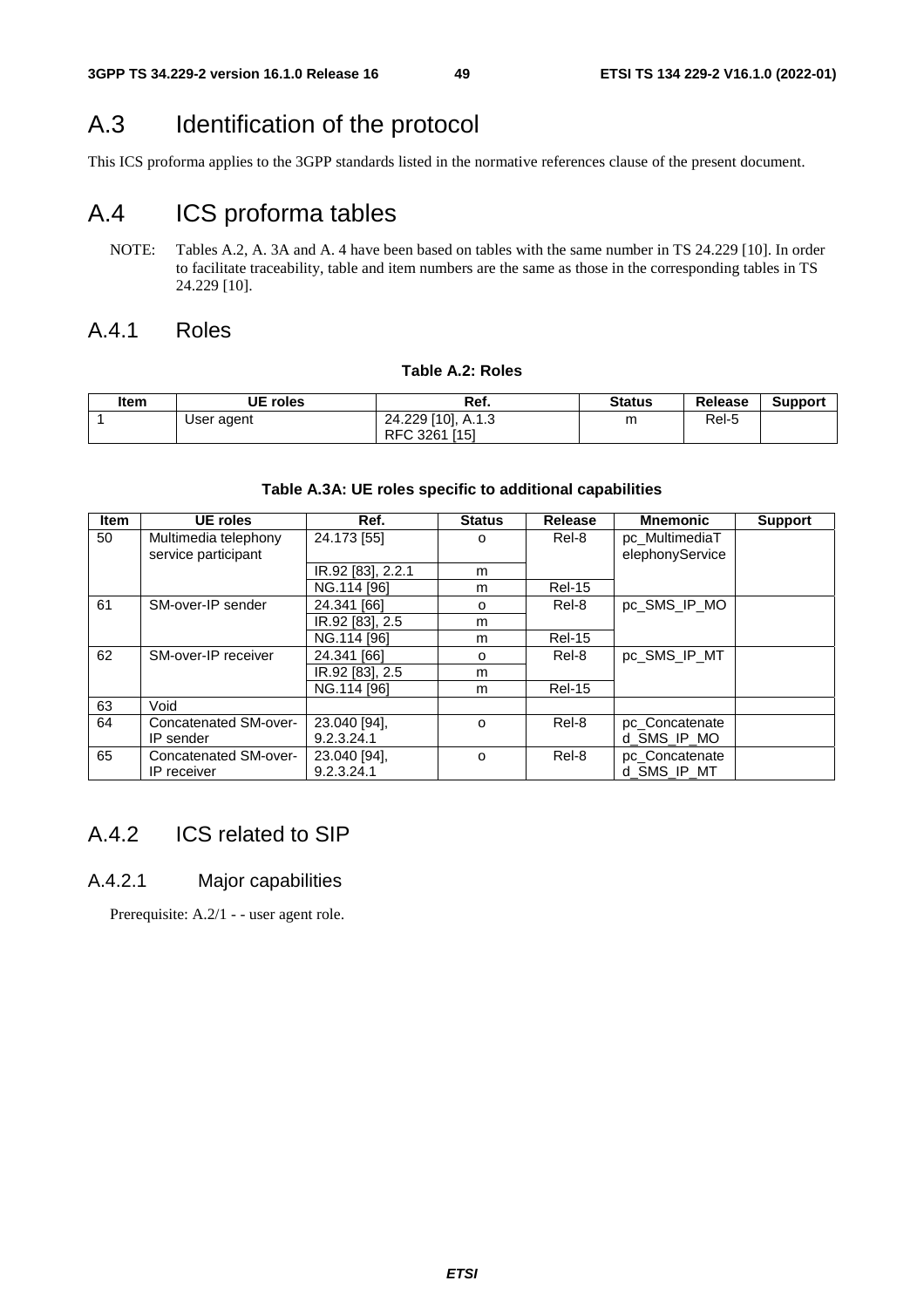| <b>Item</b> | Does the implementation support                                                                                                                                                                                                                                                                                                                                              | Ref.                                                                                         | <b>Status</b> | Release       | <b>Mnemonic</b>                  | <b>Support</b> |
|-------------|------------------------------------------------------------------------------------------------------------------------------------------------------------------------------------------------------------------------------------------------------------------------------------------------------------------------------------------------------------------------------|----------------------------------------------------------------------------------------------|---------------|---------------|----------------------------------|----------------|
|             | Capabilities within main protocol                                                                                                                                                                                                                                                                                                                                            |                                                                                              |               |               |                                  |                |
| 2B          | initiating a session?                                                                                                                                                                                                                                                                                                                                                        | 24.229 [10], A.2.1.2;<br>RFC 3261 [15], 13                                                   | $\Omega$      | Rel-5         | pc_Initiate<br>Session           |                |
| 2C          | initiating a session which require<br>local and/or remote resource<br>reservation?                                                                                                                                                                                                                                                                                           | 24.229 [10], A.2.1.2;<br>RFC 3262 [27] UE is<br>capable of obtaining<br>location information | c43           | Rel-8         |                                  |                |
|             | <b>Extensions</b>                                                                                                                                                                                                                                                                                                                                                            |                                                                                              |               |               |                                  |                |
| 16          | integration of resource management<br>and SIP? (use of preconditions)                                                                                                                                                                                                                                                                                                        | 24.229 [10], A.2.1.2;<br>RFC 3312 [26]                                                       | C44           | Rel-8         | pc_Precon<br>ditions             |                |
|             |                                                                                                                                                                                                                                                                                                                                                                              | IR.92 [83], 2.4.1                                                                            | m             |               |                                  |                |
|             |                                                                                                                                                                                                                                                                                                                                                                              | NG.114 [96], 2.3.5                                                                           | m             | <b>Rel-15</b> |                                  |                |
| 53          | obtaining and using GRUUs in the<br>Session Initiation Protocol (SIP)                                                                                                                                                                                                                                                                                                        | 24.229 [10], A.2.1.2                                                                         | $m$ (Note 1)  | Rel-7         | pc_IMS_G<br><b>RUUsInSI</b><br>Р |                |
|             | <b>Conditions/Options</b>                                                                                                                                                                                                                                                                                                                                                    |                                                                                              |               |               |                                  |                |
| c43:        | IF A.4/2B THEN o ELSE n/a - - initiating sessions.                                                                                                                                                                                                                                                                                                                           |                                                                                              |               |               |                                  |                |
| c44:        | IF A.4/2C THEN m ELSE o - - initiating a session which require local and/or remote resource reservation.                                                                                                                                                                                                                                                                     |                                                                                              |               |               |                                  |                |
|             | NOTE 1: If a UE is unable to become engaged in a service that potentially requires the ability to identify and interact with a<br>specific UE even when multiple UEs share the same single Public User Identity then the UE support can be "o" instead<br>of " m". Examples include telemetry applications, where point-to-point communication is desired between two users. |                                                                                              |               |               |                                  |                |

### **Table A.4: Major capabilities**

A.4.2.2 Void

## A.4.2.3 Security

### **Table A.6a: Security scheme**

| <b>Item</b>    | <b>Security scheme</b>                                                    | <b>Reference</b>                             | <b>Status</b>                                               | Release | <b>Mnemoni</b>                          | Suppor |  |  |  |  |  |
|----------------|---------------------------------------------------------------------------|----------------------------------------------|-------------------------------------------------------------|---------|-----------------------------------------|--------|--|--|--|--|--|
|                | <b>GIBA</b>                                                               | 24.229 [10]                                  | 0.1                                                         | Rel-8   | с<br>pc_IMS_G<br>IBA_Sec                |        |  |  |  |  |  |
| 2              | IMS security (IMS AKA plus IPsec<br>ESP)                                  | 24.229 [10]                                  | 0.1                                                         | Rel-8   | pc_IMS_S<br>ec                          |        |  |  |  |  |  |
| 3              | <b>GBA for XCAP authentication</b>                                        | 33.220 [82] 4.5; 33.222<br>[63]: 24.109 [64] | 0.2                                                         | Rel-8   | pc_HttpG<br><b>BAAuthent</b><br>ication |        |  |  |  |  |  |
| 4              | HTTP Digest for XCAP authentication                                       | RFC 2617 [65]                                | 0.2                                                         | Rel-8   | pc_HttpDi<br>gestAuthe<br>ntication     |        |  |  |  |  |  |
| 5              | <b>SIP Digest without TLS</b>                                             | 33.203 [12]                                  | 0.3                                                         | Rel-8   | pc SIP Di<br>gest                       |        |  |  |  |  |  |
| 6              | SIP Digest with TLS                                                       | 33.203 [12]                                  | 0.3                                                         | Rel-8   | pc_SIP_Di<br>gest_TLS                   |        |  |  |  |  |  |
| $\overline{7}$ | NASS-IMS-bundled authentication                                           | 33.203 [12]                                  | 0.3                                                         | Rel-8   | pc_NASS<br>IMS.                         |        |  |  |  |  |  |
|                | <b>Conditions/Options</b>                                                 |                                              |                                                             |         |                                         |        |  |  |  |  |  |
| 0.1            | At least one of these options has to be supported if A.18/1 or A18/4      |                                              |                                                             |         |                                         |        |  |  |  |  |  |
| 0.2            | At least one of these options has to be supported if the UE supports XCAP |                                              |                                                             |         |                                         |        |  |  |  |  |  |
| 0.3            |                                                                           |                                              | At least one of these options has to be supported if A.18/3 |         |                                         |        |  |  |  |  |  |

NOTE: Support of GPRS-IMS-Bundled authentication (GIBA) is considered as an interim security solution for IMS security (mandatory requirement as specified in TS 24.229 [10]). IMS security refer to IMS AKA plus IPsec ESP as specified in TS 24.229 [10].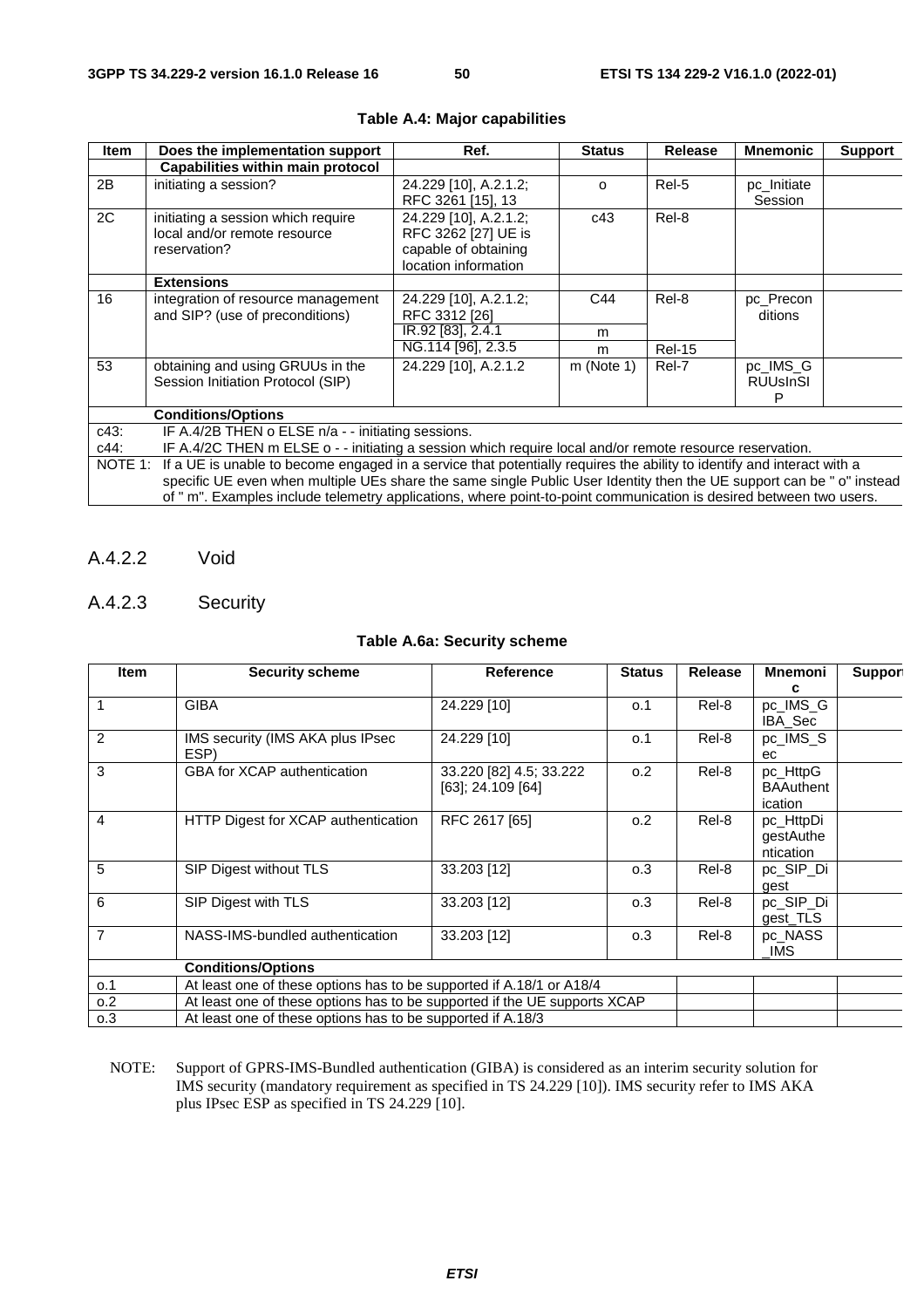# A.4.2.4 Addressing

**Table A.7: IP address format** 

| Item    | <b>IP address format</b>                                                                    | Ref.             | <b>Status</b> | <b>Release</b> | <b>Mnemonic</b> | <b>Support</b> |  |  |  |
|---------|---------------------------------------------------------------------------------------------|------------------|---------------|----------------|-----------------|----------------|--|--|--|
|         | IPv4                                                                                        | 23.221 [13], 5.1 |               | Rel-5          | pc IPv4         |                |  |  |  |
|         | IP <sub>v6</sub>                                                                            | 23.221 [13], 5.1 | m             | Rel-5          | pc IPv6         |                |  |  |  |
| NOTE 1: | For testing purposes, at least one of these IP address format has to be supported by the UE |                  |               |                |                 |                |  |  |  |

# A.4.2.5 SIP Compression

## **Table A.8: SIP Compression**

| <b>Item</b> |                                                                                                                                                               | Ref.                  | <b>Status</b> | <b>Release</b> | <b>Mnemonic</b>        | <b>Support</b> |
|-------------|---------------------------------------------------------------------------------------------------------------------------------------------------------------|-----------------------|---------------|----------------|------------------------|----------------|
|             | Void                                                                                                                                                          |                       |               |                |                        |                |
|             | Void                                                                                                                                                          |                       |               |                |                        |                |
|             | Void                                                                                                                                                          |                       |               |                |                        |                |
|             | Void                                                                                                                                                          |                       |               |                |                        |                |
| 5           | Indicate the willingness to<br>receive the responses and<br>requests compressed from<br>initial REGISTER onwards by<br>using the " comp=sigcomp"<br>parameter | 24.229 [10],<br>8.1.1 | $\Omega$      | Rel-5          | pc_IndicateS<br>igcomp |                |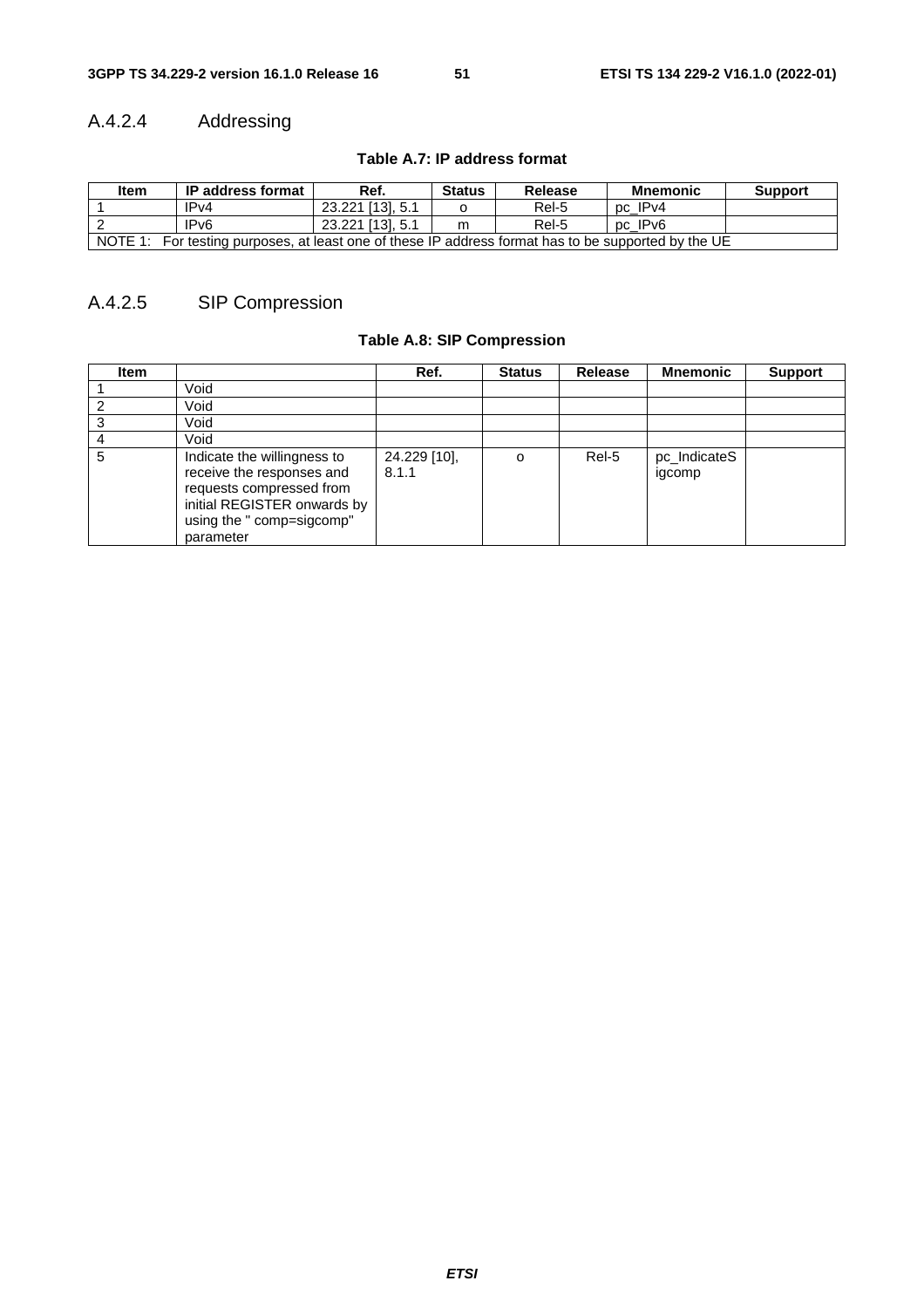- A.4.3 Void
- A.4.4 Void
- A.4.5 Additional information

**Table A.12: Additional information**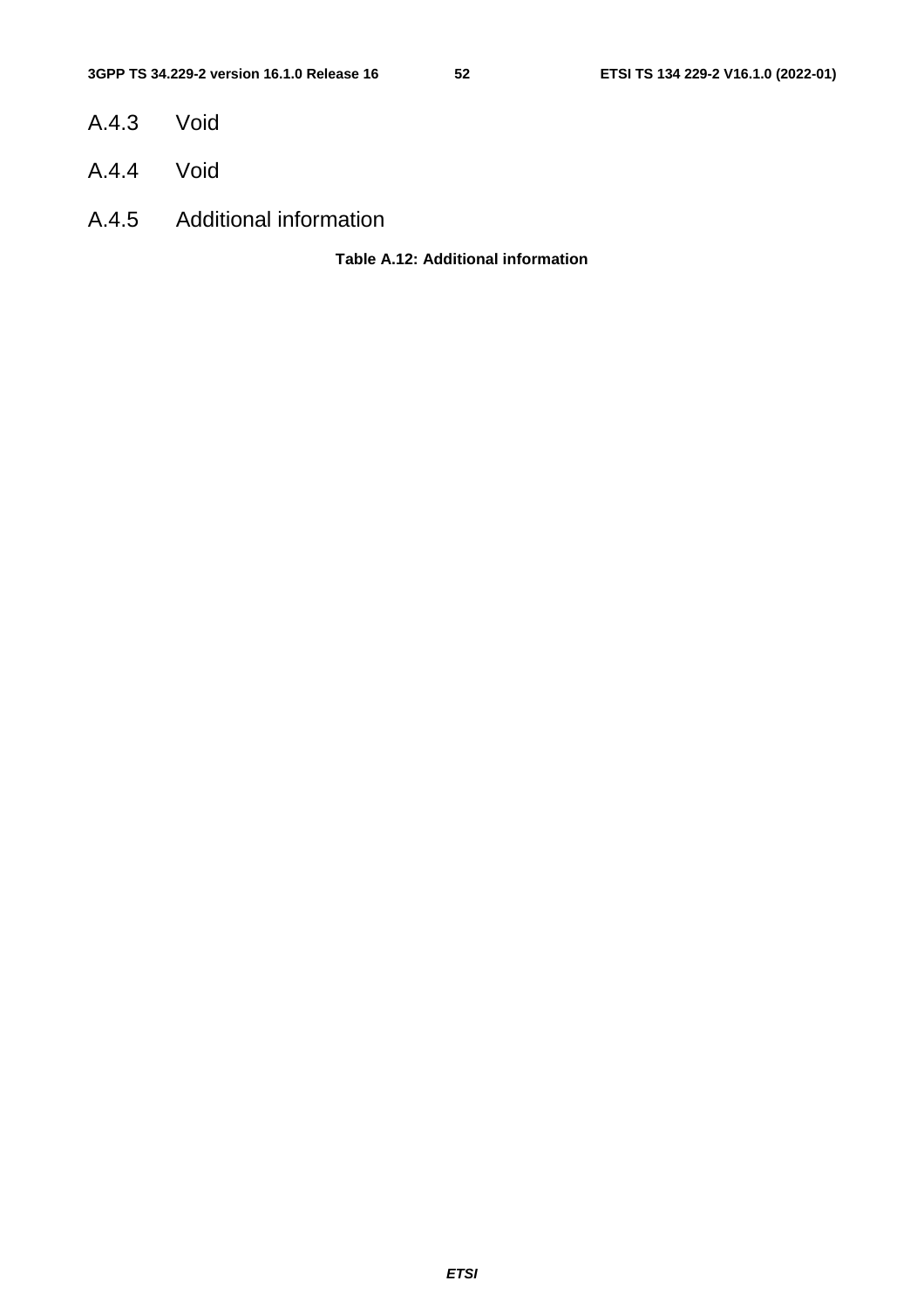| Item           | <b>Additional information</b>            | <b>Reference</b>   | <b>Status</b>       | <b>Release</b> | <b>Mnemonic</b>            | <b>Support</b> |
|----------------|------------------------------------------|--------------------|---------------------|----------------|----------------------------|----------------|
| 1              | Void                                     |                    |                     |                |                            |                |
| $\overline{2}$ | Void                                     |                    |                     |                |                            |                |
| $\sqrt{3}$     | Void                                     |                    |                     |                |                            |                |
| 4              | UE capable of being                      | 24.229 [10],       | $\circ$             | Rel-5          | pc_InitiatesDedicatedPDPCo |                |
|                | configured to initiate                   | 9.2.1              |                     |                | ntext                      |                |
|                | <b>Dedicated PDP Context</b>             |                    |                     |                |                            |                |
| 5              | UE capable of being                      | 24.229 [10],       | o                   | Rel-5          | pc_InitiateP_CSCFDiscovery |                |
|                | configured to initiate P-                | 9.2.1              |                     |                | viaPCO                     |                |
|                | CSCF discovery via PCO                   |                    |                     |                |                            |                |
| 6              | Void                                     |                    |                     |                |                            |                |
| $\overline{7}$ | UE capable of being                      | 24.229 [10],       | o                   | Rel-5          | pc_InitiateP_CSCFDiscovery |                |
|                | configured to initiate P-                | 9.2.1              |                     |                | viaDHCPv6                  |                |
|                | CSCF discovery via<br>DHCP <sub>v6</sub> |                    |                     |                |                            |                |
| 8              | <b>UE supports P-CSCF</b>                | 24.229 [10],       | o                   | Rel-5          | pc_P_CSCFDiscovery_viaP    |                |
|                | discovery via PCO                        | 9.2.1              |                     |                | lCO                        |                |
| 9              | Void                                     |                    |                     |                |                            |                |
| 10             | UE supports P-CSCF                       | 24.229 [10],       | $\circ$             | Rel-5          | pc_P_CSCFDiscovery_viaD    |                |
|                | discovery via DHCPv6                     | 9.2.1              |                     |                | HCP <sub>v6</sub>          |                |
| 11             | Void                                     |                    |                     |                |                            |                |
| 12             | UE capable of initiating a               | 24.229 [10],       | o                   | Rel-5          | pc_BidirecVoiceOverIMS     |                |
|                | bidirectional voice session 5.1.6        |                    |                     |                |                            |                |
|                | over IMS                                 |                    |                     |                |                            |                |
| 13             | Void                                     |                    |                     |                |                            |                |
| 14             | Void                                     |                    |                     |                |                            |                |
| 15             | Void                                     |                    |                     |                |                            |                |
| 16             | UE Supports " IPv6                       | 23.981 [18],       | o                   | Rel-6          |                            |                |
|                | address with embedded                    | 5.2.1              |                     |                |                            |                |
|                | IPv4 address" in PCO IE                  |                    |                     |                |                            |                |
| 17             | <b>UE Supports IPv4</b>                  | 23.981 [18],       | $\circ$             | Rel-6          |                            |                |
|                | address in PCO IE                        | 5.2.1              |                     |                |                            |                |
| 18             | Void                                     |                    |                     |                |                            |                |
| 19             | UE supports UI capable of 24.173 [55],   |                    | $\circ$             | Rel-7          |                            |                |
|                | showing user notification                | Annex F            |                     |                |                            |                |
|                | for Message Waiting<br>Indication        |                    |                     |                |                            |                |
| 20             | Void                                     |                    |                     |                |                            |                |
| 21             | Void                                     |                    |                     |                |                            |                |
| 22             | Void                                     |                    |                     |                |                            |                |
|                |                                          |                    |                     |                |                            |                |
| 23             | Void                                     |                    |                     |                |                            |                |
| 24             | UE supports no reply                     | 24.604 [68],       | $\circ$             | Rel-8          |                            |                |
|                | timer setting                            | 4.9.1.4            |                     |                |                            |                |
|                |                                          | IR.92 [83],        | m                   |                |                            |                |
|                |                                          | 2.3.8              |                     |                |                            |                |
| 25             | UE supports sending                      | 26.114 [56],       | $\mathsf{o}\xspace$ | Rel-7          |                            |                |
|                | DTMF events over RTP                     | Annex G            |                     |                |                            |                |
|                |                                          | IR.92 [83], 3.3    | m                   |                |                            |                |
|                |                                          | NG.114 [96]        | m                   | <b>Rel-15</b>  |                            |                |
| 26             | Void                                     |                    |                     |                |                            |                |
| 27             | UE is capable of obtain                  | 24.229 [10]        | $\mathsf{o}\xspace$ | Rel-9          | pc_IMS_Geolocation         |                |
|                | ing location information                 | 4.7, 36.509        |                     |                |                            |                |
|                |                                          | $[79]$ 4.1, 5.5.2, |                     |                |                            |                |
|                |                                          | 34.109 [78]        |                     |                |                            |                |
|                |                                          | 5.4.2              |                     |                |                            |                |
| 28             | Void<br>UE supports emergency            | C.S0005-E          |                     |                |                            |                |
| 29             | speech call over 1xRTT                   | [74]               | o                   |                | pc_CS_Em_Call_in_1xRTT     |                |
| 30             | Void                                     |                    |                     |                |                            |                |
| 31             | UE supports end-to-                      | 24.229 [10],       | o                   | Rel-9          |                            |                |
|                | access-edge media                        | 4.2.B.2            |                     |                |                            |                |
|                | security using SDES                      |                    |                     |                |                            |                |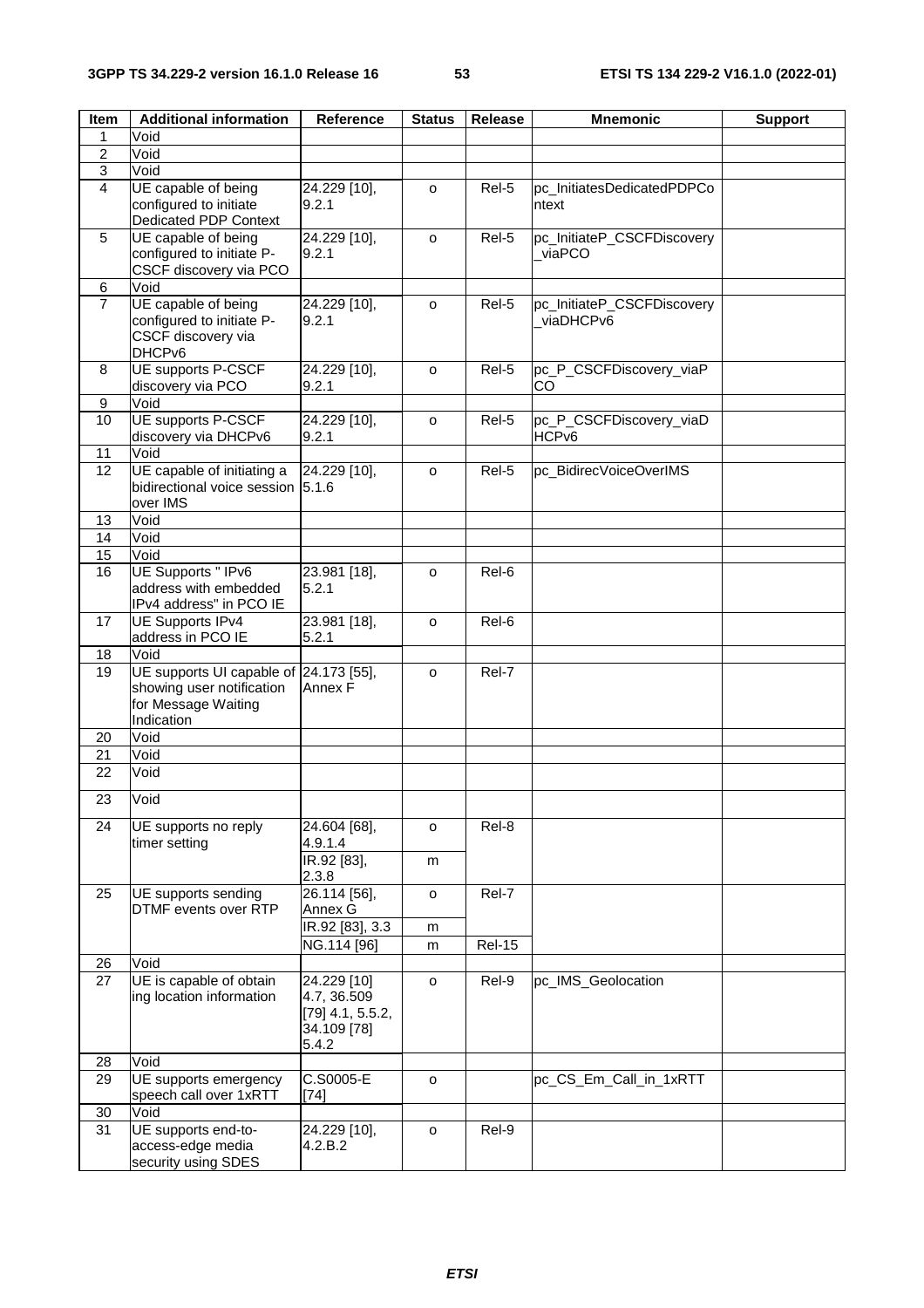| 32 | UE supports video media                          | 24.229 [10],          | $\circ$        | <b>Rel-13</b> | pc_IMS_Video_FeatureTag   |                                    |
|----|--------------------------------------------------|-----------------------|----------------|---------------|---------------------------|------------------------------------|
|    | feature tag                                      | 5.1.1.2.1,            |                |               |                           |                                    |
|    |                                                  | 5.1.3.1, 5.1.4        |                |               |                           |                                    |
|    |                                                  | IR.94 [75], 2.2       | m              |               |                           |                                    |
|    |                                                  | NG.114 [96]           | m              | <b>Rel-15</b> |                           |                                    |
| 33 | UE supports                                      | 23.167 [76],          | o              | Rel-9         | pc_CommunicationHold_Duri |                                    |
|    | <b>Communication Hold</b>                        | 7.1.1                 |                |               | ngEmergencyCall           |                                    |
| 34 | during emergency call<br><b>UE</b> indicates     | 24.237 [77],          | $\circ$        | <b>Rel-10</b> | pc_IMS_SRVCCAlert         |                                    |
|    | g.3gpp.srvcc-alerting                            | 12.2.3B.1             |                |               |                           |                                    |
|    | media feature tag in                             |                       |                |               |                           |                                    |
|    | <b>INVITE</b> request or 180                     |                       |                |               |                           |                                    |
|    | (Ringing) response                               |                       |                |               |                           |                                    |
| 35 | Void                                             |                       |                |               |                           |                                    |
| 36 | <b>UE</b> indicates                              | 24.237 [77]           | $\circ$        | <b>Rel-12</b> | pc_BSRVCC                 |                                    |
|    | g.3gpp.ps2cs-srvcc-orig-                         | 6A.2.2.2              |                |               |                           |                                    |
|    | pre-alerting media feature                       |                       |                |               |                           |                                    |
|    | tag in INVITE request                            |                       |                |               |                           |                                    |
| 37 | <b>UE indicates OMA-TS-</b>                      | 24.623 [81],          | $\circ$        | Rel-8         | pc_XCAP_UsernamelsConfi   |                                    |
|    | XDM_MO-V1_1-                                     | Annex B.2             |                |               | guredInUE                 |                                    |
|    | 20080627-A.doc, section                          |                       |                |               |                           |                                    |
|    | 5.2.8 "Node: / <x>/<br/><b>AAUTHNAME"</b> is</x> |                       |                |               |                           |                                    |
|    | configured                                       |                       |                |               |                           |                                    |
| 38 | The UE use the default                           | IR.92 [83]            | m              |               | pc_XCAP_XUIisDefaultPubli |                                    |
|    | public user identity                             |                       |                |               | cUserId                   |                                    |
|    | received in P-Associated -                       | 24.623 [81]           | $\circ$        | Rel-8         |                           |                                    |
|    | URI header in 200 OK for                         |                       |                |               |                           |                                    |
|    | REGISTER as XCAP                                 |                       |                |               |                           |                                    |
|    | User Identity (XUI)                              |                       |                |               |                           |                                    |
| 39 | UE has the method that                           | 24.229 [10],          | o              | Rel-5         | pc_IMS_Deregistration     |                                    |
|    | support IMS deregistration 5.1.1.6               |                       |                |               |                           |                                    |
| 40 | UE supports Cs to PS                             | 24.237 [77],          | $\circ$        | <b>Rel-11</b> | pc_IMS_CS_PS_SRVCC        |                                    |
|    | <b>SRVCC</b>                                     | 6.2.3                 |                |               |                           |                                    |
| 41 | UE supports Cs to PS                             | 24.237 [77],          | o              | <b>Rel-11</b> | pc_IMS_CS_PS_SRVCCAler    |                                    |
| 42 | SRVCC in alerting state<br>UE supports Cs to PS  | 6.2.3<br>24.237 [77], |                | <b>Rel-11</b> | pc IMS CS PS SRVCCMid     |                                    |
|    | SRVCC and the MSC                                | 6.2.3                 | $\circ$        |               | Call                      |                                    |
|    | server assisted mid-call                         |                       |                |               |                           |                                    |
|    | feature                                          |                       |                |               |                           |                                    |
| 43 | Void                                             |                       |                |               |                           |                                    |
| 44 | Void                                             |                       |                |               |                           |                                    |
| 45 | UE supports early media                          | 24.229 [10],          | o              | Rel-8         | pc_EarlyMedia             |                                    |
|    |                                                  | 5.1.3                 |                |               |                           |                                    |
| 46 | <b>UE</b> indicates                              | 24.237 [77],          | c <sub>1</sub> | <b>Rel-11</b> |                           |                                    |
|    | g.3gpp.accesstype media                          | 6.2.2                 |                |               |                           |                                    |
|    | feature tag in REGISTER                          |                       |                |               |                           |                                    |
| 47 | Void                                             |                       |                |               |                           |                                    |
| 48 | Void                                             |                       |                |               |                           |                                    |
| 49 | The UE uses XCAP                                 | IR.51 [84], 4.6       | o              | <b>Rel-11</b> | pc_WLAN_XCAP_without_P    | If PICS is true, Wi-               |
|    | without PDN connection in                        |                       |                |               | <b>DN</b>                 | Fi access without                  |
|    | <b>WLAN</b>                                      |                       |                |               |                           | PDN connection                     |
|    |                                                  |                       |                |               |                           | applies.                           |
|    |                                                  |                       |                |               |                           | Otherwise, EPC-                    |
|    |                                                  |                       |                |               |                           | integrated WLAN                    |
|    |                                                  |                       |                |               |                           | applies                            |
| 50 | The UE uses XCAP in                              |                       | o              | <b>Rel-12</b> | pc_fixed_broadband_XCAP   | In the context of                  |
|    | fixed broadband access                           |                       |                |               |                           | the present<br>specification, a UE |
|    |                                                  |                       |                |               |                           | supporting fixed                   |
|    |                                                  |                       |                |               |                           | broadband, A.18/3,                 |
|    |                                                  |                       |                |               |                           | shall set this PICS                |
|    |                                                  |                       |                |               |                           | to true.                           |
| 51 | The UE uses same public                          | 24.229 [10]           | o              | Rel-8         | pc_Same_IMPU              |                                    |
|    | user Identity for From/To                        | IR.92 [83],           | m              |               |                           |                                    |
|    | as in initial REGISTER                           | 2.2.1                 |                |               |                           |                                    |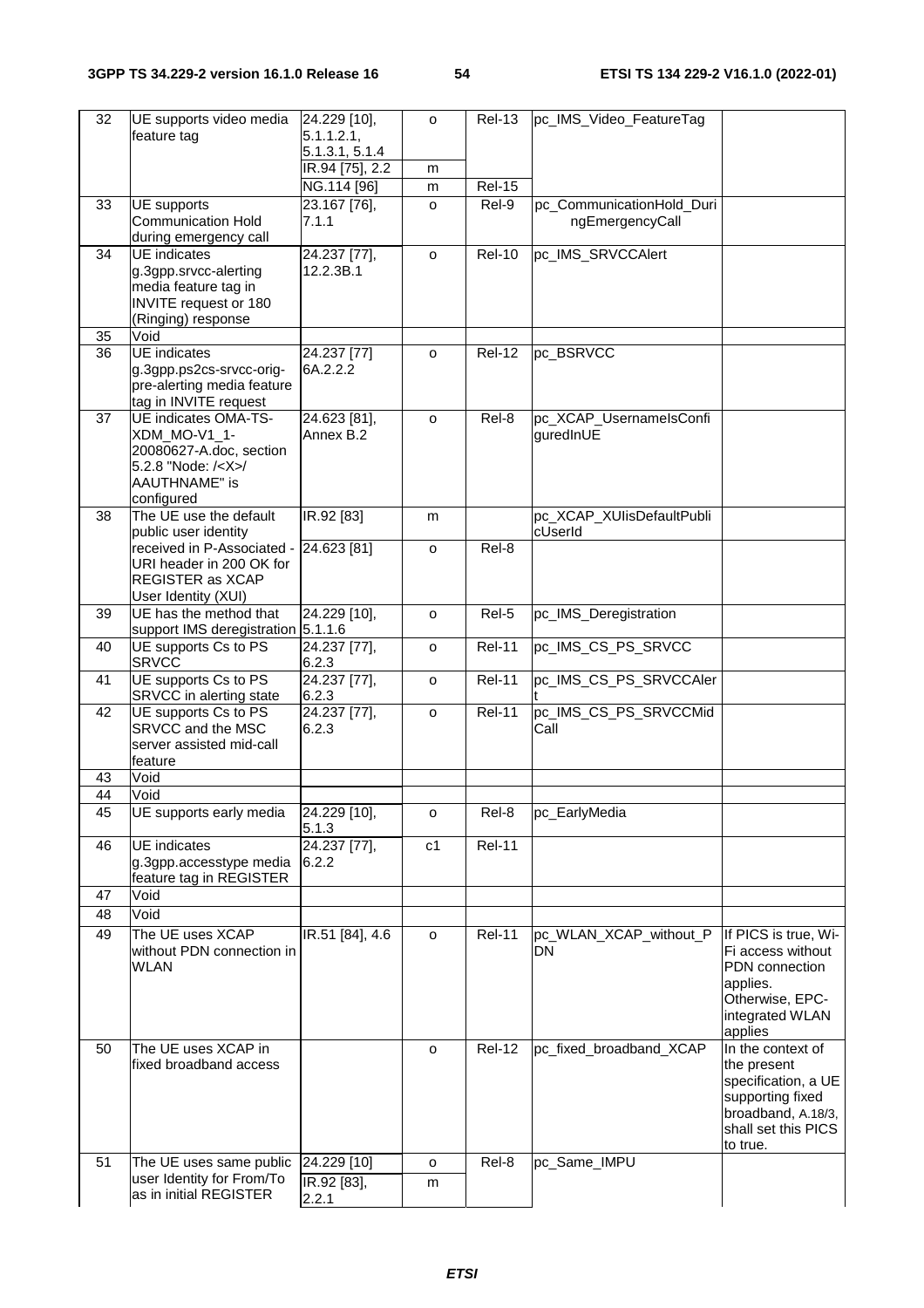|    |                                                                      | NG.114 [96]                    | m       | <b>Rel-15</b>                  |                                          |  |
|----|----------------------------------------------------------------------|--------------------------------|---------|--------------------------------|------------------------------------------|--|
| 52 | UE reattempts IMS                                                    | 23.167 [76],                   | 0       | Rel-9                          | pc_IMS_after_EmReg_rejecti               |  |
|    | emergency service                                                    | 4.1                            | m       | $Rel-14$                       | on                                       |  |
|    | without registration after                                           |                                |         |                                |                                          |  |
|    | rejection of emergency<br>registration.                              |                                |         |                                |                                          |  |
|    | (For Rel-14, this is                                                 |                                |         |                                |                                          |  |
|    | applicable only when the                                             |                                |         |                                |                                          |  |
|    | rejection indicates an                                               |                                |         |                                |                                          |  |
|    | anonymous emergency                                                  |                                |         |                                |                                          |  |
| 53 | call support)<br>Void                                                |                                |         |                                |                                          |  |
| 54 | UE supports IMS eCall                                                | 24.229 [10],                   | $\circ$ | Rel-14                         | pc_EPS_IMS_eCall_Capable                 |  |
|    | type of emergency                                                    | 5.1.6.11,                      |         |                                |                                          |  |
|    | services over EPS                                                    | L.2.2.6.2                      |         |                                |                                          |  |
| 55 | <b>UE supports IMS eCall</b>                                         | 24.229 [10],                   | o       | Rel-14                         | pc_EPS_IMS_eCall_Only                    |  |
|    | Only type of emergency                                               | 5.1.6.11,                      |         |                                |                                          |  |
| 56 | services over EPS<br>UE supports audio media                         | L.2.2.6.2<br>24.229 [10],      | m       | <b>Rel-13</b>                  | pc_IMS_Audio_FeatureTag                  |  |
|    | feature tag                                                          | 5.1.1.2.1,                     |         |                                |                                          |  |
|    |                                                                      | 5.1.3.1, 5.1.4                 |         |                                |                                          |  |
|    |                                                                      | IR.92 [83],                    | m       |                                |                                          |  |
|    |                                                                      | 2.2.1, 2.2.4<br>NG.114 [96]    |         | <b>Rel-15</b>                  |                                          |  |
| 57 | <b>UE supports Session</b>                                           | 24.229 [10],                   | m<br>o  | Rel-6                          | pc_IMS_Session_Timer                     |  |
|    | Timer                                                                | 5.1.2A, 5.2.7.2,               |         |                                |                                          |  |
|    |                                                                      | 5.2.7.3, 5.4.5.3               |         |                                |                                          |  |
|    |                                                                      | IR.92 [83],                    | m       |                                |                                          |  |
|    |                                                                      | 2.2.8                          |         |                                |                                          |  |
| 58 | UE supports                                                          | NG.114 [96]<br>27.007 [97],    | m       | <b>Rel-15</b><br><b>Rel-15</b> | pc_Enable_Disable_SMSove                 |  |
|    | enabling/disabling SMS                                               | 8.72                           | o       |                                | rIMS                                     |  |
|    | over IMS                                                             |                                |         |                                |                                          |  |
| 59 | UE supports disabling                                                | 24.229 [10],                   | $\circ$ | <b>Rel-15</b>                  | pc_IMS_Disable_Preconditio               |  |
| 60 | preconditions<br><b>UE uses Session Timer</b>                        | 5.1.5A<br>24.229 [10]          | 0       | <b>Rel-15</b>                  | ns<br>pc_IMS_Session_Timer_own           |  |
|    | for its benefit alone                                                |                                |         |                                | benefit                                  |  |
|    |                                                                      | NG.114 [96]                    | o       |                                |                                          |  |
|    |                                                                      | RFC 4028 [86]                  | o       |                                |                                          |  |
|    |                                                                      | cl 7.2                         |         | <b>Rel-15</b>                  |                                          |  |
| 61 | UE supports usage of re-<br>INVITE for session refresh               | 24.229 [10]                    | o       |                                | pc_IMS_Session_Timer_reIN<br><b>VITE</b> |  |
|    |                                                                      | NG.114 [96]                    | o       |                                |                                          |  |
|    |                                                                      | RFC 4028 [86]                  | o       |                                |                                          |  |
|    |                                                                      | cl 7.2                         |         |                                |                                          |  |
| 62 | UE supports PS data off                                              | 24.229 [10]                    | o       | <b>Rel-15</b>                  | pc_PS_data_off                           |  |
|    |                                                                      | NG.114 [98]                    | m       |                                |                                          |  |
| 63 | UE supports IMS eCall<br>type of emergency                           | 24.229 [10],                   | o       | <b>Rel-16</b>                  | pc 5GS_IMS_eCall_Capable                 |  |
|    | services over 5GS                                                    | 5.1.6.11,<br>U.2.2.6.2         |         |                                |                                          |  |
| 64 | UE supports IMS eCall                                                | 24.229 [10],                   | o       | <b>Rel-16</b>                  | pc_5GS_IMS_eCall_Only                    |  |
|    | Only type of emergency                                               | 5.1.6.11,                      |         |                                |                                          |  |
|    | services over 5GS                                                    | U.2.2.6.2                      |         |                                |                                          |  |
| 65 | UE supports IMS<br>emergency call over                               | 24.229 [10],<br>5.1.6, R.2.2.6 | o       | <b>Rel-13</b>                  | pc_WLAN_IMS_Emergency<br>Call            |  |
|    | WLAN                                                                 |                                |         |                                |                                          |  |
|    |                                                                      |                                |         | <b>Conditions/Options</b>      |                                          |  |
|    | c1: IF [73] A.4.4-1/32 THEN m ELSE o - - SC UE indicates accesstype. |                                |         |                                |                                          |  |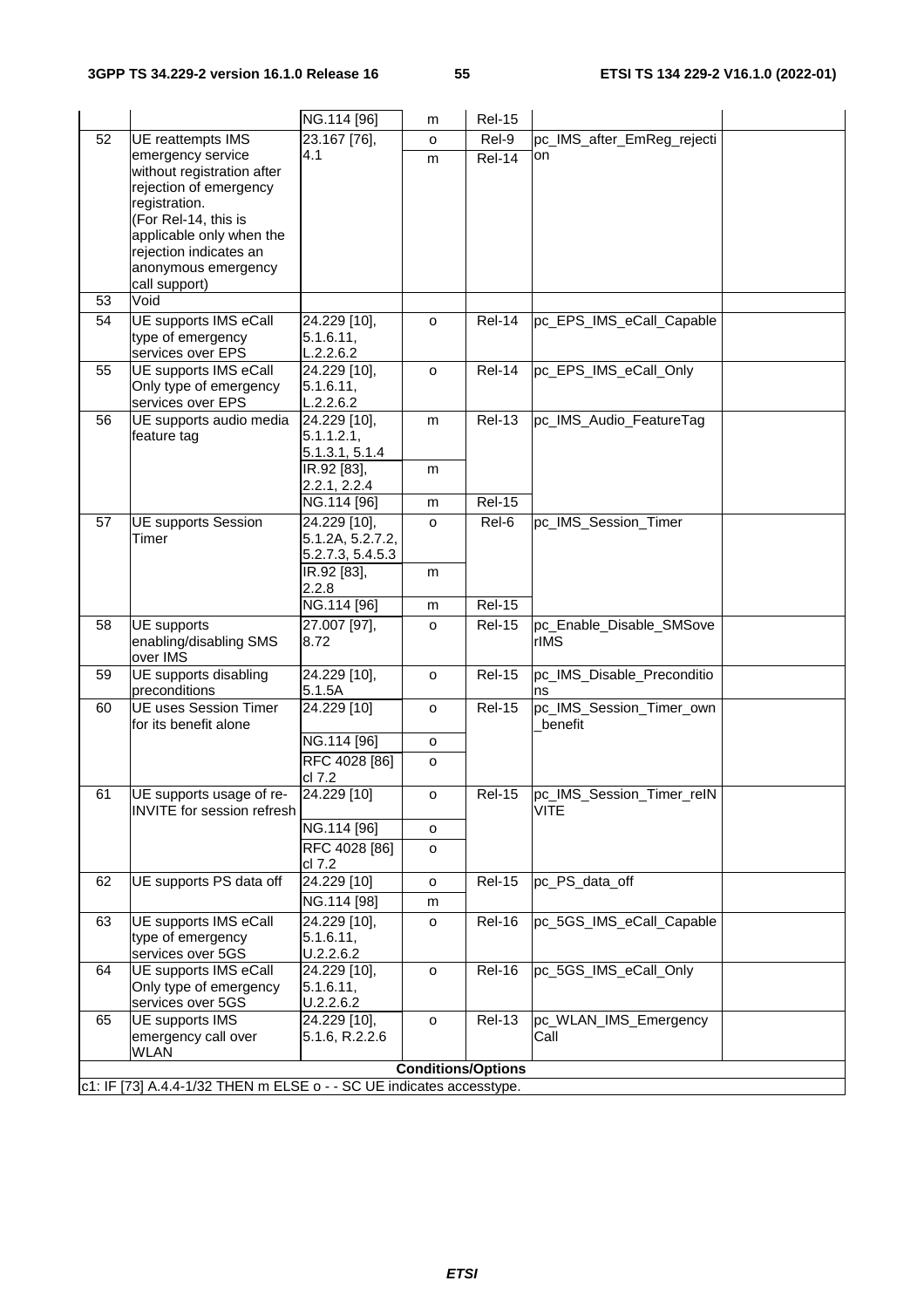# A.4.6 Additional information for IPv4

**Table A.13: Additional information for IPv4** 

|             | Precondition: This table is only applicable if A.7/1 IPv4 is supported                        |                           |               |         |                                         |                |  |  |  |
|-------------|-----------------------------------------------------------------------------------------------|---------------------------|---------------|---------|-----------------------------------------|----------------|--|--|--|
| <b>Item</b> | <b>Additional information</b>                                                                 | Reference                 | <b>Status</b> | Release | <b>Mnemonic</b>                         | <b>Support</b> |  |  |  |
|             | for IPv4                                                                                      |                           |               |         |                                         |                |  |  |  |
|             | UE capable of being<br>configured to initiate P-<br>ICSCF discovery via<br>DHCP <sub>V4</sub> | $[23.981]$ [18],<br>5.2.1 | o             | Rel-5   | pc_InitiateP_CSCFDiscovery<br>viaDHCPv4 |                |  |  |  |
| 2           | UE supports P-CSCF<br>Idiscoverv via DHCPv4                                                   | 23.981 [18],<br>5.2.1     | o             | Rel-5   | pc P CSCFDiscovery viaD<br><b>HCPv4</b> |                |  |  |  |

# A.4.7 MTSI media

### **Table A.15: MTSI media**

| <b>Item</b>    | <b>Media</b>                               | Reference                  | <b>Status</b> | Release       | <b>Mnemonic</b>          | <b>Support</b> |
|----------------|--------------------------------------------|----------------------------|---------------|---------------|--------------------------|----------------|
| $\mathbf{1}$   | Speech                                     | 26.114 [56],               | $\Omega$      | Rel-7         | pc MTSI Speech           |                |
|                |                                            | 5.2.1                      |               |               |                          |                |
|                |                                            | $R.92$ [83], 3.2           | m             |               |                          |                |
|                |                                            | $\overline{IR}$ 51 [84], 3 | m             |               |                          |                |
|                |                                            | NG.108 [87]                | m             |               |                          |                |
|                |                                            | NG.114 [96]                | m             | <b>Rel-15</b> |                          |                |
| $\overline{2}$ | Speech, AMR wideband                       | 26.114 [56],               | o             | Rel-7         | pc_MTSI_Speech_AMRWB     |                |
|                |                                            | 5.2.1                      |               |               |                          |                |
|                |                                            | $IR.51 [84]$ , 3           | m             |               |                          |                |
|                |                                            | IR.92 [83], 3.2            | m             |               |                          |                |
|                |                                            | NG.114 [96]                | m             | <b>Rel-15</b> |                          |                |
| 3              | Video                                      | 26.114 [56],               | o             | Rel-7         | pc_MTSI_Video            |                |
|                |                                            | 5.2.2                      |               |               |                          |                |
|                |                                            | IR.94 [75], 3.3            | m             |               |                          |                |
|                |                                            | IR.51 [84], 3              | m             |               |                          |                |
|                |                                            | NG.114 [96]                | m             | <b>Rel-15</b> |                          |                |
| 4              | Video, H.263 Profile 3                     | 26.114 [56],               | $\circ$       | Rel-7         |                          |                |
|                |                                            | 5.2.2                      |               |               |                          |                |
| 5              | Video, MPEG-4                              | 26.114 [56],               | $\circ$       | Rel-7         |                          |                |
|                |                                            | 5.2.2                      |               |               |                          |                |
| 6              | Video, H.264                               | 26.114 [56],<br>5.2.2      | $\circ$       | Rel-7         |                          |                |
| $\overline{7}$ | Void                                       |                            |               |               |                          |                |
| 8              | Void                                       |                            |               |               |                          |                |
| $\overline{9}$ | Video codec H.264 CBP<br>Level 1.2         | 26.114 [56],<br>5.2.2      | $\circ$       | Rel-8         | pc_VideoCodecH264CBP     |                |
|                |                                            |                            |               |               |                          |                |
|                |                                            | IR.94 [75], 3.3            | m             |               |                          |                |
|                |                                            | IR.51 [84], 3              | m             |               |                          |                |
| 10             | Speech, EVS                                | 26.114 [56]                | o             | <b>Rel-12</b> | pc_MTSI_Speech_EVS       |                |
|                |                                            | NG.114 [96]                | m             | <b>Rel-15</b> |                          |                |
| 11             | Video codec H.265<br>(HEVC), Main Profile, | 26.114 [56],<br>5.2.2      | m             | <b>Rel-15</b> | pc_VideoCodecH265Lv31    |                |
|                | Main Tier, Level 3.1                       |                            |               |               |                          |                |
|                |                                            | NG.114 [96]                | m             | <b>Rel-15</b> |                          |                |
| 12             | Video codec H.264 (AVC)                    | 26.114 [56],               | o             | <b>Rel-15</b> | pc_VideoCodecH264CHPLv31 |                |
|                | CHP Level 3.1                              | 5.2.2                      |               |               |                          |                |
|                |                                            | NG.114 [96]                | m             | <b>Rel-15</b> |                          |                |
| 13             | Video codec H.264 (AVC)                    | 26.114 [56],               | m             | <b>Rel-15</b> | pc_VideoCodecH264CBPLv31 |                |
|                | CBP Level 3.1                              | 5.2.2                      |               |               |                          |                |
|                |                                            | NG.114 [96]                | m             | <b>Rel-15</b> |                          |                |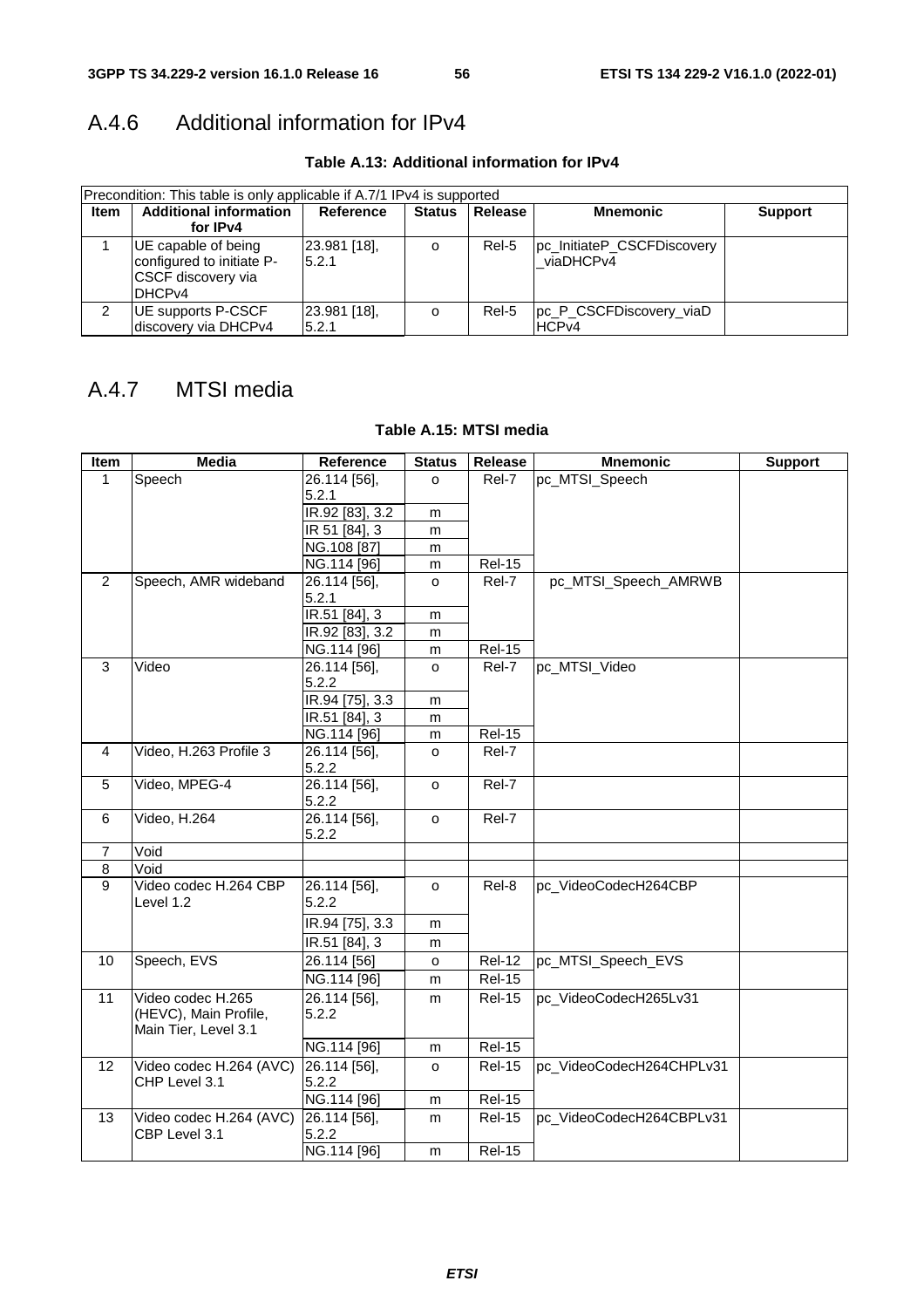# A.4.8 MTSI supplementary services

| <b>Item</b> | <b>Service</b>                    | Reference        | <b>Status</b> | Release       | <b>Mnemonic</b> | <b>Support</b> |
|-------------|-----------------------------------|------------------|---------------|---------------|-----------------|----------------|
|             | <b>Originating Identification</b> | $[24.173]$ [55], | o             | Rel-7         | pc MTSI OIP     |                |
|             | Presentation                      | Annex A          |               |               |                 |                |
|             |                                   | IR.92 [83], 2.3  | m             |               |                 |                |
|             |                                   | IR.51 [84], 2.3  | m             |               |                 |                |
|             |                                   | NG.114 [96]      | m             | <b>Rel-15</b> |                 |                |

## **Table A.16: MTSI supplementary services**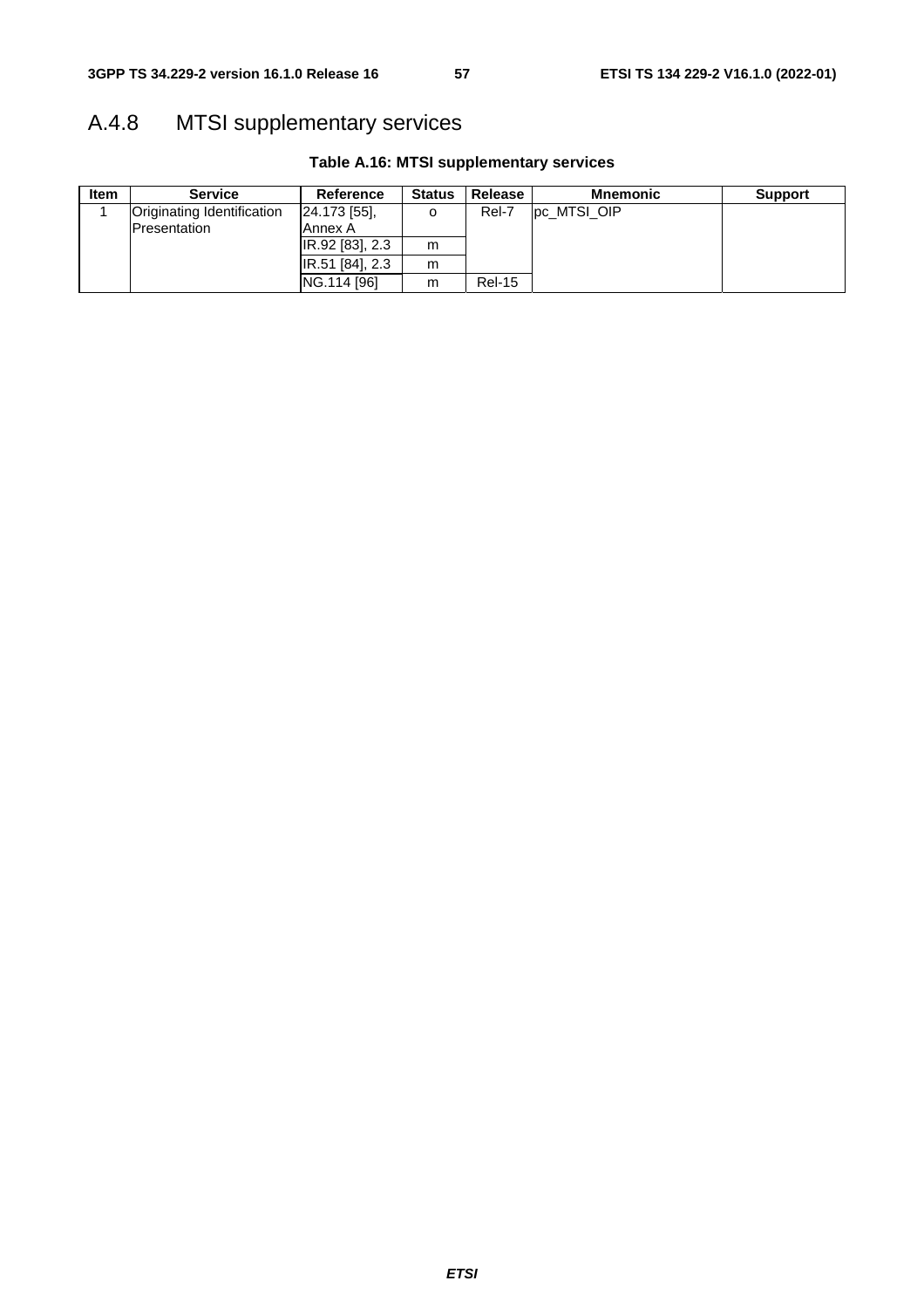| $\overline{2}$ | Originating Identification        | 24.173 [55],                     | $\circ$ | Rel-7                  | pc_MTSI_OIR         |  |
|----------------|-----------------------------------|----------------------------------|---------|------------------------|---------------------|--|
|                | Restriction                       | Annex A<br>IR.92 [83], 2.3       | m       |                        |                     |  |
|                |                                   | IR.51 [84], 2.3                  | m       |                        |                     |  |
|                |                                   | NG.108 [87]                      | m       |                        |                     |  |
|                |                                   | NG.114 [96]                      | m       | <b>Rel-15</b>          |                     |  |
| 2A             | Originating Identification        | 24.173 [55],                     | o       | Rel-7                  | pc_MTSI_OIR_C       |  |
|                | Restriction - Configuration       | Annex A                          |         |                        |                     |  |
|                |                                   |                                  |         |                        |                     |  |
|                |                                   | IR.92 [83], 2.3                  | $\circ$ |                        |                     |  |
|                |                                   |                                  |         |                        |                     |  |
|                |                                   |                                  |         |                        |                     |  |
|                |                                   | NG.114 [96]                      | o       | <b>Rel-15</b>          |                     |  |
| 3              | Terminating Identification        | 24.173 [55],                     | $\circ$ | Rel-7                  | pc_MTSI_TIP         |  |
|                | Presentation                      | Annex B                          |         |                        |                     |  |
|                |                                   | IR.92 [83], 2.3                  | m       |                        |                     |  |
|                |                                   | IR.51 [84], 2.3                  | m       |                        |                     |  |
| 4              | Terminating Identification        | NG.114 [96]<br>24.173 [55],      | o       | <b>Rel-15</b><br>Rel-7 | pc_MTSI_TIR         |  |
|                | Restriction                       | Annex B                          | o       |                        |                     |  |
|                |                                   | IR.92 [83], 2.3                  | m       |                        |                     |  |
|                |                                   | IR.51 [84], 2.3                  | m       |                        |                     |  |
|                |                                   | NG.108 [87]                      | m       |                        |                     |  |
|                |                                   | NG.114 [96]                      | m       | <b>Rel-15</b>          |                     |  |
| 4A             | <b>Terminating Identification</b> | 24.173 [55],                     | o       | Rel-7                  | pc_MTSI_TIR_C       |  |
|                | Restriction - Configuration       | Annex A                          |         |                        |                     |  |
|                |                                   |                                  |         |                        |                     |  |
|                |                                   | IR.92 [83], 2.3                  | o       |                        |                     |  |
|                |                                   |                                  |         |                        |                     |  |
|                |                                   |                                  |         |                        |                     |  |
| 5              | <b>Communication Diversion</b>    | NG.114 [96]<br>24.173 [55],      | o       | <b>Rel-15</b>          | pc_MTSI_CommDivert  |  |
|                |                                   | Annex C                          | $\circ$ | Rel-7                  |                     |  |
|                |                                   | IR.92 [83], 2.3                  | m       |                        |                     |  |
|                |                                   | IR.51 [84], 2.3                  | m       |                        |                     |  |
|                |                                   | NG.108 [87]                      | m       |                        |                     |  |
|                |                                   | NG.114 [96]                      | m       | <b>Rel-15</b>          |                     |  |
| 6              | <b>Communication Hold</b>         | 24.173 [55],                     | $\circ$ | Rel-7                  | pc_MTSI_CommHold    |  |
|                |                                   | Annex D                          |         |                        |                     |  |
|                |                                   | IR.92 [83], 2.3                  | m       |                        |                     |  |
|                |                                   | IR.51 [84], 2.3                  | m       |                        |                     |  |
|                |                                   | NG.114 [96]                      | m       | <b>Rel-15</b>          |                     |  |
| $\overline{7}$ | Incoming Communication<br>Barring | $\sqrt{24.173}$ [55],<br>Annex E | o       | Rel-7                  | pc_MTSI_Incoming_CB |  |
|                |                                   | IR.92 [83], 2.3                  | m       |                        |                     |  |
|                |                                   | IR.51 [84], 2.3                  | m       |                        |                     |  |
|                |                                   | NG.114 [96]                      | m       | <b>Rel-15</b>          |                     |  |
| 8              | Message Waiting                   | 24.173 [55],                     | o       | Rel-7                  | pc_MTSI_MessageWait |  |
|                | Indication                        | Annex F                          |         |                        |                     |  |
|                |                                   | IR.92 [83], 2.3                  | m       |                        |                     |  |
|                |                                   | IR.51 [84], 2.3                  | m       |                        |                     |  |
|                |                                   | NG.108 [87]                      | m       |                        |                     |  |
|                |                                   | NG.114 [96]                      | m       | <b>Rel-15</b>          |                     |  |
| 9              | Conference                        | 24.173 [55],                     | $\circ$ | Rel-7                  | pc_MTSI_Conference  |  |
|                |                                   | Annex G                          |         |                        |                     |  |
|                |                                   | IR.92 [83], 2.3                  | m       |                        |                     |  |
|                |                                   | IR.51 [84], 2.3<br>NG.114 [96]   | m       | <b>Rel-15</b>          |                     |  |
| 10             | Void                              |                                  | m       |                        |                     |  |
|                |                                   |                                  |         |                        |                     |  |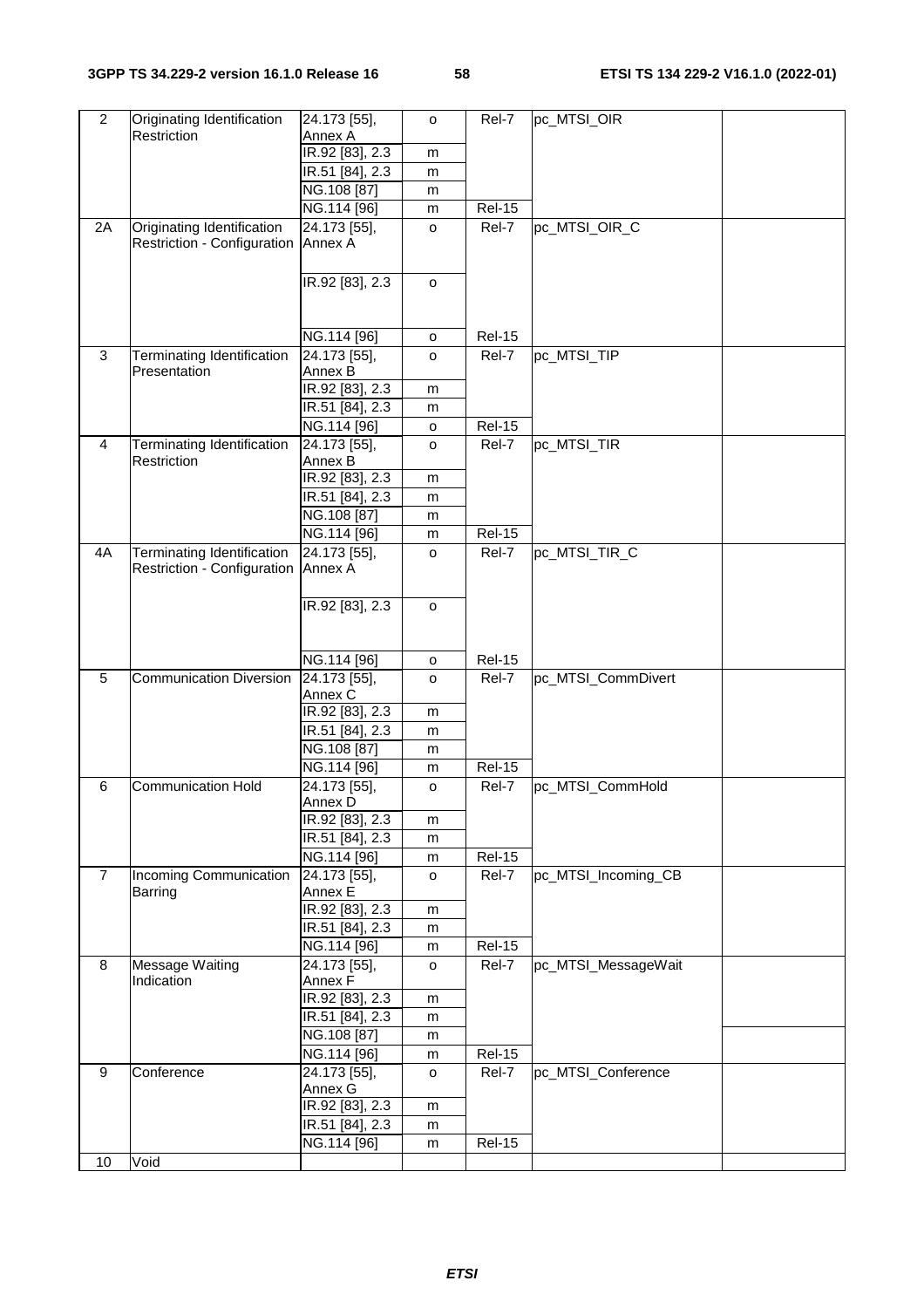| 11 | <b>Explicit Communication</b><br>Transfer - consultative<br>transfer | 24.173 [55],<br>Annex H | $\Omega$     | Rel-7         | pc_IMS_ExplicitConsultative<br>Transfer |  |
|----|----------------------------------------------------------------------|-------------------------|--------------|---------------|-----------------------------------------|--|
|    |                                                                      | NG.114 [96]             | m            | <b>Rel-15</b> |                                         |  |
| 12 | Anonymous<br>Communication Rejection                                 | 24.173 [55],<br>Annex E | $\circ$      | Rel-7         | pc MTSI ACR                             |  |
| 13 | <b>Communication Waiting</b>                                         | 24.615 [69]             | $\circ$      | Rel-7         | pc_MTSI_CommWaiting                     |  |
|    |                                                                      | IR.92 [83], 2.3         | m            |               |                                         |  |
|    |                                                                      | IR.51 [84], 2.3         | m            |               |                                         |  |
|    |                                                                      | NG.108 [87]             | m            |               |                                         |  |
|    |                                                                      | NG.114 [96]             | m            | <b>Rel-15</b> |                                         |  |
| 14 | Three way session                                                    | 24.147 [19]             | $\mathsf{o}$ | Rel-8         | pc IMS_TWS                              |  |
|    |                                                                      | IR.92 [83], 2.3         | m            |               |                                         |  |
|    |                                                                      | IR.51 [84], 2.3         | m            |               |                                         |  |
|    |                                                                      | NG.114 [96]             | m            | <b>Rel-15</b> |                                         |  |
| 15 | <b>Outgoing Communication</b><br>Barring                             | 24.173 [55],<br>Annex E | $\circ$      | Rel-7         | pc MTSI Outgoing CB                     |  |
|    |                                                                      | IR.92 [83], 2.3         | m            |               |                                         |  |
|    |                                                                      | IR.51 [84], 2.3         | m            |               |                                         |  |
|    |                                                                      | NG.114 [96]             | m            | <b>Rel-15</b> |                                         |  |
| 16 | Void                                                                 |                         |              |               |                                         |  |
| 17 | Void                                                                 |                         |              |               |                                         |  |
| 18 | SIP based user<br>configuration                                      | 24.238 [85],<br>432     | $\circ$      | Rel-7         | pc_SIP_Based_UserConfigur<br>ation      |  |
| 19 | <b>USSI</b>                                                          | 24.390 [90]             | $\circ$      | <b>Rel-12</b> | pc_USSI                                 |  |
|    |                                                                      | IR.92 [83],<br>Annex D  | $\circ$      |               |                                         |  |
|    |                                                                      | NG.114 [96]             | $\circ$      | <b>Rel-15</b> |                                         |  |

# A.4.9 MTSI media change

## **Table A.17: MTSI media change**

| Item | Media change           | Ref. | <b>Status</b> | Release | <b>Mnemonic</b> | Support |
|------|------------------------|------|---------------|---------|-----------------|---------|
|      | Text. add video remove |      |               | $ReI-I$ |                 |         |
|      | video                  |      |               |         |                 |         |

# A.4.10 UE Implementation Types

|  |  |  |  | Table A.18: UE Access Technologies |
|--|--|--|--|------------------------------------|
|--|--|--|--|------------------------------------|

| <b>Item</b>   | <b>UE Access</b><br><b>Technologies</b> | Reference                       | <b>Status</b> | Release       | <b>Mnemonic</b>                                                             | <b>Support</b> |
|---------------|-----------------------------------------|---------------------------------|---------------|---------------|-----------------------------------------------------------------------------|----------------|
|               | IE-UTRA                                 | 36.101 [70]                     | $\circ$       | Rel-8         | pc eFDD or pc eTDD, both<br>as defined in TS 36.523-2<br>[73] Table A.4.1-1 |                |
| $\mathcal{P}$ | <b>UTRA</b>                             | 21.904 [71], 5                  | $\Omega$      | R99           | pc_UTRA, as defined in TS<br>36.523-2 [73] Table A.4.1-1                    |                |
| 3             | <b>Fixed Broadband</b>                  | 24.229 [10],<br>Annex E         | $\Omega$      | Rel-7         | pc FixedBroadband                                                           |                |
| 4             | <b>WLAN</b>                             | <b>IEEE Std</b><br>802.11       | $\Omega$      |               | pc WLAN                                                                     |                |
| 5             | <b>NR</b>                               | 38.101-1 [91],<br>38.101-2 [92] | $\Omega$      | <b>Rel-15</b> | pc_NG_RAN_NR as defined<br>in TS 38.508-2 [93] Table<br>A.4.1-3             |                |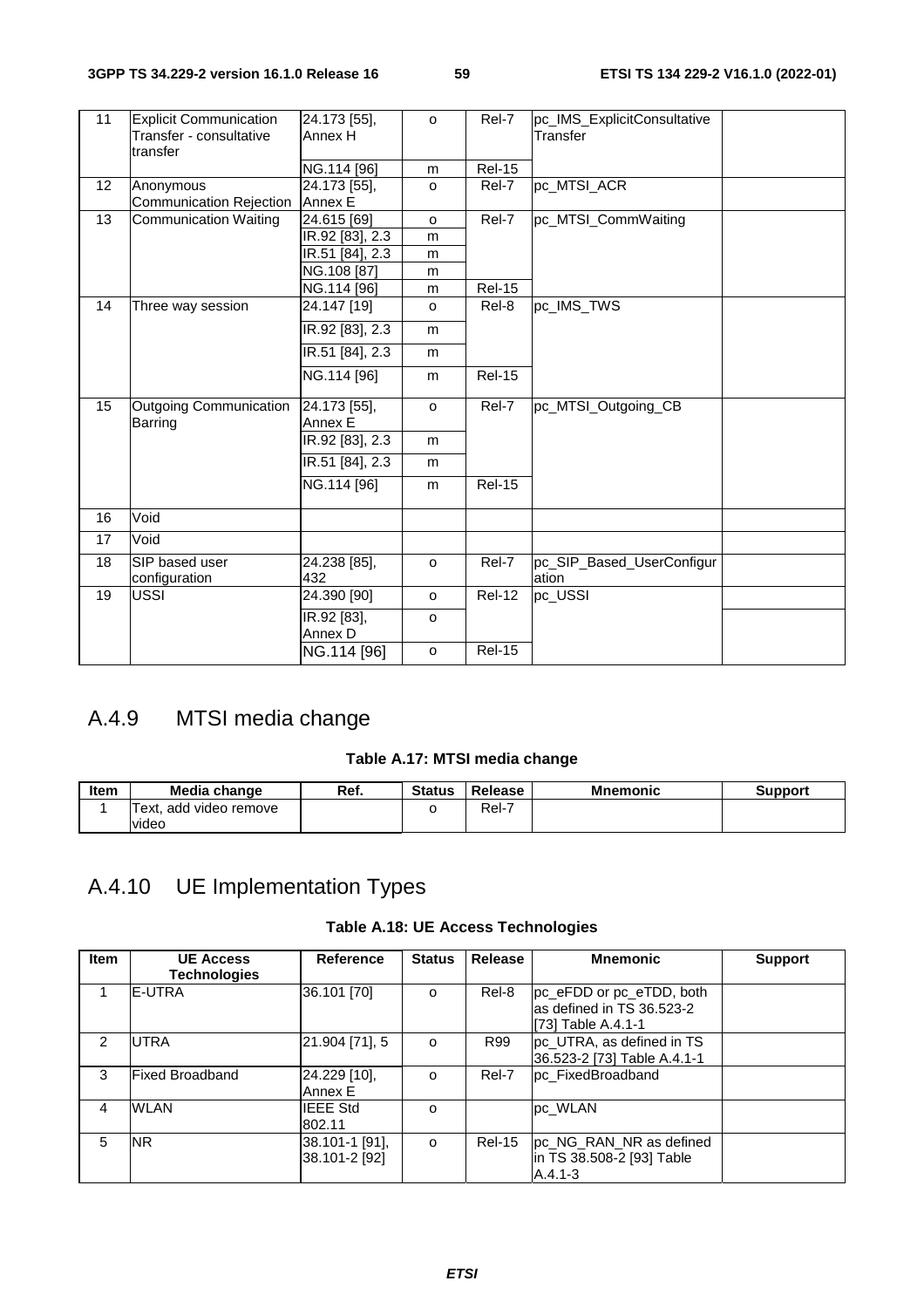# A.4.11 Special Conformance Testing Functions

| <b>Item Special Conformance Testing Functions</b> | Ref.                                            | <b>Release</b> | <b>Mnemonic</b>   | <b>Support</b> |
|---------------------------------------------------|-------------------------------------------------|----------------|-------------------|----------------|
| Update UE Location Information                    | 34.109 [78].<br>5.4.2<br>36.509 [79].<br>.5.5.2 | <b>Rel-10</b>  | See 36.523-2 [73] |                |

## **Table A.19: Special Conformance Testing Functions**

# A.4.12 NG.102

| Item            |                                                       | Ref.        | <b>Status</b> | <b>Release</b> | <b>Mnemonic</b>                                      | <b>Support</b> |
|-----------------|-------------------------------------------------------|-------------|---------------|----------------|------------------------------------------------------|----------------|
| 1               | Combined Registration E-<br>UTRA                      | NG.102 [89] | $\circ$       | n/a            | pc_NG102_Combined_Registration_EUT<br><b>RA</b>      |                |
| 2               | Dual Registration E-UTRA                              | NG.102 [89] | $\circ$       | n/a            | pc_NG102_Dual_Registration_EUTRA                     |                |
| 3               | <b>Combined Registration</b><br>WLAN                  | NG.102 [89] | $\Omega$      | n/a            | pc_NG102_Combined_Registration_WLA                   |                |
| 4               | Dual Registration WLAN                                | NG.102 [89] | $\Omega$      | n/a            | pc_NG102_Dual_Registration_WLAN                      |                |
| 5               | Voice Call after combined<br>registration E-UTRA      | NG.102 [89] | o             | n/a            | pc_NG102_Call_Combined_Registration_<br><b>EUTRA</b> |                |
| 6               | Voice call after dual<br>registration E-UTRA          | NG.102 [89] | $\circ$       | n/a            | pc_NG102_Call_Dual_Registration_EUT<br><b>RA</b>     |                |
| $\overline{7}$  | Voice Call after combined<br>registration WLAN        | NG.102 [89] | $\Omega$      | n/a            | pc_NG102_Call_Combined_Registration_<br><b>WLAN</b>  |                |
| 8               | Voice call after dual<br>registration WLAN            | NG.102 [89] | $\Omega$      | n/a            | pc_NG102_Call_Dual_Registration_WLA                  |                |
| 9               | <b>RCS</b> chat after combined<br>registration E-UTRA | NG.102 [89] | $\Omega$      | n/a            | pc_NG102_Chat_Combined_Registration<br><b>EUTRA</b>  |                |
| 10 <sup>°</sup> | <b>IRCS</b> chat after dual<br>registration E-UTRA    | NG.102 [89] | $\circ$       | n/a            | pc_NG102_Chat_Dual_Registration_EUT<br><b>RA</b>     |                |
| 11              | <b>IRCS</b> chat after combined<br>registration WLAN  | NG.102 [89] | $\Omega$      | n/a            | pc_NG102_Chat_Combined_Registration<br><b>WLAN</b>   |                |
| 12 <sup>2</sup> | IRCS chat after dual<br>registration WLAN             | NG.102 [89] | $\circ$       | n/a            | pc_NG102_Chat_Dual_Registration_WL<br>AN             |                |

### **Table A.20: NG.102 capabilities**

# A.4.13 NG.114 versions

### **Table A.21: NG.114 versions**

| <b>Item</b> |                      | Ref.                  | <b>Status</b> | Release | <b>Mnemonic</b> | <b>Support</b> |
|-------------|----------------------|-----------------------|---------------|---------|-----------------|----------------|
|             | Version 1.0 as of 07 | <b>NG.114</b>         |               | n/a     | $pc$ NG114 v1 0 |                |
|             | August 2020          | $v1.0$ [96]           |               |         |                 |                |
|             | Version 2.0 as of 07 | <b>NG.114</b>         |               | n/a     | pc_NG114_v2_0   |                |
|             | August 2021          | v <sub>2.0</sub> [98] |               |         |                 |                |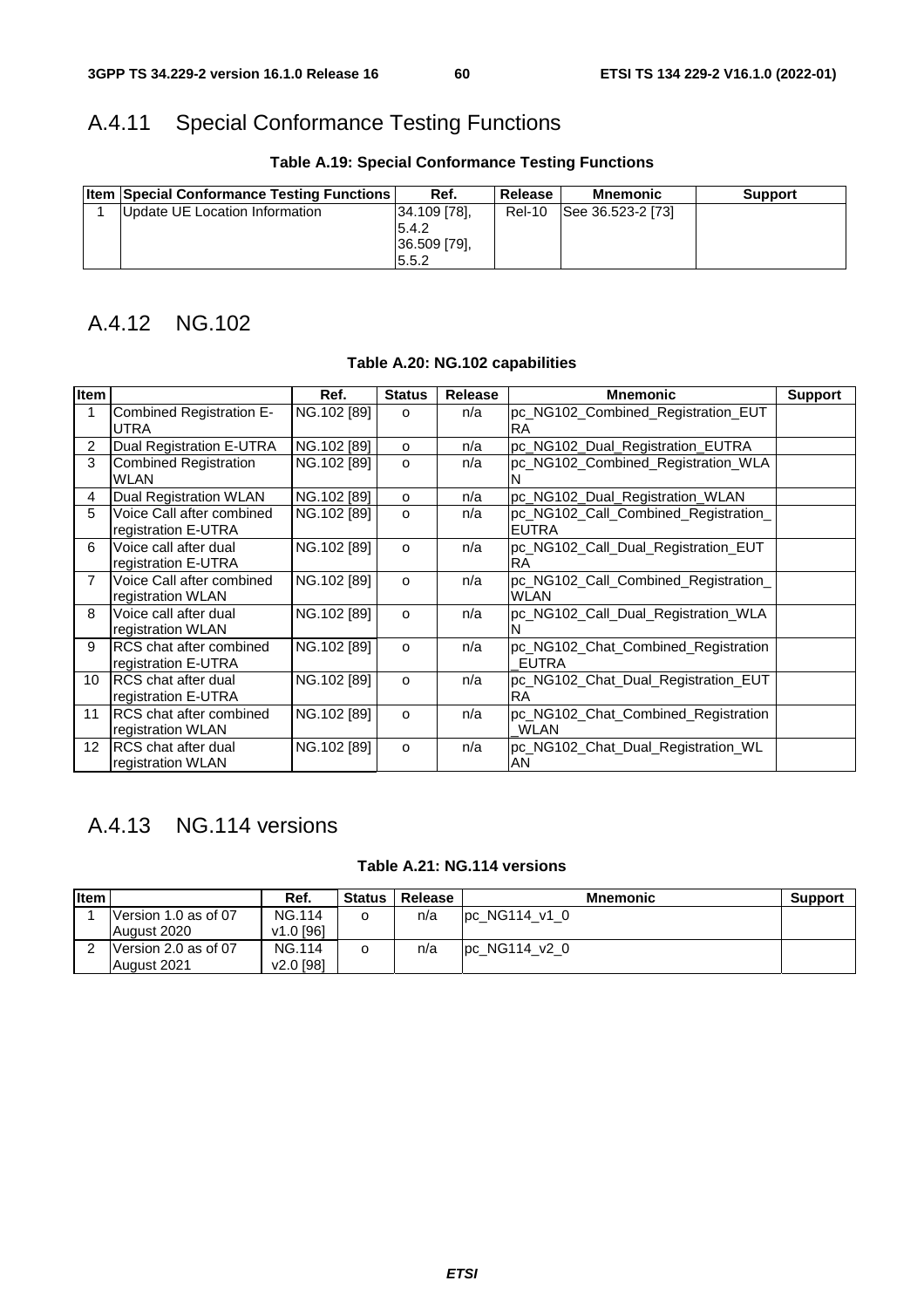# A.4.14 NG.114 capabilities

| Item           |                              | Ref.                  | <b>Status</b> | Release | <b>Mnemonic</b>                 | <b>Support</b> |
|----------------|------------------------------|-----------------------|---------------|---------|---------------------------------|----------------|
|                | Immtel ICSI value            | <b>NG.114</b>         | m             | n/a     | pc NG114 v1 0 mmtel             |                |
|                |                              | $V1.0$ [96]           |               |         |                                 |                |
| $\overline{2}$ | audio feature tag            | <b>NG.114</b>         | m             | n/a     | pc NG114 v1 0 audio             |                |
|                |                              | $v1.0$ [96]           |               |         |                                 |                |
| 3              | video feature tag            | <b>NG.114</b>         | m             | n/a     | pc NG114 v1 0 video             |                |
|                |                              | $v1.0$ [96]           |               |         |                                 |                |
| 4              | <b>Codecs and attributes</b> | <b>NG.114</b>         | m             | n/a     | pc_NG114_v1_0_initial_SDP_offer |                |
|                | lin initial SDP offer        | $V1.0$ [96]           |               |         |                                 |                |
| 5              | final codec selection        | <b>NG.114</b>         | m             | n/a     | pc_NG114_v1_0_final_SDP_offer   |                |
|                |                              | $v1.0$ [96]           |               |         |                                 |                |
| 6              | Annex C.3 default            | <b>NG.114</b>         | m             | n/a     |                                 |                |
|                | configuration                | v1.0 [98]             |               |         |                                 |                |
| $\overline{7}$ | Annex C.3 default            | <b>NG.114</b>         | m             | n/a     |                                 |                |
|                | configuration                | v <sub>2.0</sub> [98] |               |         |                                 |                |

## **Table A.22: NG.114 capabilities**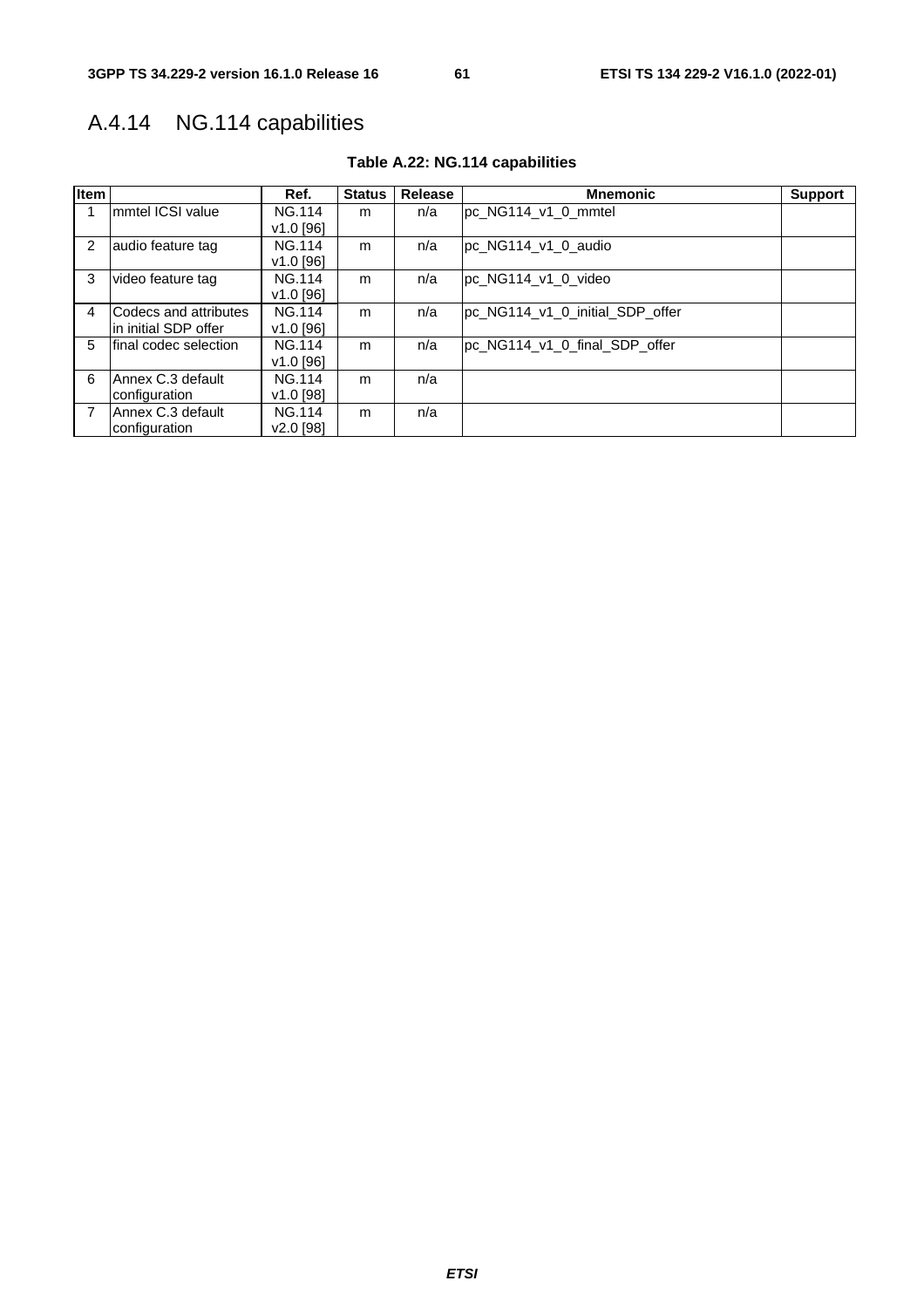Annex B (informative): Change history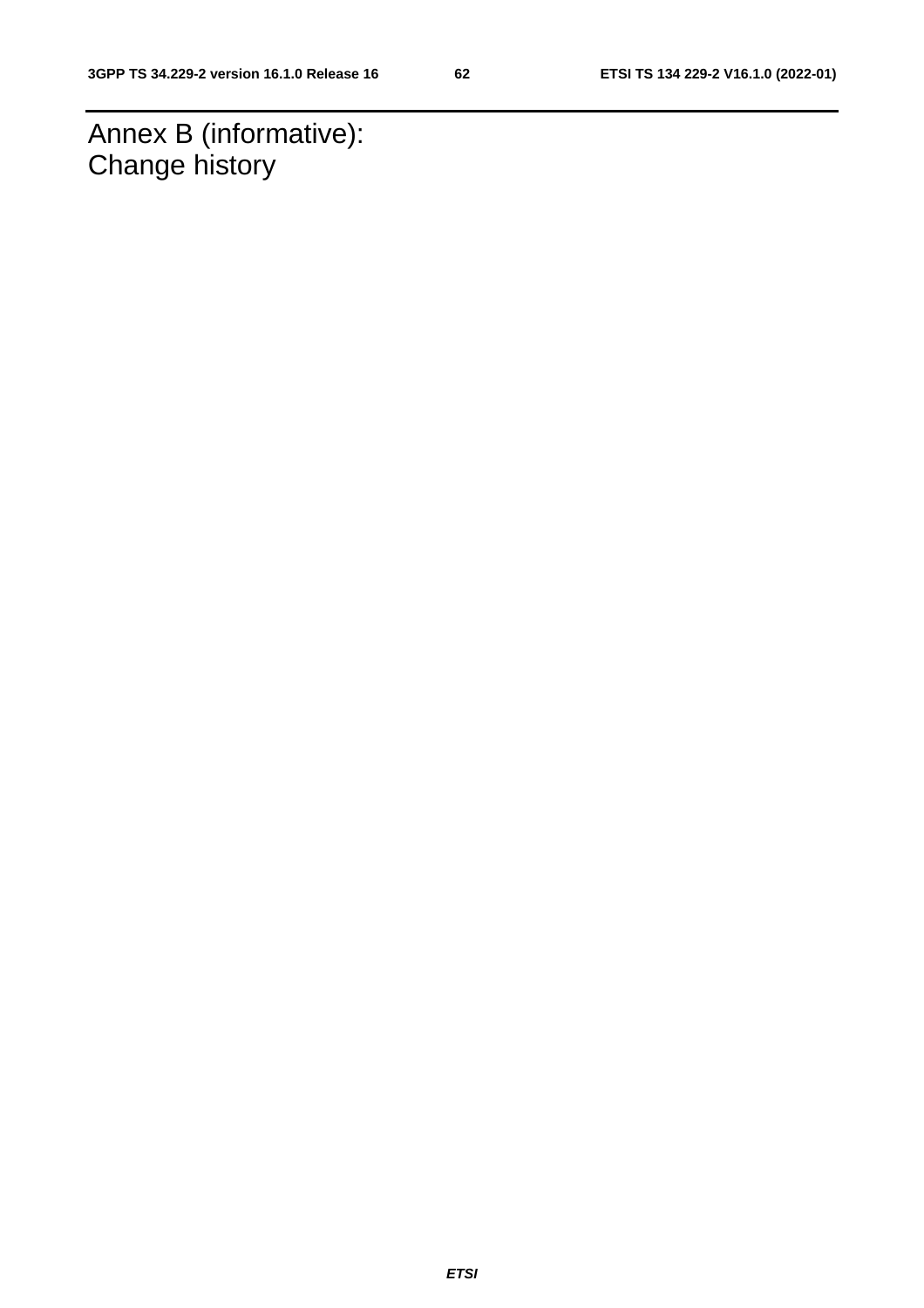| <b>Meeting</b><br>$-1$ st $-$ | Doc-1st-<br>Level      | CR           | Rev | <b>Subject</b>                                                                                 | Cat            |                | Version   Version<br>-New | Doc-2nd-<br>Level      |
|-------------------------------|------------------------|--------------|-----|------------------------------------------------------------------------------------------------|----------------|----------------|---------------------------|------------------------|
| Level                         |                        |              |     |                                                                                                |                | <b>Current</b> |                           |                        |
| RP-31                         | RP-060053              |              |     | Update to version 1.0.0 and present to RAN#31 for<br>information                               |                | 0.0.1          | 1.0.0                     | R5-060523              |
|                               |                        |              |     | Update to version 2.0.0 during RAN5#31 e-mail<br>agreement procedure                           |                | 1.0.0          | 2.0.0                     | R5-061399              |
| RP-32                         | RP-060320              |              |     | MCC Editorial clean up version 2.0.1 - and present                                             |                | 2.0.0          | 2.0.1                     |                        |
|                               |                        |              |     | to RAN#32 for approval to go under revision control<br>(as version 5.0.0)                      |                |                |                           |                        |
|                               |                        |              |     | Update to version 5.0.0 after RAN#32                                                           |                | 2.0.1          | 5.0.0                     |                        |
| RP-33                         | RP-060565              | 0001         |     | Applicability for new P-CSCF Discovery List test<br>cases                                      | F              | 5.0.0          | 5.1.0                     | R5-062365              |
| RP-33                         | RP-060565              | 0002         | ÷.  | CR to 34.229-2: Update applicability table for IMSCC F<br>test                                 |                | 5.0.0          | 5.1.0                     | R5-062026              |
| <b>RP-34</b>                  | RP-060746              | 0003         |     | Updating of test cases to cover both IMS support<br>and early IMS security scenarios, ICS part | F              | 5.1.0          | 5.2.0                     | R5-063528              |
| <b>RP-34</b>                  | RP-060746              | 0004         |     | ICS part for new registration test cases 8.5, 8.6 and<br>8.7 for early IMS security            | F              | 5.1.0          | 5.2.0                     | R5-063527              |
| $RP-34$                       | RP-060746              | 0005         |     | Removal of MO Call - 488 not accepted here for rel<br>5, ICS part                              | F              | 5.1.0          | 5.2.0                     | R5-063331              |
| <b>RP-34</b>                  | RP-060746              | 0006         |     | Production of pointer version 5.2.0 of TS 34.229-2<br>with no technical contents               | F              | 5.1.0          | 5.2.0                     | R5-063292              |
| <b>RP-34</b>                  | RP-060748              | 0007         |     | Update to 34.229-2 : Major capabilities                                                        | F              | 5.1.0          | 6.0.0                     | R5-063571              |
| <b>RP-35</b>                  | RP-070089              | 0008         |     | IMS security and early IMS security capability                                                 | F              | 6.0.0          | 6.1.0                     | R5-070426              |
| <b>RP-35</b>                  | RP-070089              | 0009         |     | update<br>Removal of applicability statements for IMS test                                     | F              | 6.0.0          | 6.1.0                     | R5-070330              |
|                               |                        |              |     | cases 7.7 and 7.8                                                                              |                |                |                           |                        |
| RP-36                         | RP-070362              | 0010         |     | Applicability of IMS TC 13.4                                                                   | F              | 6.1.0          | 6.2.0                     | R5-071060              |
| <b>RP-36</b><br>RP-36         | RP-070362<br>RP-070362 | 0011<br>0013 |     | Coding options for the IPv4 address in PCO IE<br>Applicability of Call Control TCs             | F<br>F         | 6.1.0<br>6.1.0 | 6.2.0<br>6.2.0            | R5-071438<br>R5-071507 |
| <b>RP-37</b>                  | RP-070607              | 0014         |     | Applicability of re- and de-registration TCs for early<br>IMS                                  | F              | 6.2.0          | 6.3.0                     | R5-072115              |
| <b>RP-38</b>                  | RP-070874              | 0017         |     | Production of 34.229-2 pointer version in Rel-6<br>pointing to Rel-7 version                   | F              | 6.3.0          | 6.4.0                     | R5-073279              |
| <b>RP-38</b>                  | RP-070882              | 0015         |     | Applicability of new MTSI MO Call and Call Hold test F<br>cases                                |                | 6.3.0          | 7.0.0                     | R5-073445              |
| <b>RP-38</b>                  | RP-070882              | 0016         |     | Add MTSI media capabilities                                                                    | F              | 6.3.0          | 7.0.0                     | R5-073096              |
| RP-39                         | RP-080113              | 0018         |     | Applicability for new MTSI test cases 15.12, 15.13<br>and 15.23                                | F              | 7.0.0          | 7.1.0                     | R5-080597              |
| RP-39                         | RP-080113              | 0019         |     | Applicability for MTSI test case MO MTSI Text call                                             | F              | 7.0.0          | 7.1.0                     | R5-080562              |
| RP-39                         | RP-080114              | 0020         |     | Applicability for MTSI test case Speech AMR,<br>indicate all codec modes                       | F              | 7.0.0          | 7.1.0                     | R5-080081              |
| RP-39                         | RP-080114              | 0021         |     | Applicability for MTSI test case Speech AMR-WB,<br>indicate all codec modes                    | $\overline{F}$ | 7.0.0          | 7.1.0                     | R5-080083              |
| RP-39                         | RP-080114              | 0022         |     | Applicability for MTSI test case MT Video, add<br>speech remove speech                         | F              | 7.0.0          | 7.1.0                     | R5-080590              |
| <b>RP-39</b>                  | RP-080114              | 0023         |     | Update SDP applicability tables                                                                | F              | 7.0.0          | 7.1.0                     | R5-080578              |
| <b>RP-39</b>                  | RP-080114              | 0024         |     | Update references in TS 34.229-2                                                               | F              | 7.0.0          | 7.1.0                     | R5-080090              |
| <b>RP-39</b>                  | RP-080114              | 0025         |     | Update key to status codes                                                                     | F              | 7.0.0          | 7.1.0                     | R5-080091              |
| <b>RP-39</b>                  | RP-080114              | 0026         |     | Addition of Applicability Statement for new MTSI test   F<br>cases                             |                | 7.0.0          | 7.1.0                     | R5-080603              |
| <b>RP-40</b>                  | RP-080376              | 0027         |     | Applicability statements of new MTSI test cases                                                | F              | 7.1.0          | 7.20                      | R5-081500              |
| <b>RP-40</b><br><b>RP-40</b>  | RP-080376<br>RP-080376 | 0028<br>0029 |     | Media change capabilities<br>Applicability for new MTSI test case MT MTSI                      | F<br>F         | 7.1.0<br>7.1.0 | 7.20<br>7.20              | R5-081084<br>R5-081085 |
| <b>RP-40</b>                  | RP-080376              | 0030         |     | Speech call<br>Applicability for new MTSI test case MT MTSI Video<br>call                      | F              | 7.1.0          | 7.20                      | R5-081086              |
| <b>RP-40</b>                  | RP-080376              | 0031         |     | Applicability for new MTSI test case Speech AMR<br>indicate selective codec modes              | F              | 7.1.0          | 7.20                      | R5-081088              |
| <b>RP-40</b>                  | RP-080376              | 0032         |     | Applicability for new MTSI test case Speech AMR-<br>WB indicate selective codec modes          | $\overline{F}$ | 7.1.0          | 7.20                      | R5-081089              |
| <b>RP-40</b>                  | RP-080376              | 0033         |     | Applicability for new MTSI test case MT Speech add F<br>video remove video                     |                | 7.1.0          | 7.20                      | R5-081090              |
| <b>RP-40</b>                  | RP-080376              | 0034         |     | Applicability for new MTSI test case MT Speech add                                             | IF             | 7.1.0          | 7.20                      | R5-081091              |
| $\overline{RP}$ -41           | RP-080564              | 0035         |     | video remove speech<br>F<br>Update applicabilities for clause 12 test cases<br>7.2.0           |                | 7.3.0          | R5-083134                 |                        |
| <b>RP-41</b>                  | RP-080564              | 0036         |     | Update applicabilities for clause 17 test cases                                                | F              | 7.2.0          | 7.3.0                     | R5-083135              |
| $RP-41$                       | RP-080564              | 0037         |     | Update applicabilities for clause 16 test cases                                                | F              | 7.2.0          | 7.3.0                     | R5-083136              |
| $RP-41$                       | RP-080564              | 0038         |     | Remove table for MTSI media change                                                             | F              | 7.2.0          | 7.3.0                     | R5-083137              |
| <b>RP-41</b>                  | RP-080564              | 0039         |     | Correct applicability for test case 14.2                                                       | F              | 7.2.0          | 7.3.0                     | R5-083452              |
| <b>RP-41</b>                  | RP-080564              | 0040         |     | Applicability statements of new MTSI test cases                                                | F              | 7.2.0          | 7.3.0                     | R5-083560              |
| <b>RP-41</b>                  | RP-080557              | 0041         |     | Removal of reference to IMS test case 13.4                                                     | F              | 7.2.0          | 7.3.0                     | R5-083586              |
| <b>RP-42</b>                  | RP-080966              | 0042         |     | Applicability statements of new MTSI test cases                                                | F              | 7.3.0          | 8.0.0                     | R5-085049              |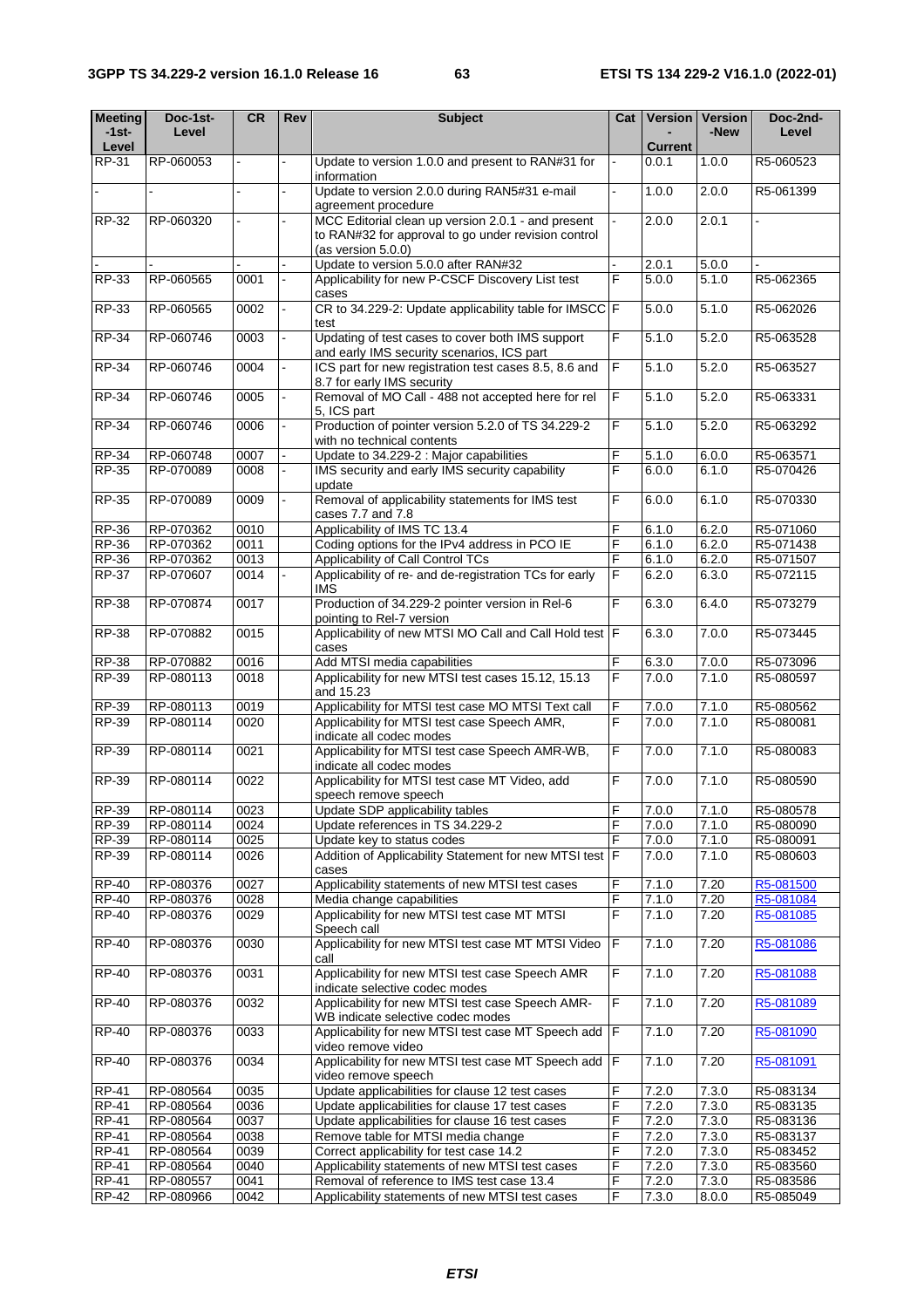| <b>Meeting</b> | Doc-1st-  | CR           | Rev            | <b>Subject</b>                                                                       | Cat            | Version        | <b>Version</b> | Doc-2nd-               |
|----------------|-----------|--------------|----------------|--------------------------------------------------------------------------------------|----------------|----------------|----------------|------------------------|
| -1st-<br>Level | Level     |              |                |                                                                                      |                | <b>Current</b> | -New           | Level                  |
| RP-31          | RP-060053 |              |                | Update to version 1.0.0 and present to RAN#31 for                                    |                | 0.0.1          | 1.0.0          | R5-060523              |
| <b>RP-42</b>   | RP-080966 | 0043         |                | information<br>Remove applicabilities for non MTSI related call                      | F              | 7.3.0          | 8.0.0          | R5-085352              |
| <b>RP-42</b>   | RP-080966 |              |                | setup test cases<br>Remove applicabilities for non mandatory use cases               | F              |                | 8.0.0          |                        |
| <b>RP-42</b>   | RP-080966 | 0044<br>0045 |                | Update of applicability of MTSI test cases for                                       |                | 7.3.0<br>7.3.0 | 8.0.0          | R5-085434<br>R5-085444 |
|                |           |              |                | adding/removing media                                                                | F              |                |                |                        |
| <b>RP-43</b>   | RP-090205 | 0046         |                | Update of TS 34.229-2 from Rel-7 to Rel-8                                            | F              | 7.3.0          | 8.0.0          | R5-090764              |
| <b>RP-43</b>   | RP-090214 | 0047         |                | Applicability statements of new MTSI test cases                                      | F              | 8.0.0          | 8.1.0          | R5-090346              |
| <b>RP-43</b>   | RP-090214 | 0048         |                | Applicability statements of new MTSI test cases                                      | F              | 8.0.0          | 8.1.0          | R5-090624              |
| $RP-43$        | RP-090214 | 0049         |                | Remove applicabilities for non MTSI related call<br>setup test cases (2nd)           | F              | 8.0.0          | 8.1.0          | R5-090626              |
| RP-43          | RP-090214 | 0050         |                | Add applicabilities for new clause 16 test cases                                     | F              | 8.0.0          | 8.1.0          | R5-090627              |
| <b>RP-43</b>   | RP-090214 | 0051         |                | Remove applicabilities for removed clause 16 test<br>cases                           | F              | 8.0.0          | 8.1.0          | R5-090628              |
| <b>RP-43</b>   | RP-090214 | 0052         |                | Add applicability for new clause 17 test case                                        | F              | 8.0.0          | 8.1.0          | R5-090629              |
| <b>RP-44</b>   | RP-090433 | 0053         |                | Addition of PICS for support of UI Message Waiting<br>Indication                     | F              | 8.1.0          | 8.2.0          | R5-092218              |
| <b>RP-45</b>   | RP-090794 | 0054         |                | Update table A.318 SDP types                                                         | F              | 8.2.0          | 8.3.0          | R5-094354              |
| <b>RP-46</b>   | RP-091116 | 0055         |                | Update applicability for test cases 14.1 and 14.2                                    | F              | 8.3.0          | 8.4.0          | R5-095818              |
| <b>RP-46</b>   | RP-091118 | 0056         |                | Update applicability for test case 12.2                                              | F              | 8.3.0          | 8.4.0          | R5-095820              |
| $RP-46$        | RP-091118 | 0057         |                | Update table A.12                                                                    | F              | 8.3.0          | 8.4.0          | R5-096181              |
| <b>RP-47</b>   | RP-100155 | 0058         |                | Addition of applicability for new SMS over IMS test<br>case                          | F              | 8.4.0          | 8.5.0          | R5-100083              |
| <b>RP-47</b>   | RP-100155 | 0059         |                | Add capability for SMS over IP                                                       | F              | 8.4.0          | 8.5.0          | R5-100510              |
| <b>RP-47</b>   | RP-100155 | 0060         |                | Add applicability for SMS test cases                                                 | F              | 8.4.0          | 8.5.0          | R5-100511              |
| <b>RP-47</b>   |           |              |                | Moved to v9.0.0 with no change                                                       |                | 8.5.0          | 9.0.0          |                        |
| <b>RP-48</b>   | RP-100511 | 0061         |                | Adding capabilities to TS 34.229-2 for VoLTE profile<br>alignment                    | F              | 9.0.0          | 9.1.0          | R5-103856              |
| <b>RP-49</b>   | RP-100985 | 0063         |                | Introducing new MTSI test cases for CF and CW                                        | F              | 9.1.0          | 9.2.0          | R5-104293              |
| <b>RP-49</b>   | RP-100986 | 0064         |                | Add radio capabilities                                                               | F              | 9.1.0          | 9.2.0          | R5-104312              |
| <b>RP-49</b>   | RP-100986 | 0065         |                | Update security scheme with GIBA                                                     | F              | 9.1.0          | 9.2.0          | R5-104436              |
| <b>RP-49</b>   | RP-100986 | 0066         |                | Update applicability for clause 8 registration test<br>cases                         | F              | 9.1.0          | 9.2.0          | R5-104438              |
| <b>RP-49</b>   | RP-100986 | 0067         |                | Update applicability for test case 13.1                                              | F              | 9.1.0          | 9.2.0          | R5-104439              |
| $RP-49$        | RP-100838 | 0068         |                | Introducing new test cases for IMS emergency<br>registration                         | F              | 9.1.0          | 9.2.0          | R5-104737              |
|                |           |              |                | Editorial renumbering of test cases 15.27 - 15.30 in<br>order to align with GCF list |                | 9.1.0          | 9.2.0          |                        |
| RP-50          | RP-101146 | 0072         |                | Remove applicability for test case 14.1 and 14.2                                     | F              | 9.2.0          | 9.3.0          | R5-106488              |
| <b>RP-50</b>   | RP-101146 | 0071         |                | Update of applicability for MTSI test cases                                          | F              | 9.2.0          | 9.3.0          | R5-106302              |
| <b>RP-50</b>   | RP-101146 | 0070         |                | Remove PSS tables                                                                    | $\overline{F}$ | 9.2.0          | 9.3.0          | R5-106239              |
| <b>RP-50</b>   | RP-101146 | 0069         |                | Add new test case 15.14a CB while roaming                                            | $\mathsf F$    | 9.2.0          | 9.3.0          | R5-106153              |
| <b>RP-50</b>   | RP-101146 | 0073         |                | Update security, adressing and SIP compression<br>tables                             | F              | 9.2.0          | 9.3.0          | R5-106579              |
|                |           |              |                |                                                                                      |                |                |                |                        |
| <b>RP-50</b>   | RP-101156 | 0076         |                | Introducing TC 19.1.1 Basic IMS emergency call<br>over EPS                           | F              | 9.2.0          | 9.3.0          | R5-106591              |
| <b>RP-50</b>   | RP-101146 | 0075         |                | <b>Update MTSI information</b>                                                       | F              | 9.2.0          | 9.3.0          | R5-106584              |
| <b>RP-50</b>   | RP-101146 | 0074         |                | Update additional information for IPv4                                               | F              | 9.2.0          | 9.3.0          | R5-106582              |
| <b>RP-50</b>   | RP-101146 | 0078         |                | Update abbreviations and conventions                                                 | F              | 9.2.0          | 9.3.0          | R5-106686              |
| <b>RP-50</b>   | RP-101146 | 0077         | $\blacksquare$ | Rel-8 IMS test case applicabilities                                                  | F              | 9.2.0          | 9.3.0          | R5-106685              |
|                |           |              |                | Added email agreed R5-106685                                                         |                | 9.3.0          | 9.3.1          |                        |
| <b>RP-51</b>   | RP-110165 | 0079         |                | Applicability for IMS TCs updated or added to Rel-8                                  | $\mathsf F$    | 9.3.1          | 9.4.0          | R5-110264              |
| <b>RP-51</b>   | RP-110174 | 0080         |                | Introducing IMS emergency TCs 19.1.2, 19.1.4,<br>19.5.6                              | F              | 9.3.1          | 9.4.0          | R5-110270              |
| RP-51          | RP-110165 | 0081         |                | Update roles and ICS related to SIP                                                  | F              | 9.3.1          | 9.4.0          | R5-110291              |
| <b>RP-51</b>   | RP-110165 | 0082         |                | Update applicability roles                                                           | F              | 9.3.1          | 9.4.0          | R5-110292              |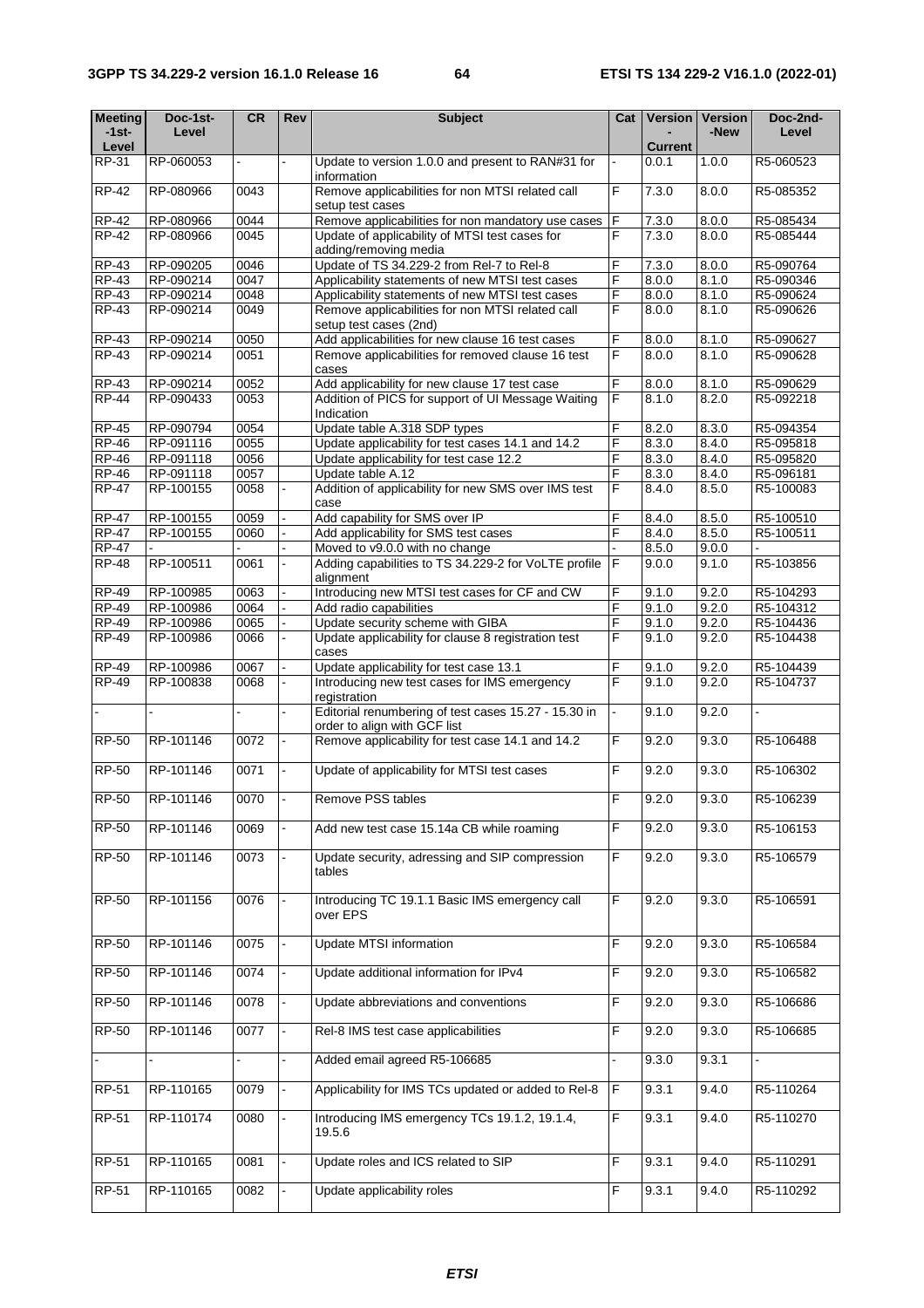| <b>Meeting</b><br>$-1$ st $-$ | Doc-1st-<br>Level | <b>CR</b> | <b>Rev</b> | <b>Subject</b>                                                                                                                   | Cat            |                         | Version   Version<br>-New | Doc-2nd-<br>Level |
|-------------------------------|-------------------|-----------|------------|----------------------------------------------------------------------------------------------------------------------------------|----------------|-------------------------|---------------------------|-------------------|
| Level<br>RP-31                | RP-060053         |           |            | Update to version 1.0.0 and present to RAN#31 for                                                                                |                | <b>Current</b><br>0.0.1 | 1.0.0                     | R5-060523         |
| <b>RP-51</b>                  | RP-110165         | 0083      |            | information<br>Update SIP compression table                                                                                      | F              | 9.3.1                   | 9.4.0                     | R5-110293         |
|                               |                   |           |            |                                                                                                                                  |                |                         |                           |                   |
| <b>RP-51</b>                  | RP-110165         | 0084      |            | Remove SDP tables                                                                                                                | F              | 9.3.1                   | 9.4.0                     | R5-110294         |
| <b>RP-51</b>                  | RP-110165         | 0085      |            | Update additional information                                                                                                    | F              | 9.3.1                   | 9.4.0                     | R5-110295         |
| <b>RP-51</b>                  | RP-110165         | 0086      |            | Update UE implementation types                                                                                                   | F              | 9.3.1                   | 9.4.0                     | R5-110296         |
| <b>RP-51</b>                  | RP-110165         | 0087      |            | Update applicability for test case 10.1                                                                                          | F              | 9.3.1                   | 9.4.0                     | R5-110378         |
| <b>RP-51</b>                  | RP-110165         | 0088      |            | Update applicability for test cases 12.2, 12.13, 12.16   F<br>and 12.17                                                          |                | 9.3.1                   | 9.4.0                     | R5-110379         |
| RP-51                         | RP-110165         | 0089      |            | Update applicability for test cases 16.1, 16.2, 16.3<br>and 16.4                                                                 | F              | 9.3.1                   | 9.4.0                     | R5-110381         |
| <b>RP-51</b>                  | RP-110165         | 0090      |            | Applicable release upgrade for clause 6 and 7 test<br>cases                                                                      | F              | 9.3.1                   | 9.4.0                     | R5-110401         |
| <b>RP-51</b>                  | RP-110165         | 0091      |            | Update applicability of test cases 16.11, 16.12,<br>16.13, 17.2, 17.6, 17.17 and 17.18.                                          | F              | 9.3.1                   | 9.4.0                     | R5-110500         |
| <b>RP-51</b>                  | RP-110165         | 0092      |            | update applicability for test cases 13.1, 13.2 and<br>13.3                                                                       | F              | 9.3.1                   | 9.4.0                     | R5-110707         |
| <b>RP-51</b>                  | RP-110174         | 0093      |            | Introduction of applicability conditions for new test<br>cases for CT1 aspects of IMS emergency call over<br><b>GPRS and EPS</b> | F              | 9.3.1                   | 9.4.0                     | R5-110811         |
| <b>RP-51</b>                  | RP-110174         | 0094      |            | Applicability for new emergency test case 19.3.2                                                                                 | F              | 9.3.1                   | 9.4.0                     | R5-110812         |
| <b>RP-51</b>                  | RP-110165         | 0095      |            | Introducing new MTSI test cases for Three Way<br>Session and CW                                                                  | F              | 9.3.1                   | 9.4.0                     | R5-110822         |
| RP-52                         | RP-110660         | 0096      |            | New IMS emergency TCs 19.5.7, 19.5.8, 19.5.9,<br>19.5.10                                                                         | F              | 9.4.0                   | 9.5.0                     | R5-112175         |
| $RP-52$                       | RP-110660         | 0097      |            | Add applicability for new test case 19.4.1                                                                                       | F              | 9.4.0                   | 9.5.0                     | R5-112497         |
| RP-52                         | RP-110651         | 0098      |            | Applicability for IMS TCs updated or added to Rel-8                                                                              | F              | 9.4.0                   | 9.5.0                     | R5-112647         |
| <b>RP-52</b>                  | RP-110660         | 0099      |            | Introduction of applicability conditions for new test<br>cases for CT1 aspects of IMS emergency call over<br>GPRS and EPS        | F              | 9.4.0                   | 9.5.0                     | R5-112652         |
| RP-53                         | RP-111151         | 0100      |            | Applicability of new test cases for SSAC                                                                                         | F              | 9.5.0                   | 9.6.0                     | R5-113746         |
| <b>RP-54</b>                  | RP-111591         | 0101      |            | Correction to applicability for test case 19.5.9 and<br>19.5.10                                                                  | F              | 9.6.0                   | 9.7.0                     | R5-115183         |
| RP-54                         | RP-111583         | 0102      |            | Update test case numbering                                                                                                       | F              | 9.6.0                   | 9.7.0                     | R5-115345         |
| <b>RP-55</b>                  | RP-120195         | 0103      |            | Update to test case 12.19                                                                                                        | F              | 9.7.0                   | 9.8.0                     | R5-120437         |
| <b>RP-55</b>                  | RP-120192         | 0104      |            | Correcting applicability for test case 19.3.2 and a<br>PICS condition                                                            | F              | 9.7.0                   | 9.8.0                     | R5-120692         |
| RP-56                         | RP-120657         | 0105      |            | Update to ICS proforma table for Additional<br>information                                                                       | F              | 9.8.0                   | 9.9.0                     | R5-121282         |
| RP-56                         | RP-120655         | 0106      |            | Removing TC 19.1.4 applicability                                                                                                 | F              | 9.8.0                   | 9.9.0                     | R5-121431         |
| RP-56                         | RP-120655         | 0107      |            | Adding applicability for test case 19.3.3 and 19.3.4                                                                             | $\overline{F}$ | 9.8.0                   | 9.9.0                     | R5-121499         |
| RP-56                         | RP-120649         | 0108      |            | Applicability for video test cases 12.21, 12.22. 17.1<br>and 17.2                                                                | $\mathsf F$    | 9.8.0                   | 9.9.0                     | R5-122120         |
| <b>RP-57</b>                  | RP-121103         | 0109      |            | Update to ICS proforma table for Additional<br>information                                                                       | F              | 9.9.0                   | 9.10.0                    | R5-123201         |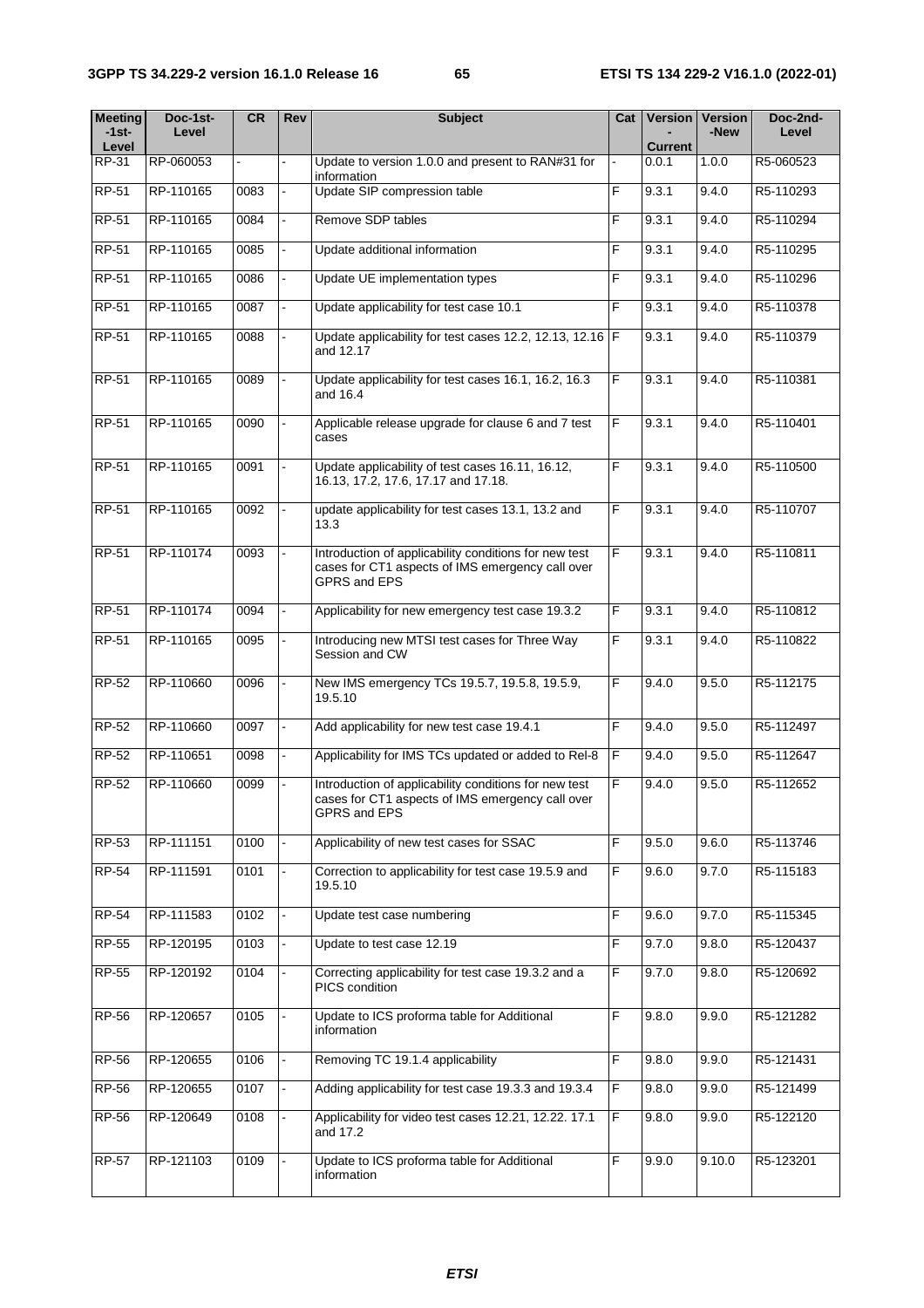| <b>Meeting</b><br>$-1$ st $-$<br>Level | Doc-1st-<br>Level | <b>CR</b> | Rev            | <b>Subject</b>                                                                   |   | Cat   Version<br>Current | <b>Version</b><br>-New | Doc-2nd-<br>Level |
|----------------------------------------|-------------------|-----------|----------------|----------------------------------------------------------------------------------|---|--------------------------|------------------------|-------------------|
| RP-31                                  | RP-060053         | ÷.        |                | Update to version 1.0.0 and present to RAN#31 for<br>information                 |   | 0.0.1                    | 1.0.0                  | R5-060523         |
| <b>RP-58</b>                           | RP-121664         | 0110      |                | Update applicability for emergency test cases                                    | F | 9.10.0                   | 9.11.0                 | R5-125617         |
| <b>RP-58</b>                           | RP-121685         | 0111      |                | Update to ICS proforma table for Additional<br>information                       | F | 9.11.0                   | 10.0.0                 | R5-126005         |
| <b>RP-60</b>                           | RP-130625         | 0113      |                | Addition of testing function                                                     | F | 10.0.0                   | 10.1.0                 | R5-131165         |
| RP-60                                  | RP-130611         | 0114      | ÷.             | Applicability of 19.1.3a and 19.3.2a                                             | F | 10.0.0                   | 10.1.0                 | R5-131876         |
| <b>RP-60</b>                           | RP-130625         | 0115      |                | 34.229-2 specification clean up                                                  | F | 10.0.0                   | 10.1.0                 | R5-132012         |
| RP-61                                  | RP-131114         | 0116      |                | Update reference for Update UE Location<br>Information                           | F | 10.1.0                   | 10.2.0                 | R5-133631         |
| RP-61                                  | RP-131102         | 0117      |                | Correction of applicability for test cases 19.1.1 and<br>19.3.1                  | F | 10.1.0                   | 10.2.0                 | R5-133708         |
| RP-62                                  | RP-131875         | 0118      |                | Remove applicabilities for not needed test cases                                 | F | 10.2.0                   | 10.3.0                 | R5-134298         |
| RP-62                                  | RP-131875         | 0119      |                | Update for IR.92 version 7                                                       | F | 10.2.0                   | 10.3.0                 | R5-135021         |
| RP-63                                  | $\mathbf{r}$      |           | ٠              | Upgraded to v11.0.0 without change                                               | F | 10.3.0                   | 11.0.0                 |                   |
| RP-63                                  | RP-140306         | 0120      | $\blacksquare$ | Remove applicability for test case 16.1                                          | F | 11.0.0                   | 12.0.0                 | R5-140929         |
| $RP-63$                                | RP-140306         | 0120      | ÷.             | Remove applicability for test case 16.1                                          | F | 11.0.0                   | 12.0.0                 | R5-140929         |
| $RP-63$                                | RP-140334         | 0121      |                | Applicability of new test cases for SSAC in<br>connected mode                    | F | 11.0.0                   | 12.0.0                 | R5-140930         |
| RP-63                                  | RP-140333         | 0122      |                | Addition of new condition for bSRVCC                                             | F | 11.0.0                   | 12.0.0                 | R5-140968         |
| <b>RP-64</b>                           | RP-140815         | 0123      |                | Applicability of new test cases for the UE receiving<br>SIP_380                  | F | 12.0.0                   | 12.1.0                 | R5-142959         |
| RP-64                                  | RP-140812         | 0124      |                | Update call hold applicability for IR.92 versions                                | F | 12.0.0                   | 12.1.0                 | R5-142960         |
| <b>RP-65</b>                           | RP-141571         | 0125      |                | Editorial correction of the 16.4 test case title                                 | F | 12.1.0                   | 12.2.0                 | R5-144130         |
| <b>RP-65</b>                           | RP-141571         | 0126      |                | Add XCAP capabilities                                                            | F | 12.1.0                   | 12.2.0                 | R5-144531         |
| <b>RP-65</b>                           | RP-141571         | 0127      |                | Editorial correction of codec table number                                       | F | 12.1.0                   | 12.2.0                 | R5-144559         |
| <b>RP-65</b>                           | RP-141596         | 0128      |                | Editorial correction of section order related to Rel-12 F<br>SSAC                |   | 12.1.0                   | 12.2.0                 | R5-144696         |
| RP-65                                  | RP-141573         | 0129      |                | Addition of new applicability for SIP error handling<br>test cases               | F | 12.1.0                   | 12.2.0                 | R5-144697         |
| RP-65                                  | RP-141571         | 0130      |                | Addition of applicability statements for new IMS<br>Video test cases             | F | 12.1.0                   | 12.2.0                 | R5-144698         |
| <b>RP-65</b>                           | RP-141573         | 0131      |                | Correction to applicability of test case 19.1.3b                                 | F | 12.1.0                   | 12.2.0                 | R5-144749         |
| RP-66                                  | RP-142054         | 0132      |                | Correction to applicability of GCF WI-103 IMS<br>Testcase 8.3                    | F | 12.2.0                   | 12.3.0                 | R5-145157         |
| RP-66                                  | RP-142073         | 0133      |                | Update of Additional Information table for rSRVCC                                | F | 12.2.0                   | 12.3.0                 | R5-145751         |
| RP-66                                  | RP-142056         | 0134      |                | Applicability of test case 19.3.2c                                               | F | 12.2.0                   | 12.3.0                 | R5-145770         |
| RP-66                                  | RP-142056         | 0135      |                | Correction to Applicability of GCF WI-154 IMS<br><b>Emergency Call Testcases</b> | F | 12.2.0                   | 12.3.0                 | R5-145778         |
| <b>RP-67</b>                           | RP-150322         | 0136      |                | Add applicability for new GBA test case                                          | F | 12.3.0                   | 12.4.0                 | R5-150537         |
| <b>RP-67</b>                           | RP-150322         | 0137      |                | Add capability for GBA                                                           | F | 12.3.0                   | 12.4.0                 | R5-150712         |
| RP-67                                  | RP-150322         | 0138      |                | Clarification on A.12/23 vs A.12/35                                              | F | 12.3.0                   | 12.4.0                 | R5-150737         |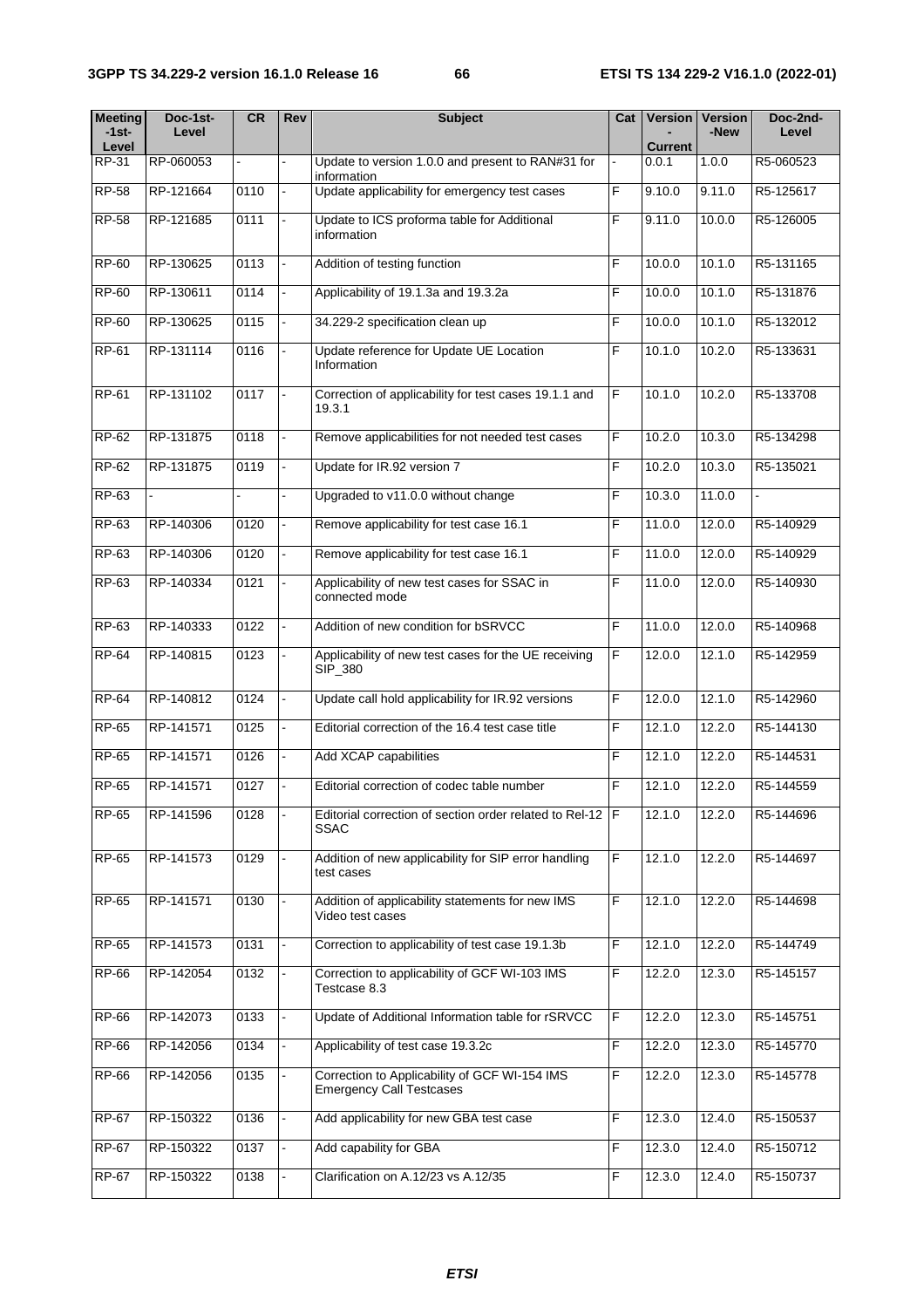| <b>Meeting</b><br>$-1$ st $-$ | Doc-1st-<br>Level | CR   | Rev            | <b>Subject</b>                                                                                                                                                       | Cat |                | <b>Version   Version</b><br>-New | Doc-2nd-<br>Level |
|-------------------------------|-------------------|------|----------------|----------------------------------------------------------------------------------------------------------------------------------------------------------------------|-----|----------------|----------------------------------|-------------------|
| Level                         |                   |      |                |                                                                                                                                                                      |     | <b>Current</b> |                                  |                   |
| RP-31                         | RP-060053         |      |                | Update to version 1.0.0 and present to RAN#31 for<br>information                                                                                                     |     | 0.0.1          | 1.0.0                            | R5-060523         |
| <b>RP-68</b>                  | RP-150884         | 0140 |                | Add capability for access type                                                                                                                                       | F   | 12.4.0         | 12.5.0                           | R5-151243         |
| <b>RP-68</b>                  | RP-150886         | 0145 |                | Correction to test case applicability 19.1.1 and<br>19.3.1 for location information                                                                                  | F   | 12.4.0         | 12.5.0                           | R5-151518         |
| <b>RP-68</b>                  | RP-150884         | 0139 | 1              | Updates for GBA testing - Part2                                                                                                                                      | F   | 12.4.0         | 12.5.0                           | R5-151962         |
| <b>RP-68</b>                  | RP-150884         | 0144 | 1              | Change of applicability for Testcase 8.3                                                                                                                             | F   | 12.4.0         | 12.5.0                           | R5-151963         |
| <b>RP-68</b>                  | RP-150884         | 0146 | 1              | Applicability for new TC 20.1 Mobile Originating CAT F<br>- Forking Model                                                                                            |     | 12.4.0         | 12.5.0                           | R5-151964         |
| <b>RP-68</b>                  | RP-150906         | 0142 | $\mathbf{1}$   | Add capability for EVS                                                                                                                                               | F   | 12.4.0         | 12.5.0                           | R5-151969         |
| <b>RP-68</b>                  | RP-150906         | 0143 | 1              | Add applicability for new MO EVS test case                                                                                                                           | F   | 12.4.0         | 12.5.0                           | R5-151970         |
| RP-69                         | RP-151427         | 0149 |                | Add applicability for new MT EVS test case                                                                                                                           | F   | 12.5.0         | 12.6.0                           | R5-153538         |
| <b>RP-69</b>                  | RP-151409         | 0152 |                | Rewording of PICS for video feature tag                                                                                                                              | F   | 12.5.0         | 12.6.0                           | R5-153680         |
| <b>RP-69</b>                  | RP-151409         | 0148 | 1              | Correction to description of applicability of testcase<br>8.3                                                                                                        | F   | 12.5.0         | 12.6.0                           | R5-153767         |
| <b>RP-69</b>                  | RP-151409         | 0153 |                | New PICS for dialog usage upon subscription to<br>conference event package                                                                                           | F   | 12.5.0         | 12.6.0                           | R5-153790         |
| <b>RP-69</b>                  | RP-151427         | 0151 | $\overline{1}$ | Add applicability for new MT EVS test case 12.25                                                                                                                     | F   | 12.5.0         | 12.6.0                           | R5-153951         |
| <b>RP-69</b>                  | RP-151409         | 0154 | $\mathbf{1}$   | Test case applicability changes due to Split of XCAP   F<br>test case 15.14a                                                                                         |     | 12.5.0         | 12.6.0                           | R5-153996         |
| <b>RP-69</b>                  |                   |      |                | update of the "non-specific references" in section 2<br>according to the approved R5-153582 and an action<br>point on ETSI MCC                                       |     | 12.5.0         | 12.6.0                           |                   |
| <b>RP-70</b>                  | RP-151703         | 0158 |                | Add applicability for new MT EVS test case                                                                                                                           | F   | 12.6.0         | 12.7.0                           | R5-155468         |
| <b>RP-70</b>                  | RP-151684         | 0159 |                | Remove outdated reference                                                                                                                                            | F   | 12.6.0         | 12.7.0                           | R5-155760         |
| <b>RP-71</b>                  | RP-160117         | 0164 |                | Removing item on subscription to conference event<br>package                                                                                                         | F   | 12.7.0         | 12.8.0                           | R5-160554         |
| <b>RP-71</b>                  | RP-160116         | 0161 | $\overline{1}$ | Correction of Applicability of Test Case 8.14 by<br>introduction of PICS for Multiple IMPU per TS<br>24.229 Section 5.1.1.4                                          | F   | 12.7.0         | 12.8.0                           | R5-160910         |
| <b>RP-71</b>                  | RP-160117         | 0162 | $\mathbf{1}$   | Correction of PICS applicability for TC 15.21 and<br>15.21b with introduction of new PICS for Network<br>Invitation to Conference per TS 24.147 Section<br>5.3.1.4.2 | F   | 12.7.0         | 12.8.0                           | R5-160911         |
| <b>RP-71</b>                  | RP-160119         | 0166 |                | Applicability updates on IMS emergency call test<br>case 19.3.2                                                                                                      | F   | 12.7.0         | 12.8.0                           | R5-160938         |
| <b>RP-71</b>                  | RP-160117         | 0163 | $\mathbf{1}$   | Removal of outdated versions of GSMA PRD IR.92                                                                                                                       | F   | 12.7.0         | 12.8.0                           | R5-160944         |
| <b>RP-71</b>                  | RP-160096         | 0800 | $\mathbf{1}$   | Applicability of new MTSI Fixed Broadband Access<br>test cases                                                                                                       | F   | 12.7.0         | 12.8.0                           | R5-160974         |
| <b>RP-71</b>                  | RP-160117         | 0165 | $\mathbf{1}$   | Addition of applicability statements for new OIR/TIR<br>test cases                                                                                                   | IF. | 12.7.0         | 12.8.0                           | R5-160977         |
| <b>RP-72</b>                  | RP-160831         | 0168 |                | Add applicabilities for new WLAN supplementary<br>services test cases                                                                                                | F   | 12.8.0         | 12.9.0                           | R5-162070         |
| <b>RP-72</b>                  | RP-160831         | 0169 |                | Add IR.51 IMS Profile for Voice, Video and SMS<br>over Wi-Fi                                                                                                         | F   | 12.8.0         | 12.9.0                           | R5-162071         |
| <b>RP-72</b>                  | RP-160830         | 0173 |                | Add applicabilities for new Fixed Broadband Access<br>supplementary services test cases                                                                              | F   | 12.8.0         | 12.9.0                           | R5-162106         |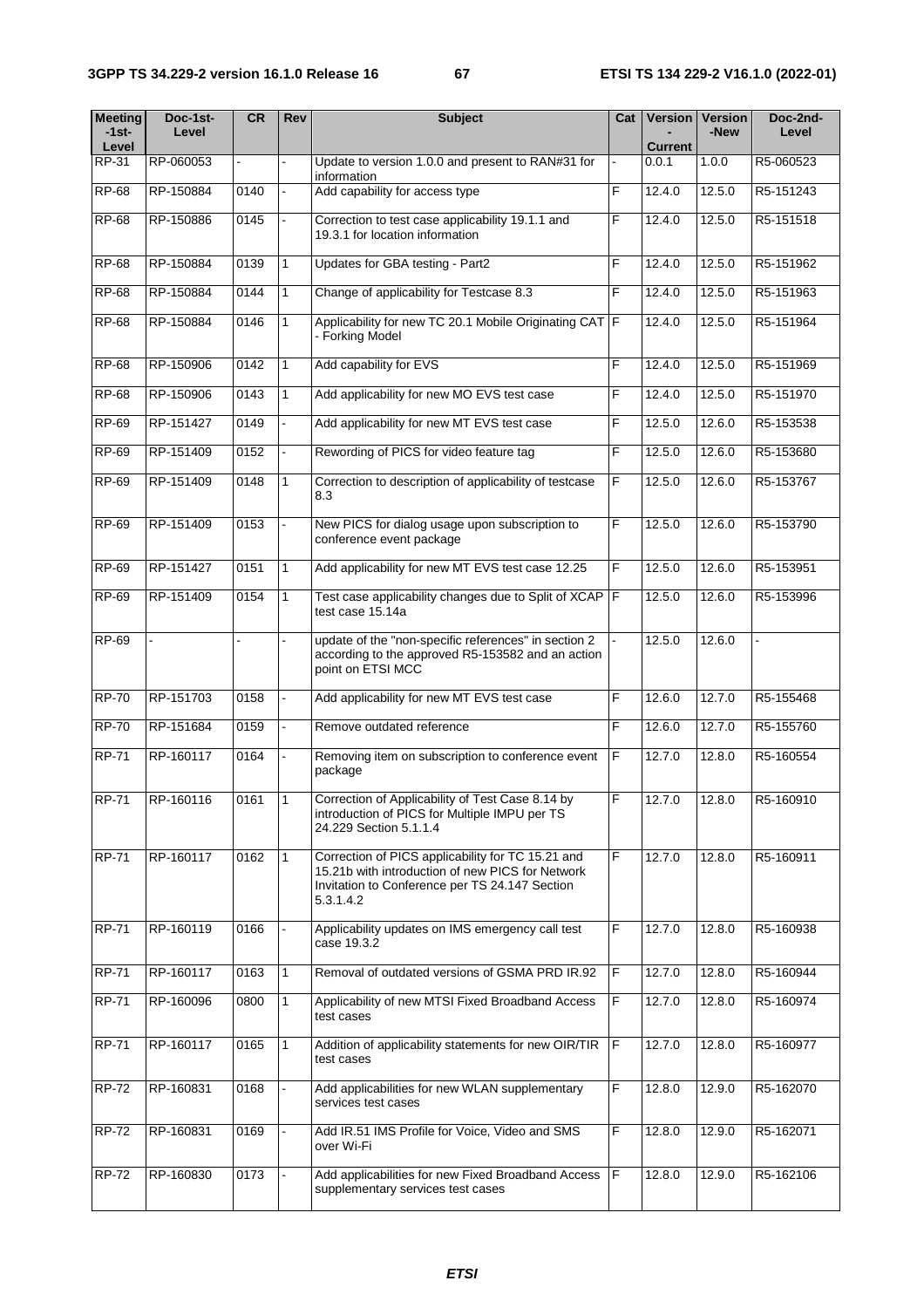| <b>Meeting</b><br>$-1$ st $-$ | Doc-1st-<br>Level | <b>CR</b> | Rev            | <b>Subject</b>                                                                      | Cat            | Version          | <b>Version</b><br>-New | Doc-2nd-<br>Level |
|-------------------------------|-------------------|-----------|----------------|-------------------------------------------------------------------------------------|----------------|------------------|------------------------|-------------------|
| Level<br>RP-31                | RP-060053         |           |                | Update to version 1.0.0 and present to RAN#31 for                                   |                | Current<br>0.0.1 | 1.0.0                  | R5-060523         |
| <b>RP-72</b>                  | RP-160830         | 0175      |                | information<br>Adding mnemonics for PICS                                            | F              | 12.8.0           | 12.9.0                 | R5-162149         |
|                               |                   |           |                |                                                                                     |                |                  |                        |                   |
| $RP-72$                       | RP-160845         | 0177      |                | Applicability of new MTSI Fixed Broadband Access<br>test cases                      | F              | 12.8.0           | 12.9.0                 | R5-162162         |
| <b>RP-72</b>                  | RP-160845         | 0178      |                | Removing item 35 from Table A.12                                                    | F              | 12.8.0           | 12.9.0                 | R5-162314         |
| $RP-72$                       | RP-160845         | 0170      | $\mathbf{1}$   | Update applicability for AMR-WB                                                     | F              | 12.8.0           | 12.9.0                 | R5-162939         |
| $RP-72$                       | RP-160845         | 0180      | $\overline{2}$ | Correction to applicability of IMS test cases                                       | F              | 12.8.0           | 12.9.0                 | R5-162941         |
| $RP-72$                       | RP-160858         | 0172      | $\mathbf{1}$   | Specification 34.229-2 clean up for XML project                                     | F              | 12.8.0           | 12.9.0                 | R5-163014         |
| $RP-72$                       | RP-160845         | 0167      | $\mathbf{1}$   | Correction to the applicability of SS test cases<br>requiring XCAP authentication   | F              | 12.8.0           | 12.9.0                 | R5-163070         |
| $RP-73$                       | RP-161426         | 0181      |                | Removing unused references                                                          | F              | 12.9.0           | 12.10.0                | R5-165202         |
| <b>RP-73</b>                  | RP-161397         | 0182      |                | Add applicabilities for WLAN supplementary services F<br>test cases                 |                | 12.9.0           | 12.10.0                | R5-165209         |
| <b>RP-73</b>                  | RP-161396         | 0183      |                | Add applicabilities for Fixed Broadband Access<br>supplementary services test cases | $\overline{F}$ | 12.9.0           | 12.10.0                | R5-165291         |
| <b>RP-73</b>                  | RP-161426         | 0185      |                | Renaming of the PICS parameter for MO/MT SMS<br>over IP feature capability          | F              | 12.9.0           | 12.10.0                | R5-165685         |
| <b>RP-73</b>                  | RP-161426         | 0184      | 1              | Align GBA usage                                                                     | F              | 12.9.0           | 12.10.0                | R5-166278         |
| <b>RP-73</b>                  |                   |           |                | upgraded to v13.0.0 with no change in order to align<br>with 34.229-1               |                | 12.10.0          | 13.0.0                 |                   |
| <b>RP-74</b>                  | RP-162102         | 0186      |                | Update the support for AMR-WB                                                       | F              | 13.0.0           | 13.1.0                 | R5-168025         |
| <b>RP-74</b>                  | RP-162116         | 0189      |                | Maintenance of 34.229-2 Appendix A Tables for<br><b>XML</b> conversion              | F              | 13.0.0           | 13.1.0                 | R5-168138         |
| $RP-74$                       | RP-162073         | 0193      |                | Applicability of new MTSI Fixed Broadband Access<br>test cases                      | F              | 13.0.0           | 13.1.0                 | R5-168287         |
| <b>RP-74</b>                  | RP-162102         | 0199      |                | Deleting pc_TMPI_forGBA                                                             | F              | 13.0.0           | 13.1.0                 | R5-168963         |
| <b>RP-74</b>                  | RP-162104         | 0198      | $\overline{1}$ | Corrections to applicability of IMS test case 19.5.8                                | F              | 13.0.0           | 13.1.0                 | R5-169058         |
| <b>RP-74</b>                  | RP-162102         | 0194      | $\mathbf{1}$   | Correction to applicability of IMS test cases 15.21<br>and 15.21b                   | F              | 13.0.0           | 13.1.0                 | R5-169059         |
| <b>RP-74</b>                  | RP-162075         | 0192      | $\mathbf{1}$   | Add applicabilities for WLAN supplementary services F<br>test cases                 |                | 13.0.0           | 13.1.0                 | R5-169073         |
| <b>RP-74</b>                  | RP-162075         | 0191      | 1              | Add applicability for XCAP over WLAN                                                | F              | 13.0.0           | 13.1.0                 | R5-169154         |
| <b>RP-75</b>                  | RP-170108         | 0200      |                | Correcting Mnemonic in Table A.15                                                   | F              | 13.1.0           | 13.2.0                 | R5-170529         |
| <b>RP-75</b>                  | RP-170066         | 0205      |                | Applicability of new MTSI Fixed Broadband Access<br>test cases                      | $\overline{F}$ | 13.1.0           | 13.2.0                 | R5-170794         |
| <b>RP-75</b>                  | RP-170066         | 0206      |                | Add applicability for XCAP over fixed broadband<br>access                           | F              | 13.1.0           | 13.2.0                 | R5-171076         |
| <b>RP-75</b>                  | RP-170095         | 0201      | 1              | Adding reuse of Public User Identity for To and From F<br>headers                   |                | 13.1.0           | 13.2.0                 | R5-171493         |
| <b>RP-75</b>                  | RP-170097         | 0203      | $\mathbf{1}$   | Addition of new applicability and ICS for IMS<br>Emergency call in VPLMN            | F              | 13.1.0           | 13.2.0                 | R5-171494         |
| <b>RP-75</b>                  | RP-170109         | 0204      | $\mathbf{1}$   | Maintenance of 34.229-2 Table A.4 for XML<br>conversion                             | F              | 13.1.0           | 13.2.0                 | R5-171520         |
| <b>RP-76</b>                  | RP-171365         | 0207      |                | Removal of applicability of IMS test case 19.5.8                                    | F              | 13.2.0           | 13.3.0                 | R5-172033         |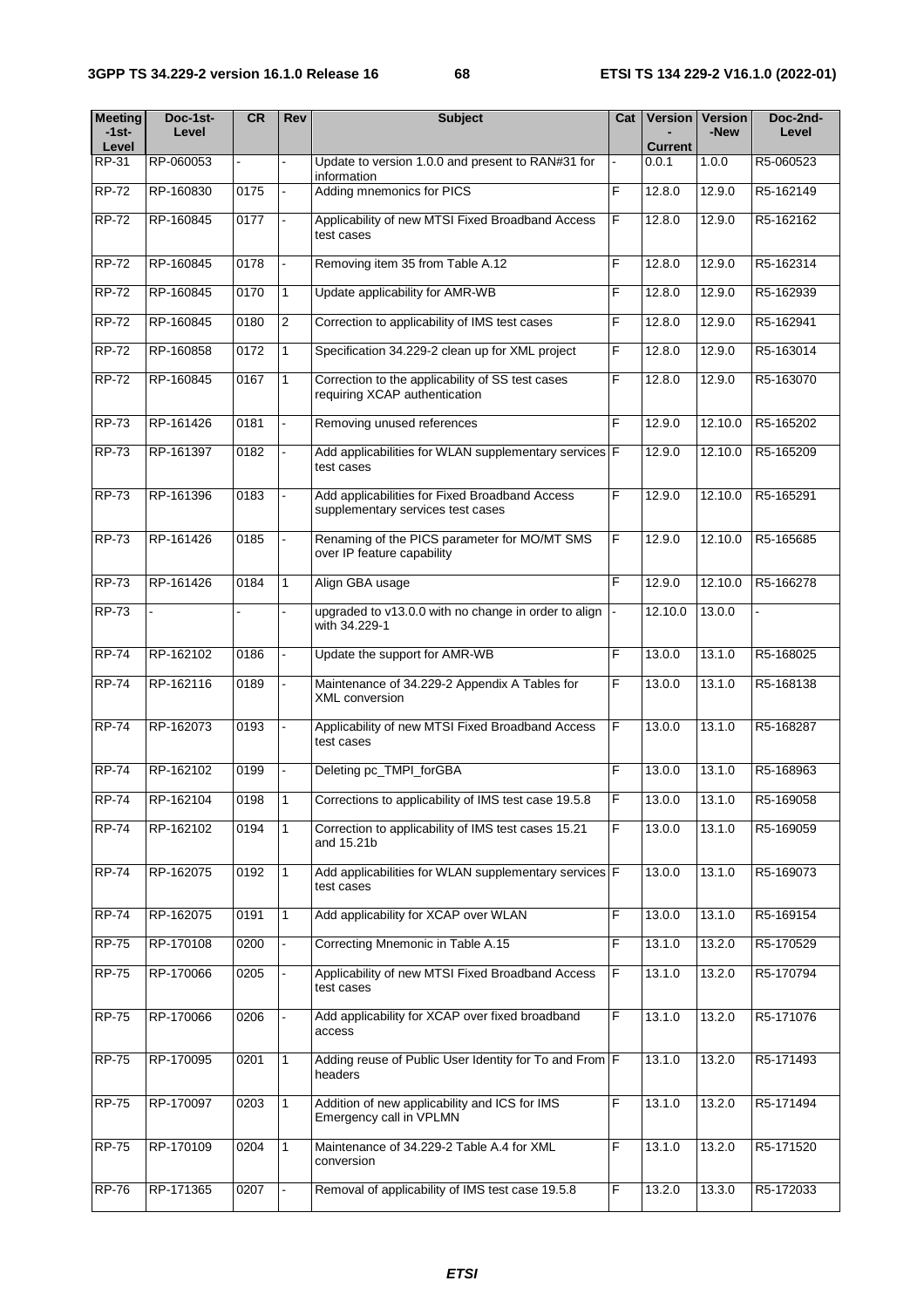| <b>Meeting</b><br>$-1$ st $-$<br>Level | Doc-1st-<br>Level | <b>CR</b> | Rev            | <b>Subject</b>                                                                                                        | Cat            | <b>Current</b>      | <b>Version   Version</b><br>-New | Doc-2nd-<br>Level |
|----------------------------------------|-------------------|-----------|----------------|-----------------------------------------------------------------------------------------------------------------------|----------------|---------------------|----------------------------------|-------------------|
| RP-31                                  | RP-060053         |           |                | Update to version 1.0.0 and present to RAN#31 for                                                                     |                | 0.0.1               | 1.0.0                            | R5-060523         |
| <b>RP-76</b>                           | RP-171376         | 0211      |                | information<br>Corrections to test cases H.12.2 and H.15.7 titles                                                     | F              | 13.2.0              | 13.3.0                           | R5-172424         |
| <b>RP-76</b>                           | RP-171377         | 0208      | $\mathbf{1}$   | Maintenance of 34,229-2 for XML conversion                                                                            | F              | 13.2.0              | 13.3.0                           | R5-172954         |
| <b>RP-76</b>                           | RP-171363         | 0210      | $\mathbf{1}$   | Add applicability for session timer                                                                                   | F              | 13.2.0              | 13.3.0                           | R5-173025         |
| <b>RP-77</b>                           | RP-171660         | 0214      | ä,             | Add applicabilities for UE category M1 test cases                                                                     | F              | 13.3.0              | 13.4.0                           | R5-173539         |
| <b>RP-77</b>                           | RP-171660         | 0215      |                | Add media requirements for UE category M1                                                                             | F              | 13.3.0              | 13.4.0                           | R5-173540         |
| <b>RP-77</b>                           | RP-171699         | 0216      |                | Removal of technical content in 34.229-2 v12.10.0<br>and substitution with pointer to the next Release                | F              | 13.3.0              | 13.4.0                           | R5-173549         |
| <b>RP-77</b>                           | RP-171660         | 0217      |                | Add supplementary service requirements for UE<br>category M1                                                          | F              | 13.3.0              | 13.4.0                           | R5-173556         |
| <b>RP-77</b>                           | RP-171688         | 0218      |                | Editorial update of table A.12                                                                                        | F              | 13.3.0              | 13.4.0                           | R5-173590         |
| <b>RP-77</b>                           | RP-171688         | 0221      |                | Voiding PICS for Session-ID                                                                                           | F              | 13.3.0              | 13.4.0                           | R5-173604         |
| <b>RP-77</b>                           | RP-171698         | 0219      | $\mathbf{1}$   | Correction to PICS for XCAP PDN over WLAN                                                                             | F              | 13.3.0              | 13.4.0                           | R5-174560         |
| <b>RP-77</b>                           | RP-171690         | 0220      | $\mathbf{1}$   | Correction to applicability of IMS test case 19.4.7                                                                   | F              | 13.3.0              | 13.4.0                           | R5-174561         |
| <b>RP-77</b>                           | RP-171688         | 0223      | $\mathbf{1}$   | Removal of applicability for unneeded test cases                                                                      | F              | 13.3.0              | 13.4.0                           | R5-174562         |
| <b>RP-77</b>                           | RP-171690         | 0229      | $\mathbf{1}$   | Addition of NOTE 6 to Test Cases 19.1.3, 19.3.2,<br>19.3.2b, 19.3.2c                                                  | F              | 13.3.0              | 13.4.0                           | R5-174563         |
| <b>RP-77</b>                           | RP-171653         | 0224      | 1              | Adding applicabilities for Converged IP<br>Communications                                                             | F              | 13.3.0              | 13.4.0                           | R5-174702         |
| <b>RP-77</b>                           | RP-171679         | 0227      |                | Addition of RFC reference in applicability spec for<br>eCall over IMS Release 14                                      | F              | 13.4.0              | 14.0.0                           | R5-173777         |
| <b>RP-77</b>                           | RP-171684         | 0232      |                | Update of PICS condition related to IMS emergency<br>registration failure case in Rel-14                              | E              | 13.4.0              | 14.0.0                           | R5-174559         |
| <b>RP-77</b>                           | RP-171679         | 0230      | $\overline{2}$ | Add applicability for new eCall in IMS testcases                                                                      | F              | 13.4.0              | 14.0.0                           | R5-174695         |
| <b>RP-78</b>                           | RP-172217         | 0233      |                | Add applicability for eCall over IMS test cases                                                                       | F              | 14.0.0              | 14.1.0                           | R5-176061         |
| <b>RP-78</b>                           | RP-172237         | 0234      |                | Update to applicability of FBBA test case H.15.7                                                                      | $\overline{F}$ | 14.0.0              | 14.1.0                           | R5-176170         |
| <b>RP-78</b>                           | RP-172197         | 0235      |                | Handling remaining Editor's Note                                                                                      | F              | 14.0.0              | 14.1.0                           | R5-176225         |
| <b>RP-78</b>                           | RP-172233         | 0236      | $\mathbf{1}$   | Add PICS for audio feature tag                                                                                        | F              | 14.0.0              | 14.1.0                           | R5-176940         |
| <b>RP-78</b>                           | RP-172233         | 0237      | $\mathbf{1}$   | Corrections to PICS for video feature tag                                                                             | F              | 14.0.0              | 14.1.0                           | R5-176941         |
| <b>RP-78</b>                           | RP-172233         | 0238      | 1              | Corrections to test case applicabilities                                                                              | F              | $\overline{14.0.0}$ | 14.1.0                           | R5-176943         |
| <b>RP-78</b>                           | RP-172237         | 0239      | 1              | Correction of table A.6a                                                                                              | F              | 14.0.0              | 14.1.0                           | R5-176944         |
| <b>RP-79</b>                           | RP-180089         | 0241      | 1              | Correction of eCall over IMS test case applicability                                                                  | F              | 14.1.0              | 14.2.0                           | R5-181195         |
| <b>RP-80</b>                           | RP-180725         | 0245      |                | Addition of applicability for new IMS test cases<br>J.18.1 and J.18.2                                                 | F              | 14.2.0              | 14.3.0                           | R5-183108         |
| RP-81                                  | RP-181577         | 0246      |                | Addition of IR.92 to SM-over-IP roles                                                                                 | F              | 14.3.0              | 14.4.0                           | R5-184048         |
| RP-81                                  | RP-181577         | 0247      | 1              | Adding SMS over IP configuration to applicabilities                                                                   | F              | 14.3.0              | 14.4.0                           | R5-185088         |
| RP-82                                  | RP-182283         | 0248      |                | Clarifications on applicability of OIR and TIR                                                                        | F              | 14.4.0              | 14.5.0                           | R5-186467         |
| RP-82                                  | RP-182283         | 0249      |                | Addition of PICS Mnemonic for ECT                                                                                     | F              | 14.4.0              | 14.5.0                           | R5-187416         |
| RP-83                                  | RP-190091         | 0253      |                | Addition of new applicability for MT MTSI speech call F<br>when MO reserves resources before sending<br><b>INVITE</b> |                | 14.5.0              | 14.6.0                           | R5-191732         |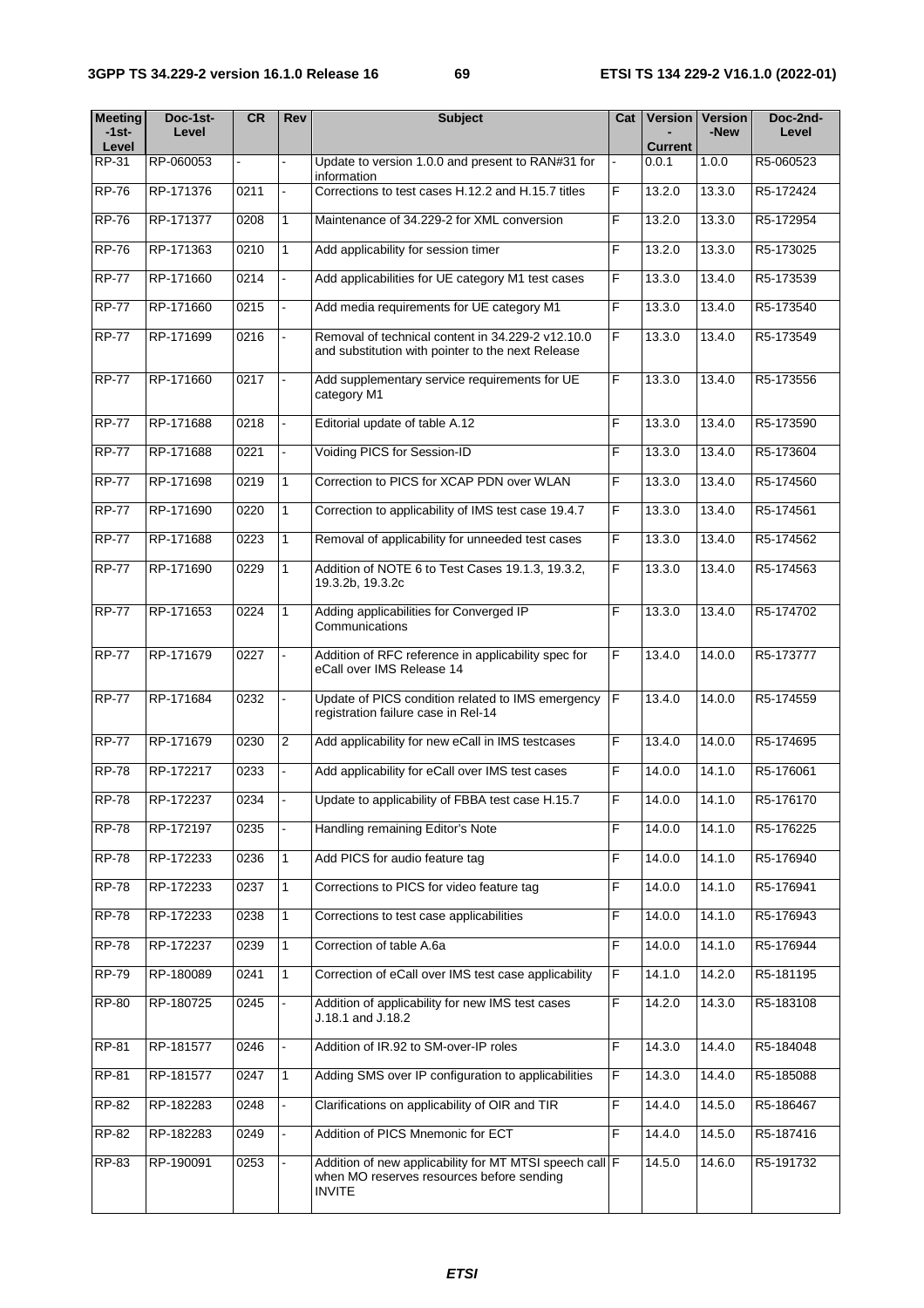| <b>Meeting</b><br>-1st-<br>Level | Doc-1st-<br>Level | <b>CR</b> | Rev            | <b>Subject</b>                                                                                            | Cat            | <b>Version</b><br><b>Current</b> | <b>Version</b><br>-New | Doc-2nd-<br>Level |
|----------------------------------|-------------------|-----------|----------------|-----------------------------------------------------------------------------------------------------------|----------------|----------------------------------|------------------------|-------------------|
| RP-31                            | RP-060053         |           |                | Update to version 1.0.0 and present to RAN#31 for<br>information                                          |                | 0.0.1                            | 1.0.0                  | R5-060523         |
| RP-83                            | RP-190091         | 0250      | 1              | Adding applicabilities for Session Timer test cases                                                       | F              | 14.5.0                           | 14.6.0                 | R5-192324         |
| RP-83                            | RP-190091         | 0251      | $\mathbf{1}$   | Adding PICS for Session Timer                                                                             | F              | 14.5.0                           | 14.6.0                 | R5-192325         |
| <b>RP-83</b>                     | RP-190095         | 0252      | $\mathbf{1}$   | Addition of new applicability for user initiated USSI                                                     | $\overline{F}$ | 14.5.0                           | 14.6.0                 | R5-192326         |
| <b>RP-83</b>                     | RP-190091         | 0254      | $\mathbf{1}$   | Update to applicability condition of IMS test cases<br>with precondition support                          | F              | 14.5.0                           | 14.6.0                 | R5-192327         |
| RP-83                            | RP-190092         | 0255      | $\mathbf{1}$   | Change in applicability of test case 19.4.1 which<br>does not require SIM                                 | F              | 14.5.0                           | 14.6.0                 | R5-192734         |
| <b>RP-84</b>                     | RP-190887         | 0258      | $\mathbf{1}$   | Corrections to preconditions applicabilities                                                              | F              | $\overline{14.6.0}$              | 14.7.0                 | R5-194828         |
| <b>RP-84</b>                     | RP-190887         | 0259      | 1              | Addition of applicability for new MO and MT voice<br>call test cases tested without pre-conditions        | F              | 14.6.0                           | 14.7.0                 | R5-194831         |
| <b>RP-84</b>                     | RP-190888         | 0256      | $\mathbf{1}$   | Applicability update of condition C162                                                                    | F              | 14.6.0                           | 14.7.0                 | R5-194832         |
| <b>RP-84</b>                     | RP-190868         | 0257      | $\mathbf{1}$   | Adding 5G capabilities                                                                                    | F              | 14.7.0                           | 15.0.0                 | R5-195232         |
| <b>RP-84</b>                     |                   |           |                | Fixing small omissions concerning R5-194828                                                               |                | 15.0.0                           | 15.0.1                 |                   |
| <b>RP-85</b>                     | RP-191689         | 0262      |                | Reference PICS from other specifications                                                                  | F              | 15.0.1                           | 15.1.0                 | R5-195897         |
| <b>RP-85</b>                     | RP-191689         | 0265      |                | Applicabilities for new IMS test cases                                                                    | F              | 15.0.1                           | 15.1.0                 | R5-196706         |
| <b>RP-85</b>                     | RP-191704         | 0263      | $\mathbf{1}$   | Addition of applicability for new MO test cases with<br>503 and 504 response tested without preconditions | F              | 15.0.1                           | 15.1.0                 | R5-197045         |
| <b>RP-85</b>                     | RP-191704         | 0264      | $\mathbf{1}$   | Addition of new test applicability for IMS                                                                | F              | 15.0.1                           | 15.1.0                 | R5-197046         |
| <b>RP-85</b>                     | RP-191704         | 0261      | 1              | Miscellaneous fixes to test case applicabilities                                                          | F              | 15.0.1                           | 15.1.0                 | R5-197047         |
| <b>RP-86</b>                     | RP-192484         | 0267      |                | Corrections to applicabilities of IMS test cases<br>H.12.2 and H.15.4                                     | F              | 15.1.0                           | 15.2.0                 | R5-197933         |
| <b>RP-86</b>                     | RP-192480         | 0268      | $\overline{2}$ | Adding a new test applicability for IMS                                                                   | F              | 15.1.0                           | 15.2.0                 | R5-199068         |
| <b>RP-88</b>                     | RP-200593         | 0270      | $\mathbf{1}$   | Update test applicability to reflect the change of test<br>case title                                     | F              | 15.2.0                           | 15.3.0                 | R5-202533         |
| <b>RP-89</b>                     | RP-201448         | 0271      | $\vert$ 1      | Extending TS 34.229-2 to host applicabilities for<br>5GS IMS test cases                                   | $\overline{F}$ | 15.3.0                           | 15.4.0                 | R5-204476         |
| <b>RP-90</b>                     | RP-202248         | 0272      |                | Voiding applicabilities of old unverified test cases                                                      | F              | 15.4.0                           | 15.5.0                 | R5-205095         |
| $RP-90$                          | RP-202221         | 0274      |                | Update applicabilities for 5GS tests 7.5 and 7.7                                                          | F              | 15.4.0                           | 15.5.0                 | R5-205555         |
| RP-90                            | RP-202248         | 0277      |                | Correction to applicability of test case 8.3                                                              | F              | 15.4.0                           | 15.5.0                 | R5-205844         |
| $RP-90$                          | RP-202221         | 0273      | $\mathbf{1}$   | Corrections and additions of applicabilities for IMS<br>over 5GS test cases                               | F              | 15.4.0                           | 15.5.0                 | R5-206371         |
| RP-91                            | RP-210131         | 0280      |                | Adding NG.114 dependencies and PICS for test<br>case 7.4                                                  | $\mathsf F$    | 15.5.0                           | 15.6.0                 | R5-210346         |
| RP-91                            | RP-210131         | 0281      |                | Applicability of 'Re-registration after capability<br>update / 5GS' test case                             | F              | 15.5.0                           | 15.6.0                 | R5-211299         |
| RP-91                            | RP-210131         | 0278      | $\mathbf{1}$   | Addition of applicabilities for new IMS over 5GS test   F<br>cases                                        |                | 15.5.0                           | 15.6.0                 | R5-211419         |
| RP-91                            | RP-210131         | 0279      | 1              | Corrections and extensions to applicability<br>statements of IMS over 5GS test cases                      | F              | 15.5.0                           | 15.6.0                 | R5-211420         |
| RP-92                            | RP-210990         | 0282      | $\mathbf{1}$   | Corrections for 5GS test cases                                                                            | F              | 15.6.0                           | 15.7.0                 | R5-213517         |
| RP-92                            | RP-210990         | 0283      | 1              | Adding applicability statements for new IMS 5GS<br>test cases                                             | F              | 15.6.0                           | 15.7.0                 | R5-213518         |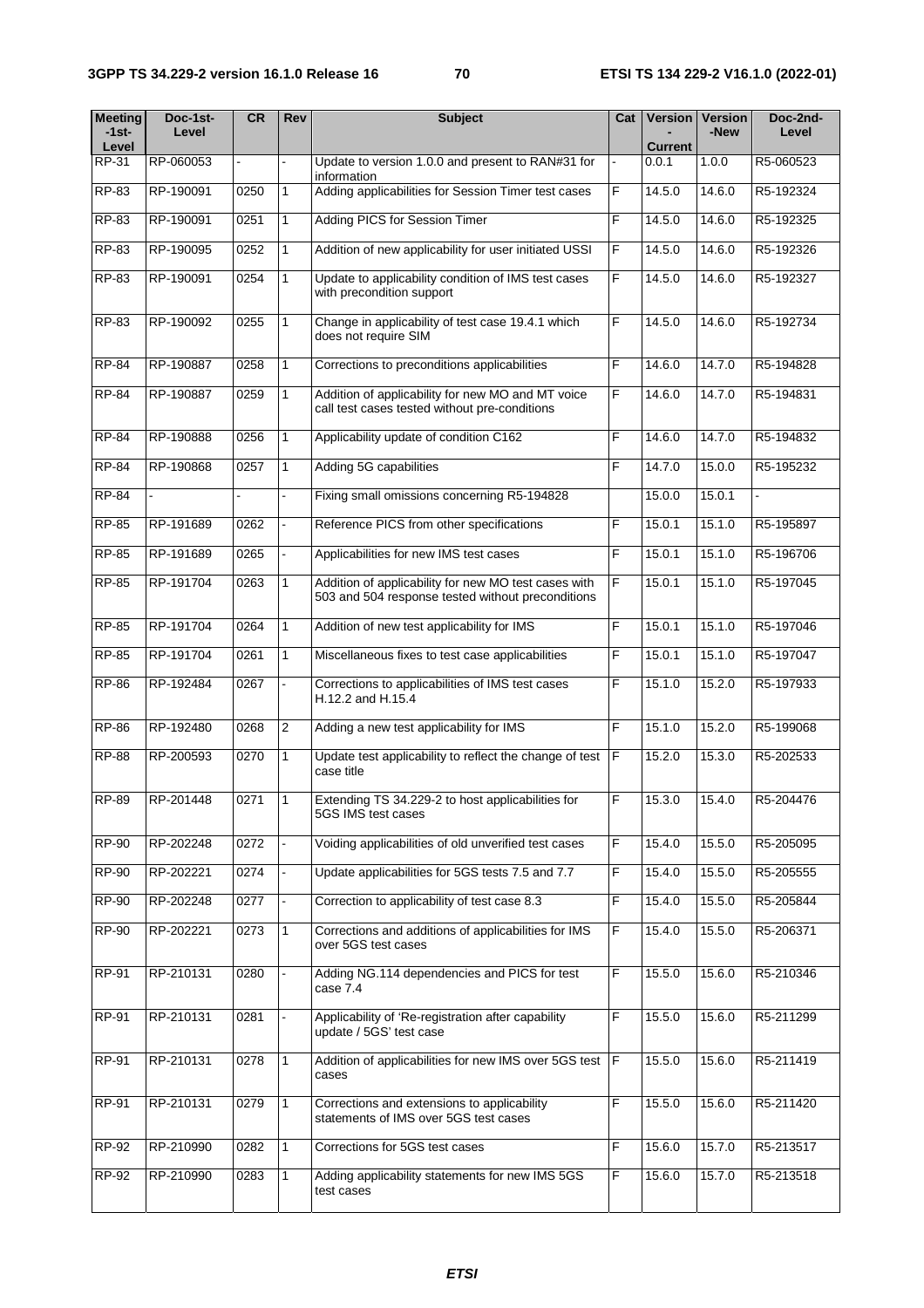| <b>Meeting</b><br>$-1$ st-<br>Level | Doc-1st-<br>Level | <b>CR</b> | <b>Rev</b> | <b>Subject</b>                                                        | Cat | <b>Version</b><br><b>Current</b> | <b>Version</b><br>-New | Doc-2nd-<br>Level |
|-------------------------------------|-------------------|-----------|------------|-----------------------------------------------------------------------|-----|----------------------------------|------------------------|-------------------|
| RP-31                               | RP-060053         |           |            | Update to version 1.0.0 and present to RAN#31 for<br>information      |     | 0.0.1                            | 1.0.0                  | R5-060523         |
| RP-92                               | RP-210990         | 0284      |            | Correction to the applicability of IMS 5GS test case<br>7.4           | F   | 15.6.0                           | 15.7.0                 | R5-213519         |
| RP-93                               | RP-211737         | 0292      |            | Applicability updates to EIEI IMS test cases                          | F   | 15.7.0                           | 15.8.0                 | R5-215119         |
| RP-93                               | RP-211687         | 0287      | 1          | Adding applicabilities for new IMS5GS test cases                      | F   | 15.7.0                           | 15.8.0                 | R5-215719         |
| <b>RP-93</b>                        | RP-211687         | 0288      | 1          | Update NG.114 capabilities                                            | F   | 15.7.0                           | 15.8.0                 | R5-215720         |
| RP-93                               | RP-211687         | 0286      | 1          | Corrections to applicability statements of IMS over<br>5GS test cases | F   | 15.7.0                           | 15.8.0                 | R5-216206         |
| RP-93                               | RP-211687         | 0289      | 1          | Add NG.114 PS data off                                                | F   | 15.7.0                           | 15.8.0                 | R5-216209         |
| RP-93                               | RP-211727         | 0291      | 1          | Applicability updates for NR EIEI test case 11.1                      | F   | 15.8.0                           | 16.0.0                 | R5-216330         |
| <b>RP-94</b>                        | RP-212751         | 0294      | 1          | Additions and corrections of IMS5GS applicability<br>statements       | F   | 16.0.0                           | 16.1.0                 | R5-217833         |
| <b>RP-94</b>                        | RP-212751         | 0295      | 1          | Add applicabilities for test cases 7.4a and 7.6a                      | F   | 16.0.0                           | 16.1.0                 | R5-217834         |
| <b>RP-94</b>                        | RP-212785         | 0297      | 1          | Addition of applicability for NR EIEI test cases                      | F   | 16.0.0                           | 16.1.0                 | R5-217948         |
| <b>RP-94</b>                        | RP-212800         | 0298      | 1          | Update to applicability of eCall over IMS test cases                  | F   | 16.0.0                           | 16.1.0                 | R5-217961         |
| <b>RP-94</b>                        | RP-212800         | 0299      | 1          | Updates to IMS emergency call test cases                              | F   | 16.0.0                           | 16.1.0                 | R5-217962         |